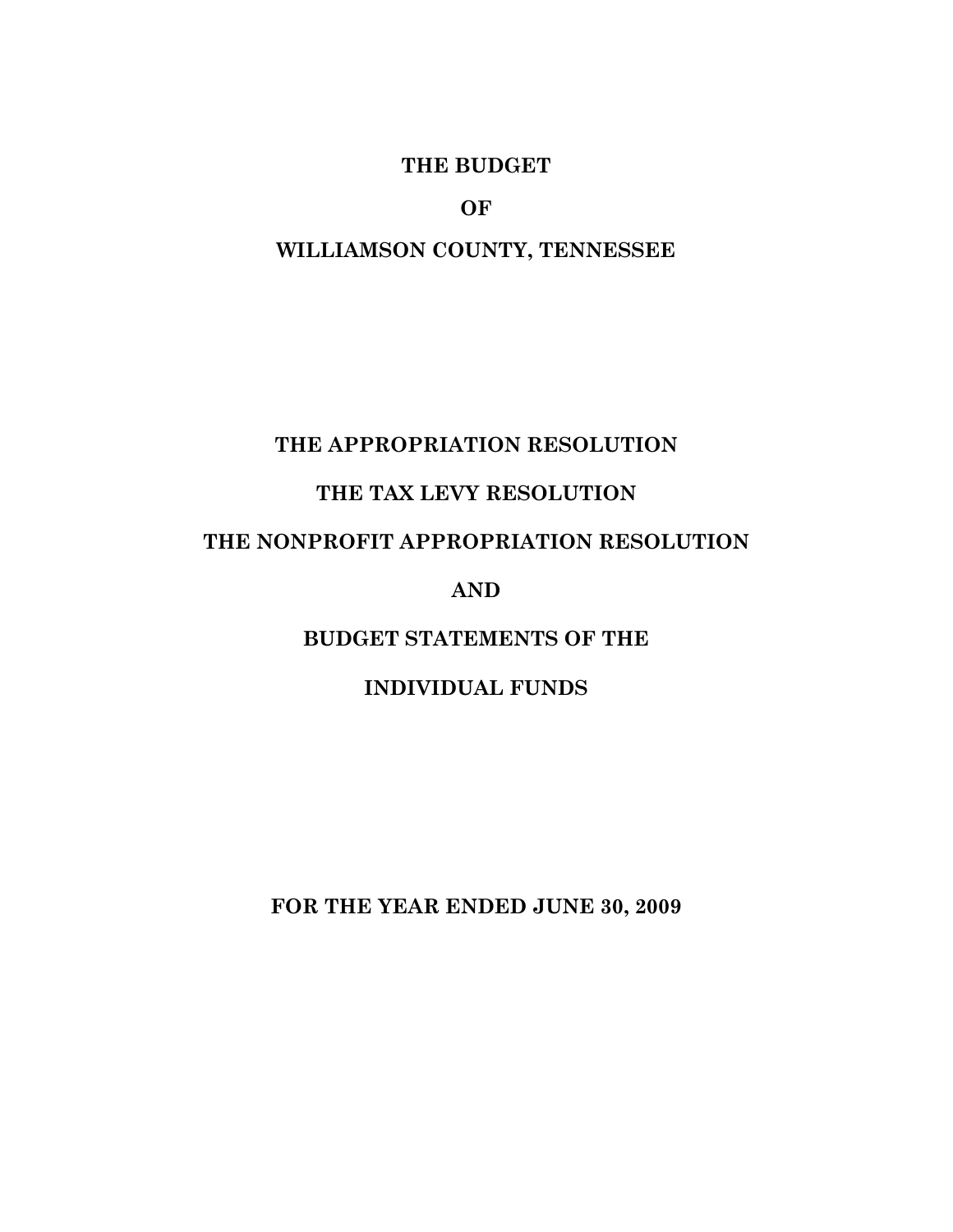#### **WILLIAMSON COUNTY, TENNESSEE**

#### **Budget for the Year Ending June 30, 2009**

#### **TABLE OF CONTENTS**

 $Page(s)$ 

| The Appropriation Resolution<br>The Tax Levy Resolution<br>The Nonprofit Appropriation Resolution |                   | 1<br>6<br>7 |
|---------------------------------------------------------------------------------------------------|-------------------|-------------|
|                                                                                                   | Statement/Figures |             |
| Summary Statement of Proposed Operations                                                          | A                 | 9           |
| Statement of Estimated Revenue from Current Property Taxes                                        | B                 | 10          |
| Property Tax Revenue Distribution by Fund                                                         | $\mathbf{1}$      | 12          |
| Major Revenue Sources – Total for All Funds                                                       | $\mathbf{2}$      | 13          |
| <b>Expenditures Distribution by Fund</b>                                                          | $\overline{3}$    | 14          |
| General Fund:                                                                                     |                   |             |
| <b>Statement of Proposed Operations</b>                                                           | $\mathcal{C}$     | 15          |
| Special Revenue Funds:                                                                            |                   |             |
| <b>Statement of Proposed Operations:</b>                                                          |                   |             |
| Solid Waste/Sanitation Fund                                                                       | $D-1$             | 45          |
| Drug Control Fund                                                                                 | $D-2$             | 49          |
| Highway/Public Works Fund                                                                         | $D-3$             | 51          |
| General Purpose School Fund                                                                       | $D-4$             | 55          |
| School Federal Projects Fund                                                                      | $D-5$             | 68          |
| Central Cafeteria Fund                                                                            | $D-6$             | 70          |
| Debt Service Funds:                                                                               |                   |             |
| <b>Statement of Proposed Operations:</b>                                                          |                   |             |
| General Debt Service Fund                                                                         | E-1               | 72          |
| Rural Debt Service Fund                                                                           | $E-2$             | 75          |
|                                                                                                   |                   |             |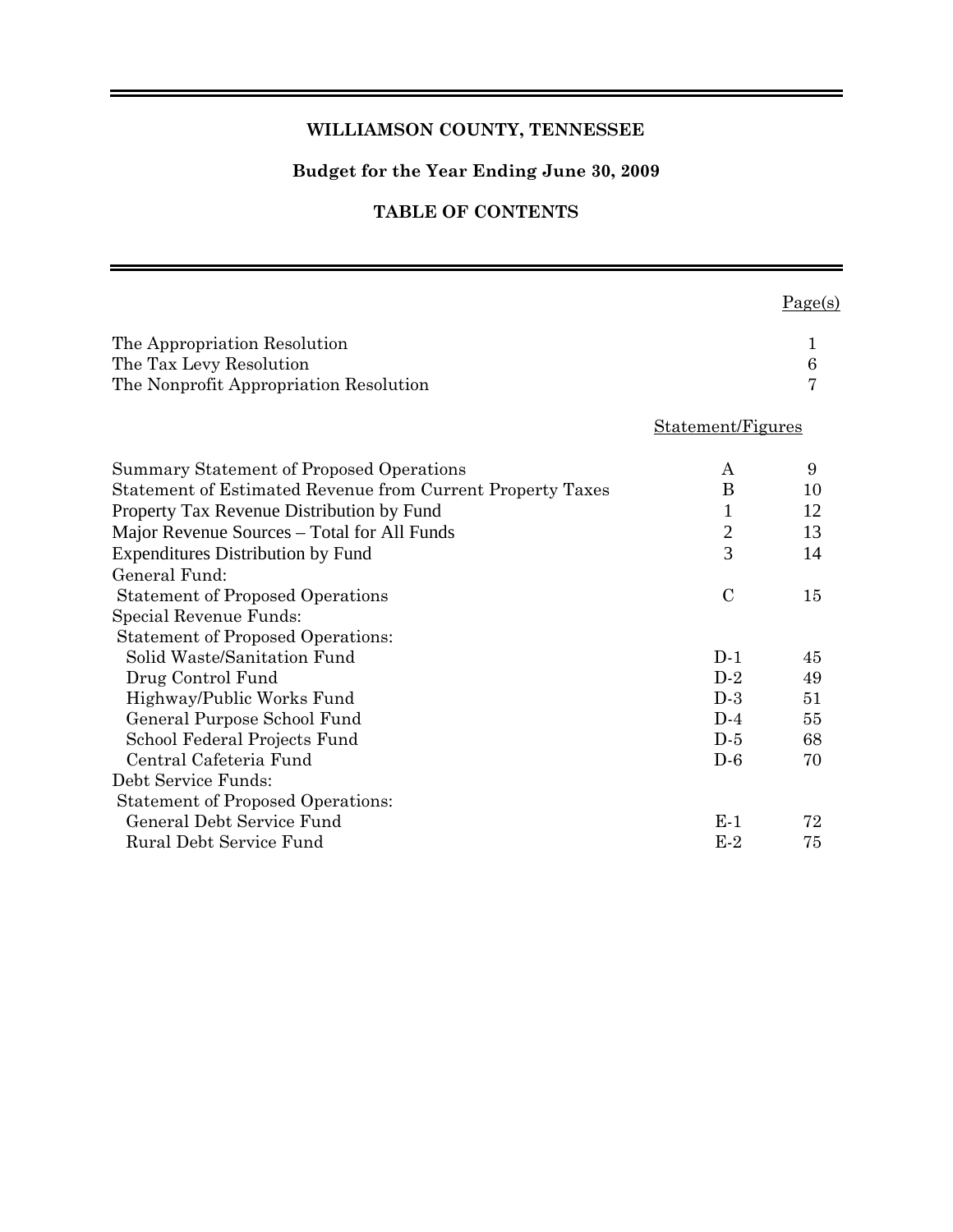#### **A RESOLUTION MAKING APPROPRIATIONS FOR THE VARIOUS FUNDS, DEPARTMENTS, INSTITUTIONS, OFFICES AND AGENCIES OF WILLIAMSON COUNTY, TENNESSEE, FOR THE YEAR BEGINNING JULY 1, 2008, AND ENDING JUNE 30, 2009**

 SECTION 1. BE IT RESOLVED by the Board of County Commissioners of Williamson County, Tennessee, assembled in regular session on the 14th day of July, 2008, that the amounts hereafter set out are hereby appropriated for the purpose of meeting the expenses of the various funds, departments, institutions, offices and agencies of Williamson County, Tennessee, for the capital outlay, and for meeting the payment of principal and interest on the county's debt maturing during the year beginning July 1, 2008, and ending June 30, 2009, according to the following schedule:

#### GENERAL FUND

|            | 51100 County Commission                                  | \$<br>690,139 |
|------------|----------------------------------------------------------|---------------|
|            | 51210 Board of Equalization                              | 5,000         |
|            | 51220 Beer Board                                         | 3,000         |
|            | 51240 Other Boards and Committees                        | 3,675         |
|            | 51300 County Mayor                                       | 476,842       |
|            | 51310 Personnel Office                                   | 262,382       |
|            | 51400 County Attorney                                    | 584,450       |
|            | 51500 Election Commission (Including Voter Registration) | 703,052       |
|            | 51600 Register of Deeds                                  | 571,385       |
|            | 51710 Development                                        | 2,103,338     |
|            | 51720 Planning                                           | 26,505        |
|            | 51730 Building                                           | 21,246        |
|            | 51740 Engineering                                        | 53,330        |
|            | 51750 Codes Compliance                                   | 55,979        |
|            | 51760 Geographical Information Systems                   | 1,253,737     |
|            | 51800 County Buildings                                   | 3,113,932     |
|            | 51810 Other Facilities                                   | 128,861       |
|            | 51910 Preservation of Records                            | 249,286       |
|            | 51920 Risk Management                                    | 190,320       |
|            | 51930 Other Risk Management                              | 255,464       |
|            | 52100 Accounting and Budgeting                           | 633,184       |
|            | 52300 Property Assessor's Office                         | 1,500,117     |
|            | 52400 County Trustee's Office                            | 545,998       |
|            | 52500 County Clerk's Office                              | 909,781       |
|            | 53100 Circuit Court                                      | 1,422,328     |
|            | 53300 General Sessions Court                             | 658,958       |
|            | 53400 Chancery Court                                     | 391,566       |
|            | 53500 Juvenile Court                                     | 404,988       |
|            | 53900 Other Administration of Justice                    | 154,615       |
|            | 54110 Sheriff's Department                               | 6,542,266     |
|            | 54130 Traffic Control                                    | 96,273        |
| 54210 Jail |                                                          | 4,918,839     |
|            | 54220 Workhouse                                          | 222,147       |
|            | 54240 Juvenile Services                                  | 1,624,415     |
|            | 54310 Fire Prevention and Control                        | 555,731       |
|            | 54410 Civil Defense                                      | 934,645       |
|            | 54420 Rescue Squad                                       | 295,436       |
|            | 54610 County Coroner/Medical Examiner                    | 122,435       |
|            | 55110 Local Health Center                                | 1,347,332     |
|            | 55120 Rabies and Animal Control                          | 1,039,550     |
|            | 55130 Ambulance/Emergency Medical Services               | 1,943,624     |
|            | 55190 Other Local Health Services                        | 10,640        |
|            | 55310 Regional Mental Health Center                      | 24,220        |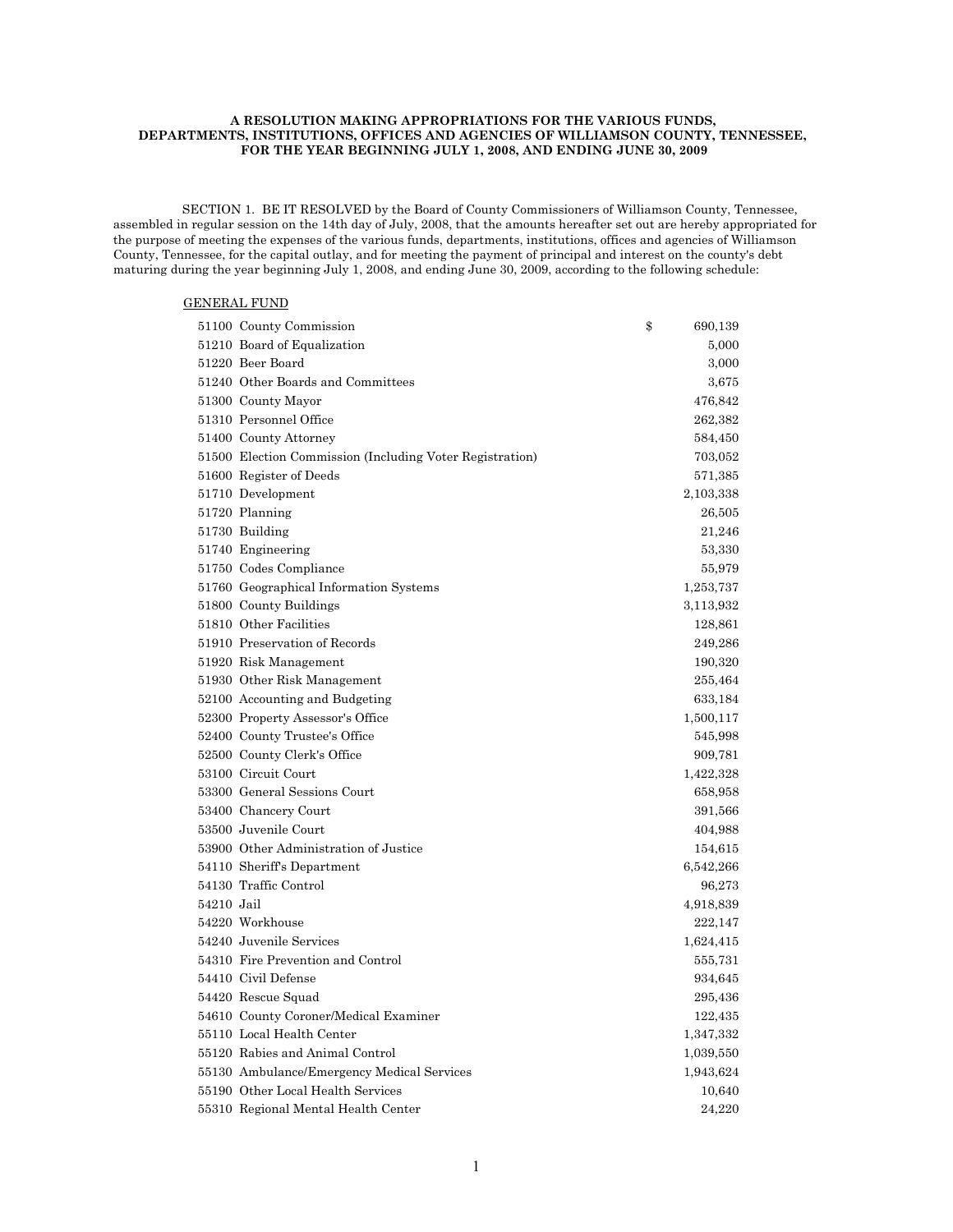| 55390 Appropriation to State                   | 115,351           |
|------------------------------------------------|-------------------|
| 55510 General Welfare Assistance               | 19,574            |
| 55520 Aid to Dependent Children                | 12,267            |
| 55900 Other Public Health and Welfare          | 98,369            |
| 56100 Adult Activities                         | 50,515            |
| 56300 Senior Citizens Assistance               | 97,513            |
| 56500 Libraries                                | 1,947,389         |
| 56700 Parks and Fair Boards                    | 9,256,168         |
| 56900 Other Social, Cultural and Recreational  | 1,219,822         |
| 57100 Agriculture Extension Service            | 350,395           |
| 57500 Soil Conservation                        | 45,468            |
| 58190 Other Economic and Community Development | 306,930           |
| 58210 Public Transportation                    | 239,150           |
| 58300 Veterans' Services                       | 13,491            |
| 58400 Other Charges                            | 2,538,418         |
| 58600 Employee Benefits                        | 10,642,000        |
| 58900 Miscellaneous                            | 878,603           |
| Transfers To Other Funds                       | 500,000           |
|                                                |                   |
| Total General Fund                             | \$<br>65,382,434  |
| <u>SOLID WASTE/SANITATION FUND</u>             |                   |
| 55710 Sanitation Management                    | \$<br>3,771,335   |
| 58400 Other Charges                            | 370,000           |
| 58600 Employee Benefits                        | 422,650           |
| Total Solid Waste/Sanitation Fund              | \$<br>4,563,985   |
| DRUG CONTROL FUND                              |                   |
| 54150 Drug Enforcement                         | \$<br>220,371     |
|                                                |                   |
| Total Drug Control Fund                        | \$<br>220,371     |
| HIGHWAY/PUBLIC WORKS FUND                      |                   |
| 61000 Administration                           | \$<br>749,050     |
| 62000 Highway and Bridge Maintenance           | 5,404,644         |
| 63100 Operation and Maintenance of Equipment   | 1,885,981         |
| 63400 Quarry Operations                        | 761,458           |
| 65000 Other Charges                            | 725,000           |
| 66000 Employee Benefits                        | 1,126,950         |
| 68000 Capital Outlay                           | 592,000           |
| Total Highway/Public Works Fund                | \$<br>11,245,083  |
| <u>GENERAL PURPOSE SCHOOL FUND</u>             |                   |
| 71000 Instruction                              |                   |
| 71100 Regular Instruction Program              | \$<br>107,668,455 |
| 71150 Alternative Instruction Program          | 432,097           |
| 71200 Special Education Program                | 23,369,585        |
| 71300 Vocational Education Program             | 4,713,877         |
| 71400 Student Body Education Program           | 2,024,522         |
| 71600 Adult Education Program                  | 454,181           |
| 72000 Support Services                         |                   |
| 72110 Attendance                               | 124,220           |
| 72120 Health Services                          | 2,473,329         |
| 72130 Other Student Support                    | 6,519,382         |
|                                                |                   |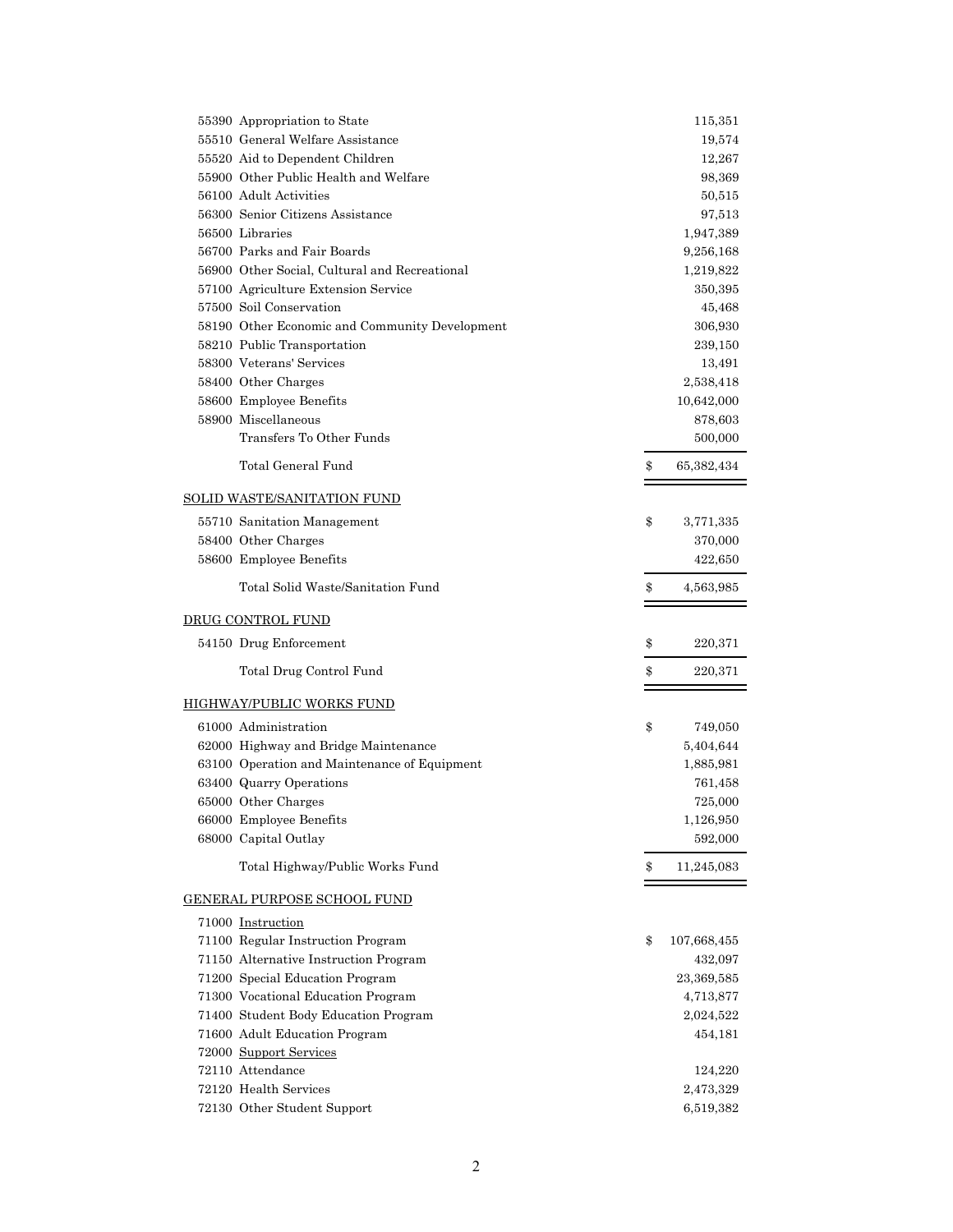| 72210 Regular Instruction Program             | 6,246,792         |
|-----------------------------------------------|-------------------|
| 72220 Special Education Program               | 2,400,769         |
| 72230 Vocational Education Program            | 258,570           |
| 72260 Adult Programs                          | 146,561           |
| 72310 Board of Education                      | 3,898,216         |
| 72320 Director of Schools                     | 1,318,617         |
| 72410 Office of the Principal                 | 13,147,251        |
| 72510 Fiscal Services                         | 1,066,999         |
| 72520 Human Resources/Personnel               | 755,826           |
| 72610 Operation of Plant                      | 11,945,468        |
| 72620 Maintenance of Plant                    | 5,126,079         |
| 72710 Transportation                          | 10,978,479        |
| 72810 Central and Other                       | 2,912,447         |
| 73300 Community Services                      | 596,714           |
| 73400 Early Childhood Education               | 982,710           |
| Transfers To Other Funds                      | 11,534            |
| Total General Purpose School Fund             | \$<br>209,572,680 |
| <u>CENTRAL CAFETERIA FUND</u>                 |                   |
| 73100 Food Service                            | \$<br>9,230,351   |
| Total Central Cafeteria Fund                  | \$<br>9,230,351   |
| <u>EXTENDED SCHOOL PROGRAM FUND</u>           |                   |
| 73300 Community Services                      | \$<br>612,700     |
| Total Extended School Program Fund            | \$<br>612,700     |
| GENERAL DEBT SERVICE FUND                     |                   |
| 82110 Principal - General Government          | \$<br>9,910,500   |
| 82120 Principal - Highways and Streets        | 147,600           |
| 82130 Principal - Education                   | 7,484,250         |
| 82210 Interest - General Government           | 7,218,000         |
| 82220 Interest - Highways and Streets         | 60,250            |
| 82230 Interest - Education                    | 5,458,000         |
| 82310 Other Debt Service - General Government | 620,000           |
| Total General Debt Service Fund               | \$<br>30,898,600  |
| <u>RURAL DEBT SERVICE FUND</u>                |                   |
| 82130 Principal - Education                   | \$<br>8,785,000   |
| 82230 Interest - Education                    | 7,259,250         |
| 82330 Other Debt Service - Education          | 235,000           |
| Total Rural Debt Service Fund                 | \$<br>16,279,250  |

 BE IT FURTHER RESOLVED that the budget for the School Federal Projects Fund shall be the budget approved for separate projects within No Child Left Behind (NCLB), Individuals with Disabilities Education Act (IDEA - Part B and Preschool), Carl Perkins Vocational fund and other federal grants by the Williamson County Board of Education.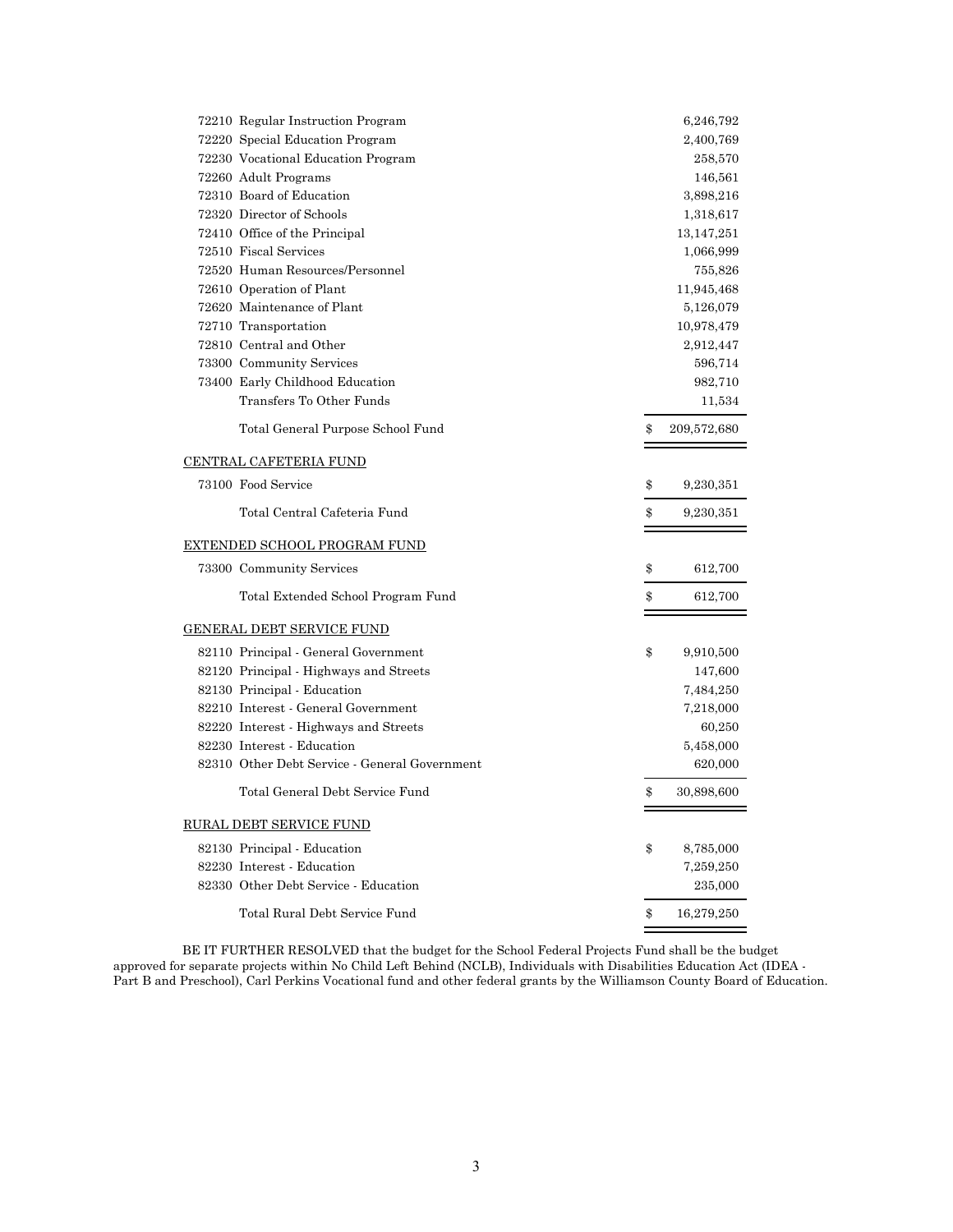SECTION 2. BE IT FURTHER RESOLVED that there are also hereby appropriated certain portions of the commissions and fees for collecting taxes and licenses and for administering other funds which the trustee, county clerk, circuit court clerk, clerk and master, register, and the sheriff and their officially authorized deputies and assistants may be entitled to receive under state laws heretofore or hereafter enacted. Expenditures out of commissions and/or fees collected by the trustee, county clerk, circuit court clerk, clerk and master, register and sheriff may be made for such purposes and in such amounts as may be authorized by existing law or by valid order of any court having power to make such appropriations. Any excess commissions and/or fees collected over and above the expenditures duly and conclusively authorized shall be paid over to the trustee and converted into the General Fund as provided by law.

 BE IT FURTHER RESOLVED that if any fee officials, as enumerated in Section 8-22-101, Tennessee Code Annotated, operate under provisions of Section 8-22-104, Tennessee Code Annotated, provisions of the preceding paragraph shall not apply to those particular officials.

 SECTION 3. BE IT FURTHER RESOLVED that any amendment to the budget, except for amendments to the budget for funds under supervision of the director of schools, shall be approved as provided in Section 5-9-407, Tennessee Code Annotated. The director of schools must receive approval of the Board of Education for transfers within each major category of the budget, and approval of both the Board of Education and Board of County Commissioners for transfers between major categories as required by law.

 One copy of each amendment shall be filed with the county clerk, one copy with the chairman of the Budget Committee, and one copy with each divisional or departmental head concerned. The reason(s) for each transfer shall be clearly stated; however, this section shall in no case whatsoever be construed as authorizing transfer from one fund to another, but shall apply solely to transfers within a certain fund.

 SECTION 4. BE IT FURTHER RESOLVED that any appropriations made by this resolution which cover the same purpose for which a specific appropriation is made by statute is made in lieu of but not in addition to said statutory appropriation. The salary, wages, or remuneration of each officer, employee, or agent of the county shall not be in excess of the amounts authorized by existing law or as set forth in the estimate of expenditures which accompanies this resolution. Provided, however, that appropriations for such salaries, wages, or other remuneration hereby authorized shall in no case be construed as permitting expenditures for an office, agency, institution, division or department of the county in excess of the appropriation made herein for such office, agency, institution, division or department of the county. Such appropriation shall constitute the limit to the expenditures of any office, agency, institution, division or department for the year ending June 30, 2009. The aggregate expenditures for any item of appropriation shall in no instance be more than the amount herein appropriated for such item.

 SECTION 5. BE IT FURTHER RESOLVED that any resolution which may hereafter be presented to the Board of County Commissioners providing for appropriations in addition to those made by this Budget Appropriation Resolution shall specifically provide sufficient revenue or other funds actually to be provided during the year in which the expenditure is to be made to meet such additional appropriation. Said appropriating resolution shall be submitted to and approved by the state director of Local Finance after its adoption as provided by Section 9-21-403, Tennessee Code Annotated.

 SECTION 6. BE IT FURTHER RESOLVED that the county mayor and county clerk are hereby authorized to borrow money on revenue anticipation notes, provided such notes are first approved by the state director of Local Finance, to pay for the expenses herein authorized until the taxes and other revenue for the year 2008-2009 have been collected. The proceeds of loans for each individual fund shall not exceed 60% of the appropriations of each fund and shall be used only to pay the expenses and other requirements of the fund for which the loan is made. The loan shall be paid out of revenue from the fund for which money is borrowed. The notes evidencing the loans authorized under this section shall be issued under the applicable sections of Title 9, Chapter 21, Tennessee Code Annotated. Said notes shall be signed by the county mayor and countersigned by the county clerk and shall mature and be paid in full without renewal not later than June 30, 2009.

 SECTION 7. BE IT FURTHER RESOLVED that the delinquent county property taxes for the year 2007 and prior years and the interest and penalty thereon collected during the year ending June 30, 2009, shall be apportioned to the various county funds according to the subdivision of the tax levy for the year 2008. The clerk and master and the trustee are hereby authorized and directed to make such apportionment accordingly.

 SECTION 8. BE IT FURTHER RESOLVED that all unencumbered balances of appropriations remaining at the end of the year shall lapse and be of no further effect at the end of the year at June 30, 2009.

 SECTION 9. BE IT FURTHER RESOLVED that any resolution or part of a resolution which heretofore has been passed by the Board of County Commissioners which is in conflict with any provision in this resolution be and the same is hereby repealed.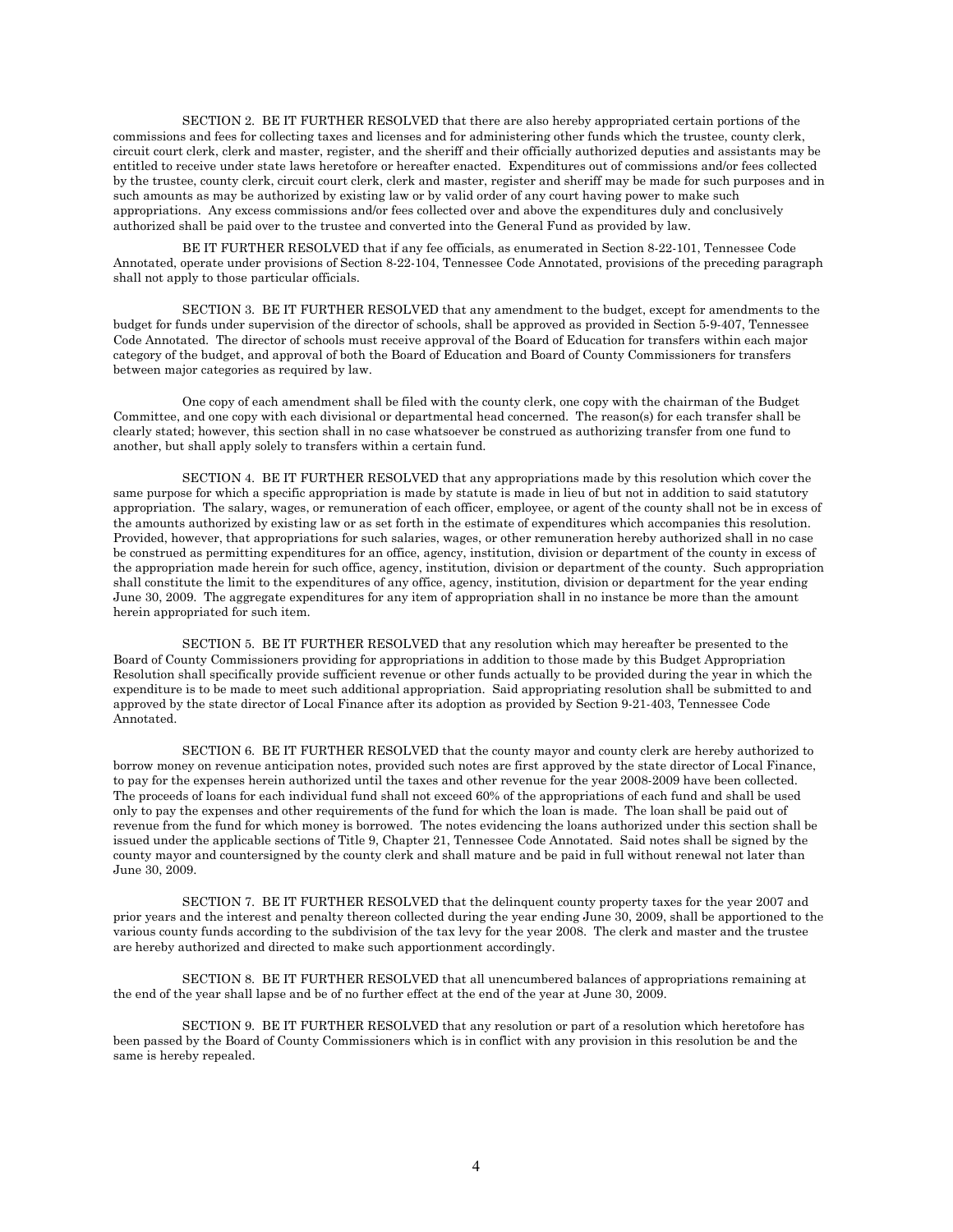SECTION 10. BE IT FURTHER RESOLVED that this resolution shall take effect from and after its passage and its provisions shall be in force from and after July 1, 2008. This resolution shall be spread upon the minutes of the Board of County Commissioners.

Passed this 14th day of July, 2008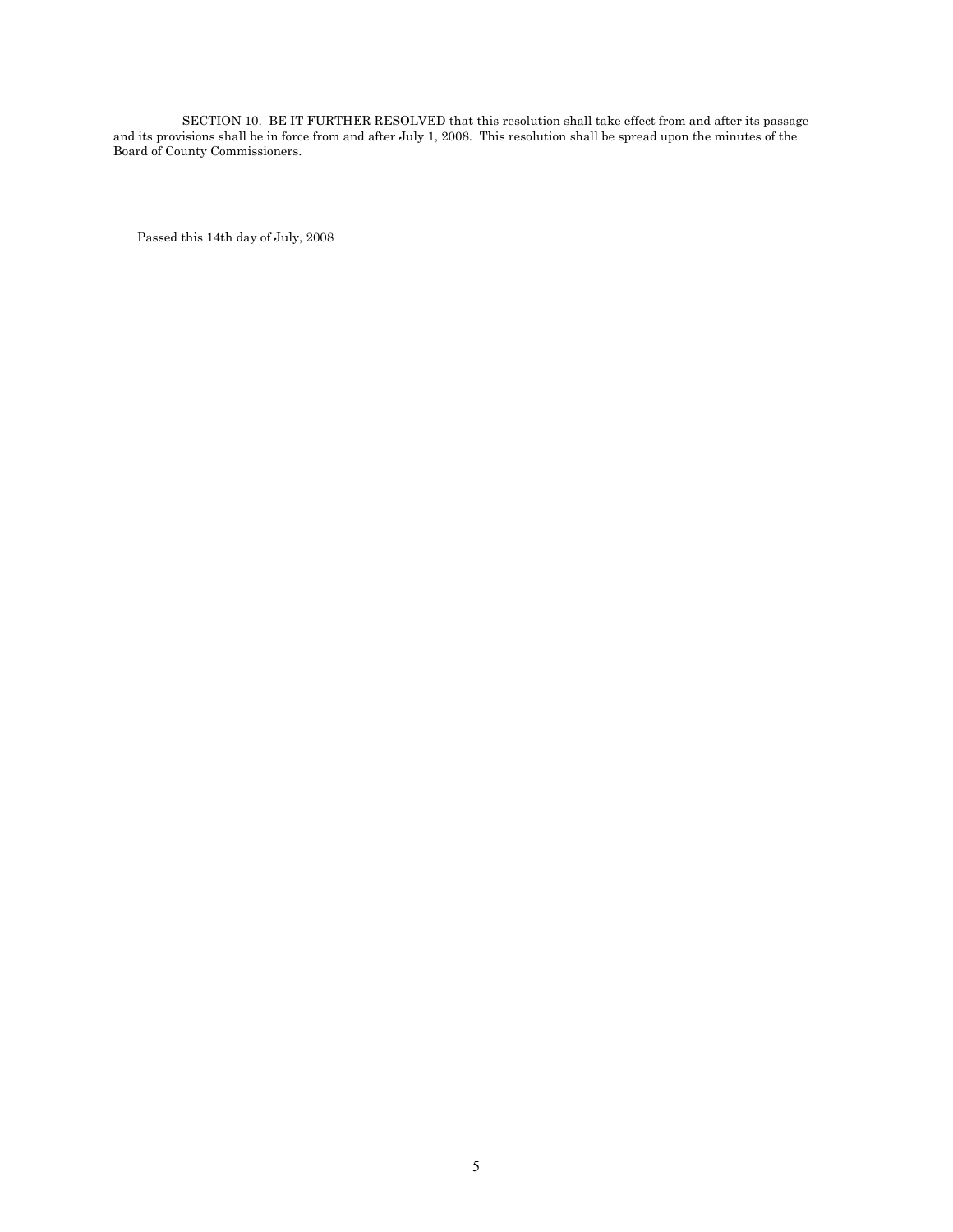#### **RESOLUTION FIXING THE TAX LEVY IN WILLIAMSON COUNTY, TENNESSEE FOR THE YEAR BEGINNING JULY 1, 2008**

**SECTION 1. BE IT RESOLVED** by the Board of County Commissioners of Williamson County, Tennessee, assembled in regular session on this 14th day of July, 2008, that the combined property tax rate for Williamson County, Tennessee for the fiscal year beginning July 1, 2008, shall be \$2.31 on each \$100 of taxable property, which is to provide revenue for each of the following funds and otherwise conform to the following levies:

| Fund                           | Rate   |
|--------------------------------|--------|
|                                |        |
| <b>County General</b>          | \$0.49 |
| Highway/Public                 | 0.05   |
| <b>General Purpose Schools</b> | 1.20   |
| <b>General Debt Service</b>    | 0.34   |
| Solid Waste/Sanitation         | 0.06   |
| <b>Rural Debt Service</b>      | 0.17   |
| Total                          | \$2.31 |

**SECTION 2. BE IT FURTHER RESOLVED,** that there is hereby levied a gross receipts tax as provided by law. The proceeds of the gross receipts tax herein levied shall accrue to the Highway Public Works Fund.

**SECTION 3. BE IT FURTHER RESOLVED**, that all resolutions of the Board of County Commissioners of Williamson County, Tennessee, which are in conflict with this resolution are hereby repealed.

**SECTION 4. BE IT FURTHER RESOLVED**, that this resolution take effect from and after its passage, the public welfare requiring it. This resolution shall be spread upon the minutes of the Board of County Commissioners.

Passed this 14th day of July, 2008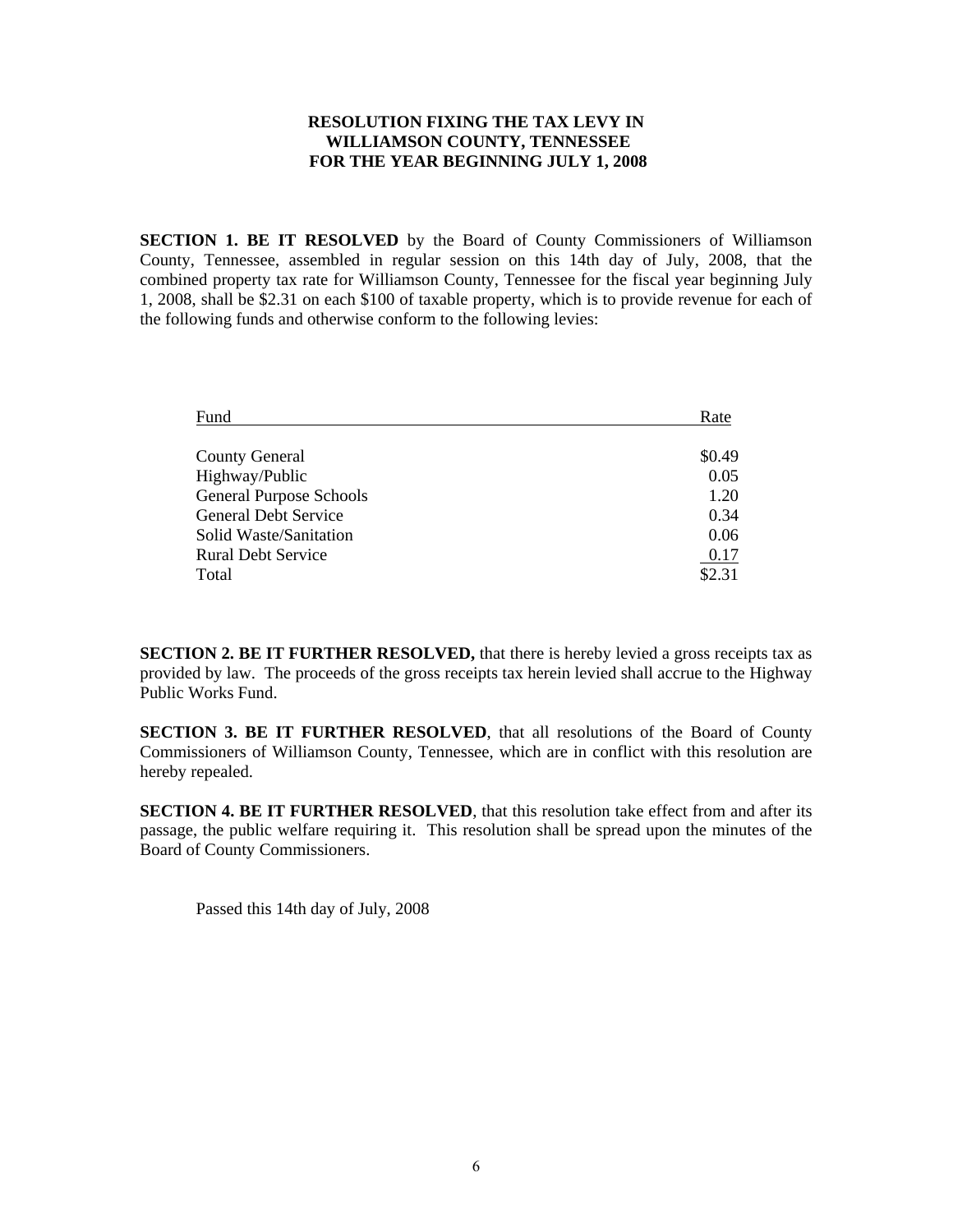#### **RESOLUTION MAKING APPROPRIATIONS TO NON-PROFIT CHARITABLE ORGANIZATIONS OF WILLIAMSON COUNTY, TN FOR THE FISCAL YEAR BEGINNING JULY 1, 2008, AND ENDING JUNE 30, 2009**

**WHEREAS,** Section 5-9-109, Tennessee Code Annotated, authorizes the Williamson County Legislative Body to make appropriations to various non-profit charitable organizations; and,

**WHEREAS,** the Williamson County Legislative Body recognizes the various non-profit charitable organizations providing services in Williamson County have great need of funds to carry on their non-profit, charitable work;

**NOW THEREFORE, BE IT RESOLVED,** by the Board of County Commissioners of Williamson County, meeting in regular session on this  $14<sup>th</sup>$  day of July, 2008,

**SECTION 1.** That **\$1,686,645** be appropriated to non profit organizations in Williamson County as reflected below:

| <b>ACCOUNT NO.</b> | <b>AGENCY</b>                      | <b>PURPOSE</b>              | <b>AMOUNT</b> |
|--------------------|------------------------------------|-----------------------------|---------------|
| 101.54310.316.001  | <b>Arrington VFD</b>               | <b>Emergency Services</b>   | \$53,050      |
| 101.54310.316.002  | College Grove VFD                  | <b>Emergency Services</b>   | 46,425        |
| 101.54310.316.003  | <b>Fairview VFD</b>                | <b>Emergency Services</b>   | 79,500        |
| 101.54310.316.004  | Flat Creek/Bethesda VFD            | <b>Emergency Services</b>   | 55,680        |
| 101.54310.316.005  | Nolensville VFD                    | <b>Emergency Services</b>   | 75,548        |
| 101.54310.316.006  | W C Rescue Squad                   | <b>Emergency Services</b>   | 204,625       |
| 101.54310.316.007  | Peytonsville VFD                   | <b>Emergency Services</b>   | 38,903        |
| 101.55190.316      | M/C Community Action Agency        | <b>Community Services</b>   | 10,640        |
| 101.55310.316      | Regional Mental Health Center      | <b>Mental Health Svcs</b>   | 24,220        |
| 101.55390.316      | <b>State Rehabilitation Center</b> | <b>Handicapped Svcs</b>     | 75,351        |
| 101.55390.316.001  | M/C HRA Homemaker Services         | <b>Community Services</b>   | 40,000        |
| 101.55510.316      | Graceworks                         | <b>Community Services</b>   | 19,574        |
| 101.55520.316      | <b>Foster Children</b>             | Child Care                  | 12,267        |
| 101.56100.316      | <b>Adult Activities/Waves</b>      | <b>Handicapped Svcs</b>     | 50,515        |
| 101.56300.316.001  | Franklin Senior Citizens           | Senior Citizens Svcs        | 29,976        |
| 101.56300.316.002  | <b>Fairview Senior Citizens</b>    | Senior Citizens Svcs        | 6,702         |
| 101.56300.316.003  | Hillsboro Senior Citizens          | <b>Senior Citizens Svcs</b> | 4,790         |
| 101.56300.316.004  | College Grove Senior Citizens      | <b>Senior Citizens Svcs</b> | 17,750        |
| 101.56300.316.005  | <b>Bethesda Senior Citizens</b>    | Senior Citizens Svcs        | 13,345        |
| 101.56300.316.007  | Nolensville Senior Citizens        | Senior Citizens Svcs        | 4,700         |
| 101.56300.316.008  | <b>Brentwood Senior Citizens</b>   | Senior Citizens Svcs        | 17,750        |
| 101.56300.316.009  | Spring Hill Senior Citizens        | Senior Citizens Svcs        | 2,500         |
| 101.56500.316.001  | Library-Brentwood                  | Operations                  | 79,945        |
| 101.56500.316.002  | Library-Spring Hill                | Operations                  | 29,070        |
| 101.58900.316.001  | Boys & Girls Club                  | <b>Community Services</b>   | 9,955         |
| 101.58900.316.003  | <b>Community Child Care</b>        | <b>Community Services</b>   | 8,343         |
| 101.58900.316.005  | My Friends House                   | <b>Community Services</b>   | 5,509         |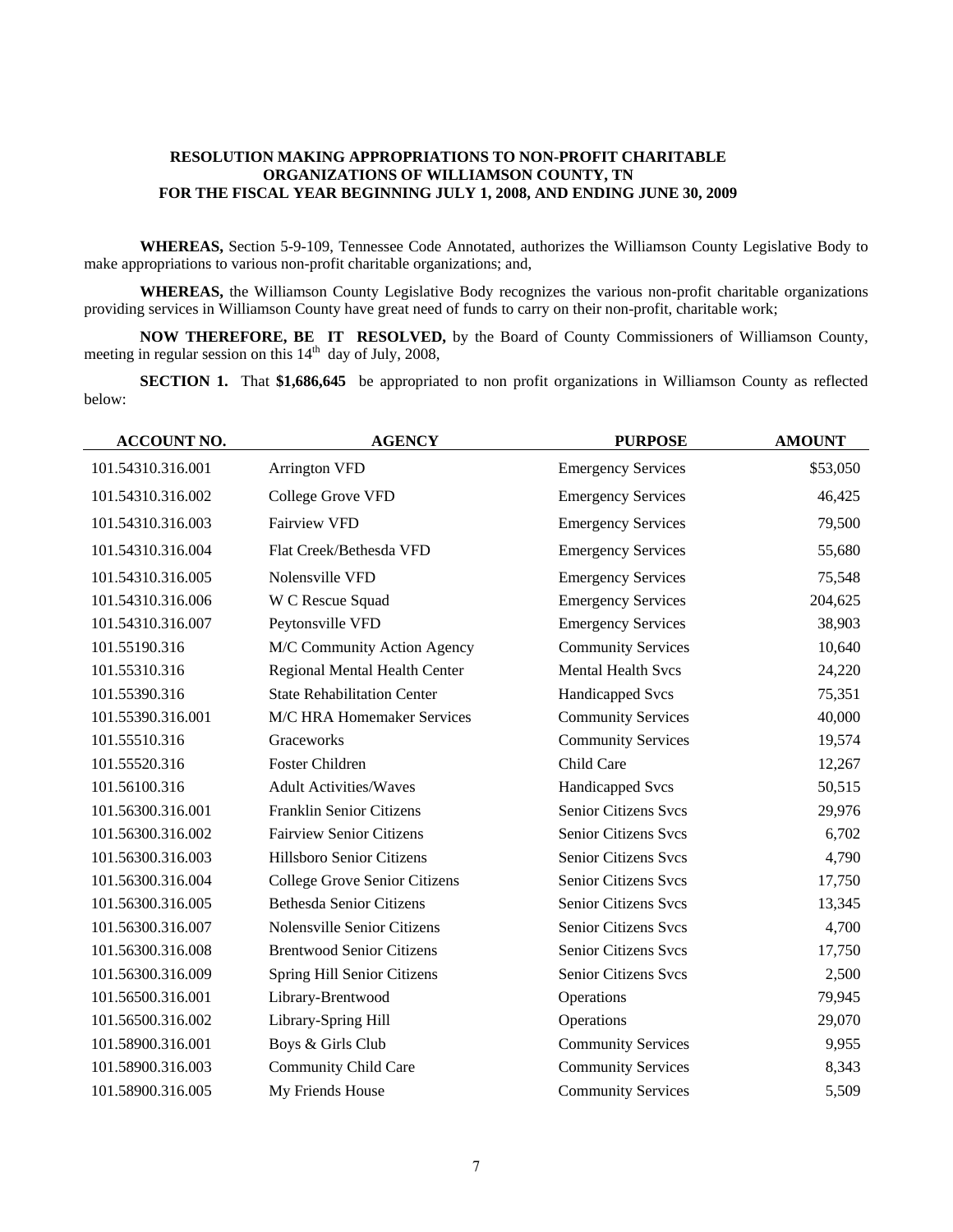| 101.58900.316.006 | <b>CrimeStoppers</b>                 | <b>Community Services</b> | 970         |
|-------------------|--------------------------------------|---------------------------|-------------|
| 101.58900.316.007 | M/C HRA Nutrition Program            | <b>Community Services</b> | 16,247      |
| 101.58900.316.008 | M/C HRA Transportation Prog.         | <b>Community Services</b> | 2,490       |
| 101.58900.316.011 | Court Appointed Special Advoc.       | <b>Community Services</b> | 3,992       |
| 101.58900.316.015 | <b>Community Housing Partnership</b> | <b>Community Services</b> | 42,368      |
| 101.58900.316.018 | Assoc. for Retarded Citizens         | <b>Community Services</b> | 2,015       |
| 101.58900.316.019 | <b>Greenbrier Community Center</b>   | <b>Community Services</b> | 485         |
| 101.58900.316.021 | SaddleUp!                            | <b>Handicapped Svcs</b>   | 4,000       |
| 101.58900.316.023 | Bridges of W <sub>C</sub>            | <b>Community Services</b> | 17,445      |
| 101.58900.316.027 | <b>Brentwood Arts Foundation</b>     | <b>Community Services</b> | 5,000       |
| 101.58900.316.028 | Williamson County Fair               | <b>Community Services</b> | 50,000      |
| 101.58900.316.029 | <b>Williamson County CVB</b>         | Tourism                   | 525,000     |
|                   |                                      |                           | \$1,686,645 |

**AND BE IT FURTHER RESOLVED,** that all appropriations enumerated in Section 1 above are subject to the following conditions:

- 1. That the non-profit organizations to which funds are appropriated shall file with the county clerk and the disbursing officials a copy of any annual report of its business affairs and transactions and the proposed use of the county's funds in accordance with rules promulgated by the Comptroller of the Treasury, Chapter 0380-2-7. Such annual report shall be prepared and certified by the chief financial officer of such non-profit organization in accordance with Section 5-9-102(c), Tennessee Code Annotated.
- 2. That said funds must only be used by the named non-profit charitable organizations in furtherance of their non-profit charitable purposes benefitting the general welfare of the residents of Williamson County.
- 3. That it is the expressed interest of the County Commission of Williamson County in providing these funds to the above-named non-profit charitable organizations to be fully in compliance with Chapter 0380-2-7 of the Rules of the Comptroller of the Treasury and Section 5-9-109, Tennessee Code Annotated, and any and all other laws which may apply to County appropriations to non-profit organizations; and so this appropriations is made subject to compliance with any and all of these laws and regulations.

**AND BE IT FURTHER RESOLVED** that this resolution shall take effect from and after its passage; and its provisions shall be in force from and after July 1, 2008. This resolution shall be spread upon the minutes of the Board of County Commissioners this  $14<sup>th</sup>$  day of July, 2008.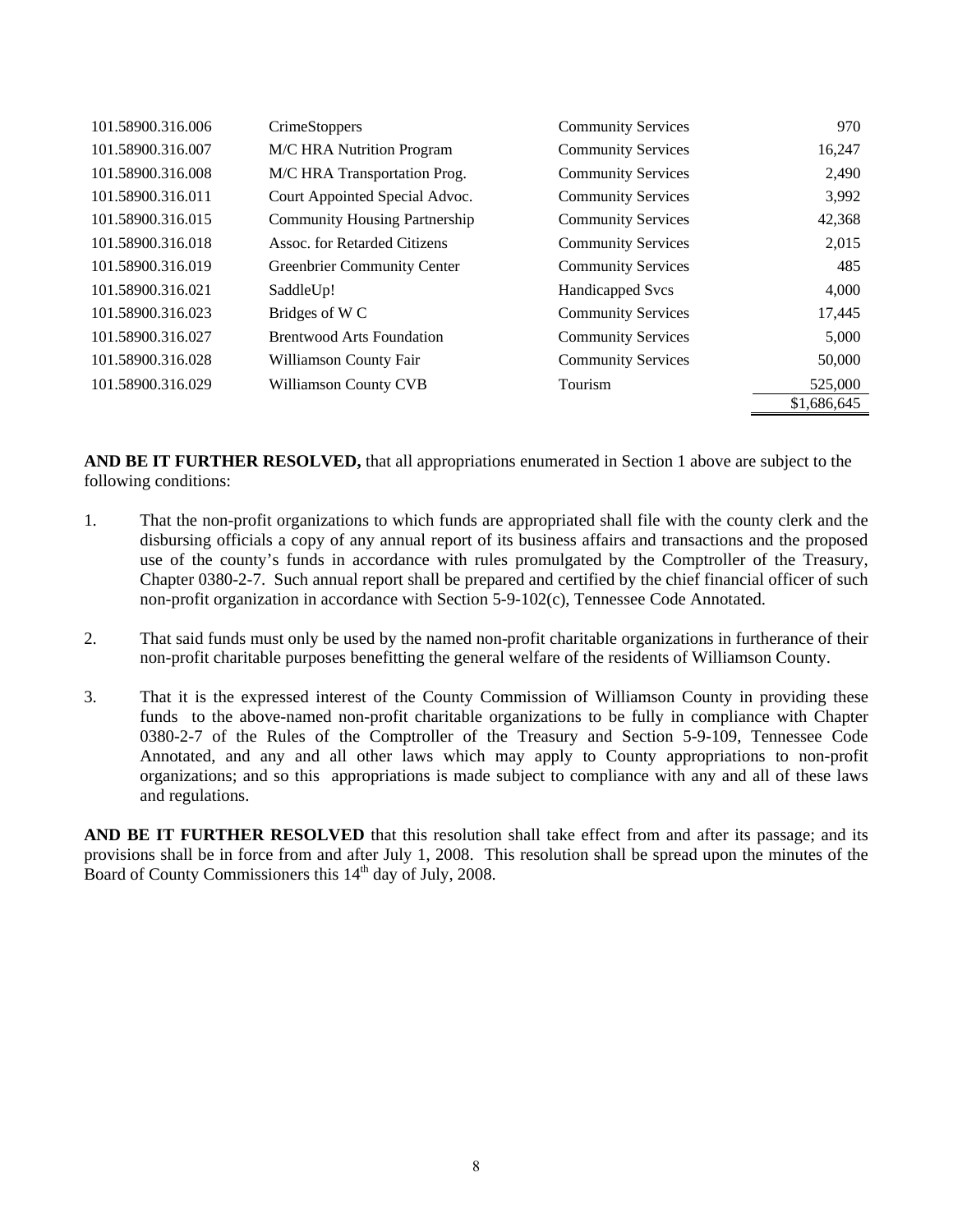#### Williamson County, Tennessee Summary Statement of Proposed Operations A For the Year Ending June 30, 2009

|                                | Estimated         |               |                  |                              |                                |                |             | Estimated        |
|--------------------------------|-------------------|---------------|------------------|------------------------------|--------------------------------|----------------|-------------|------------------|
|                                | Beginning         |               |                  | Total                        |                                |                |             | Ending           |
|                                | Fund              |               |                  | Estimated                    |                                |                | Total       | Fund             |
|                                | Balance           | Estimated     | <b>Transfers</b> | Available                    | Estimated                      | Transfers      | Appropri-   | Balance          |
| Fund                           | 7/1/2008          | Revenue       | In               | Funds                        | Expenditures                   | Out            | ations      | 6/30/2009        |
| General                        | $$29,707,119$ \\$ | 61,113,056 \$ | $\Omega$         | <sup>\$</sup><br>90,820,175  | 64,882,434 \$<br><sup>\$</sup> | 500,000 \$     | 65,382,434  | 25,437,741<br>S. |
| Solid Waste/Sanitation         | 3,185,381         | 3,530,893     | 500,000          | 7.216.274                    | 4,563,985                      | $\Omega$       | 4.563.985   | 2,652,289        |
| Drug Control                   | 200,749           | 36,000        | $\Omega$         | 236,749                      | 220,371                        | $\Omega$       | 220,371     | 16,378           |
| Highway/Public Works           | 9,233,988         | 10,103,466    | 300,000          | 19,637,454                   | 11,245,083                     | $\overline{0}$ | 11,245,083  | 8,392,371        |
| <b>General Debt Service</b>    | 21,111,992        | 23,888,095    | 4,529,375        | 49,529,462                   | 30,898,600                     | $\Omega$       | 30.898,600  | 18,630,862       |
| Rural Debt Service             | 3,278,508         | 9.997.089     | 5,000,000        | 18,275,597                   | 16,279,250                     | $\theta$       | 16,279,250  | 1,996,347        |
| General Purpose School         | 15,603,380        | 202,767,496   | 85,000           | 218,455,876                  | 209,561,146                    | 11,534         | 209,572,680 | 8,883,196        |
| Central Cafeteria              | 1,445,769         | 9,309,344     | $\Omega$         | 10,755,113                   | 9,230,351                      | $\Omega$       | 9,230,351   | 1,524,762        |
| <b>Extended School Program</b> | 259,780           | 612,700       | $\Omega$         | 872,480                      | 612,700                        | $\Omega$       | 612,700     | 259,780          |
| Total                          | 84,026,666        | 321, 358, 139 | 10,414,375       | 415,799,180<br><sup>\$</sup> | 347,493,920                    | 511,534        | 348,005,454 | 67,793,726       |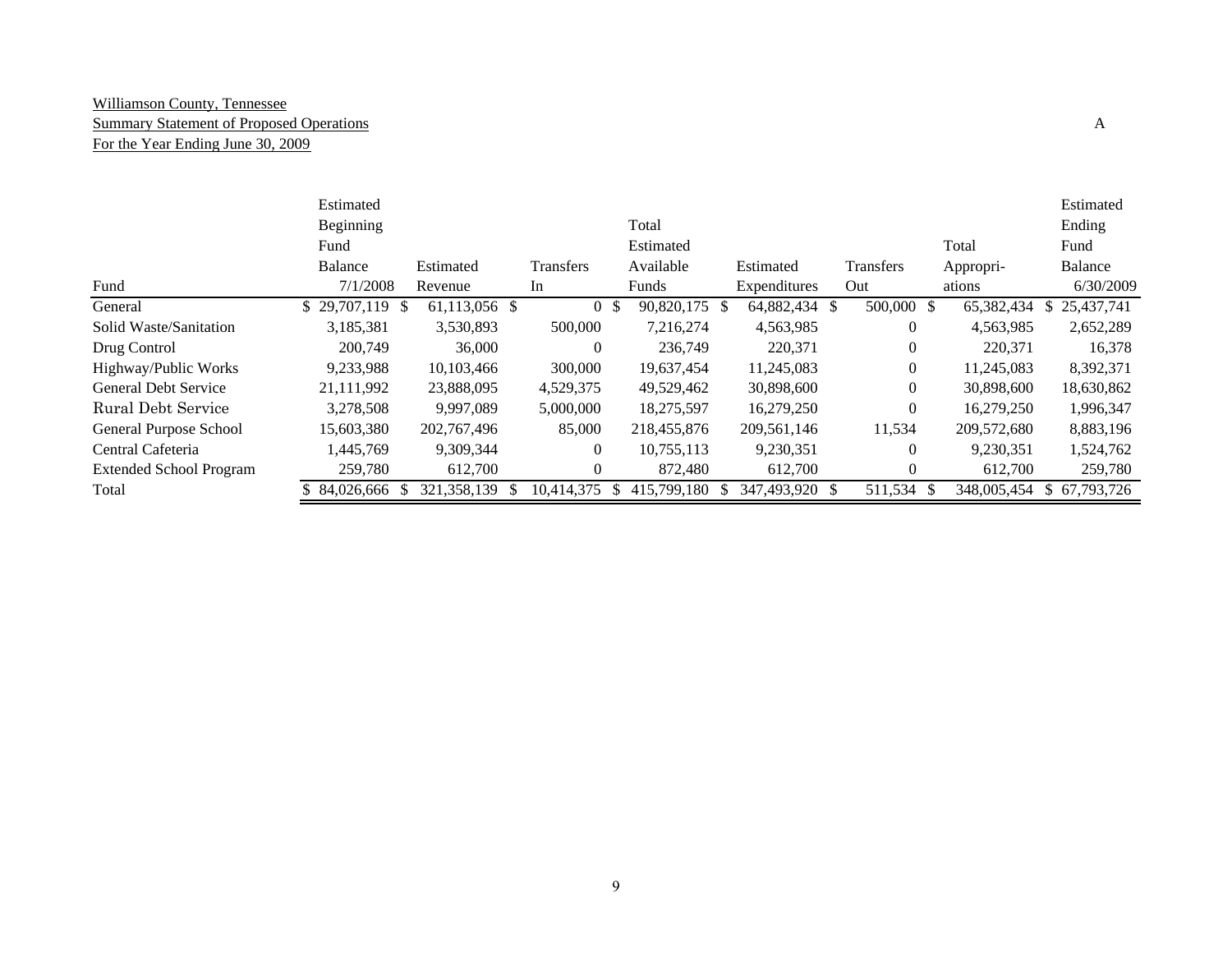#### Williamson County, Tennessee B Statement of Estimated Revenue from Current Property Taxes 2008 Assessments Based Upon Estimated Assessed Valuation of \$6,943,125,137

|                             | <b>Proposed</b> |               | <b>Amount of</b> | <b>Reserve for</b><br><b>Delinquency</b> |   | <b>Estimated</b><br><b>Collection of</b> |
|-----------------------------|-----------------|---------------|------------------|------------------------------------------|---|------------------------------------------|
| <b>FUND</b>                 | <b>Tax Rate</b> |               | <b>Tax Levy</b>  | 8%                                       |   | <b>Taxes</b>                             |
| General                     | \$<br>0.49      | <sup>\$</sup> | 34,021,313       | \$<br>2,721,705                          | S | 31,299,608                               |
| Solid Waste/Convention Ctr. | 0.06            |               | 2,654,232        | 212,339                                  |   | 2,441,893                                |
| Highway/ Public Works       | 0.05            |               | 764,094          | 61,128                                   |   | 702,966                                  |
| General Purpose School      | 1.20            |               | 83, 317, 502     | 6,665,400                                |   | 76,652,102                               |
| <b>General Debt Service</b> | 0.34            |               | 23,606,625       | 1,888,530                                |   | 21,718,095                               |
| <b>Rural Debt Service</b>   | 0.17            |               | 9,268,575        | 741,486                                  |   | 8,527,089                                |
|                             | \$<br>2.31      | \$.           | 153,632,341      | \$<br>12,290,587                         | S | 141, 341, 753                            |

| <b>ADA</b> Proration            | <b>Percentage</b> | Amount     |  |
|---------------------------------|-------------------|------------|--|
| General Purpose School          | 88.82% \$         | 68,082,397 |  |
| <b>Franklin Special Schools</b> | 11.18%            | 8,569,705  |  |
| TOTAL                           | $100.00\%$ \$     | 76,652,102 |  |

| <b>County Assessment Breakdown</b> |                 |
|------------------------------------|-----------------|
| <b>County Outside Cities</b>       | \$1,513,763,627 |
| <b>Brentwood</b>                   | 2,120,216,659   |
| Fairview                           | 135,613,923     |
| Franklin (Outside FSSD)            | 1,042,806,877   |
| Franklin (Inside FSSD)             | 1,476,598,435   |
| FSSD (9TH Outside)                 | 14,423,881      |
| Spring Hill                        | 428, 377, 742   |
| <b>Thompson Station</b>            | 71,252,506      |
| Nolensville                        | 140,071,487     |
| <b>Total County Assessment</b>     | \$6,943,125,137 |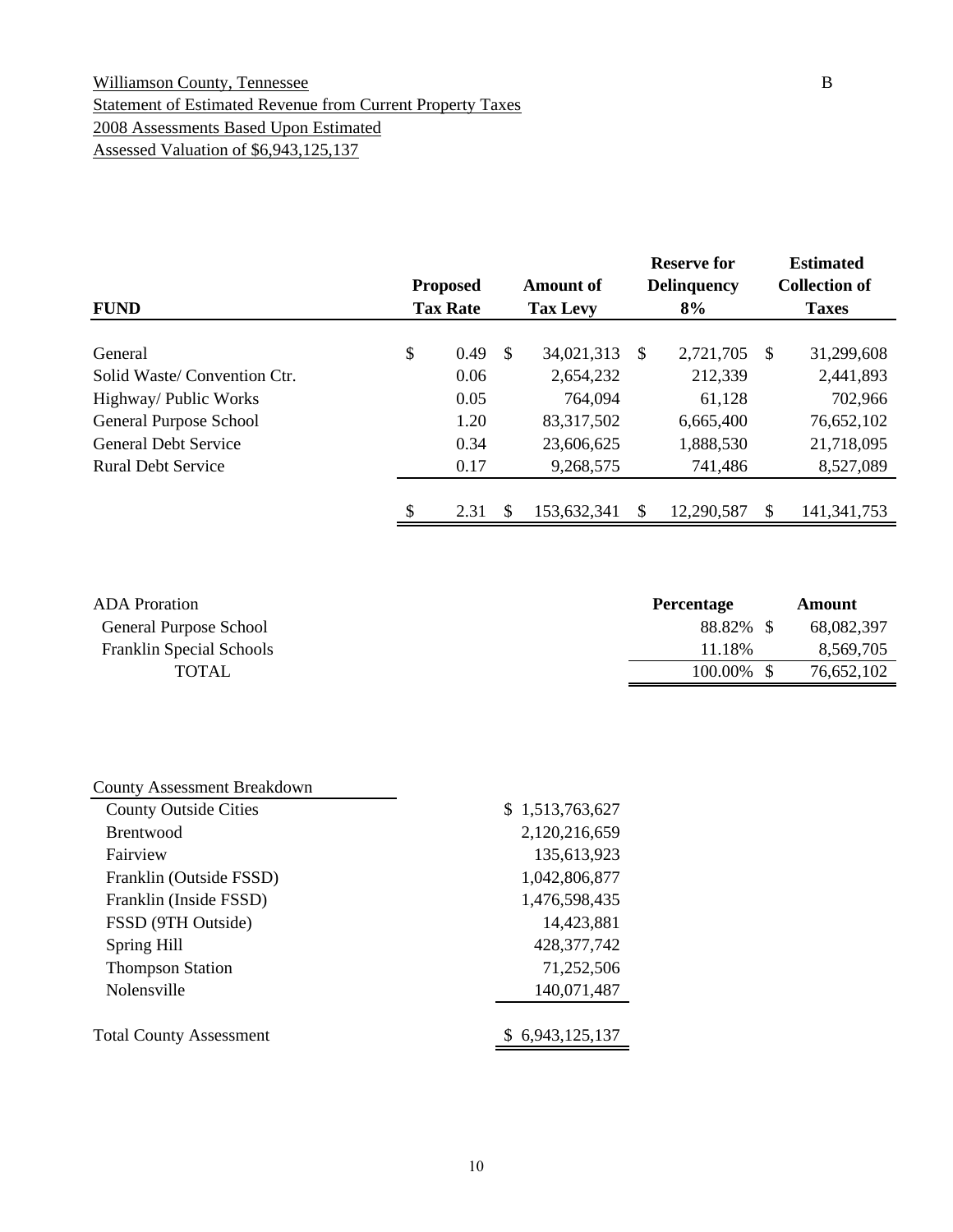|                                |                 | <b>TAX BASED</b>  |
|--------------------------------|-----------------|-------------------|
| <b>FUNDS</b>                   |                 | <b>ASSESSMENT</b> |
| General                        |                 | \$6,943,125,137   |
| <b>General Purpose School</b>  |                 | \$6,943,125,137   |
| <b>General Debt Service</b>    |                 | \$6,943,125,137   |
| Highway/ Public Works          |                 |                   |
| County Outside Cities          | \$1,513,763,627 |                   |
| FSSD (9TH Outside)             | 14,423,881      |                   |
| <b>Total Highway</b>           |                 | \$1,528,187,508   |
| <b>Rural Debt Service</b>      |                 |                   |
| <b>Total County Assessment</b> | \$6,943,125,137 |                   |
| LESS: Franklin (Inside FSSD)   | (1,476,598,435) |                   |
| FSSD (9TH Outside)             | (14, 423, 881)  |                   |
| <b>Total Rural Debt</b>        |                 | \$5,452,102,821   |
| Solid Waste/Convention Centers |                 |                   |
| <b>Total County Assessment</b> | \$6,943,125,137 |                   |
| LESS: Franklin (Outside FSSD)  | (1,042,806,877) |                   |
| Franklin (Inside FSSD)         | (1,476,598,435) |                   |
| <b>Total Solid Waste</b>       |                 | \$4,423,719,825   |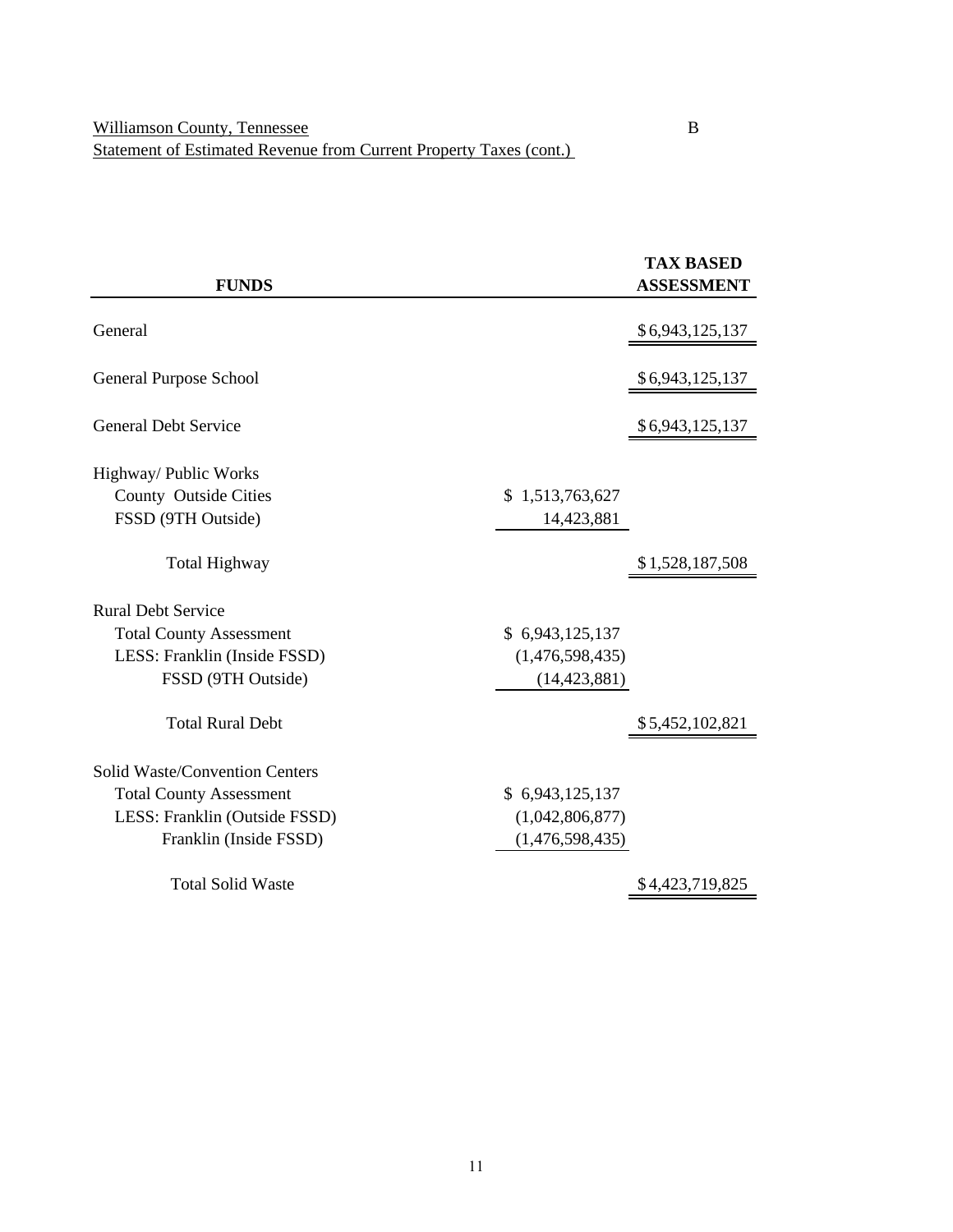# Property Tax Revenue Distribution by Fund FY 2009 Figure 1

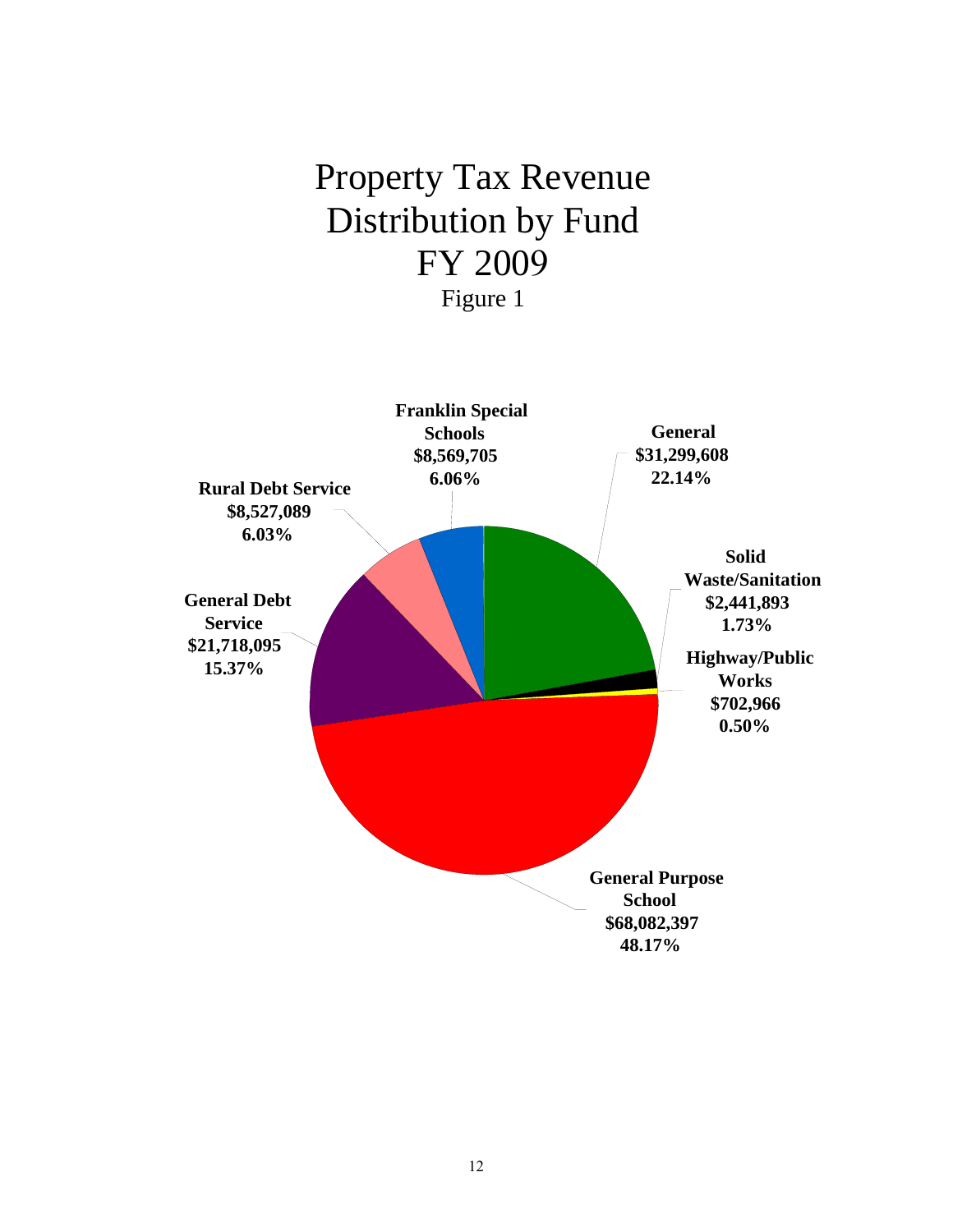# **Major Revenue Sources Total for All Funds FY 2009**

Figure 2

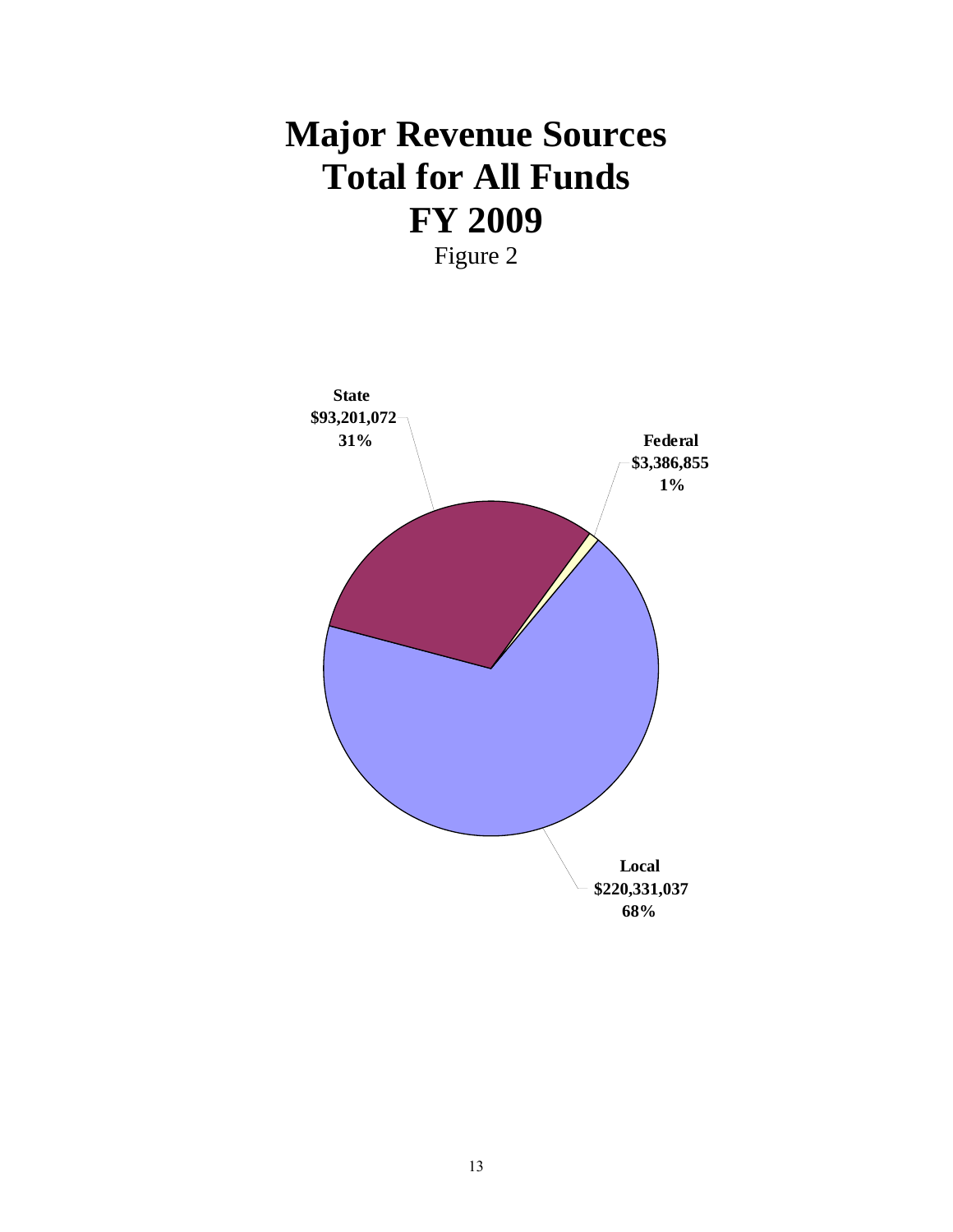## Expenditures Distribution by Fund FY 2009 Figure 3

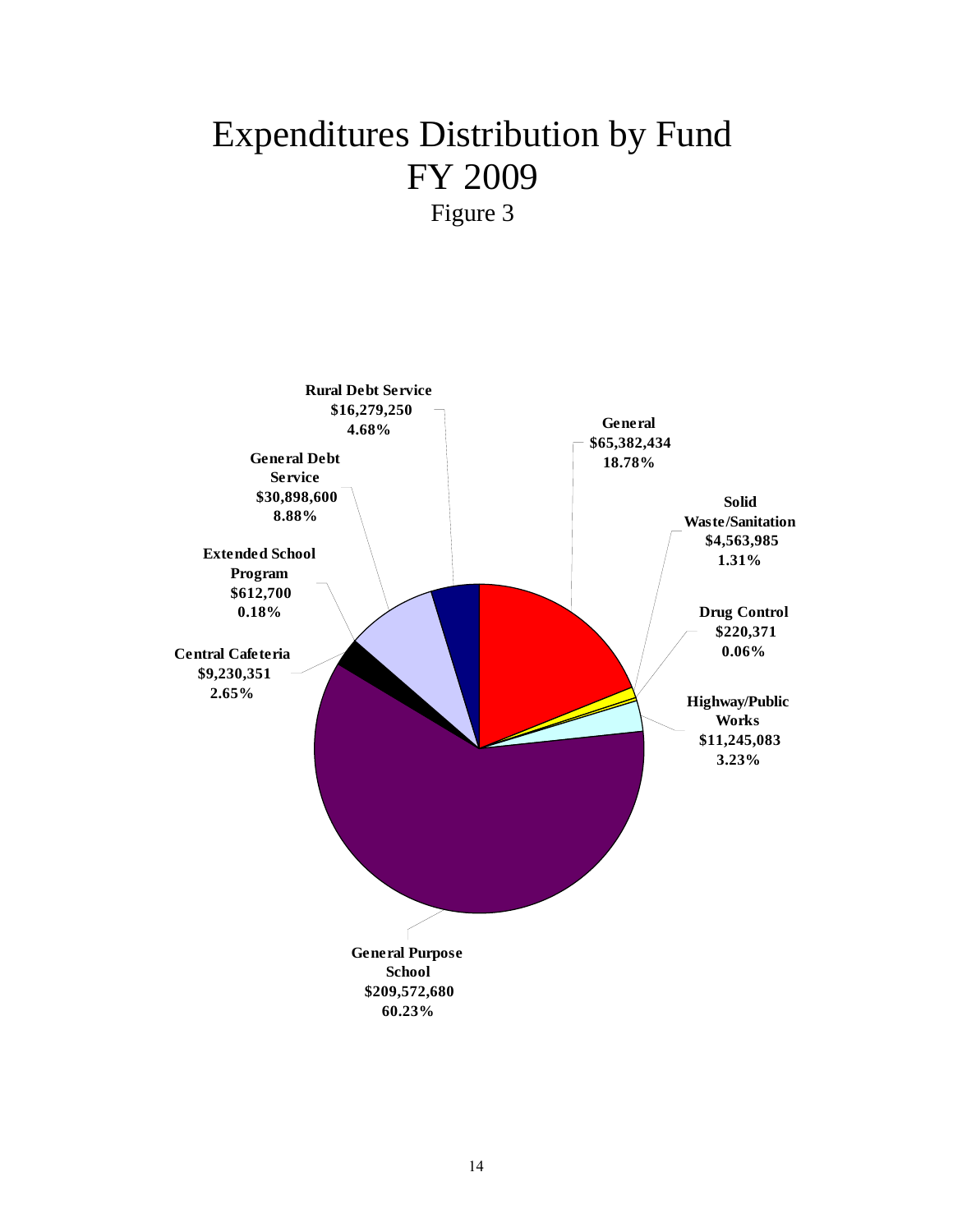| Account<br>No. | Description                                      | Actual<br>$2006 - 2007$ | Estimated<br>$2007 - 2008$ | Estimated<br>$2008 - 2009$ |
|----------------|--------------------------------------------------|-------------------------|----------------------------|----------------------------|
|                | <b>Estimated Revenues</b>                        |                         |                            |                            |
| 40000          | <b>LOCAL TAXES</b>                               |                         |                            |                            |
| 40100          | <b>County Property Taxes</b>                     |                         |                            |                            |
| 40110          | <b>Current Property Tax</b>                      | \$<br>29,904,123 \$     | 32,102,374 \$              | 31,299,608                 |
| 40120          | Trustee's Collections - Prior Year               | 327,723                 | 373,124                    | 325,000                    |
| 40130          | Circuit/Clerk & Master Collections - Prior Years | 165,356                 | 125,045                    | 150,000                    |
| 40140          | <b>Interest and Penalty</b>                      | 82,428                  | 79,797                     | 75,000                     |
| 40161          | Payments in Lieu of Taxes - T.V.A.               | 1,150                   | 1,087                      | $\mathbf{0}$               |
| 40163          | Payments in Lieu of Taxes - Other                | 49,517                  | 51,746                     | $\mathbf{0}$               |
| 40200          | <b>County Local Option Taxes</b>                 |                         |                            |                            |
| 40220          | Hotel/Motel Tax                                  | 2,381,989               | 2,352,526                  | 2,250,000                  |
| 40250          | Litigation Tax - General                         | 9,069                   | 9,970                      | 5,000                      |
| 40260          | Litigation Tax - Special Purpose                 | 104,587                 | 110,669                    | 100,000                    |
| 40266          | Litigation Tax - Jail, Workhouse, or Courthouse  | 100,453                 | 3,207                      | 52,500                     |
| 40300          | <b>Statutory Local Taxes</b>                     |                         |                            |                            |
| 40320          | <b>Bank Excise Tax</b>                           | 1,490,050               | 1,316,669                  | 1,300,000                  |
| 40330          | <b>Wholesale Beer Tax</b>                        | 406,155                 | 439,066                    | 400,000                    |
| 40331          | <b>Beer Privilege Tax</b>                        | 2,407                   | 2,185                      | $\boldsymbol{0}$           |
| 40350          | <b>Interstate Telecommunications Tax</b>         | 3,175                   | 1,587                      | 5,000                      |
|                | TOTAL LOCAL TAXES                                | \$<br>35,028,182 \$     | 36,969,052 \$              | 35,962,108                 |
| 41000          | <b>LICENSES AND PERMITS</b>                      |                         |                            |                            |
| 41100          | Licenses                                         |                         |                            |                            |
| 41130          | <b>Animal Vaccination</b>                        | \$<br>78,017 \$         | 99,701 \$                  | 75,000                     |
| 41140          | Cable TV Franchise                               | 666,156                 | 685,570                    | 650,000                    |
| 41500          | Permits                                          |                         |                            |                            |
| 41510          | <b>Beer Permits</b>                              | 760                     | 1,187                      | $\boldsymbol{0}$           |
| 41520          | <b>Building Permits</b>                          | 760,610                 | 547,267                    | 500,000                    |
| 41590          | Other Permits                                    | 53,250                  | 31,950                     | $\mathbf{0}$               |
|                | TOTAL LICENSES AND PERMITS                       | \$<br>1,558,793 \$      | 1,365,675 \$               | 1,225,000                  |
| 42000          | FINES, FORFEITURES AND PENALTIES                 |                         |                            |                            |
| 42100          | <b>Circuit Court</b>                             |                         |                            |                            |
| 42110          | Fines                                            | \$<br>24,737 \$         | 23,952 \$                  | 25,000                     |
| 42120          | <b>Officers Costs</b>                            | 42,930                  | 40,234                     | 30,000                     |
| 42150          | Jail Fees                                        | 6,785                   | 6,246                      | 5,000                      |
| 42170          | <b>Judicial Commissioner Fees</b>                | 2,566                   | 2,172                      | 2,500                      |
| 42180          | <b>DUI</b> Treatment Fines                       | 15,808                  | 13,947                     | 10,000                     |
| 42190          | Data Entry Fee - Circuit Court                   | 4,032                   | 4,335                      | 2,000                      |
| 42191          | Courtroom Security Fee                           | 851                     | 989                        | 0                          |
| 42192          | Victims Assist. Asmnt-Circuit                    | $\boldsymbol{0}$        | 672                        | $\mathbf{0}$               |
| 42200          | <b>Criminal Court</b>                            |                         |                            |                            |
| 42240          | Drug Control Fines                               | 19,485                  | 24,299                     | 12,000                     |
| 42241          | Drug Court Fees                                  | 5,397                   | 4,658                      | 2,000                      |
| 42260          | <b>District Attorney General Fees</b>            | 168                     | $\boldsymbol{0}$           | $\mathbf{0}$               |
| 42290          | Data Entry Fee - Criminal Court                  | 16,041                  | 16,840                     | 10,000                     |
| 42291          | Courtroom Security Fee                           | 4,719                   | 5,790                      | 2,000                      |
| 42292          | Victims Assist. Asmnt-Criminal                   | $\boldsymbol{0}$        | 5,165                      | $\boldsymbol{0}$           |

**C**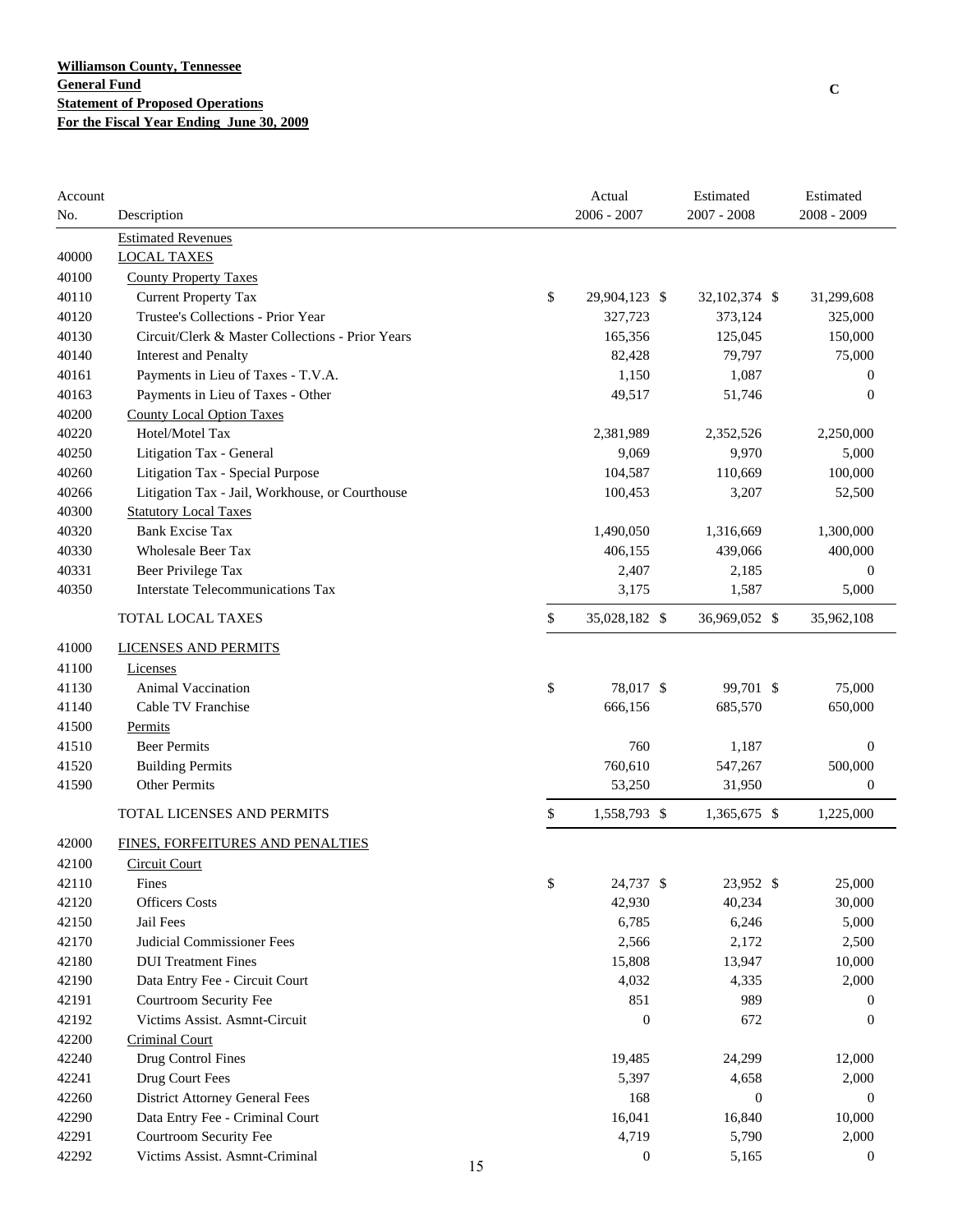| Account |                                            | Actual             | Estimated        | Estimated        |
|---------|--------------------------------------------|--------------------|------------------|------------------|
| No.     | Description                                | $2006 - 2007$      | $2007 - 2008$    | 2008 - 2009      |
|         | <b>Estimated Revenues (Cont.)</b>          |                    |                  |                  |
| 42000   | FINES, FORFEITURES AND PENALTIES (Cont.)   |                    |                  |                  |
| 42300   | <b>General Sessions Court</b>              |                    |                  |                  |
| 42310   | Fines                                      | \$<br>79,046 \$    | 86,569 \$        | 75,000           |
| 42320   | <b>Officers Costs</b>                      | 149,603            | 179,470          | 150,000          |
| 42330   | Game and Fish Fines                        | 824                | 2,236            | 500              |
| 42340   | Drug Control Fines                         | 950                | $\boldsymbol{0}$ | 500              |
| 42341   | Drug Court Fees                            | 15,230             | 21,568           | 10,000           |
| 42350   | Jail Fees                                  | 27,491             | 28,443           | 20,000           |
| 42360   | <b>District Attorney General Fees</b>      | 2,431              | $\boldsymbol{0}$ | $\boldsymbol{0}$ |
| 42370   | Judicial Commissioner Fees                 | 14,561             | 14,175           | 15,000           |
| 42380   | <b>DUI</b> Treatment Fines                 | 27,223             | 34,792           | 20,000           |
| 42390   | Data Entry Fee - General Sessions Court    | 6,925              | 7,654            | 5,000            |
| 42392   | Victims Assist. Asmnt-Gen. Sessions        | $\overline{0}$     | 84,565           | $\mathbf{0}$     |
| 42400   | Juvenile Court                             |                    |                  |                  |
| 42410   | Fines                                      | 49,212             | 51,402           | 50,000           |
| 42490   | Data Entry Fee - Juvenile Court            | 1,513              | 1,833            | 1,000            |
| 42500   | <b>Chancery Court</b>                      |                    |                  |                  |
| 42520   | <b>Officers</b> Costs                      | 6,622              | 12,174           | 5,000            |
| 42530   | Data Entry Fee - Chancery Court            | 4,956              | 6,410            | 2,500            |
| 42600   | Other Courts - In-county                   |                    |                  |                  |
| 42641   | Drug Court Fees                            | 332                | 1,625            | 500              |
| 42670   | <b>DUI</b> Treatment Fines                 | 1,124              | 1,498            | 1,000            |
| 42900   | Other Fines, Forfeitures, and Penalties    |                    |                  |                  |
| 42910   | Proceeds from Confiscated Property         | $\boldsymbol{0}$   | 37               | $\boldsymbol{0}$ |
|         | TOTAL FINES, FORFEITURES AND PENALTIES     | \$<br>531,562 \$   | 683,750 \$       | 456,500          |
| 43000   | <b>CHARGES FOR CURRENT SERVICES</b>        |                    |                  |                  |
| 43100   | <b>General Service Charges</b>             |                    |                  |                  |
| 43190   | Other General Service Charges              | \$<br>36,660 \$    | 12,180 \$        | 25,000           |
| 43194   | Service Charges                            | 99,900             | 109,440          | 100,000          |
| 43300   | Fees                                       |                    |                  |                  |
| 43330   | <b>Engineer Review Fees</b>                | 6,000              | 7,500            | 42,600           |
| 43340   | <b>Recreation Fees</b>                     | 3,251,456          | 3,859,504        | 5,000,000        |
| 43350   | Copy Fees                                  | 65,596             | 55,202           | 60,000           |
| 43360   | <b>Library Fees</b>                        | 60,912             | 63,951           | 50,000           |
| 43370   | Telephone Commissions                      | 122,984            | 117,609          | 125,000          |
| 43392   | Data Processing Fee - Register             | 125,020            | 109,556          | 100,000          |
| 43393   | <b>Probation Fees</b>                      | 480,476            | 569,125          | 500,000          |
| 43394   | Data Processing Fee - Sheriff              | 24,908             | 27,726           | 20,000           |
| 43395   | Sexual Offender Registration Fee - Sheriff | 2,000              | 2,545            | 500              |
| 43500   | <b>Education Charges</b>                   |                    |                  |                  |
| 43533   | Transportation from Individuals            | 16,562             | 40,730           | 40,000           |
| 43990   | Other Charges for Services                 |                    |                  |                  |
| 43990   | Other Charges for Services                 | 244,354            | 193,364          | 200,000          |
|         | TOTAL CHARGES FOR CURRENT SERVICES         | \$<br>4,536,828 \$ | 5,168,432 \$     | 6,263,100        |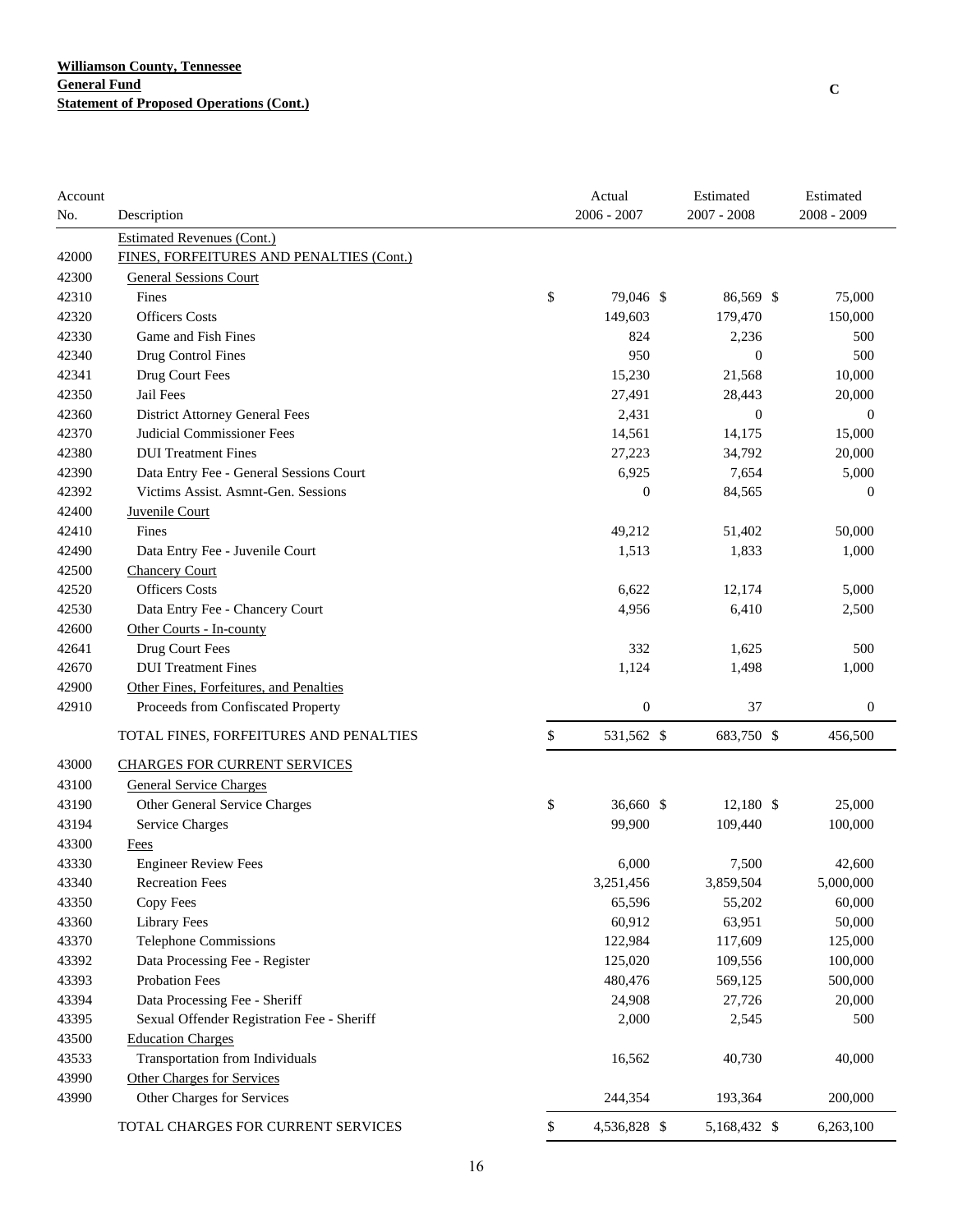| Account |                                            |    | Actual               | Estimated        | Estimated        |
|---------|--------------------------------------------|----|----------------------|------------------|------------------|
| No.     | Description                                |    | $2006 - 2007$        | $2007 - 2008$    | 2008 - 2009      |
|         | <b>Estimated Revenues (Cont.)</b>          |    |                      |                  |                  |
| 44000   | <b>OTHER LOCAL REVENUES</b>                |    |                      |                  |                  |
| 44100   | <b>Recurring Items</b>                     |    |                      |                  |                  |
| 44110   | <b>Investment Income</b>                   |    | \$<br>1,859,830 \$   | 1,355,380 \$     | 1,750,000        |
| 44120   | Lease/Rentals                              |    | 305,923              | 456,715          | 420,000          |
| 44130   | Sale of Materials and Supplies             |    | 3,415                | 1,109            | 10,000           |
| 44131   | <b>Commissary Sales</b>                    |    | $\boldsymbol{0}$     | $\overline{2}$   | $\boldsymbol{0}$ |
| 44140   | Sale of Maps                               |    | 127,987              | 118,166          | 100,000          |
| 44170   | Miscellaneous Refunds                      |    | 694                  | 33,270           | $\boldsymbol{0}$ |
| 44500   | <b>Nonrecurring Items</b>                  |    |                      |                  |                  |
| 44530   | Sale of Equipment                          |    | 43,333               | 53,020           | $\boldsymbol{0}$ |
| 44540   | Sale of Property                           |    | 568                  | 21,493           | $\boldsymbol{0}$ |
| 44560   | Damages Recovered from Individuals         |    | $\boldsymbol{0}$     | 14,255           | $\overline{0}$   |
| 44990   | <b>Other Local Revenues</b>                |    |                      |                  |                  |
| 44990   | <b>Other Local Revenues</b>                |    | 61,091               | 117,634          | 50,000           |
|         | TOTAL OTHER LOCAL REVENUES                 |    | \$<br>2,402,841 \$   | 2,171,044 \$     | 2,330,000        |
| 45000   | FEES RECEIVED FROM COUNTY OFFICIALS        |    |                      |                  |                  |
| 45100   | <b>Excess Fees</b>                         |    |                      |                  |                  |
| 45110   | <b>County Clerk</b>                        |    | \$<br>0 <sup>5</sup> | 1,988,518 \$     | 2,000,000        |
| 45120   | Circuit Court Clerk                        |    | $\mathbf{0}$         | 1,459,012        | 1,400,000        |
| 45150   | <b>Clerk and Master</b>                    |    | $\mathbf{0}$         | 547,013          | 500,000          |
| 45180   | Register                                   |    | $\boldsymbol{0}$     | 1,939,044        | 1,800,000        |
| 45190   | Trustee                                    |    | $\boldsymbol{0}$     | 4,618,112        | 4,400,000        |
| 45500   | Fees In Lieu of Salary                     |    |                      |                  |                  |
| 45510   | <b>County Clerk</b>                        |    | 1,932,891            | $\boldsymbol{0}$ | $\boldsymbol{0}$ |
| 45520   | Circuit Court Clerk                        |    | 1,450,874            | $\boldsymbol{0}$ | $\boldsymbol{0}$ |
| 45550   | <b>Clerk and Master</b>                    |    | 542,539              | $\overline{0}$   | $\mathbf{0}$     |
| 45560   | Juvenile Court Clerk                       |    | 74,354               | 55,050           | 60,000           |
| 45580   | Register                                   |    | 2,424,036            | $\mathbf{0}$     | $\boldsymbol{0}$ |
| 45590   | Sheriff                                    |    | 236,734              | 178,082          | 200,000          |
| 45610   | Trustee                                    |    | 4,439,497            | 805              | $\boldsymbol{0}$ |
|         | TOTAL FEES RECEIVED FROM COUNTY OFFICIALS  |    | \$<br>11,100,925 \$  | 10,785,636 \$    | 10,360,000       |
| 46000   | <b>STATE OF TENNESSEE</b>                  |    |                      |                  |                  |
| 46100   | <b>General Government Grants</b>           |    |                      |                  |                  |
| 46110   | Juvenile Services Program                  |    | \$<br>6,750 \$       | 13,625 \$        | 5,000            |
| 46160   | <b>State Reappraisal Grant</b>             |    | 39,735               | 41,835           | 43,820           |
| 46190   | Other General Government Grants            |    | $\boldsymbol{0}$     | 3,166            | $\boldsymbol{0}$ |
| 46200   | <b>Public Safety Grants</b>                |    |                      |                  |                  |
| 46210   | Law Enforcement Training Programs          |    | 45,127               | 52,800           | 50,000           |
| 46230   | Safe and Drug-Free Schools and Communities |    | $\boldsymbol{0}$     | 268,450          | 275,000          |
| 46400   | <b>Public Works Grants</b>                 |    |                      |                  |                  |
| 46430   | Litter Program                             |    | 59,558               | 61,673           | 50,000           |
| 46800   | <b>Other State Revenues</b>                |    |                      |                  |                  |
| 46820   | Income Tax                                 |    | 1,828,262            | 992,555          | 500,000          |
| 46830   | Beer Tax                                   |    | 18,753               | 19,312           | 16,000           |
| 46840   | Alcoholic Beverage Tax                     | 17 | 67,754               | 73,158           | 50,000           |
|         |                                            |    |                      |                  |                  |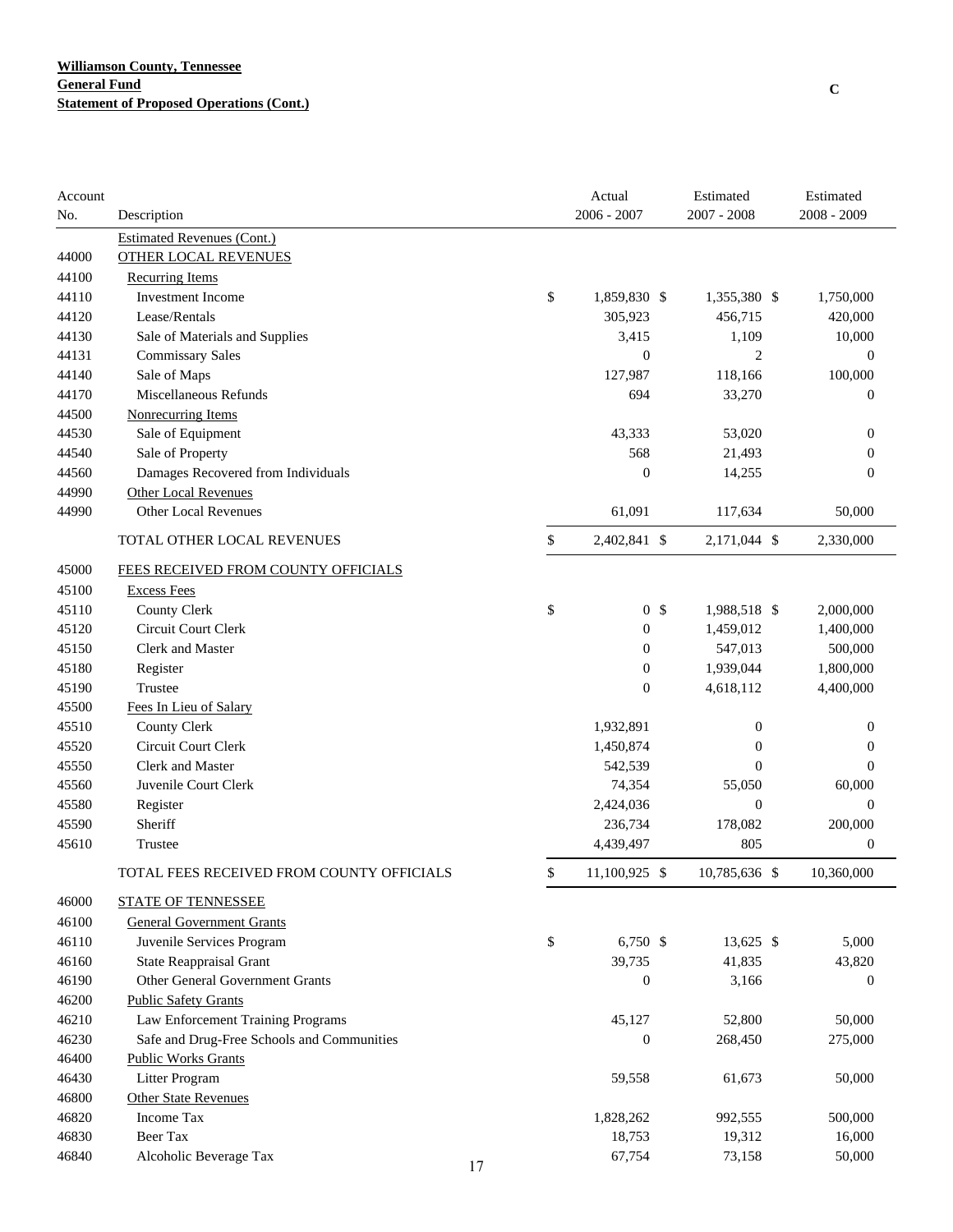| Account |                                                   |    | Actual              | Estimated        | Estimated   |                  |
|---------|---------------------------------------------------|----|---------------------|------------------|-------------|------------------|
| No.     | Description                                       |    | 2006 - 2007         | 2007 - 2008      | 2008 - 2009 |                  |
|         | <b>Estimated Revenues (Cont.)</b>                 |    |                     |                  |             |                  |
| 46000   | <b>STATE OF TENNESSEE (Cont.)</b>                 |    |                     |                  |             |                  |
| 46800   | Other State Revenues (Cont.)                      |    |                     |                  |             |                  |
| 46850   | Mixed Drink Tax                                   |    | \$<br>15,824 \$     | 12,880 \$        |             | 5,000            |
| 46915   | <b>Contracted Prisoner Boarding</b>               |    | 1,019,025           | 1,002,330        |             | 1,000,000        |
| 46950   | T.B.I. - Equipment Reimbursement                  |    | 1,700               | 155,272          |             | 500              |
| 46960   | Registrar's Salary Supplement                     |    | 12,285              | 20,475           |             | 16,000           |
| 46980   | Other State Grants                                |    | 787,629             | 1,030,783        |             | 1,032,900        |
| 46990   | <b>Other State Revenues</b>                       |    | 52,975              | $\boldsymbol{0}$ |             | $\boldsymbol{0}$ |
|         | TOTAL STATE OF TENNESSEE                          |    | \$<br>3,955,377 \$  | 3,748,314 \$     |             | 3,044,220        |
| 47000   | FEDERAL GOVERNMENT                                |    |                     |                  |             |                  |
| 47100   | <b>Federal Through State</b>                      |    |                     |                  |             |                  |
| 47220   | Civil Defense Reimbursement                       |    | \$<br>827,746 \$    | 898,132 \$       |             | 1,022,978        |
| 47590   | Other Federal through State                       |    | 809,813             | 236,784          |             | 239,150          |
| 47600   | <b>Direct Federal Revenue</b>                     |    |                     |                  |             |                  |
| 47990   | Other Direct Federal Revenue                      |    | $\boldsymbol{0}$    | 912              |             | $\boldsymbol{0}$ |
|         | TOTAL FEDERAL GOVERNMENT                          |    | \$<br>1,637,559 \$  | 1,135,828 \$     |             | 1,262,128        |
| 48000   | OTHER GOVERNMENTS AND CITIZENS GROUPS             |    |                     |                  |             |                  |
| 48100   | <b>Other Governments</b>                          |    |                     |                  |             |                  |
| 48110   | Prisoner Board                                    |    | \$<br>$2,200$ \$    | 2,978 \$         |             | 10,000           |
| 48140   | <b>Contracted Services</b>                        |    | 191,601             | 204,670          |             | 200,000          |
| 48600   | <b>Citizens Groups</b>                            |    |                     |                  |             |                  |
| 48610   | Donations                                         |    | 153,729             | 173,099          |             | $\boldsymbol{0}$ |
|         | TOTAL OTHER GOVERNMENTS AND CITIZENS GROUPS       |    | \$<br>347,530 \$    | 380,747 \$       |             | 210,000          |
|         | <b>Total Estimated Revenues</b>                   |    | \$<br>61,099,597 \$ | 62,408,478 \$    |             | 61,113,056       |
|         | <b>Estimated Other Sources:</b>                   |    |                     |                  |             |                  |
| 49800   | Transfers In                                      |    | \$<br>76,124 \$     | 70,155 \$        |             | $\boldsymbol{0}$ |
|         | <b>Total Estimated Revenues and Other Sources</b> |    | \$<br>61,175,721 \$ | 62,478,633 \$    |             | 61,113,056       |
|         | <b>Estimated Expenditures</b>                     |    |                     |                  |             |                  |
| 51000   | <b>GENERAL GOVERNMENT</b>                         |    |                     |                  |             |                  |
| 51100   | <b>County Commission</b>                          |    |                     |                  |             |                  |
| 101     | County Official/Administrative Officer            |    | \$<br>135,734 \$    | 144,594 \$       |             | 144,600          |
| 199     | Other Per Diem & Fees                             |    | 4,650               | 5,500            |             | 8,000            |
| 305     | <b>Audit Services</b>                             |    | 52,302              | 49,505           |             | 72,500           |
| 312     | Contracts with Private Agencies                   |    | $\mathbf{0}$        | 3,400            |             | 10,000           |
| 320     | Dues and Memberships                              |    | 65                  | $\mathbf{0}$     |             | 1,250            |
| 332     | Legal Notices, Recording and Court Costs          |    | 251                 | 597              |             | 2,000            |
| 337     | Maintenance & Repair Services- Office Equipment   |    | 6,538               | 10,849           |             | 11,789           |
| 348     | <b>Postal Charges</b>                             |    | 1,500               | 2,000            |             | 2,000            |
| 349     | Printing, Stationery and Forms                    |    | 600                 | 256              |             | 1,000            |
| 355     | Travel                                            |    | 2,237               | 1,376            |             | 7,500            |
| 399     | <b>Other Contracted Services</b>                  |    | $\boldsymbol{0}$    | 1,900            |             | 2,000            |
|         |                                                   | 18 |                     |                  |             |                  |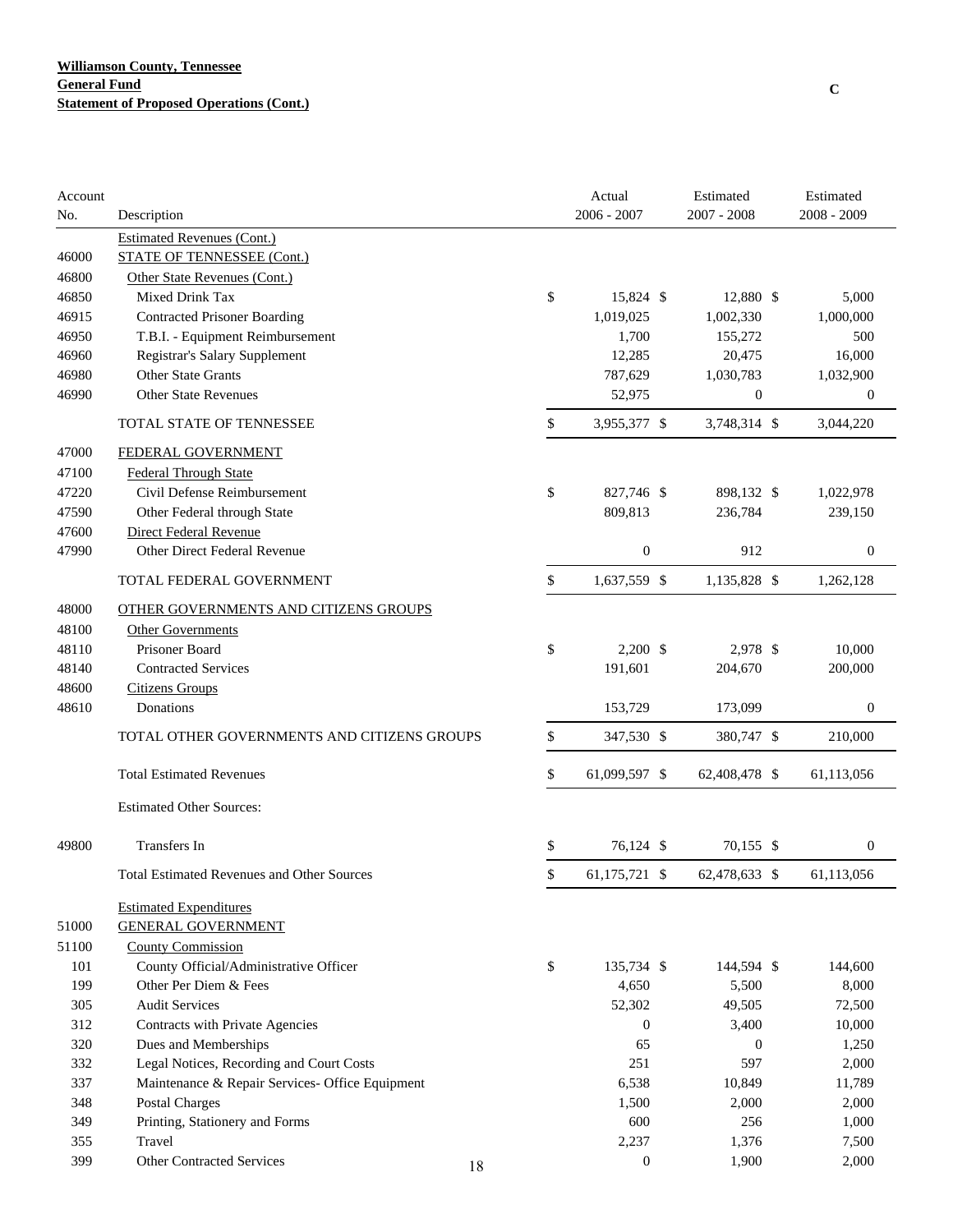| Account |                                                 | Actual           | Estimated        | Estimated        |
|---------|-------------------------------------------------|------------------|------------------|------------------|
| No.     | Description                                     | 2006 - 2007      | $2007 - 2008$    | 2008 - 2009      |
|         | <b>Estimated Expenditures (Cont.)</b>           |                  |                  |                  |
| 51000   | <b>GENERAL GOVERNMENT (Cont.)</b>               |                  |                  |                  |
| 51100   | County Commission (Cont.)                       |                  |                  |                  |
| 509     | Refunds                                         | \$<br>4,301 \$   | 13,328 \$        | 28,000           |
| 540     | Tax Relief Program                              | 300,422          | 339,978          | 390,000          |
| 599     | Other Charges                                   | 269              | 420              | 2,000            |
| 709     | Data Processing Equipment                       | 5,955            | 3,960            | 7,500            |
| 711     | <b>Furniture and Fixtures</b>                   | 22,568           | 46,742           | $\boldsymbol{0}$ |
|         | <b>Total County Commission</b>                  | \$<br>537,392 \$ | 624,405 \$       | 690,139          |
| 51210   | <b>Board of Equalization</b>                    |                  |                  |                  |
| 191     | Board and Committee Members Fees                | \$<br>5,080 \$   | 2,516 \$         | 5,000            |
|         | Total Board of Equalization                     | \$<br>5,080 \$   | 2,516 \$         | 5,000            |
| 51220   | <b>Beer Board</b>                               |                  |                  |                  |
| 191     | Board and Committee Members Fees                | \$<br>750 \$     | $1,275$ \$       | 3,000            |
|         | <b>Total Beer Board</b>                         | \$<br>750 \$     | $1,275$ \$       | 3,000            |
| 51240   | Other Boards and Committees                     |                  |                  |                  |
| 199     | Other Per Diem & Fees                           | \$<br>$1,233$ \$ | $1,950$ \$       | 2,250            |
| 302     | Advertising                                     | $\boldsymbol{0}$ | $\boldsymbol{0}$ | 350              |
| 307     | Communication                                   | $\boldsymbol{0}$ | $\boldsymbol{0}$ | 150              |
| 348     | <b>Postal Charges</b>                           | $\boldsymbol{0}$ | $\boldsymbol{0}$ | 375              |
| 349     | Printing, Stationery and Forms                  | $\boldsymbol{0}$ | $\boldsymbol{0}$ | 200              |
| 355     | Travel                                          | $\theta$         | $\boldsymbol{0}$ | 350              |
|         | <b>Total Other Boards and Committees</b>        | \$<br>$1,233$ \$ | $1,950$ \$       | 3,675            |
| 51300   | <b>County Mayor</b>                             |                  |                  |                  |
| 101     | County Official/Administrative Officer          | \$<br>122,866 \$ | 126,568 \$       | 130,354          |
| 105     | Supervisor/Director                             | 66,602           | 68,598           | 70,637           |
| 133     | Paraprofessionals                               | $\boldsymbol{0}$ | $\boldsymbol{0}$ | 96,055           |
| 140     | <b>Salary Supplements</b>                       | $\overline{0}$   | 4,000            | 4,000            |
| 161     | Sercetary(s)                                    | 94,640           | 97,510           | 100,616          |
| 168     | <b>Temporary Personnel</b>                      | $\boldsymbol{0}$ | $\boldsymbol{0}$ | 1,120            |
| 186     | Longevity Pay                                   | 1,150            | 1,450            | 1,800            |
| 187     | Overtime Pay                                    | 54               | 153              | 1,000            |
| 199     | Other Per Diem & Fees                           | 2,830            | $\boldsymbol{0}$ | $\boldsymbol{0}$ |
| 302     | Advertising                                     | 54               | 63               | 150              |
| 307     | Communication                                   | 3,681            | 4,046            | 5,500            |
| 308     | Consultants                                     | 28,180           | 20,012           | 27,000           |
| 320     | Dues and Memberships                            | 2,645            | 1,916            | 3,200            |
| 330     | <b>Operating Lease Payments</b>                 | 2,073            | 1,584            | 2,250            |
| 337     | Maintenance & Repair Services- Office Equipment | 344              | 289              | 1,250            |
| 348     | Postal Charges                                  | 3,500            | 4,500            | 4,500            |
| 349     | Printing, Stationery and Forms                  | 120              | 1,554            | 1,700            |
| 355     | Travel                                          | 2,241            | 2,039            | 4,000            |
| 435     | Office Supplies                                 | 1,662            | 1,964            | 2,130            |
| 437     | Periodicals                                     | $\boldsymbol{0}$ | 189              | $\boldsymbol{0}$ |
|         |                                                 |                  |                  |                  |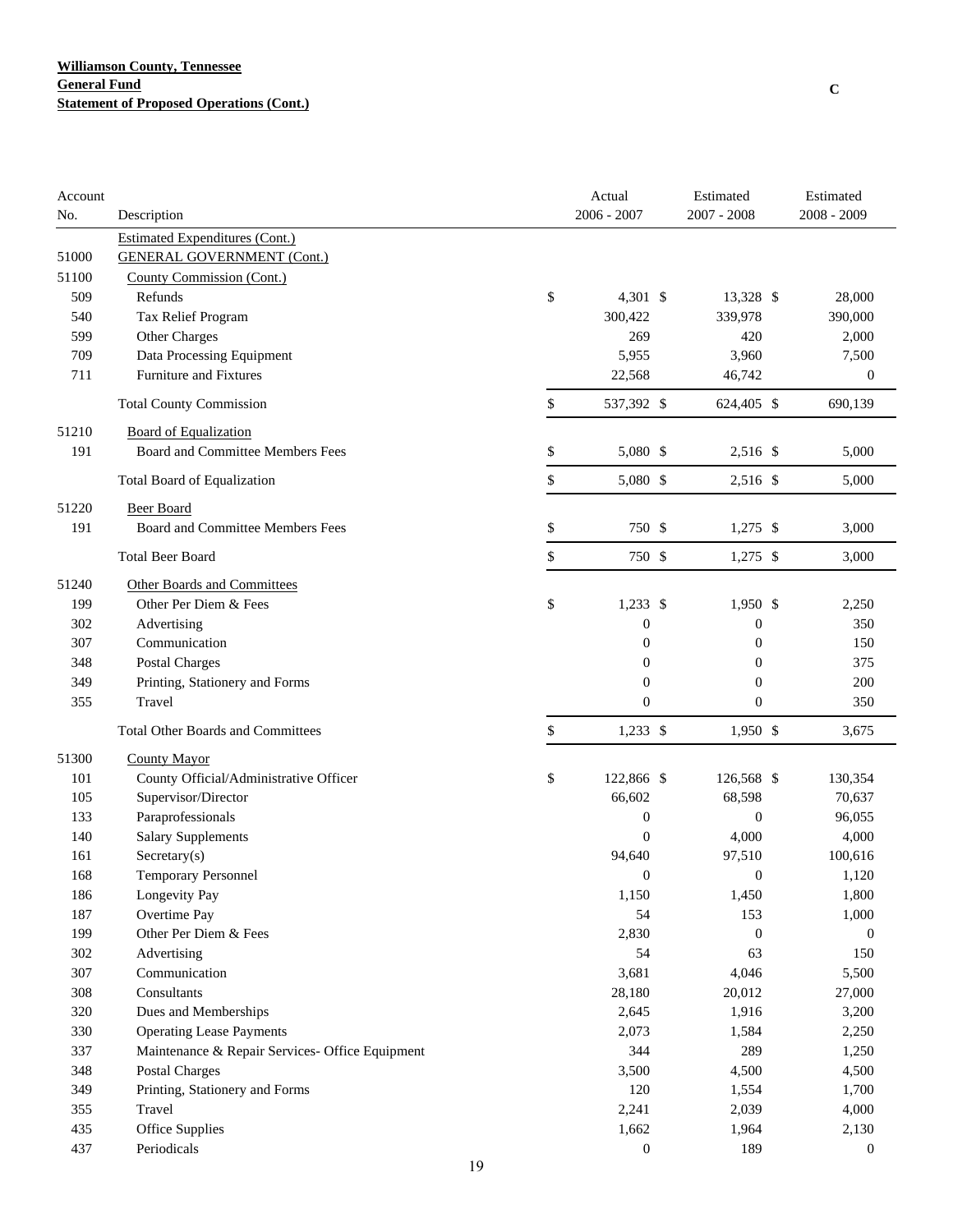| Account      |                                                            |    | Actual                               | Estimated                            | Estimated        |
|--------------|------------------------------------------------------------|----|--------------------------------------|--------------------------------------|------------------|
| No.          | Description                                                |    | $2006 - 2007$                        | $2007 - 2008$                        | $2008 - 2009$    |
|              | <b>Estimated Expenditures (Cont.)</b>                      |    |                                      |                                      |                  |
| 51000        | <b>GENERAL GOVERNMENT (Cont.)</b>                          |    |                                      |                                      |                  |
| 51300        | County Mayor (Cont.)                                       |    |                                      |                                      |                  |
| 499          | Other Supplies and Materials                               | \$ | 590 \$                               | 492 \$                               | 730              |
| 508          | Premiums on Corporate Surety Bonds                         |    | 90                                   | 90                                   | 250              |
| 599          | Other Charges                                              |    | 1,025                                | 4,901                                | 13,600           |
| 719          | Office Equipment                                           |    | 338                                  | 4,158                                | 5,000            |
|              | <b>Total County Mayor</b>                                  | \$ | 334,685 \$                           | 346,076 \$                           | 476,842          |
| 51310        | <b>Personnel Office</b>                                    |    |                                      |                                      |                  |
| 103          | Assistant(s)                                               | \$ | 74,826 \$                            | 77,230 \$                            | 79,554           |
| 105          | Supervisor/Director                                        |    | 83,990                               | 86,507                               | 89,121           |
| 162          | <b>Clerical Personnel</b>                                  |    | $\boldsymbol{0}$                     | $\boldsymbol{0}$                     | 59,817           |
| 186          | Longevity Pay                                              |    | 800                                  | 900                                  | 1,000            |
| 187          | Overtime Pay                                               |    | $\mathbf{0}$                         | 13,815                               | $\boldsymbol{0}$ |
| 196          | In-Service Training                                        |    | 1,885                                | $\boldsymbol{0}$                     | $\boldsymbol{0}$ |
| 199          | Other Per Diem & Fees                                      |    | 81                                   | $\boldsymbol{0}$                     | $\mathbf{0}$     |
| 302          | Advertising                                                |    | $\boldsymbol{0}$                     | $\boldsymbol{0}$                     | 100              |
| 307          | Communication                                              |    | 875                                  | 897                                  | 1,600            |
| 317          | Data Processing Services                                   |    | 2,435                                | 2,404                                | 3,100            |
| 320          | Dues and Memberships                                       |    | 145                                  | 367                                  | 400              |
| 348          | Postal Charges                                             |    | 250                                  | 300                                  | 300              |
| 349          | Printing, Stationery and Forms                             |    | 1,898                                | 4,165                                | 3,790            |
| 355          | Travel                                                     |    | 886                                  | 47                                   | 500              |
| 435          | Office Supplies                                            |    | 676                                  | 1,066                                | 1,200            |
| 437          | Periodicals                                                |    | 353                                  | 743                                  | 800              |
| 524          | In Service/Staff Development                               |    | $\boldsymbol{0}$                     | $\boldsymbol{0}$                     | 500              |
| 599          | Other Charges                                              |    | $\boldsymbol{0}$                     | 20<br>829                            | 100              |
| 709          | Data Processing Equipment<br><b>Furniture and Fixtures</b> |    | $\boldsymbol{0}$                     |                                      | 5,000            |
| 711<br>718   | Motor Vehicles                                             |    | $\boldsymbol{0}$<br>$\boldsymbol{0}$ | $\boldsymbol{0}$<br>$\boldsymbol{0}$ | 500<br>15,000    |
|              |                                                            |    | 169,100 \$                           | 189,290 \$                           |                  |
|              | <b>Total Personnel Office</b>                              | \$ |                                      |                                      | 262,382          |
| 51400<br>331 | <b>County Attorney</b><br><b>Legal Services</b>            | \$ | 472,584 \$                           | 534,561 \$                           | 584,450          |
|              | <b>Total County Attorney</b>                               | \$ | 472,584 \$                           | 534,561 \$                           | 584,450          |
| 51500        | Election Commission (Including Voter Registration)         |    |                                      |                                      |                  |
| 101          | County Official/Administrative Officer                     | \$ | 83,200 \$                            | 85,696 \$                            | 88,277           |
| 103          | $\text{Assistant}(s)$                                      |    | 116,534                              | 122,554                              | 129,689          |
| 168          | <b>Temporary Personnel</b>                                 |    | 35,492                               | 31,172                               | 93,455           |
| 169          | Part-time Personnel                                        |    | 18,466                               | 8,827                                | 25,822           |
| 186          | Longevity Pay                                              |    | 1,750                                | 1,900                                | 2,050            |
| 187          | Overtime Pay                                               |    | 15,002                               | 13,961                               | 10,815           |
| 192          | <b>Election Commission</b>                                 |    | 4,440                                | 4,740                                | 7,200            |
| 193          | <b>Election Workers</b>                                    |    | 63,241                               | 53,524                               | 148,680          |
| 302          | Advertising                                                |    | 7,647                                | 7,390                                | 5,800            |
| 307          | Communication                                              |    | 7,707                                | 9,254                                | 10,906           |
|              |                                                            | 20 |                                      |                                      |                  |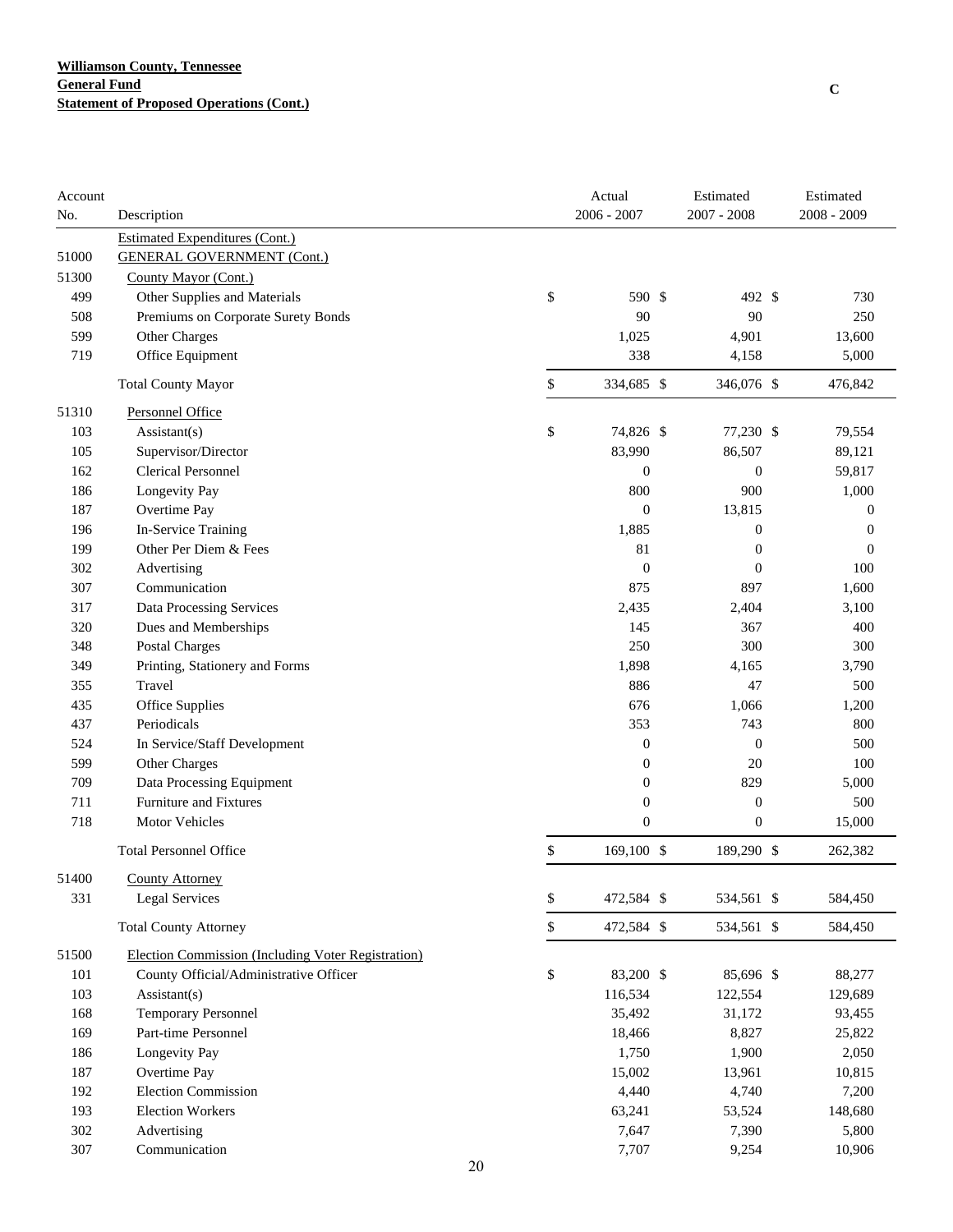| Account |                                                                 |              | Actual           | Estimated        | Estimated        |
|---------|-----------------------------------------------------------------|--------------|------------------|------------------|------------------|
| No.     | Description                                                     |              | $2006 - 2007$    | 2007 - 2008      | 2008 - 2009      |
|         | <b>Estimated Expenditures (Cont.)</b>                           |              |                  |                  |                  |
| 51000   | <b>GENERAL GOVERNMENT (Cont.)</b>                               |              |                  |                  |                  |
| 51500   | Election Commission (Including Voter Registration) (Cont.)      |              |                  |                  |                  |
| 320     | Dues and Memberships                                            | \$           | $1,913$ \$       | $2,055$ \$       | 2,800            |
| 327     | Freight Expenses                                                |              | 8,551            | 5,040            | 14,000           |
| 330     | <b>Operating Lease Payments</b>                                 |              | 2,551            | (608)            | 5,500            |
| 333     | Licenses                                                        |              | $\boldsymbol{0}$ | 24,995           | 27,945           |
| 336     | Maintenance & Repair Services- Equipment                        |              | 6,330            | 18,683           | 29,420           |
| 337     | Maintenance & Repair Services- Office Equipment                 |              | 20,508           | 26,530           | 24,000           |
| 348     | Postal Charges                                                  |              | 15,932           | 26,074           | 16,000           |
| 349     | Printing, Stationery and Forms                                  |              | 21,333           | 22,596           | 20,000           |
| 355     | Travel                                                          |              | 7,332            | 883              | 4,761            |
| 435     | Office Supplies                                                 |              | 5,283            | 7,852            | 12,000           |
| 437     | Periodicals                                                     |              | 190              | 260              | 357              |
| 599     | Other Charges                                                   |              | 656              | 788              | 4,035            |
| 719     | Office Equipment                                                |              | 5,089            | 12,355           | 19,540           |
| 731     | <b>Voting Machines</b>                                          |              | 8                | $\boldsymbol{0}$ | $\boldsymbol{0}$ |
|         | <b>Total Election Commission (Including Voter Registration)</b> | \$           | 449,155 \$       | 486,521 \$       | 703,052          |
| 51600   | <b>Register of Deeds</b>                                        |              |                  |                  |                  |
| 101     | County Official/Administrative Officer                          | \$           | 92,456 \$        | 95,222 \$        | 98,093           |
| 106     | Deputy(ies)                                                     |              | 377,359          | 382,726          | 400,607          |
| 169     | Part-time Personnel                                             |              | 13,875           | 8,560            | 8,934            |
| 186     | Longevity Pay                                                   |              | 5,700            | 6,100            | 6,500            |
| 187     | Overtime Pay                                                    |              | 48,105           | 37,689           | $\boldsymbol{0}$ |
| 196     | In-Service Training                                             |              | 1,157            | $\boldsymbol{0}$ | $\boldsymbol{0}$ |
| 199     | Other Per Diem & Fees                                           |              | 949              | $\boldsymbol{0}$ | $\boldsymbol{0}$ |
| 307     | Communication                                                   |              | 3,496            | 4,044            | 7,000            |
| 320     | Dues and Memberships                                            |              | 1,145            | 730              | 1,500            |
| 330     | <b>Operating Lease Payments</b>                                 |              | 12,348           | 12,259           | 1,356            |
| 337     | Maintenance & Repair Services- Office Equipment                 |              | 34,615           | 35,296           | 400              |
| 348     | <b>Postal Charges</b>                                           |              | 10,132           | 10,104           | 12,069           |
| 349     | Printing, Stationery and Forms                                  |              | 28,090           | 29,407           | 31,251           |
| 355     | Travel                                                          |              | 233              | $\theta$         | 1,000            |
| 508     | Premiums on Corporate Surety Bonds                              |              | 75               | 75               | 175              |
| 524     | In Service/Staff Development                                    |              | $\boldsymbol{0}$ | 447              | 1,500            |
| 599     | Other Charges                                                   |              | $\overline{0}$   | 859              | 1,000            |
| 709     | Data Processing Equipment                                       |              | 67,777           | 5,370            | $\boldsymbol{0}$ |
| 799     | Other Capital Outlay                                            |              | 11,323           | $\boldsymbol{0}$ | $\boldsymbol{0}$ |
|         | <b>Total Register of Deeds</b>                                  | $\mathbb{S}$ | 708,835 \$       | 628,888 \$       | 571,385          |
| 51710   | Development                                                     |              |                  |                  |                  |
| 103     | Assistant(s)                                                    | \$           | 586,492 \$       | 1,131,701 \$     | 1,232,516        |
| 105     | Supervisor/Director                                             |              | 83,699           | 92,685           | 95,501           |
| 106     | Deputy(ies)                                                     |              | 265,117          | 358,579          | 351,386          |
| 161     | Secretary(s)                                                    |              | 147,960          | 296,667          | 307,927          |
| 168     | Temporary Personnel                                             |              | $\boldsymbol{0}$ | 5,063            | 8,624            |
| 169     | Part-time Personnel                                             |              | $\boldsymbol{0}$ | $\boldsymbol{0}$ | 11,164           |
|         | 21                                                              |              |                  |                  |                  |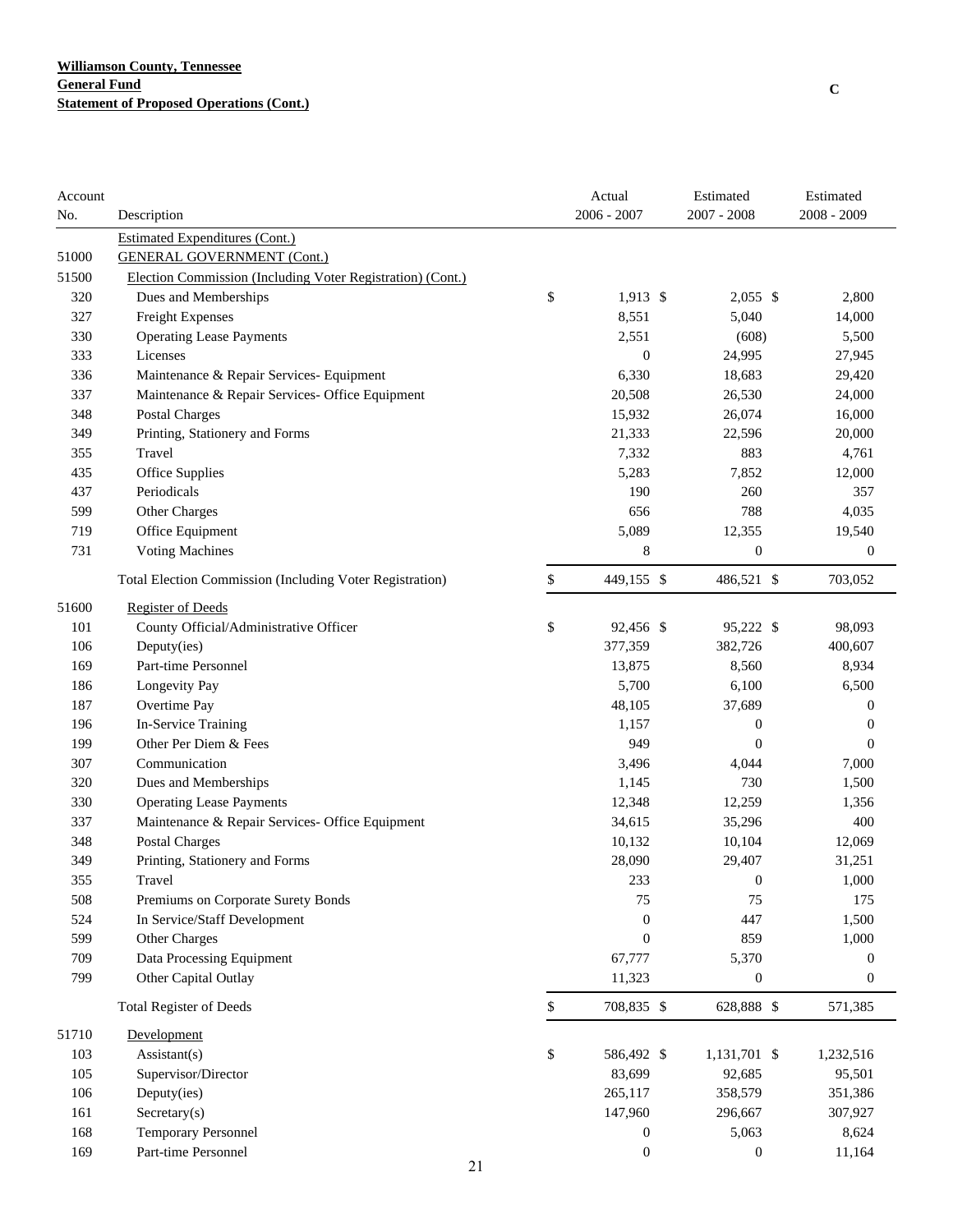| Account |                                                 |    | Actual           | Estimated        | Estimated        |
|---------|-------------------------------------------------|----|------------------|------------------|------------------|
| No.     | Description                                     |    | $2006 - 2007$    | 2007 - 2008      | 2008 - 2009      |
|         | <b>Estimated Expenditures (Cont.)</b>           |    |                  |                  |                  |
| 51000   | <b>GENERAL GOVERNMENT (Cont.)</b>               |    |                  |                  |                  |
| 51710   | Development (Cont.)                             |    |                  |                  |                  |
| 186     | Longevity Pay                                   | \$ | 9,450 \$         | 17,950 \$        | 19,300           |
| 191     | Board and Committee Members Fees                |    | $\mathbf{0}$     | 2,780            | 2,800            |
| 199     | Other Per Diem & Fees                           |    | 3,550            | $\boldsymbol{0}$ | $\boldsymbol{0}$ |
| 307     | Communication                                   |    | 11,454           | 11,534           | 14,000           |
| 308     | Consultants                                     |    | 39,991           | 208,563          | 8,500            |
| 320     | Dues and Memberships                            |    | 647              | 175              | 800              |
| 330     | <b>Operating Lease Payments</b>                 |    | 2,632            | 3,418            | 3,600            |
| 337     | Maintenance & Repair Services- Office Equipment |    | 1,500            | 2,030            | 2,100            |
| 348     | <b>Postal Charges</b>                           |    | 1,488            | 7,172            | 7,500            |
| 355     | Travel                                          |    | 419              | 308              | 600              |
| 435     | Office Supplies                                 |    | 20,114           | 14,357           | 20,800           |
| 524     | In Service/Staff Development                    |    | $\boldsymbol{0}$ | 682              | 1,220            |
| 599     | Other Charges                                   |    | $\mathbf{0}$     | 1,321            | 2,000            |
| 711     | Furniture and Fixtures                          |    | 3,203            | $\boldsymbol{0}$ | 1,000            |
| 718     | Motor Vehicles                                  |    | 15,835           | 29,840           | $\boldsymbol{0}$ |
| 719     | Office Equipment                                |    | 4,942            | 6,342            | 12,000           |
|         | <b>Total Development</b>                        | \$ | 1,198,493 \$     | 2,191,167 \$     | 2,103,338        |
| 51720   | Planning                                        |    |                  |                  |                  |
| 196     | In-Service Training                             | \$ | 923 \$           | 0 <sup>5</sup>   | $\boldsymbol{0}$ |
| 302     | Advertising                                     |    | 680              | 987              | 900              |
| 308     | Consultants                                     |    | 6,498            | 4,900            | 5,000            |
| 320     | Dues and Memberships                            |    | 813              | 823              | 830              |
| 322     | <b>Evaluation and Testing</b>                   |    | 6,384            | 8,000            | 12,600           |
| 338     | Maintenance & Repair Services- Vehicles         |    | 211              | 60               | 850              |
| 355     | Travel                                          |    | 126              | 33               | 400              |
| 425     | Gasoline                                        |    | 531              | 623              | 760              |
| 429     | <b>Instructional Supplies and Materials</b>     |    | 876              | 976              | 1,265            |
| 524     | In Service/Staff Development                    |    | $\boldsymbol{0}$ | 1,862            | 3,900            |
|         | <b>Total Planning</b>                           | \$ | 17,042 \$        | 18,264 \$        | 26,505           |
| 51730   | <b>Building</b>                                 |    |                  |                  |                  |
| 196     | In-Service Training                             | \$ | 2,397 \$         | 0 <sup>5</sup>   | $\boldsymbol{0}$ |
| 302     | Advertising                                     |    | 32               | $\mathbf{0}$     | 27               |
| 307     | Communication                                   |    | 2,559            | 1,663            | 2,700            |
| 320     | Dues and Memberships                            |    | 480              | 480              | 480              |
| 338     | Maintenance & Repair Services- Vehicles         |    | 4,580            | 2,421            | 3,589            |
| 425     | Gasoline                                        |    | 8,623            | 11,151           | 10,350           |
| 451     | Uniforms                                        |    | 800              | 760              | 800              |
| 524     | In Service/Staff Development                    |    | $\boldsymbol{0}$ | 1,759            | 3,300            |
|         | <b>Total Building</b>                           | \$ | 19,471 \$        | 18,234 \$        | 21,246           |
| 51740   | Engineering                                     |    |                  |                  |                  |
| 191     | Board and Committee Members Fees                | \$ | 0 <sup>5</sup>   | $3,600$ \$       | 6,300            |
| 196     | In-Service Training                             |    | 3,927            | $\boldsymbol{0}$ | $\boldsymbol{0}$ |
|         |                                                 | 22 |                  |                  |                  |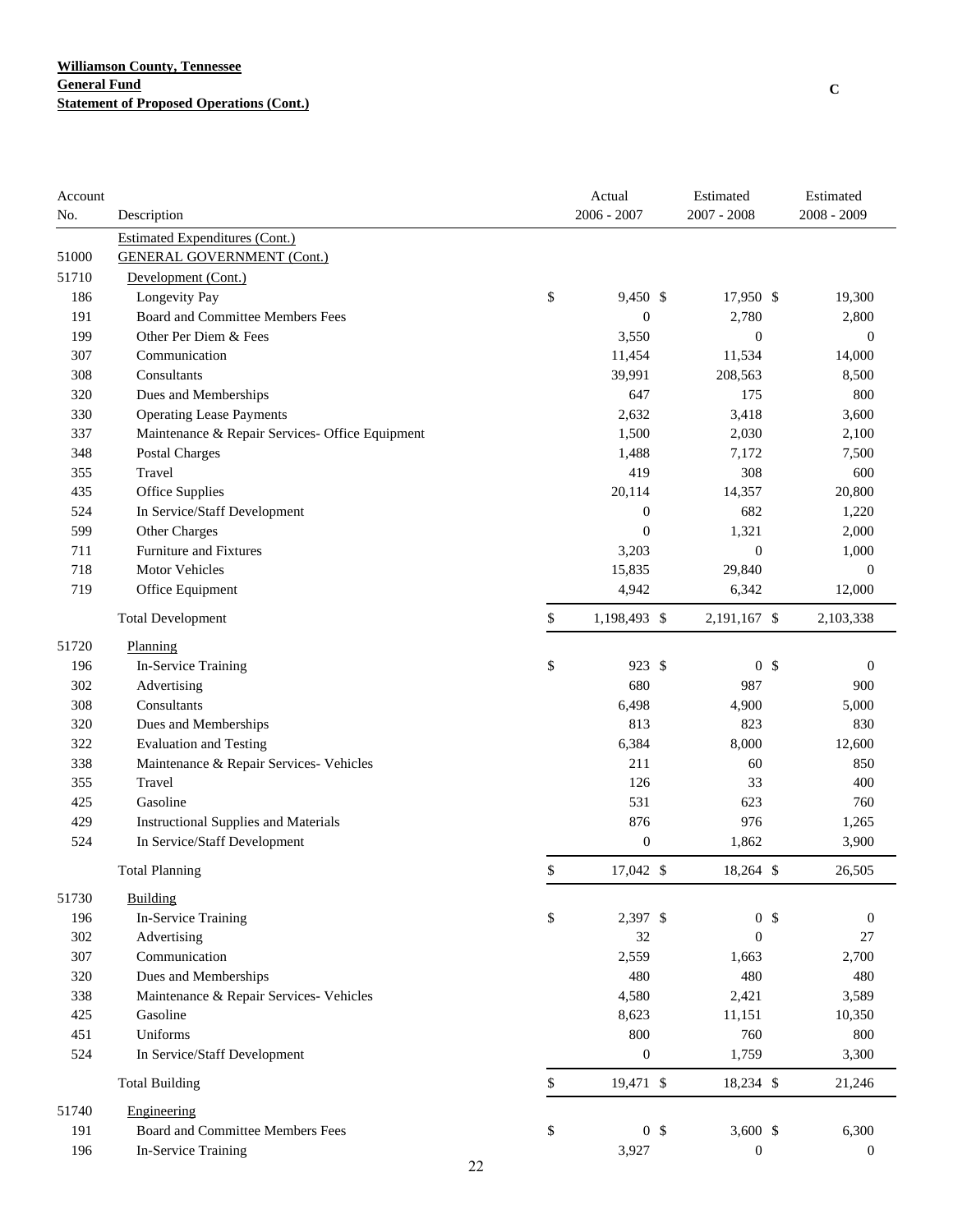| Account |                                                 |    | Actual           | Estimated        | Estimated                      |
|---------|-------------------------------------------------|----|------------------|------------------|--------------------------------|
| No.     | Description                                     |    | 2006 - 2007      | 2007 - 2008      | $2008 - 2009$                  |
|         | <b>Estimated Expenditures (Cont.)</b>           |    |                  |                  |                                |
| 51000   | <b>GENERAL GOVERNMENT (Cont.)</b>               |    |                  |                  |                                |
| 51740   | Engineering (Cont.)                             |    |                  |                  |                                |
| 199     | Other Per Diem & Fees                           | \$ | 2,352 \$         |                  | 0 <sup>5</sup><br>$\mathbf{0}$ |
| 308     | Consultants                                     |    | 900              | 1,600            | 5,000                          |
| 320     | Dues and Memberships                            |    | 1,205            | 1,120            | 1,500                          |
| 322     | <b>Evaluation and Testing</b>                   |    | $\boldsymbol{0}$ | 4,518            | 14,850                         |
| 338     | Maintenance & Repair Services- Vehicles         |    | 1,555            | 1,487            | 3,000                          |
| 361     | Permits                                         |    | 2,500            | 2,500            | 3,000                          |
| 425     | Gasoline                                        |    | 5,197            | 6,436            | 5,980                          |
| 429     | <b>Instructional Supplies and Materials</b>     |    | 5,267            | 4,286            | 7,000                          |
| 437     | Periodicals                                     |    | 214              | $\boldsymbol{0}$ | $\mathbf{0}$                   |
| 451     | Uniforms                                        |    | 498              | 297              | 700                            |
| 524     | In Service/Staff Development                    |    | $\boldsymbol{0}$ | 4,813            | 6,000                          |
|         | <b>Total Engineering</b>                        | \$ | 23,615 \$        | 30,657 \$        | 53,330                         |
| 51750   | Codes Compliance                                |    |                  |                  |                                |
| 302     | Advertising                                     | \$ | 314 \$           | 405S             | 1,000                          |
| 307     | Communication                                   |    | 861              | 1,153            | 1,700                          |
| 308     | Consultants                                     |    | 1,500            | 4,500            | 25,472                         |
| 312     | Contracts with Private Agencies                 |    | 14,209           | $\boldsymbol{0}$ | 16,000                         |
| 320     | Dues and Memberships                            |    | 184              | 26               | 195                            |
| 331     | <b>Legal Services</b>                           |    | $\boldsymbol{0}$ | $\mathbf{0}$     | 200                            |
| 338     | Maintenance & Repair Services- Vehicles         |    | 1,073            | 1,039            | 2,000                          |
| 355     | Travel                                          |    | 112              | 337              | 750                            |
| 425     | Gasoline                                        |    | 1,916            | 2,299            | 3,900                          |
| 437     | Periodicals                                     |    | $\boldsymbol{0}$ | 257              | 400                            |
| 451     | Uniforms                                        |    | 499              | 499              | 500                            |
| 524     | In Service/Staff Development                    |    | $\boldsymbol{0}$ | 974              | 3,862                          |
|         | <b>Total Codes Compliance</b>                   | \$ | 20,668 \$        | 11,489 \$        | 55,979                         |
| 51760   | <b>Geographical Information Systems</b>         |    |                  |                  |                                |
| 105     | Supervisor/Director                             | \$ | 84,240 \$        | 86,757 \$        | 89,357                         |
| 121     | Data Processing Personnel                       |    | 420,468          | 474,105          | 524,700                        |
| 161     | $S \necc(s)$                                    |    | 26,832           | 27,099           | 29,686                         |
| 169     | Part-time Personnel                             |    | 21,036           | 37,635           | 20,356                         |
| 186     | Longevity Pay                                   |    | 4,500            | 4,150            | 4,750                          |
| 196     | In-Service Training                             |    | 15,060           | $\boldsymbol{0}$ | 0                              |
| 307     | Communication                                   |    | 93,918           | 85,679           | 116,160                        |
| 308     | Consultants                                     |    | 9,900            | 6,645            | 10,000                         |
| 320     | Dues and Memberships                            |    | 1,205            | 1,024            | 1,500                          |
| 333     | Licenses                                        |    | 118,696          | 151,283          | 223,056                        |
| 337     | Maintenance & Repair Services- Office Equipment |    | 126,161          | 118,508          | 104,800                        |
| 338     | Maintenance & Repair Services- Vehicles         |    | $\boldsymbol{0}$ | 528              | 1,000                          |
| 355     | Travel                                          |    | 400              | 149              | 1,000                          |
| 399     | <b>Other Contracted Services</b>                |    | 4,316            | 11,928           | 17,532                         |
| 425     | Gasoline                                        |    | 2,284            | 3,254            | 2,340                          |
| 429     | <b>Instructional Supplies and Materials</b>     |    | 596              | 296              | 700                            |
|         |                                                 | 23 |                  |                  |                                |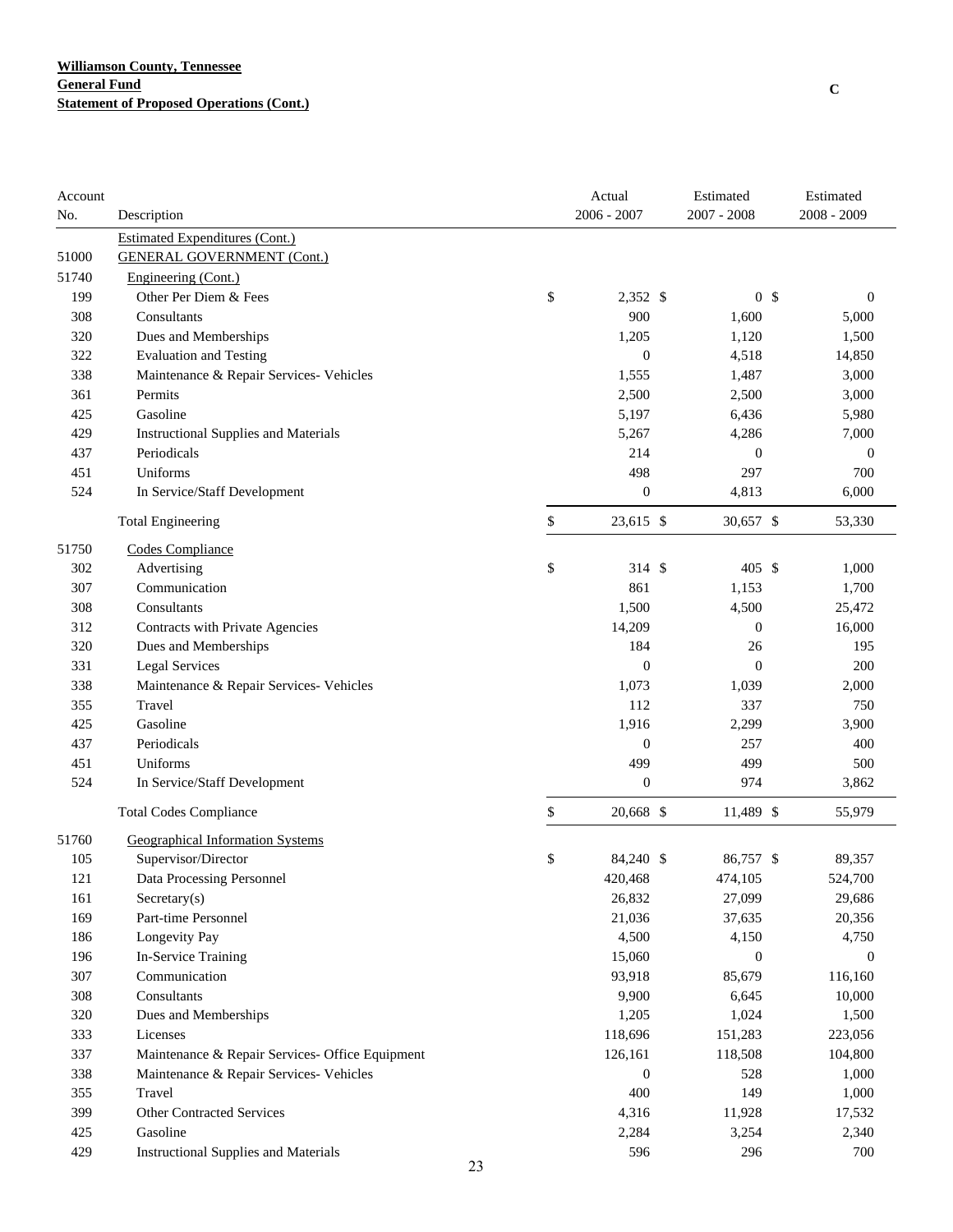| Account |                                               |    | Actual             | Estimated        | Estimated        |
|---------|-----------------------------------------------|----|--------------------|------------------|------------------|
| No.     | Description                                   |    | $2006 - 2007$      | 2007 - 2008      | $2008 - 2009$    |
|         | <b>Estimated Expenditures (Cont.)</b>         |    |                    |                  |                  |
| 51000   | <b>GENERAL GOVERNMENT (Cont.)</b>             |    |                    |                  |                  |
| 51760   | Geographical Information Systems (Cont.)      |    |                    |                  |                  |
| 435     | Office Supplies                               |    | \$<br>$6,108$ \$   | $6,654$ \$       | 7,000            |
| 451     | Uniforms                                      |    | $\boldsymbol{0}$   | $\boldsymbol{0}$ | 4,000            |
| 524     | In Service/Staff Development                  |    | $\boldsymbol{0}$   | 13,750           | 15,100           |
| 599     | Other Charges                                 |    | $\boldsymbol{0}$   | 214              | 1,000            |
| 709     | Data Processing Equipment                     |    | $\boldsymbol{0}$   | 68,207           | $\boldsymbol{0}$ |
| 711     | Furniture and Fixtures                        |    | 1,242              | 718              | 1,700            |
| 799     | Other Capital Outlay                          |    | $\boldsymbol{0}$   | 0                | 78,000           |
|         | <b>Total Geographical Information Systems</b> |    | \$<br>936,962 \$   | 1,098,583 \$     | 1,253,737        |
| 51800   | <b>County Buildings</b>                       |    |                    |                  |                  |
| 105     | Supervisor/Director                           |    | \$<br>92,290 \$    | 95,056 \$        | 97,906           |
| 106     | Deputy(ies)                                   |    | 55,182             | 56,826           | 63,552           |
| 141     | Foremen                                       |    | 50,212             | 51,703           | 53,269           |
| 142     | Mechanic(s)                                   |    | 519,403            | 563,933          | 647,775          |
| 150     | Nightwatchmen                                 |    | $\boldsymbol{0}$   | $\boldsymbol{0}$ | 24,365           |
| 162     | <b>Clerical Personnel</b>                     |    | 33,259             | 34,237           | 35,277           |
| 166     | <b>Custodial Personnel</b>                    |    | 245,847            | 258,402          | 271,799          |
| 169     | Part-time Personnel                           |    | 175,169            | 181,736          | 209,997          |
| 186     | Longevity Pay                                 |    | 9,750              | 11,050           | 12,650           |
| 187     | Overtime Pay                                  |    | 61,442             | 60,671           | 68,174           |
| 199     | Other Per Diem & Fees                         |    | 4,414              | $\boldsymbol{0}$ | $\boldsymbol{0}$ |
| 307     | Communication                                 |    | 51,078             | 49,450           | 67,520           |
| 312     | Contracts with Private Agencies               |    | 46,943             | 66,824           | 69,000           |
| 330     | <b>Operating Lease Payments</b>               |    | $\boldsymbol{0}$   | $\boldsymbol{0}$ | 510              |
| 335     | Maintenance & Repair Services- Buildings      |    | 394,911            | 335,613          | 475,016          |
| 338     | Maintenance & Repair Services- Vehicles       |    | 15,787             | 16,089           | 36,000           |
| 351     | Rentals                                       |    | $\boldsymbol{0}$   | $\boldsymbol{0}$ | 126,000          |
| 355     | Travel                                        |    | 31                 | 1,020            | 1,020            |
| 410     | <b>Custodial Supplies</b>                     |    | 77,247             | 57,876           | 82,100           |
| 415     | Electricity                                   |    | 418,494            | 446,496          | 464,800          |
| 425     | Gasoline                                      |    | 38,284             | 51,370           | 58,150           |
| 434     | Natural Gas                                   |    | 71,467             | 42,808           | 165,500          |
| 435     | Office Supplies                               |    | 1,852              | 1,398            | 2,000            |
| 451     | Uniforms                                      |    | 14,127             | 8,958            | 16,680           |
| 454     | Water and Sewer                               |    | 33,402             | 32,014           | 50,000           |
| 524     | In Service/Staff Development                  |    | $\boldsymbol{0}$   | 6,252            | 7,000            |
| 599     | Other Charges                                 |    | $\boldsymbol{0}$   | 2,612            | 2,612            |
| 718     | Motor Vehicles                                |    | 15,500             | 46,645           | $\boldsymbol{0}$ |
| 719     | Office Equipment                              |    | 2,682              | 186              | 5,260            |
| 790     | Other Equipment                               |    | $\boldsymbol{0}$   | 24,859           | $\boldsymbol{0}$ |
| 799     | Other Capital Outlay                          |    | $\boldsymbol{0}$   | 21,836           | $\boldsymbol{0}$ |
|         | <b>Total County Buildings</b>                 |    | \$<br>2,428,773 \$ | 2,525,920 \$     | 3,113,932        |
| 51810   | <b>Other Facilities</b>                       |    |                    |                  |                  |
| 103     | Assistant(s)                                  | 24 | \$<br>28,013 \$    | 28,996 \$        | 30,000           |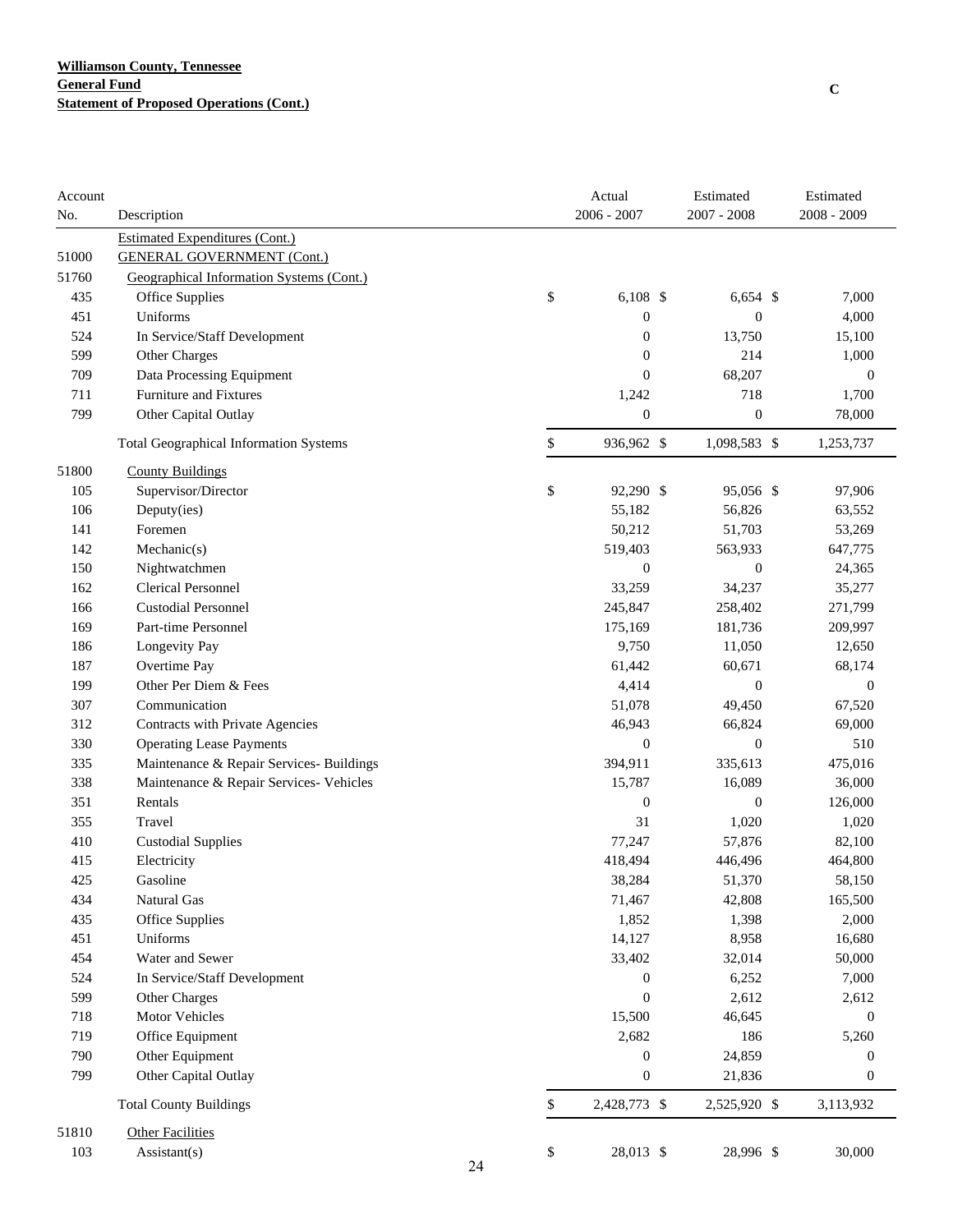| Account |                                                 |    | Actual           | Estimated        | Estimated        |
|---------|-------------------------------------------------|----|------------------|------------------|------------------|
| No.     | Description                                     |    | 2006 - 2007      | 2007 - 2008      | 2008 - 2009      |
|         | <b>Estimated Expenditures (Cont.)</b>           |    |                  |                  |                  |
| 51000   | <b>GENERAL GOVERNMENT (Cont.)</b>               |    |                  |                  |                  |
| 51810   | Other Facilities (Cont.)                        |    |                  |                  |                  |
| 105     | Supervisor/Director                             |    | \$<br>43,680 \$  | 44,990 \$        | 46,350           |
| 169     | Part-time Personnel                             |    | 9,123            | 11,956           | 12,585           |
| 307     | Communication                                   |    | 764              | 805              | 1,490            |
| 337     | Maintenance & Repair Services- Office Equipment |    | 962              | 952              | 994              |
| 338     | Maintenance & Repair Services- Vehicles         |    | 1,562            | 1,343            | 1,400            |
| 355     | Travel                                          |    | 394              | 391              | 700              |
| 425     | Gasoline                                        |    | 975              | 951              | 1,170            |
| 435     | Office Supplies                                 |    | 818              | 885              | 1,000            |
| 499     | Other Supplies and Materials                    |    | 4,051            | 2,999            | 3,000            |
| 708     | <b>Communication Equipment</b>                  |    | 15,202           | 11,317           | 14,200           |
| 709     | Data Processing Equipment                       |    | 417              | 600              | 300              |
| 711     | Furniture and Fixtures                          |    | 295              | 191              | 300              |
| 790     | Other Equipment                                 |    | 27,763           | 34,000           | 15,372           |
|         | <b>Total Other Facilities</b>                   |    | \$<br>134,019 \$ | 140,376 \$       | 128,861          |
| 51910   | Preservation of Records                         |    |                  |                  |                  |
| 101     | County Official/Administrative Officer          |    | \$<br>47,174 \$  | 48,610 \$        | 51,045           |
| 103     | Assistant(s)                                    |    | 86,258           | 88,795           | 122,116          |
| 168     | Temporary Personnel                             |    | 257              | 1,225            | 6,025            |
| 186     | Longevity Pay                                   |    | 2,000            | 2,200            | 2,400            |
| 307     | Communication                                   |    | 618              | 721              | 2,600            |
| 330     | <b>Operating Lease Payments</b>                 |    | 3,414            | 3,629            | 3,550            |
| 333     | Licenses                                        |    | 1,555            | 1,090            | 3,000            |
| 337     | Maintenance & Repair Services- Office Equipment |    | 4,219            | 4,827            | 10,950           |
| 348     | <b>Postal Charges</b>                           |    | 216              | 275              | 800              |
| 399     | <b>Other Contracted Services</b>                |    | 1,200            | 1,200            | 1,200            |
| 435     | Office Supplies                                 |    | 3,776            | 13,408           | 15,100           |
| 499     | Other Supplies and Materials                    |    | 8,585            | 23,063           | 20,500           |
| 719     | Office Equipment                                |    | 42,677           | 1,407            | 10,000           |
| 799     | Other Capital Outlay                            |    | 54,776           | $\boldsymbol{0}$ | $\boldsymbol{0}$ |
|         | <b>Total Preservation of Records</b>            |    | \$<br>256,725 \$ | 190,450 \$       | 249,286          |
| 51920   | <b>Risk Management</b>                          |    |                  |                  |                  |
| 101     | County Official/Administrative Officer          |    | \$<br>73,736 \$  | 75,920 \$        | 78,250           |
| 103     | Assistant(s)                                    |    | 84,065           | 67,174           | 99,770           |
| 186     | Longevity Pay                                   |    | $\boldsymbol{0}$ | $\boldsymbol{0}$ | 500              |
| 307     | Communication                                   |    | 1,740            | 1,472            | 2,400            |
| 320     | Dues and Memberships                            |    | 202              | 110              | 600              |
| 348     | <b>Postal Charges</b>                           |    | 500              | 1,000            | 1,000            |
| 349     | Printing, Stationery and Forms                  |    | $\boldsymbol{0}$ | 540              | 700              |
| 355     | Travel                                          |    | 597              | 357              | 1,200            |
| 411     | Data Processing Supplies                        |    | $\boldsymbol{0}$ | 45               | 300              |
| 429     | <b>Instructional Supplies and Materials</b>     |    | 115              | 779              | 1,000            |
| 435     | Office Supplies                                 |    | 1,019            | 1,344            | 1,400            |
| 709     | Data Processing Equipment                       |    | $\boldsymbol{0}$ | 622              | 2,000            |
|         |                                                 | 25 |                  |                  |                  |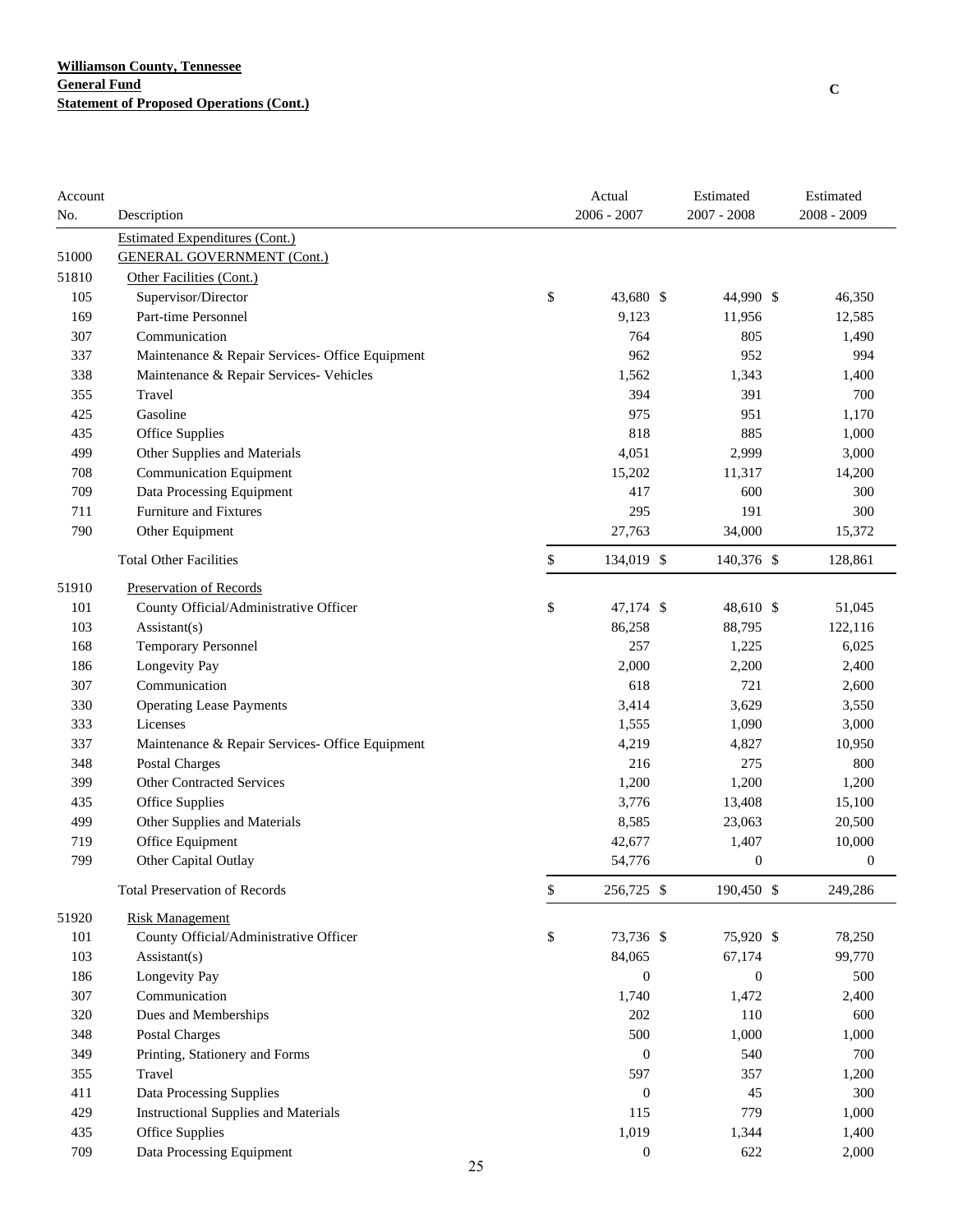| Account<br>No. | Description                                     |          | Actual<br>2006 - 2007 | Estimated<br>2007 - 2008 | Estimated<br>$2008 - 2009$ |
|----------------|-------------------------------------------------|----------|-----------------------|--------------------------|----------------------------|
|                | <b>Estimated Expenditures (Cont.)</b>           |          |                       |                          |                            |
| 51000          | <b>GENERAL GOVERNMENT (Cont.)</b>               |          |                       |                          |                            |
| 51920          | <b>Risk Management (Cont.)</b>                  |          |                       |                          |                            |
| 711            | Furniture and Fixtures                          | \$       | 148 \$                | 208 \$                   | 1,200                      |
|                | <b>Total Risk Management</b>                    | \$       | 162,122 \$            | 149,571 \$               | 190,320                    |
| 51930          | <b>Other Risk Management</b>                    |          |                       |                          |                            |
| 133            | Paraprofessionals                               | \$       | 61,318 \$             | 63,149 \$                | 67,543                     |
| 162            | <b>Clerical Personnel</b>                       |          | 145,782               | 152,058                  | 158,541                    |
| 186            | Longevity Pay                                   |          | 1,350                 | 1,500                    | 1,000                      |
| 196            | In-Service Training                             |          | 607                   | $\boldsymbol{0}$         | $\mathbf{0}$               |
| 307            | Communication                                   |          | 2,551                 | 2,430                    | 3,732                      |
| 320            | Dues and Memberships                            |          | 66                    | 161                      | 170                        |
| 330            | <b>Operating Lease Payments</b>                 |          | 2,219                 | 1,574                    | 2,250                      |
| 348            | <b>Postal Charges</b>                           |          | 7,579                 | 8,348                    | 8,350                      |
| 349            | Printing, Stationery and Forms                  |          | 2,970                 | 3,204                    | 3,258                      |
| 355            | Travel                                          |          | 546                   | 263                      | 1,500                      |
| 435            | Office Supplies                                 |          | 1,490                 | 1,500                    | 2,000                      |
| 437            | Periodicals                                     |          | 70                    | $\boldsymbol{0}$         | 100                        |
| 524            | In Service/Staff Development                    |          | $\boldsymbol{0}$      | 884                      | 1,120                      |
| 709            | Data Processing Equipment                       |          | 4,295                 | 4,350                    | 4,400                      |
| 711            | <b>Furniture and Fixtures</b>                   |          | 1,252                 | 271                      | 1,500                      |
|                | <b>Total Other Risk Management</b>              | \$       | 232,095 \$            | 239,692 \$               | 255,464                    |
| 52000          | <b>FINANCE</b>                                  |          |                       |                          |                            |
| 52100          | <b>Accounting and Budgeting</b>                 |          |                       |                          |                            |
| 101            | County Official/Administrative Officer          | \$       | 99,133 \$             | 102,107 \$               | 105,165                    |
| 103            | $\text{Assistant}(s)$                           |          | 65,021                | 66,955                   | 68,955                     |
| 119            | Accountants/Bookkeepers                         |          | 262,973               | 276,704                  | 312,775                    |
| 122            | <b>Purchasing Personnel</b>                     |          | 84,783                | 87,033                   | 90,085                     |
| 186            | Longevity Pay                                   |          | 2,650                 | 3,200                    | 3,750                      |
| 196            | In-Service Training                             |          | 2,903                 | $\boldsymbol{0}$         | $\boldsymbol{0}$           |
| 199            | Other Per Diem & Fees                           |          | 434                   | $\boldsymbol{0}$         | $\mathbf{0}$               |
| 307            | Communication                                   |          | 3,263                 | 3,024                    | 4,500                      |
| 330            | <b>Operating Lease Payments</b>                 |          | 1,764                 | 1,461                    | 1,764                      |
| 337            | Maintenance & Repair Services- Office Equipment |          | 10,237                | 10,106                   | 12,800                     |
| 348            | Postal Charges                                  |          | 4,388                 | 5,973                    | 6,000                      |
| 349            | Printing, Stationery and Forms                  |          | 1,694                 | 7,889                    | 6,500                      |
| 355            | Travel                                          |          | 40                    | 59                       | 300                        |
| 435            | Office Supplies                                 |          | 7,039                 | 8,193                    | 7,400                      |
| 508            | Premiums on Corporate Surety Bonds              |          | 187                   | 125                      | 140                        |
| 524            | In Service/Staff Development                    |          | $\boldsymbol{0}$      | 969                      | 2,500                      |
| 599            | Other Charges                                   |          | $\boldsymbol{0}$      | 940                      | 550                        |
| 719            | Office Equipment                                |          | 14,029                | 7,960                    | 10,000                     |
|                | <b>Total Accounting and Budgeting</b>           | \$       | 560,538 \$            | 582,698 \$               | 633,184                    |
| 52300          | <b>Property Assessor's Office</b>               |          |                       |                          |                            |
| 101            | County Official/Administrative Officer          | \$<br>26 | 92,456 \$             | 95,222 \$                | 98,093                     |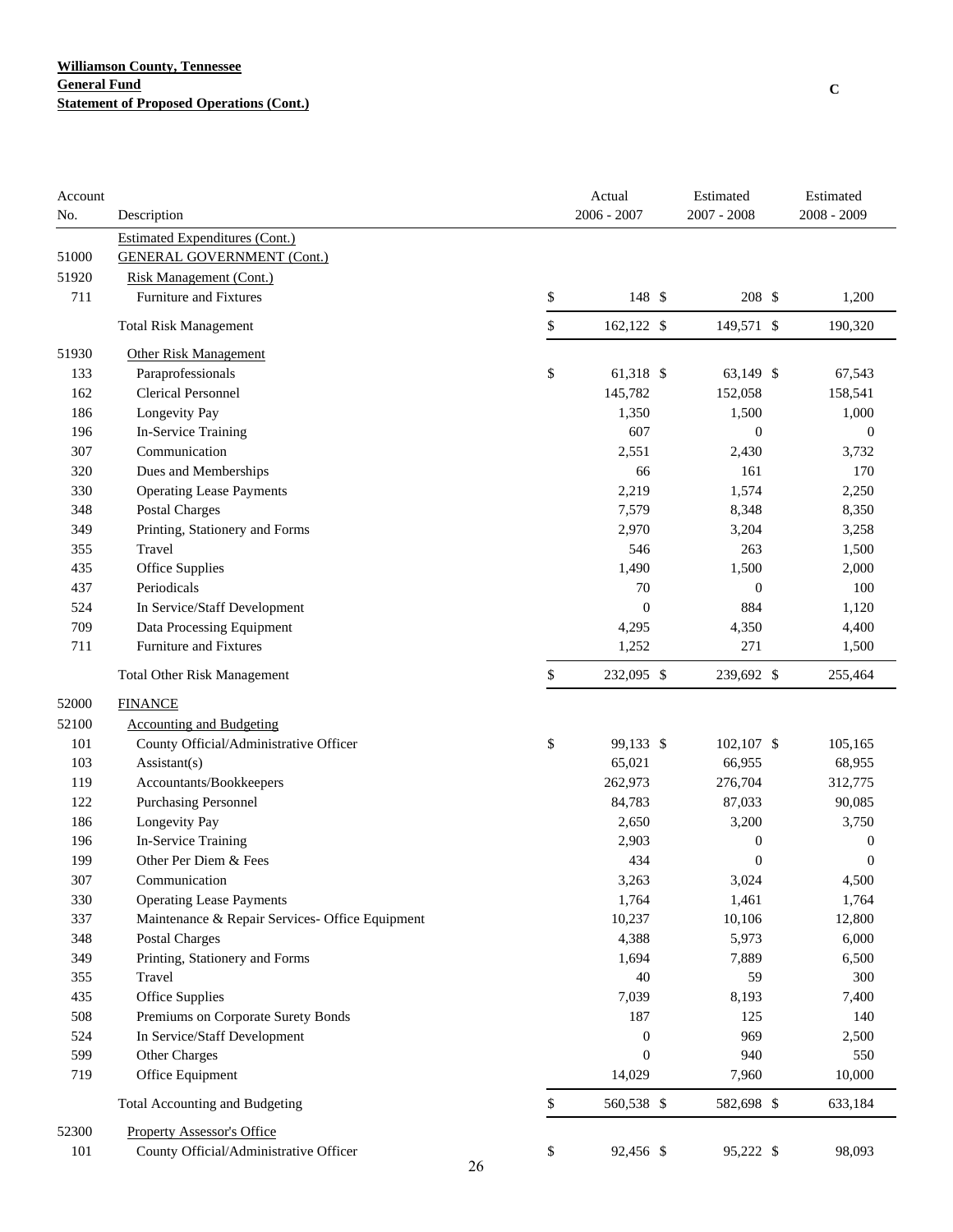| Account |                                                 | Actual             | Estimated        | Estimated        |
|---------|-------------------------------------------------|--------------------|------------------|------------------|
| No.     | Description                                     | $2006 - 2007$      | $2007 - 2008$    | 2008 - 2009      |
|         | <b>Estimated Expenditures (Cont.)</b>           |                    |                  |                  |
| 52000   | FINANCE (Cont.)                                 |                    |                  |                  |
| 52300   | <b>Property Assessor's Office (Cont.)</b>       |                    |                  |                  |
| 106     | Deputy(ies)                                     | \$<br>888,892 \$   | 925,381 \$       | 994,910          |
| 140     | <b>Salary Supplements</b>                       | 3,000              | 5,417            | 4,750            |
| 168     | Temporary Personnel                             | 240                | 10,218           | 448              |
| 169     | Part-time Personnel                             | 17,098             | 34,001           | 35,189           |
| 186     | Longevity Pay                                   | 10,100             | 10,100           | 9,950            |
| 187     | Overtime Pay                                    | 15,576             | 34,405           | 35,847           |
| 196     | In-Service Training                             | 3,654              | $\boldsymbol{0}$ | $\boldsymbol{0}$ |
| 199     | Other Per Diem & Fees                           | 2,057              | $\overline{0}$   | $\overline{0}$   |
| 302     | Advertising                                     | 60                 | 72               | 250              |
| 307     | Communication                                   | 10,118             | 10,520           | 14,500           |
| 308     | Consultants                                     | 178,482            | 153,000          | 153,000          |
| 317     | Data Processing Services                        | 37,267             | 39,643           | 41,220           |
| 320     | Dues and Memberships                            | 2,189              | 1,962            | 2,450            |
| 330     | <b>Operating Lease Payments</b>                 | 5,288              | 4,955            | 5,300            |
| 333     | Licenses                                        | 10,649             | 4,950            | 9,700            |
| 337     | Maintenance & Repair Services- Office Equipment | 4,388              | 3,222            | 10,310           |
| 338     | Maintenance & Repair Services- Vehicles         | 3,630              | 1,006            | 4,050            |
| 348     | Postal Charges                                  | 14,670             | 8,485            | 18,520           |
| 349     | Printing, Stationery and Forms                  | 4,116              | 3,730            | 4,500            |
| 355     | Travel                                          | 2,473              | 1,915            | 3,500            |
| 425     | Gasoline                                        | 4,086              | 4,302            | 8,450            |
| 435     | Office Supplies                                 | 9,850              | 8,685            | 10,000           |
| 437     | Periodicals                                     | $\boldsymbol{0}$   | 714              | 800              |
| 508     | Premiums on Corporate Surety Bonds              | 50                 | 50               | 100              |
| 524     | In Service/Staff Development                    | $\boldsymbol{0}$   | 5,704            | 5,000            |
| 599     | Other Charges                                   | 13,583             | 10,781           | 15,280           |
| 709     | Data Processing Equipment                       | 2,920              | 3,366            | 5,000            |
| 718     | <b>Motor Vehicles</b>                           | $\boldsymbol{0}$   | 30,726           | $\boldsymbol{0}$ |
| 719     | Office Equipment                                | 5,634              | 7,856            | 9,000            |
|         | <b>Total Property Assessor's Office</b>         | \$<br>1,342,526 \$ | 1,420,388 \$     | 1,500,117        |
| 52400   | <b>County Trustee's Office</b>                  |                    |                  |                  |
| 101     | County Official/Administrative Officer          | \$<br>92,456 \$    | 95,222 \$        | 98,093           |
| 103     | Assistant(s)                                    | 228,946            | 235,872          | 246,509          |
| 169     | Part-time Personnel                             | 3,074              | 14,179           | 74,372           |
| 186     | Longevity Pay                                   | 1,200              | 1,400            | 1,850            |
| 187     | Overtime Pay                                    | $\boldsymbol{0}$   | $\boldsymbol{0}$ | 5,091            |
| 196     | In-Service Training                             | 3,501              | $\boldsymbol{0}$ | $\boldsymbol{0}$ |
| 302     | Advertising                                     | 606                | 782              | 2,400            |
| 307     | Communication                                   | 2,548              | 3,138            | 4,287            |
| 317     | <b>Data Processing Services</b>                 | 7,412              | 7,326            | 10,500           |
| 320     | Dues and Memberships                            | 905                | 890              | 1,000            |
| 337     | Maintenance & Repair Services- Office Equipment | 13,758             | 14,996           | 21,150           |
| 348     | <b>Postal Charges</b>                           | 29,491             | 31,646           | 35,712           |
| 349     | Printing, Stationery and Forms                  | 14,343             | 15,223           | 17,382           |

**C**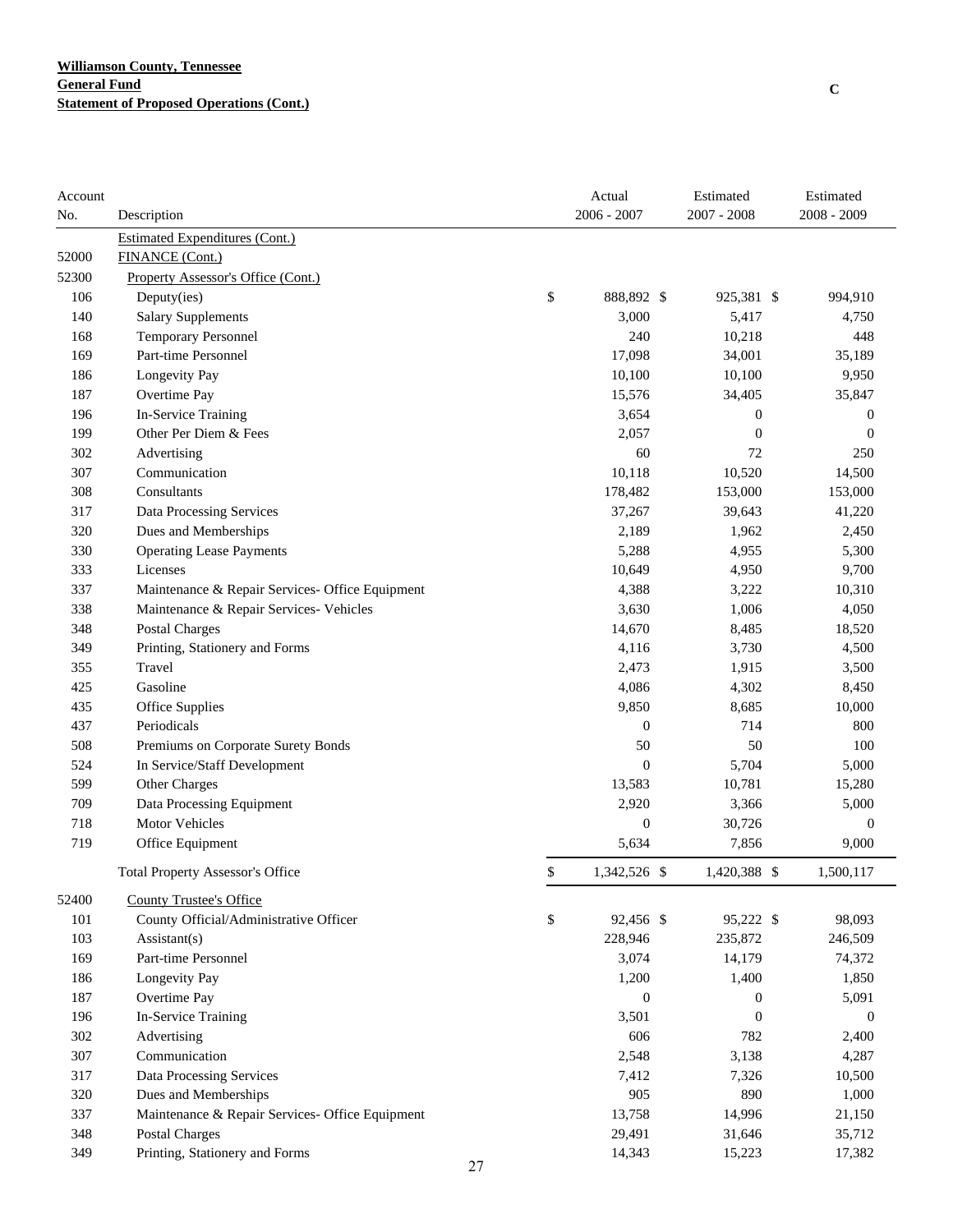| Account |                                                 |    | Actual           | Estimated        | Estimated        |
|---------|-------------------------------------------------|----|------------------|------------------|------------------|
| No.     | Description                                     |    | $2006 - 2007$    | $2007 - 2008$    | 2008 - 2009      |
|         | <b>Estimated Expenditures (Cont.)</b>           |    |                  |                  |                  |
| 52000   | FINANCE (Cont.)                                 |    |                  |                  |                  |
| 52400   | County Trustee's Office (Cont.)                 |    |                  |                  |                  |
| 355     | Travel                                          | \$ | 1,885 \$         | $1,639$ \$       | 1,000            |
| 508     | Premiums on Corporate Surety Bonds              |    | 2,852            | 5,181            | 5,600            |
| 524     | In Service/Staff Development                    |    | $\boldsymbol{0}$ | 4,795            | 4,062            |
| 599     | Other Charges                                   |    | $\boldsymbol{0}$ | 165              | 600              |
| 709     | Data Processing Equipment                       |    | 21,192           | 2,133            | 7,990            |
| 799     | Other Capital Outlay                            |    | $\boldsymbol{0}$ | 10,050           | 8,400            |
|         | <b>Total County Trustee's Office</b>            | \$ | 424,169 \$       | 444,637 \$       | 545,998          |
| 52500   | County Clerk's Office                           |    |                  |                  |                  |
| 101     | County Official/Administrative Officer          | \$ | 92,456 \$        | 95,222 \$        | 98,093           |
| 103     | Assistant(s)                                    |    | 600,597          | 609,540          | 663,617          |
| 168     | Temporary Personnel                             |    | 11,576           | 440              | 12,557           |
| 169     | Part-time Personnel                             |    | 34,692           | 45,910           | 45,364           |
| 186     | Longevity Pay                                   |    | 6,150            | 5,300            | 6,250            |
| 199     | Other Per Diem & Fees                           |    | 42               | $\boldsymbol{0}$ | $\boldsymbol{0}$ |
| 302     | Advertising                                     |    | 675              | 1,160            | 350              |
| 307     | Communication                                   |    | 4,591            | 3,400            | 5,200            |
| 320     | Dues and Memberships                            |    | 960              | 730              | 700              |
| 330     | <b>Operating Lease Payments</b>                 |    | 6,187            | 4,815            | 4,800            |
| 337     | Maintenance & Repair Services- Office Equipment |    | 13,685           | 13,770           | 15,400           |
| 348     | <b>Postal Charges</b>                           |    | 38,867           | 38,602           | 29,250           |
| 349     | Printing, Stationery and Forms                  |    | 9,372            | 6,968            | 11,750           |
| 355     | Travel                                          |    | 344              | 149              | 750              |
| 499     | Other Supplies and Materials                    |    | 3,735            | 3,783            | 4,200            |
| 508     | Premiums on Corporate Surety Bonds              |    | 140              | 90               | 150              |
| 599     | Other Charges                                   |    | $\boldsymbol{0}$ | $\boldsymbol{0}$ | 350              |
| 719     | Office Equipment                                |    | 3,502            | 10,770           | 11,000           |
| 799     | Other Capital Outlay                            |    | 10,300           | $\boldsymbol{0}$ | $\boldsymbol{0}$ |
|         | <b>Total County Clerk's Office</b>              | \$ | 837,871 \$       | 840,649 \$       | 909,781          |
| 53000   | <b>ADMINISTRATION OF JUSTICE</b>                |    |                  |                  |                  |
| 53100   | <b>Circuit Court</b>                            |    |                  |                  |                  |
| 101     | County Official/Administrative Officer          | \$ | 92,456 \$        | 95,222 \$        | 98,093           |
| 106     | Deputy(ies)                                     |    | 945,670          | 973,373          | 1,025,805        |
| 169     | Part-time Personnel                             |    | 52,605           | 44,372           | 58,021           |
| 186     | Longevity Pay                                   |    | 17,050           | 17,050           | 17,450           |
| 194     | Jury and Witness Fees                           |    | 30,840           | 37,073           | 62,000           |
| 199     | Other Per Diem & Fees                           |    | 450              | $\boldsymbol{0}$ | 600              |
| 307     | Communication                                   |    | 5,587            | 5,981            | 10,000           |
| 312     | Contracts with Private Agencies                 |    | 37,970           | 37,112           | 45,000           |
| 320     | Dues and Memberships                            |    | 1,142            | 715              | 1,000            |
| 330     | <b>Operating Lease Payments</b>                 |    | 30,790           | 28,788           | 32,460           |
| 332     | Legal Notices, Recording and Court Costs        |    | 6,648            | 9,765            | 12,200           |
| 337     | Maintenance & Repair Services- Office Equipment |    | 1,571            | 452              | 1,000            |
| 348     | Postal Charges                                  |    | 10,930           | 17,261           | 18,000           |
|         |                                                 | 28 |                  |                  |                  |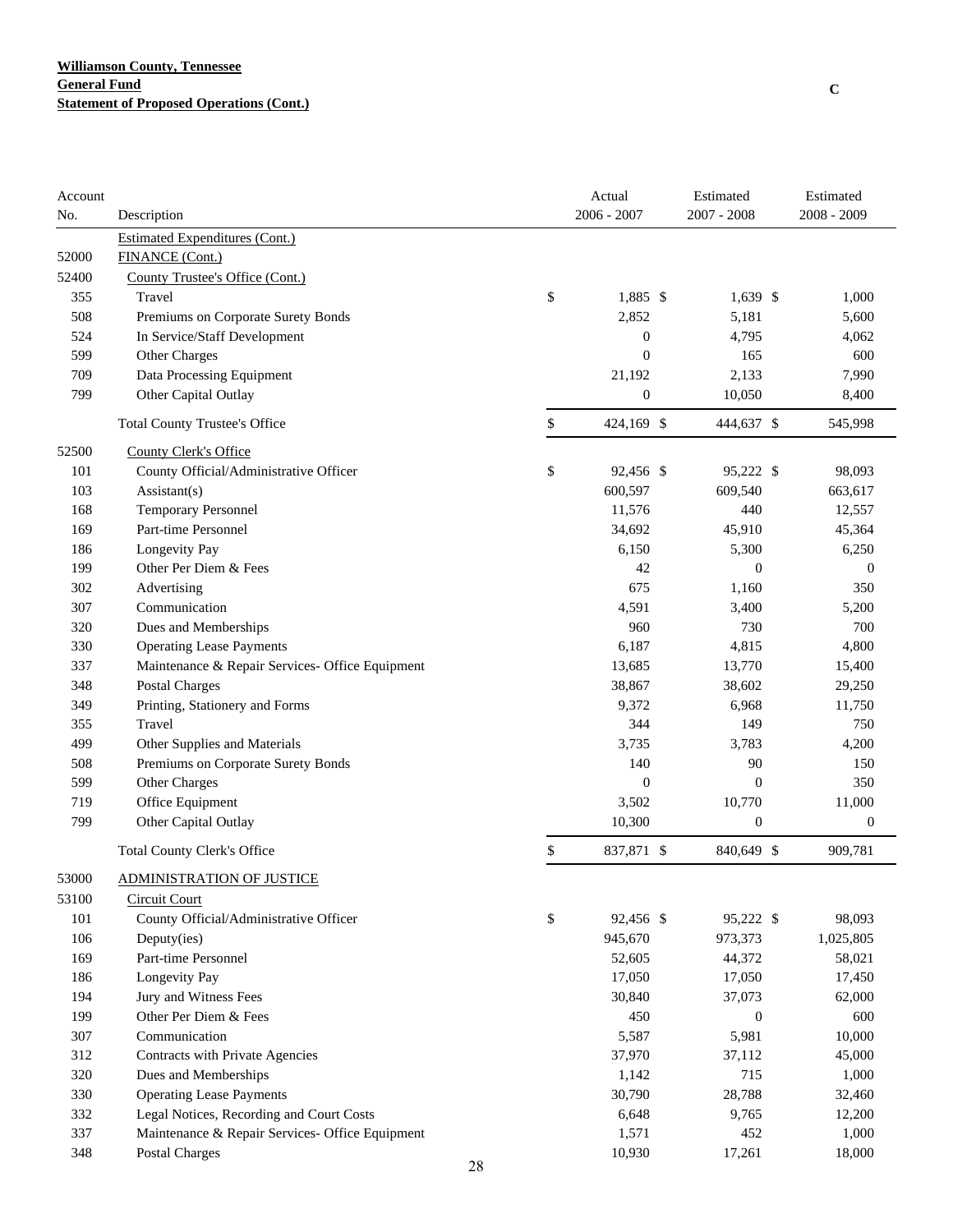| $2006 - 2007$<br>Description<br><b>Estimated Expenditures (Cont.)</b><br>53000<br><b>ADMINISTRATION OF JUSTICE (Cont.)</b><br>53100<br>Circuit Court (Cont.)<br>\$<br>13,349 \$<br>349<br>Printing, Stationery and Forms<br>9,920 \$<br>13,000<br>$\boldsymbol{0}$<br>355<br>Travel<br>$\boldsymbol{0}$<br>600<br>422<br>Food Supplies<br>1,539<br>3,396<br>3,200<br>435<br>Office Supplies<br>17,477<br>15,303<br>17,260<br>508<br>Premiums on Corporate Surety Bonds<br>140<br>90<br>300<br>599<br>$\boldsymbol{0}$<br>530<br>Other Charges<br>1,500<br>719<br>Office Equipment<br>2,766<br>63,156<br>4,839<br>\$<br><b>Total Circuit Court</b><br>1,268,980 \$<br>1,359,559 \$<br>1,422,328<br><b>General Sessions Court</b><br>53300<br>\$<br>102<br>259,626 \$<br>273,605 \$<br>281,308<br>Judge(s)<br>103<br>143,616<br>Assistant(s)<br>142,355<br>151,062<br>111<br>Probation Officer(s)<br>104,129<br>108,017<br>111,320<br>161<br>Sercetary(s)<br>39,395<br>40,561<br>41,798<br><b>Clerical Personnel</b><br>162<br>24,398<br>25,127<br>26,132<br>750<br>168<br><b>Temporary Personnel</b><br>1,696<br>2,388<br>Longevity Pay<br>186<br>2,000<br>2,400<br>2,600<br>Overtime Pay<br>187<br>$\boldsymbol{0}$<br>1,503<br>10,000<br>Other Per Diem & Fees<br>199<br>87<br>$\mathbf{0}$<br>$\mathbf{0}$<br>307<br>Communication<br>3,365<br>3,143<br>5,724<br>830<br>320<br>Dues and Memberships<br>620<br>2,232<br><b>Evaluation and Testing</b><br>322<br>6,734<br>6,401<br>1,489<br><b>Operating Lease Payments</b><br>1,906<br>330<br>2,132<br>2,798<br>$\boldsymbol{0}$<br>543<br>337<br>Maintenance & Repair Services- Office Equipment<br>769<br>348<br><b>Postal Charges</b><br>1,218<br>1,809<br>2,109<br>685<br>349<br>Printing, Stationery and Forms<br>577<br>885<br>676<br>355<br>Travel<br>1,215<br>2,485<br>435<br>Office Supplies<br>4,244<br>5,296<br>4,861<br>437<br>Periodicals<br>1,551<br>1,987<br>2,120<br>524<br>344<br>624<br>In Service/Staff Development<br>$\boldsymbol{0}$<br>599<br><b>Other Charges</b><br>$\boldsymbol{0}$<br>121<br>265<br>719<br>3,619<br>2,903<br>5,989<br>Office Equipment<br><b>Total General Sessions Court</b><br>\$<br>597,568 \$<br>623,616 \$<br>658,958<br>53330<br>Drug Court<br>368<br>Drug Treatment<br>\$<br>186,814 \$<br>85,549 \$<br>$\boldsymbol{0}$<br>\$<br>186,814 \$<br><b>Total Drug Court</b><br>85,549 \$<br>$\boldsymbol{0}$<br><b>Chancery Court</b><br>\$<br>County Official/Administrative Officer<br>95,222 \$<br>101<br>92,456 \$<br>98,093<br>230,984<br>237,890<br>103<br>Assistant(s)<br>245,330<br>Part-time Personnel<br>3,025<br>169<br>2,268<br>6,423<br>Longevity Pay<br>2,100<br>186<br>2,550<br>2,800<br>In-Service Training<br>196<br>450<br>0<br>$\boldsymbol{0}$<br>Other Per Diem & Fees<br>199<br>224<br>$\boldsymbol{0}$<br>$\boldsymbol{0}$<br>29 | Account |  | Actual | Estimated     | Estimated     |
|--------------------------------------------------------------------------------------------------------------------------------------------------------------------------------------------------------------------------------------------------------------------------------------------------------------------------------------------------------------------------------------------------------------------------------------------------------------------------------------------------------------------------------------------------------------------------------------------------------------------------------------------------------------------------------------------------------------------------------------------------------------------------------------------------------------------------------------------------------------------------------------------------------------------------------------------------------------------------------------------------------------------------------------------------------------------------------------------------------------------------------------------------------------------------------------------------------------------------------------------------------------------------------------------------------------------------------------------------------------------------------------------------------------------------------------------------------------------------------------------------------------------------------------------------------------------------------------------------------------------------------------------------------------------------------------------------------------------------------------------------------------------------------------------------------------------------------------------------------------------------------------------------------------------------------------------------------------------------------------------------------------------------------------------------------------------------------------------------------------------------------------------------------------------------------------------------------------------------------------------------------------------------------------------------------------------------------------------------------------------------------------------------------------------------------------------------------------------------------------------------------------------------------------------------------------------------------------------------------------------------------------------------------------------------------------------------------------------------------------------------------------------------------------------------------------------------------------------------------|---------|--|--------|---------------|---------------|
|                                                                                                                                                                                                                                                                                                                                                                                                                                                                                                                                                                                                                                                                                                                                                                                                                                                                                                                                                                                                                                                                                                                                                                                                                                                                                                                                                                                                                                                                                                                                                                                                                                                                                                                                                                                                                                                                                                                                                                                                                                                                                                                                                                                                                                                                                                                                                                                                                                                                                                                                                                                                                                                                                                                                                                                                                                                        | No.     |  |        | $2007 - 2008$ | $2008 - 2009$ |
|                                                                                                                                                                                                                                                                                                                                                                                                                                                                                                                                                                                                                                                                                                                                                                                                                                                                                                                                                                                                                                                                                                                                                                                                                                                                                                                                                                                                                                                                                                                                                                                                                                                                                                                                                                                                                                                                                                                                                                                                                                                                                                                                                                                                                                                                                                                                                                                                                                                                                                                                                                                                                                                                                                                                                                                                                                                        |         |  |        |               |               |
|                                                                                                                                                                                                                                                                                                                                                                                                                                                                                                                                                                                                                                                                                                                                                                                                                                                                                                                                                                                                                                                                                                                                                                                                                                                                                                                                                                                                                                                                                                                                                                                                                                                                                                                                                                                                                                                                                                                                                                                                                                                                                                                                                                                                                                                                                                                                                                                                                                                                                                                                                                                                                                                                                                                                                                                                                                                        |         |  |        |               |               |
|                                                                                                                                                                                                                                                                                                                                                                                                                                                                                                                                                                                                                                                                                                                                                                                                                                                                                                                                                                                                                                                                                                                                                                                                                                                                                                                                                                                                                                                                                                                                                                                                                                                                                                                                                                                                                                                                                                                                                                                                                                                                                                                                                                                                                                                                                                                                                                                                                                                                                                                                                                                                                                                                                                                                                                                                                                                        |         |  |        |               |               |
|                                                                                                                                                                                                                                                                                                                                                                                                                                                                                                                                                                                                                                                                                                                                                                                                                                                                                                                                                                                                                                                                                                                                                                                                                                                                                                                                                                                                                                                                                                                                                                                                                                                                                                                                                                                                                                                                                                                                                                                                                                                                                                                                                                                                                                                                                                                                                                                                                                                                                                                                                                                                                                                                                                                                                                                                                                                        |         |  |        |               |               |
|                                                                                                                                                                                                                                                                                                                                                                                                                                                                                                                                                                                                                                                                                                                                                                                                                                                                                                                                                                                                                                                                                                                                                                                                                                                                                                                                                                                                                                                                                                                                                                                                                                                                                                                                                                                                                                                                                                                                                                                                                                                                                                                                                                                                                                                                                                                                                                                                                                                                                                                                                                                                                                                                                                                                                                                                                                                        |         |  |        |               |               |
|                                                                                                                                                                                                                                                                                                                                                                                                                                                                                                                                                                                                                                                                                                                                                                                                                                                                                                                                                                                                                                                                                                                                                                                                                                                                                                                                                                                                                                                                                                                                                                                                                                                                                                                                                                                                                                                                                                                                                                                                                                                                                                                                                                                                                                                                                                                                                                                                                                                                                                                                                                                                                                                                                                                                                                                                                                                        |         |  |        |               |               |
|                                                                                                                                                                                                                                                                                                                                                                                                                                                                                                                                                                                                                                                                                                                                                                                                                                                                                                                                                                                                                                                                                                                                                                                                                                                                                                                                                                                                                                                                                                                                                                                                                                                                                                                                                                                                                                                                                                                                                                                                                                                                                                                                                                                                                                                                                                                                                                                                                                                                                                                                                                                                                                                                                                                                                                                                                                                        |         |  |        |               |               |
|                                                                                                                                                                                                                                                                                                                                                                                                                                                                                                                                                                                                                                                                                                                                                                                                                                                                                                                                                                                                                                                                                                                                                                                                                                                                                                                                                                                                                                                                                                                                                                                                                                                                                                                                                                                                                                                                                                                                                                                                                                                                                                                                                                                                                                                                                                                                                                                                                                                                                                                                                                                                                                                                                                                                                                                                                                                        |         |  |        |               |               |
|                                                                                                                                                                                                                                                                                                                                                                                                                                                                                                                                                                                                                                                                                                                                                                                                                                                                                                                                                                                                                                                                                                                                                                                                                                                                                                                                                                                                                                                                                                                                                                                                                                                                                                                                                                                                                                                                                                                                                                                                                                                                                                                                                                                                                                                                                                                                                                                                                                                                                                                                                                                                                                                                                                                                                                                                                                                        |         |  |        |               |               |
|                                                                                                                                                                                                                                                                                                                                                                                                                                                                                                                                                                                                                                                                                                                                                                                                                                                                                                                                                                                                                                                                                                                                                                                                                                                                                                                                                                                                                                                                                                                                                                                                                                                                                                                                                                                                                                                                                                                                                                                                                                                                                                                                                                                                                                                                                                                                                                                                                                                                                                                                                                                                                                                                                                                                                                                                                                                        |         |  |        |               |               |
|                                                                                                                                                                                                                                                                                                                                                                                                                                                                                                                                                                                                                                                                                                                                                                                                                                                                                                                                                                                                                                                                                                                                                                                                                                                                                                                                                                                                                                                                                                                                                                                                                                                                                                                                                                                                                                                                                                                                                                                                                                                                                                                                                                                                                                                                                                                                                                                                                                                                                                                                                                                                                                                                                                                                                                                                                                                        |         |  |        |               |               |
|                                                                                                                                                                                                                                                                                                                                                                                                                                                                                                                                                                                                                                                                                                                                                                                                                                                                                                                                                                                                                                                                                                                                                                                                                                                                                                                                                                                                                                                                                                                                                                                                                                                                                                                                                                                                                                                                                                                                                                                                                                                                                                                                                                                                                                                                                                                                                                                                                                                                                                                                                                                                                                                                                                                                                                                                                                                        |         |  |        |               |               |
|                                                                                                                                                                                                                                                                                                                                                                                                                                                                                                                                                                                                                                                                                                                                                                                                                                                                                                                                                                                                                                                                                                                                                                                                                                                                                                                                                                                                                                                                                                                                                                                                                                                                                                                                                                                                                                                                                                                                                                                                                                                                                                                                                                                                                                                                                                                                                                                                                                                                                                                                                                                                                                                                                                                                                                                                                                                        |         |  |        |               |               |
|                                                                                                                                                                                                                                                                                                                                                                                                                                                                                                                                                                                                                                                                                                                                                                                                                                                                                                                                                                                                                                                                                                                                                                                                                                                                                                                                                                                                                                                                                                                                                                                                                                                                                                                                                                                                                                                                                                                                                                                                                                                                                                                                                                                                                                                                                                                                                                                                                                                                                                                                                                                                                                                                                                                                                                                                                                                        |         |  |        |               |               |
|                                                                                                                                                                                                                                                                                                                                                                                                                                                                                                                                                                                                                                                                                                                                                                                                                                                                                                                                                                                                                                                                                                                                                                                                                                                                                                                                                                                                                                                                                                                                                                                                                                                                                                                                                                                                                                                                                                                                                                                                                                                                                                                                                                                                                                                                                                                                                                                                                                                                                                                                                                                                                                                                                                                                                                                                                                                        |         |  |        |               |               |
|                                                                                                                                                                                                                                                                                                                                                                                                                                                                                                                                                                                                                                                                                                                                                                                                                                                                                                                                                                                                                                                                                                                                                                                                                                                                                                                                                                                                                                                                                                                                                                                                                                                                                                                                                                                                                                                                                                                                                                                                                                                                                                                                                                                                                                                                                                                                                                                                                                                                                                                                                                                                                                                                                                                                                                                                                                                        |         |  |        |               |               |
|                                                                                                                                                                                                                                                                                                                                                                                                                                                                                                                                                                                                                                                                                                                                                                                                                                                                                                                                                                                                                                                                                                                                                                                                                                                                                                                                                                                                                                                                                                                                                                                                                                                                                                                                                                                                                                                                                                                                                                                                                                                                                                                                                                                                                                                                                                                                                                                                                                                                                                                                                                                                                                                                                                                                                                                                                                                        |         |  |        |               |               |
|                                                                                                                                                                                                                                                                                                                                                                                                                                                                                                                                                                                                                                                                                                                                                                                                                                                                                                                                                                                                                                                                                                                                                                                                                                                                                                                                                                                                                                                                                                                                                                                                                                                                                                                                                                                                                                                                                                                                                                                                                                                                                                                                                                                                                                                                                                                                                                                                                                                                                                                                                                                                                                                                                                                                                                                                                                                        |         |  |        |               |               |
|                                                                                                                                                                                                                                                                                                                                                                                                                                                                                                                                                                                                                                                                                                                                                                                                                                                                                                                                                                                                                                                                                                                                                                                                                                                                                                                                                                                                                                                                                                                                                                                                                                                                                                                                                                                                                                                                                                                                                                                                                                                                                                                                                                                                                                                                                                                                                                                                                                                                                                                                                                                                                                                                                                                                                                                                                                                        |         |  |        |               |               |
|                                                                                                                                                                                                                                                                                                                                                                                                                                                                                                                                                                                                                                                                                                                                                                                                                                                                                                                                                                                                                                                                                                                                                                                                                                                                                                                                                                                                                                                                                                                                                                                                                                                                                                                                                                                                                                                                                                                                                                                                                                                                                                                                                                                                                                                                                                                                                                                                                                                                                                                                                                                                                                                                                                                                                                                                                                                        |         |  |        |               |               |
|                                                                                                                                                                                                                                                                                                                                                                                                                                                                                                                                                                                                                                                                                                                                                                                                                                                                                                                                                                                                                                                                                                                                                                                                                                                                                                                                                                                                                                                                                                                                                                                                                                                                                                                                                                                                                                                                                                                                                                                                                                                                                                                                                                                                                                                                                                                                                                                                                                                                                                                                                                                                                                                                                                                                                                                                                                                        |         |  |        |               |               |
|                                                                                                                                                                                                                                                                                                                                                                                                                                                                                                                                                                                                                                                                                                                                                                                                                                                                                                                                                                                                                                                                                                                                                                                                                                                                                                                                                                                                                                                                                                                                                                                                                                                                                                                                                                                                                                                                                                                                                                                                                                                                                                                                                                                                                                                                                                                                                                                                                                                                                                                                                                                                                                                                                                                                                                                                                                                        |         |  |        |               |               |
|                                                                                                                                                                                                                                                                                                                                                                                                                                                                                                                                                                                                                                                                                                                                                                                                                                                                                                                                                                                                                                                                                                                                                                                                                                                                                                                                                                                                                                                                                                                                                                                                                                                                                                                                                                                                                                                                                                                                                                                                                                                                                                                                                                                                                                                                                                                                                                                                                                                                                                                                                                                                                                                                                                                                                                                                                                                        |         |  |        |               |               |
|                                                                                                                                                                                                                                                                                                                                                                                                                                                                                                                                                                                                                                                                                                                                                                                                                                                                                                                                                                                                                                                                                                                                                                                                                                                                                                                                                                                                                                                                                                                                                                                                                                                                                                                                                                                                                                                                                                                                                                                                                                                                                                                                                                                                                                                                                                                                                                                                                                                                                                                                                                                                                                                                                                                                                                                                                                                        |         |  |        |               |               |
|                                                                                                                                                                                                                                                                                                                                                                                                                                                                                                                                                                                                                                                                                                                                                                                                                                                                                                                                                                                                                                                                                                                                                                                                                                                                                                                                                                                                                                                                                                                                                                                                                                                                                                                                                                                                                                                                                                                                                                                                                                                                                                                                                                                                                                                                                                                                                                                                                                                                                                                                                                                                                                                                                                                                                                                                                                                        |         |  |        |               |               |
|                                                                                                                                                                                                                                                                                                                                                                                                                                                                                                                                                                                                                                                                                                                                                                                                                                                                                                                                                                                                                                                                                                                                                                                                                                                                                                                                                                                                                                                                                                                                                                                                                                                                                                                                                                                                                                                                                                                                                                                                                                                                                                                                                                                                                                                                                                                                                                                                                                                                                                                                                                                                                                                                                                                                                                                                                                                        |         |  |        |               |               |
|                                                                                                                                                                                                                                                                                                                                                                                                                                                                                                                                                                                                                                                                                                                                                                                                                                                                                                                                                                                                                                                                                                                                                                                                                                                                                                                                                                                                                                                                                                                                                                                                                                                                                                                                                                                                                                                                                                                                                                                                                                                                                                                                                                                                                                                                                                                                                                                                                                                                                                                                                                                                                                                                                                                                                                                                                                                        |         |  |        |               |               |
|                                                                                                                                                                                                                                                                                                                                                                                                                                                                                                                                                                                                                                                                                                                                                                                                                                                                                                                                                                                                                                                                                                                                                                                                                                                                                                                                                                                                                                                                                                                                                                                                                                                                                                                                                                                                                                                                                                                                                                                                                                                                                                                                                                                                                                                                                                                                                                                                                                                                                                                                                                                                                                                                                                                                                                                                                                                        |         |  |        |               |               |
|                                                                                                                                                                                                                                                                                                                                                                                                                                                                                                                                                                                                                                                                                                                                                                                                                                                                                                                                                                                                                                                                                                                                                                                                                                                                                                                                                                                                                                                                                                                                                                                                                                                                                                                                                                                                                                                                                                                                                                                                                                                                                                                                                                                                                                                                                                                                                                                                                                                                                                                                                                                                                                                                                                                                                                                                                                                        |         |  |        |               |               |
|                                                                                                                                                                                                                                                                                                                                                                                                                                                                                                                                                                                                                                                                                                                                                                                                                                                                                                                                                                                                                                                                                                                                                                                                                                                                                                                                                                                                                                                                                                                                                                                                                                                                                                                                                                                                                                                                                                                                                                                                                                                                                                                                                                                                                                                                                                                                                                                                                                                                                                                                                                                                                                                                                                                                                                                                                                                        |         |  |        |               |               |
|                                                                                                                                                                                                                                                                                                                                                                                                                                                                                                                                                                                                                                                                                                                                                                                                                                                                                                                                                                                                                                                                                                                                                                                                                                                                                                                                                                                                                                                                                                                                                                                                                                                                                                                                                                                                                                                                                                                                                                                                                                                                                                                                                                                                                                                                                                                                                                                                                                                                                                                                                                                                                                                                                                                                                                                                                                                        |         |  |        |               |               |
|                                                                                                                                                                                                                                                                                                                                                                                                                                                                                                                                                                                                                                                                                                                                                                                                                                                                                                                                                                                                                                                                                                                                                                                                                                                                                                                                                                                                                                                                                                                                                                                                                                                                                                                                                                                                                                                                                                                                                                                                                                                                                                                                                                                                                                                                                                                                                                                                                                                                                                                                                                                                                                                                                                                                                                                                                                                        |         |  |        |               |               |
|                                                                                                                                                                                                                                                                                                                                                                                                                                                                                                                                                                                                                                                                                                                                                                                                                                                                                                                                                                                                                                                                                                                                                                                                                                                                                                                                                                                                                                                                                                                                                                                                                                                                                                                                                                                                                                                                                                                                                                                                                                                                                                                                                                                                                                                                                                                                                                                                                                                                                                                                                                                                                                                                                                                                                                                                                                                        |         |  |        |               |               |
|                                                                                                                                                                                                                                                                                                                                                                                                                                                                                                                                                                                                                                                                                                                                                                                                                                                                                                                                                                                                                                                                                                                                                                                                                                                                                                                                                                                                                                                                                                                                                                                                                                                                                                                                                                                                                                                                                                                                                                                                                                                                                                                                                                                                                                                                                                                                                                                                                                                                                                                                                                                                                                                                                                                                                                                                                                                        |         |  |        |               |               |
|                                                                                                                                                                                                                                                                                                                                                                                                                                                                                                                                                                                                                                                                                                                                                                                                                                                                                                                                                                                                                                                                                                                                                                                                                                                                                                                                                                                                                                                                                                                                                                                                                                                                                                                                                                                                                                                                                                                                                                                                                                                                                                                                                                                                                                                                                                                                                                                                                                                                                                                                                                                                                                                                                                                                                                                                                                                        |         |  |        |               |               |
|                                                                                                                                                                                                                                                                                                                                                                                                                                                                                                                                                                                                                                                                                                                                                                                                                                                                                                                                                                                                                                                                                                                                                                                                                                                                                                                                                                                                                                                                                                                                                                                                                                                                                                                                                                                                                                                                                                                                                                                                                                                                                                                                                                                                                                                                                                                                                                                                                                                                                                                                                                                                                                                                                                                                                                                                                                                        |         |  |        |               |               |
|                                                                                                                                                                                                                                                                                                                                                                                                                                                                                                                                                                                                                                                                                                                                                                                                                                                                                                                                                                                                                                                                                                                                                                                                                                                                                                                                                                                                                                                                                                                                                                                                                                                                                                                                                                                                                                                                                                                                                                                                                                                                                                                                                                                                                                                                                                                                                                                                                                                                                                                                                                                                                                                                                                                                                                                                                                                        |         |  |        |               |               |
|                                                                                                                                                                                                                                                                                                                                                                                                                                                                                                                                                                                                                                                                                                                                                                                                                                                                                                                                                                                                                                                                                                                                                                                                                                                                                                                                                                                                                                                                                                                                                                                                                                                                                                                                                                                                                                                                                                                                                                                                                                                                                                                                                                                                                                                                                                                                                                                                                                                                                                                                                                                                                                                                                                                                                                                                                                                        |         |  |        |               |               |
|                                                                                                                                                                                                                                                                                                                                                                                                                                                                                                                                                                                                                                                                                                                                                                                                                                                                                                                                                                                                                                                                                                                                                                                                                                                                                                                                                                                                                                                                                                                                                                                                                                                                                                                                                                                                                                                                                                                                                                                                                                                                                                                                                                                                                                                                                                                                                                                                                                                                                                                                                                                                                                                                                                                                                                                                                                                        | 53400   |  |        |               |               |
|                                                                                                                                                                                                                                                                                                                                                                                                                                                                                                                                                                                                                                                                                                                                                                                                                                                                                                                                                                                                                                                                                                                                                                                                                                                                                                                                                                                                                                                                                                                                                                                                                                                                                                                                                                                                                                                                                                                                                                                                                                                                                                                                                                                                                                                                                                                                                                                                                                                                                                                                                                                                                                                                                                                                                                                                                                                        |         |  |        |               |               |
|                                                                                                                                                                                                                                                                                                                                                                                                                                                                                                                                                                                                                                                                                                                                                                                                                                                                                                                                                                                                                                                                                                                                                                                                                                                                                                                                                                                                                                                                                                                                                                                                                                                                                                                                                                                                                                                                                                                                                                                                                                                                                                                                                                                                                                                                                                                                                                                                                                                                                                                                                                                                                                                                                                                                                                                                                                                        |         |  |        |               |               |
|                                                                                                                                                                                                                                                                                                                                                                                                                                                                                                                                                                                                                                                                                                                                                                                                                                                                                                                                                                                                                                                                                                                                                                                                                                                                                                                                                                                                                                                                                                                                                                                                                                                                                                                                                                                                                                                                                                                                                                                                                                                                                                                                                                                                                                                                                                                                                                                                                                                                                                                                                                                                                                                                                                                                                                                                                                                        |         |  |        |               |               |
|                                                                                                                                                                                                                                                                                                                                                                                                                                                                                                                                                                                                                                                                                                                                                                                                                                                                                                                                                                                                                                                                                                                                                                                                                                                                                                                                                                                                                                                                                                                                                                                                                                                                                                                                                                                                                                                                                                                                                                                                                                                                                                                                                                                                                                                                                                                                                                                                                                                                                                                                                                                                                                                                                                                                                                                                                                                        |         |  |        |               |               |
|                                                                                                                                                                                                                                                                                                                                                                                                                                                                                                                                                                                                                                                                                                                                                                                                                                                                                                                                                                                                                                                                                                                                                                                                                                                                                                                                                                                                                                                                                                                                                                                                                                                                                                                                                                                                                                                                                                                                                                                                                                                                                                                                                                                                                                                                                                                                                                                                                                                                                                                                                                                                                                                                                                                                                                                                                                                        |         |  |        |               |               |
|                                                                                                                                                                                                                                                                                                                                                                                                                                                                                                                                                                                                                                                                                                                                                                                                                                                                                                                                                                                                                                                                                                                                                                                                                                                                                                                                                                                                                                                                                                                                                                                                                                                                                                                                                                                                                                                                                                                                                                                                                                                                                                                                                                                                                                                                                                                                                                                                                                                                                                                                                                                                                                                                                                                                                                                                                                                        |         |  |        |               |               |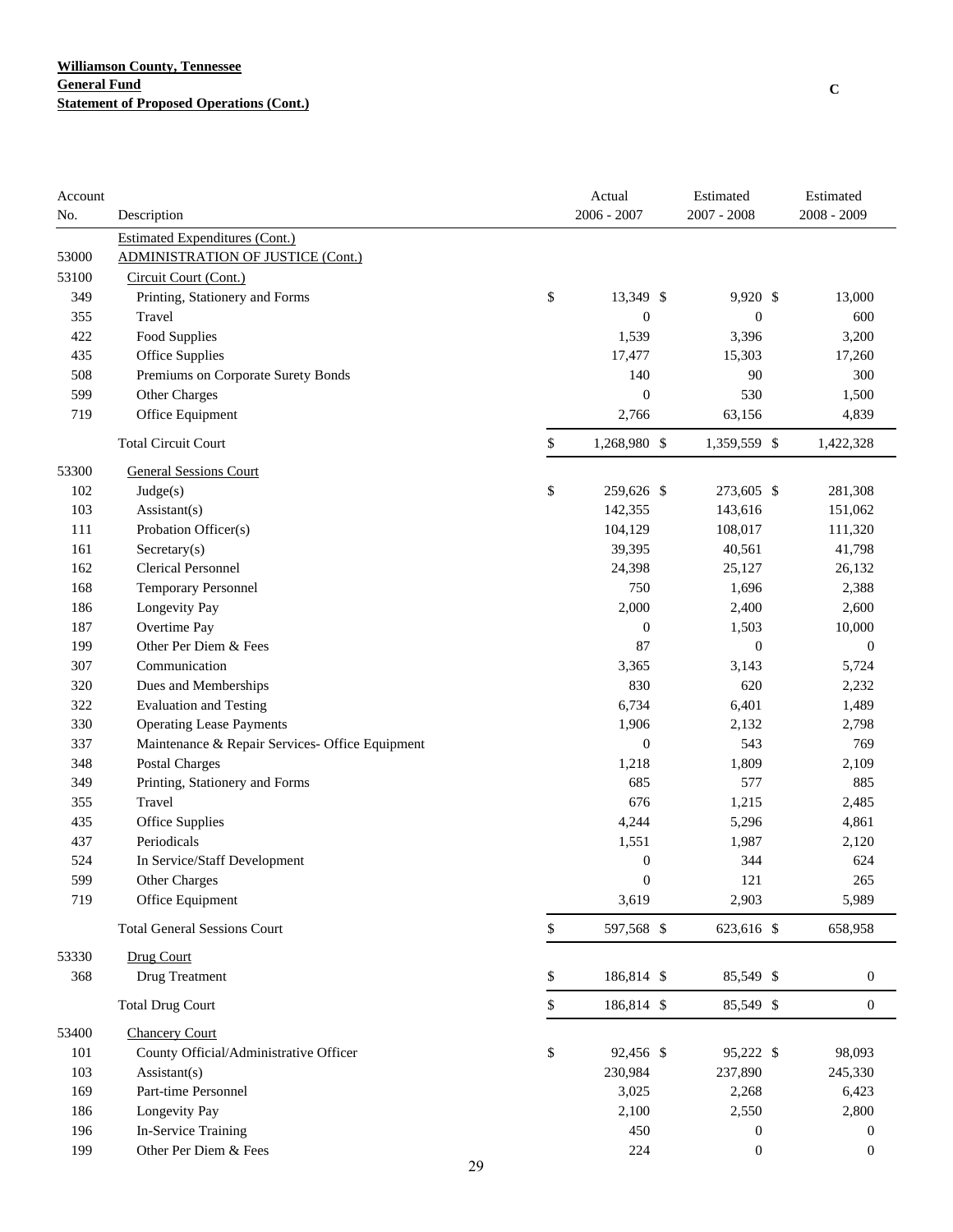| Account |                                                 |    | Actual           | Estimated        | Estimated        |
|---------|-------------------------------------------------|----|------------------|------------------|------------------|
| No.     | Description                                     |    | 2006 - 2007      | $2007 - 2008$    | $2008 - 2009$    |
|         | <b>Estimated Expenditures (Cont.)</b>           |    |                  |                  |                  |
| 53000   | <b>ADMINISTRATION OF JUSTICE (Cont.)</b>        |    |                  |                  |                  |
| 53400   | Chancery Court (Cont.)                          |    |                  |                  |                  |
| 307     | Communication                                   | \$ | 2,952 \$         | 2,659 \$         | 3,250            |
| 320     | Dues and Memberships                            |    | 765              | 800              | 785              |
| 337     | Maintenance & Repair Services- Office Equipment |    | 9,252            | 10,968           | 10,200           |
| 348     | <b>Postal Charges</b>                           |    | 10,522           | 10,351           | 9,560            |
| 349     | Printing, Stationery and Forms                  |    | 6,818            | 5,207            | 6,545            |
| 435     | Office Supplies                                 |    | 3,502            | 3,502            | 3,710            |
| 437     | Periodicals                                     |    | $\boldsymbol{0}$ | 685              | 450              |
| 499     | Other Supplies and Materials                    |    | 2,474            | 2,047            | 2,475            |
| 508     | Premiums on Corporate Surety Bonds              |    | 210              | 210              | 225              |
| 524     | In Service/Staff Development                    |    | $\boldsymbol{0}$ | 400              | 450              |
| 599     | Other Charges                                   |    | $\overline{0}$   | 292              | 350              |
| 719     | Office Equipment                                |    | 916              | 1,130            | 920              |
|         | <b>Total Chancery Court</b>                     | \$ | 366,650 \$       | 376,181 \$       | 391,566          |
| 53500   | Juvenile Court                                  |    |                  |                  |                  |
| 101     | County Official/Administrative Officer          | \$ | 92,456 \$        | 95,222 \$        | 98,093           |
| 103     | $\text{Assistant}(s)$                           |    | 214,261          | 218,874          | 227,950          |
| 169     | Part-time Personnel                             |    | $\overline{0}$   | $\boldsymbol{0}$ | 6,975            |
| 186     | Longevity Pay                                   |    | 3,650            | 3,950            | 4,250            |
| 187     | Overtime Pay                                    |    | 5,123            | 3,434            | 10,950           |
| 194     | Jury and Witness Fees                           |    | $\overline{0}$   | $\boldsymbol{0}$ | 200              |
| 196     | In-Service Training                             |    | 525              | $\boldsymbol{0}$ | $\boldsymbol{0}$ |
| 199     | Other Per Diem & Fees                           |    | 538              | $\boldsymbol{0}$ | $\mathbf{0}$     |
| 307     | Communication                                   |    | 3,948            | 4,076            | 4,100            |
| 320     | Dues and Memberships                            |    | 642              | 635              | 900              |
| 330     | <b>Operating Lease Payments</b>                 |    | 5,199            | 5,021            | 5,500            |
| 332     | Legal Notices, Recording and Court Costs        |    | $\boldsymbol{0}$ | $\boldsymbol{0}$ | 150              |
| 337     | Maintenance & Repair Services- Office Equipment |    | 6,952            | 4,623            | 6,000            |
| 348     | <b>Postal Charges</b>                           |    | 2,100            | 3,100            | 2,100            |
| 349     | Printing, Stationery and Forms                  |    | 6,356            | 6,003            | 6,700            |
| 355     | Travel                                          |    | 2,775            | 3,552            | 3,650            |
| 399     | <b>Other Contracted Services</b>                |    | 2,500            | 10,860           | 12,500           |
| 435     | Office Supplies                                 |    | 1,699            | 1,666            | 1,900            |
| 508     | Premiums on Corporate Surety Bonds              |    | 140              | 90               | 200              |
| 524     | In Service/Staff Development                    |    | 60               | 190              | 1,300            |
| 599     | Other Charges                                   |    | $\boldsymbol{0}$ | 489              | 650              |
| 709     | Data Processing Equipment                       |    | 10,901           | 4,318            | 5,000            |
| 711     | Furniture and Fixtures                          |    | 16,432           | 8,020            | 5,920            |
|         | Total Juvenile Court                            | \$ | 376,257 \$       | 374,123 \$       | 404,988          |
| 53900   | Other Administration of Justice                 |    |                  |                  |                  |
| 101     | County Official/Administrative Officer          | \$ | 49,578 \$        | 53,315 \$        | 55,700           |
| 103     | Assistant(s)                                    |    | 68,207           | 73,802           | 74,005           |
| 169     | Part-time Personnel                             |    | 10,105           | 9,103            | 24,910           |
| 189     | Other Salaries & Wages                          |    | $\boldsymbol{0}$ | 16,642           | $\boldsymbol{0}$ |
|         |                                                 | 30 |                  |                  |                  |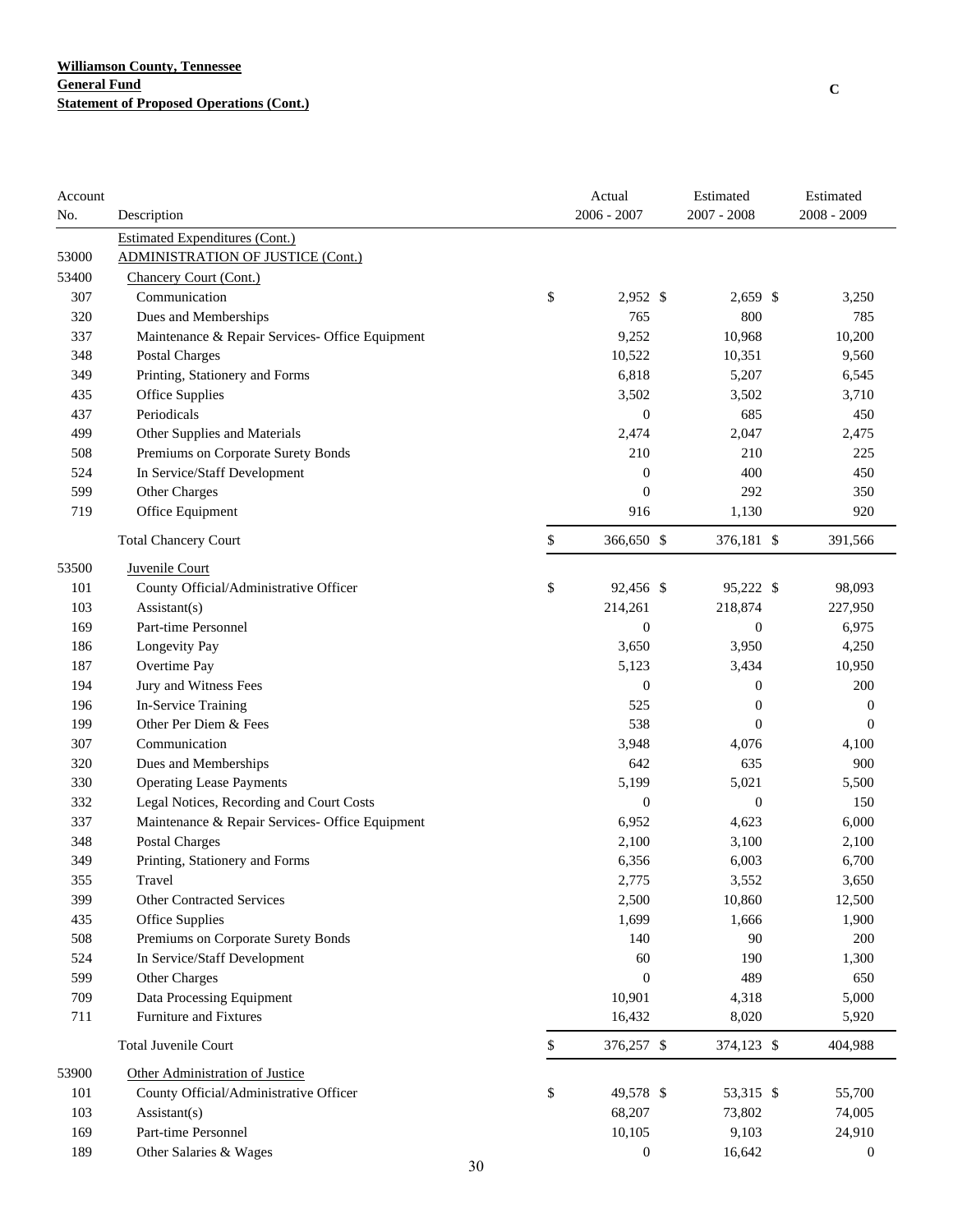| Account<br>No. | Description                              |    | Actual<br>$2006 - 2007$ | Estimated<br>$2007 - 2008$ | Estimated<br>2008 - 2009 |
|----------------|------------------------------------------|----|-------------------------|----------------------------|--------------------------|
|                | <b>Estimated Expenditures (Cont.)</b>    |    |                         |                            |                          |
| 53000          | <b>ADMINISTRATION OF JUSTICE (Cont.)</b> |    |                         |                            |                          |
| 53900          | Other Administration of Justice (Cont.)  |    |                         |                            |                          |
|                | Total Other Administration of Justice    | \$ | 127,890 \$              | 152,862 \$                 | 154,615                  |
| 54000          | <b>PUBLIC SAFETY</b>                     |    |                         |                            |                          |
| 54110          | <b>Sheriff's Department</b>              |    |                         |                            |                          |
| 101            | County Official/Administrative Officer   | \$ | 101,691 \$              | 69,698 \$                  | 107,894                  |
| 106            | Deputy(ies)                              |    | 3,715,431               | 4,218,797                  | 4,498,754                |
| 119            | Accountants/Bookkeepers                  |    | 49,733                  | 51,224                     | 52,771                   |
| 140            | <b>Salary Supplements</b>                |    | 52,800                  | 57,600                     | 61,200                   |
| 162            | <b>Clerical Personnel</b>                |    | 353,273                 | 355,441                    | 379,982                  |
| 186            | Longevity Pay                            |    | 33,050                  | 36,850                     | 41,650                   |
| 187            | Overtime Pay                             |    | 236,723                 | 263,517                    | 211,531                  |
| 196            | In-Service Training                      |    | 81,079                  | $\boldsymbol{0}$           | $\boldsymbol{0}$         |
| 199            | Other Per Diem & Fees                    |    | 2,973                   | $\boldsymbol{0}$           | $\boldsymbol{0}$         |
| 307            | Communication                            |    | 40,759                  | 39,875                     | 41,169                   |
| 312            | Contracts with Private Agencies          |    | 52,713                  | 52,691                     | 54,820                   |
| 322            | <b>Evaluation and Testing</b>            |    | 1,737                   | 1,280                      | 3,350                    |
| 330            | <b>Operating Lease Payments</b>          |    | 8,888                   | 7,619                      | 9,449                    |
| 338            | Maintenance & Repair Services- Vehicles  |    | 68,959                  | 69,270                     | 70,552                   |
| 348            | <b>Postal Charges</b>                    |    | 6,212                   | 6,402                      | 6,629                    |
| 354            | Transportation - Other than Students     |    | 7,544                   | 47,064                     | 60,000                   |
| 355            | Travel                                   |    | 41                      | 27                         | 65                       |
| 411            | Data Processing Supplies                 |    | 7,187                   | 14,329                     | 14,376                   |
| 425            | Gasoline                                 |    | 281,303                 | 367,024                    | 572,000                  |
| 431            | <b>Law Enforcement Supplies</b>          |    | 9,819                   | 10,301                     | 10,936                   |
| 435            | Office Supplies                          |    | 17,198                  | 17,144                     | 17,215                   |
| 437            | Periodicals                              |    | $\boldsymbol{0}$        | 1,340                      | 4,432                    |
| 450            | Tires and Tubes                          |    | 24,519                  | 28,136                     | 25,745                   |
| 451            | Uniforms                                 |    | 77,110                  | 82,759                     | 84,010                   |
| 499            | Other Supplies and Materials             |    | 5,535                   | 2,268                      | 6,510                    |
| 508            | Premiums on Corporate Surety Bonds       |    | 75                      | 150                        | 100                      |
| 524            | In Service/Staff Development             |    | $\Omega$                | 80,828                     | 88,994                   |
| 599            | Other Charges                            |    | 20,093                  | 26,939                     | 27,382                   |
| 701            | <b>Administration Equipment</b>          |    | 129,811                 | $\boldsymbol{0}$           | $\boldsymbol{0}$         |
| 709            | Data Processing Equipment                |    | 32,567                  | 36,967                     | 12,000                   |
| 716            | Law Enforcement Equipment                |    | 77,111                  | 80,131                     | 73,750                   |
| 719            | Office Equipment                         |    | 1,964                   | 4,015                      | 5,000                    |
| 799            | Other Capital Outlay                     |    | 14,404                  | 15,988                     | $\boldsymbol{0}$         |
|                | <b>Total Sheriff's Department</b>        | \$ | 5,512,302 \$            | 6,045,674 \$               | 6,542,266                |
| 54130          | <b>Traffic Control</b>                   |    |                         |                            |                          |
| 160            | Guards                                   | \$ | 52,220 \$               | 59,240 \$                  | 92,673                   |
| 302            | Advertising                              |    | 777                     | 773                        | 800                      |
| 451            | Uniforms                                 |    | 353                     | 1,916                      | 2,800                    |
|                | <b>Total Traffic Control</b>             | \$ | 53,350 \$               | 61,929 \$                  | 96,273                   |
|                |                                          | 31 |                         |                            |                          |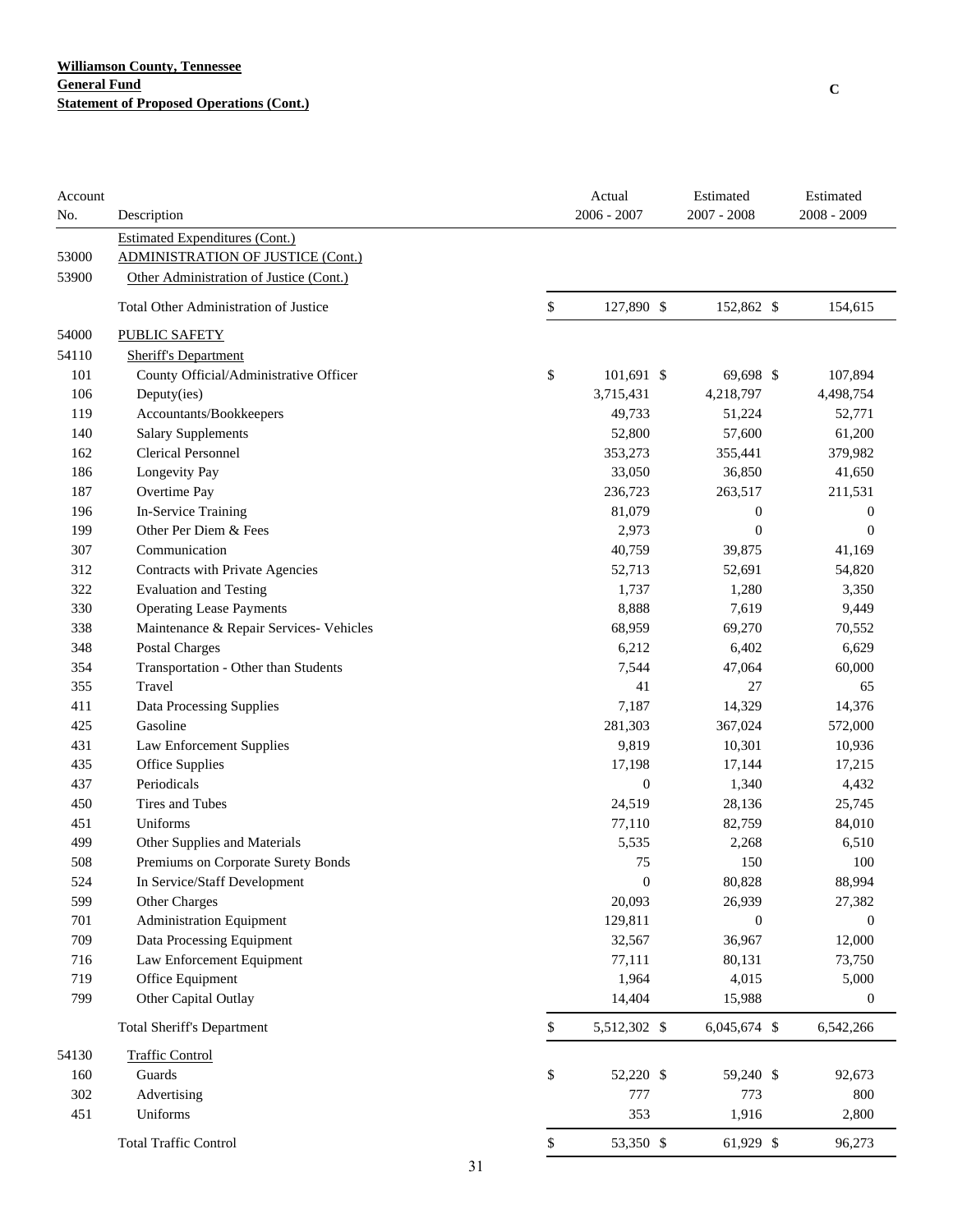| Account |                                             | Actual             | Estimated    |                  | Estimated        |
|---------|---------------------------------------------|--------------------|--------------|------------------|------------------|
| No.     | Description                                 | $2006 - 2007$      | 2007 - 2008  |                  | 2008 - 2009      |
|         | <b>Estimated Expenditures (Cont.)</b>       |                    |              |                  |                  |
| 54000   | <b>PUBLIC SAFETY (Cont.)</b>                |                    |              |                  |                  |
| 54210   | Jail                                        |                    |              |                  |                  |
| 132     | Materials Supervisor                        | \$<br>91,354 \$    |              | 0 <sup>5</sup>   | $\boldsymbol{0}$ |
| 160     | Guards                                      | 2,528,984          | 2,642,427    |                  | 3,046,708        |
| 186     | Longevity Pay                               | 6,400              | 7,500        |                  | 10,350           |
| 187     | Overtime Pay                                | 65,939             | 60,836       |                  | 84,449           |
| 196     | In-Service Training                         | 12,329             |              | $\boldsymbol{0}$ | $\boldsymbol{0}$ |
| 307     | Communication                               | 27,906             | 26,821       |                  | 26,700           |
| 322     | <b>Evaluation and Testing</b>               | 6,089              | 7,089        |                  | 10,250           |
| 329     | <b>Laundry Service</b>                      | 49,334             | 49,948       |                  | 50,200           |
| 330     | <b>Operating Lease Payments</b>             | 4,121              | 5,492        |                  | 5,500            |
| 335     | Maintenance & Repair Services- Buildings    | 77,624             | 81,576       |                  | 82,000           |
| 336     | Maintenance & Repair Services- Equipment    | 10,507             | 13,991       |                  | 14,460           |
| 338     | Maintenance & Repair Services- Vehicles     | 7,314              | 7,315        |                  | 7,500            |
| 340     | Medical and Dental Services                 | 727,159            | 606,112      |                  | 614,560          |
| 348     | Postal Charges                              | 888                | 827          |                  | 888              |
| 351     | Rentals                                     | $\boldsymbol{0}$   |              | $\boldsymbol{0}$ | 500              |
| 413     | Drugs and Medical Supplies                  | 7,115              | 5,457        |                  | 8,230            |
| 415     | Electricity                                 | 176,814            | 207,716      |                  | 210,000          |
| 422     | <b>Food Supplies</b>                        | 355,355            | 359,486      |                  | 361,000          |
| 425     | Gasoline                                    | 9,882              | 11,513       |                  | 15,860           |
| 434     | Natural Gas                                 | 87,017             | 79,874       |                  | 86,520           |
| 435     | <b>Office Supplies</b>                      | 18,400             | 18,390       |                  | 18,400           |
| 437     | Periodicals                                 | $\boldsymbol{0}$   |              | $\boldsymbol{0}$ | 500              |
| 441     | Prisoners Clothing                          | 12,468             | 12,359       |                  | 12,470           |
| 451     | Uniforms                                    | 25,773             | 28,927       |                  | 26,429           |
| 454     | Water and Sewer                             | 98,936             | 125,433      |                  | 133,860          |
| 499     | Other Supplies and Materials                | 25,360             | 25,283       |                  | 25,400           |
| 524     | In Service/Staff Development                | $\boldsymbol{0}$   | 13,055       |                  | 13,105           |
| 709     | Data Processing Equipment                   | 4,923              | 10,875       |                  | 11,000           |
| 799     | Other Capital Outlay                        | $\boldsymbol{0}$   | 31,993       |                  | 42,000           |
|         | Total Jail                                  | \$<br>4,437,991 \$ | 4,440,295 \$ |                  | 4,918,839        |
| 54220   | Workhouse                                   |                    |              |                  |                  |
| 106     | Deputy(ies)                                 | \$<br>148,899 \$   | 146,130 \$   |                  | 158,332          |
| 186     | Longevity Pay                               | 1,750              | 1,900        |                  | 2,050            |
| 338     | Maintenance & Repair Services- Vehicles     | 5,284              | 4,479        |                  | 5,625            |
| 425     | Gasoline                                    | 12,858             | 14,975       |                  | 22,100           |
| 429     | <b>Instructional Supplies and Materials</b> | 14,367             | 14,370       |                  | 14,400           |
| 435     | <b>Office Supplies</b>                      | 1,899              | 1,894        |                  | 1,900            |
| 436     | Other Road Supplies                         | 6,327              | 6,652        |                  | 6,875            |
| 446     | Small Tools                                 | 2,431              | 2,554        |                  | 2,615            |
| 451     | Uniforms                                    | 2,834              | 2,930        |                  | 3,000            |
| 499     | Other Supplies and Materials                | 5,092              | 5,147        |                  | 5,250            |
|         | <b>Total Workhouse</b>                      | \$<br>201,741 \$   | 201,031 \$   |                  | 222,147          |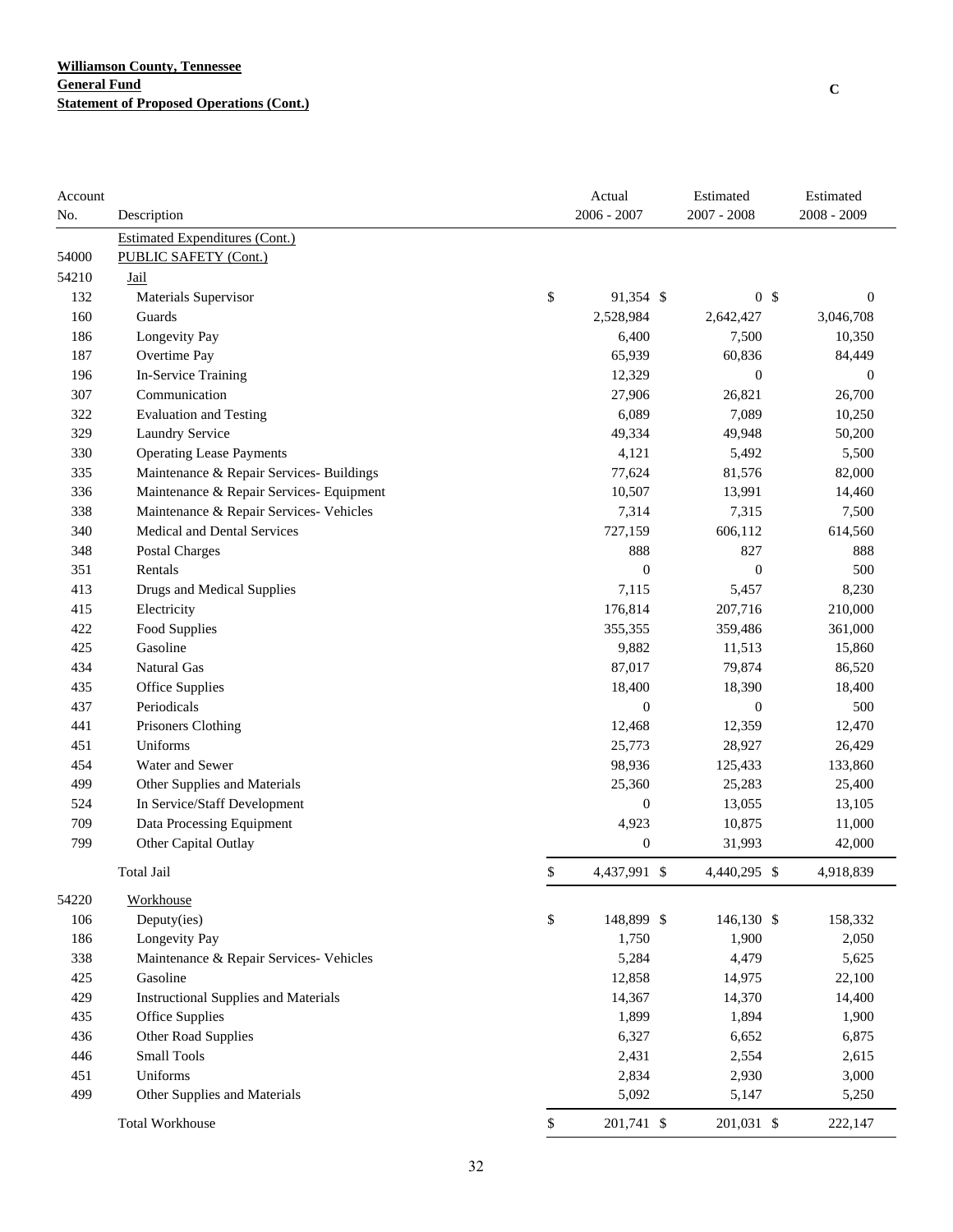| Account |                                                 |    | Actual             | Estimated        | Estimated        |
|---------|-------------------------------------------------|----|--------------------|------------------|------------------|
| No.     | Description                                     |    | $2006 - 2007$      | $2007 - 2008$    | 2008 - 2009      |
|         | <b>Estimated Expenditures (Cont.)</b>           |    |                    |                  |                  |
| 54000   | PUBLIC SAFETY (Cont.)                           |    |                    |                  |                  |
| 54240   | <b>Juvenile Services</b>                        |    |                    |                  |                  |
| 102     | Judge(s)                                        |    | \$<br>83,699 \$    | 91,854 \$        | 94,626           |
| 103     | Assistant(s)                                    |    | 1,035,220          | 1,057,469        | 1,103,123        |
| 116     | Teachers                                        |    | 118,518            | 122,075          | 126,096          |
| 169     | Part-time Personnel                             |    | 58,477             | 69,310           | 67,870           |
| 186     | Longevity Pay                                   |    | 11,600             | 13,050           | 13,750           |
| 187     | Overtime Pay                                    |    | 5,901              | 4,591            | 11,571           |
| 196     | In-Service Training                             |    | 7,457              | 0                | $\boldsymbol{0}$ |
| 199     | Other Per Diem & Fees                           |    | 378                | $\mathbf{0}$     | $\boldsymbol{0}$ |
| 307     | Communication                                   |    | 7,842              | 7,890            | 8,972            |
| 309     | Contracts with Government Agencies              |    | 690                | $\boldsymbol{0}$ | $\boldsymbol{0}$ |
| 312     | Contracts with Private Agencies                 |    | 3,800              | 6,300            | 7,200            |
| 320     | Dues and Memberships                            |    | 1,042              | 1,185            | 1,203            |
| 330     | <b>Operating Lease Payments</b>                 |    | 8,021              | 8,590            | 9,774            |
| 331     | <b>Legal Services</b>                           |    | 36,020             | 34,174           | 39,065           |
| 337     | Maintenance & Repair Services- Office Equipment |    | 8,404              | 7,249            | 7,948            |
| 340     | Medical and Dental Services                     |    | 959                | 840              | 1,040            |
| 348     | <b>Postal Charges</b>                           |    | 3,491              | 3,491            | 3,491            |
| 349     | Printing, Stationery and Forms                  |    | 4,160              | 6,421            | 4,500            |
| 354     | Transportation - Other than Students            |    | 2,371              | 5,707            | 3,481            |
| 355     | Travel                                          |    | 7,210              | 4,057            | 8,167            |
| 399     | <b>Other Contracted Services</b>                |    | 600                | 1,289            | 3,225            |
| 422     | Food Supplies                                   |    | 20,529             | 19,526           | 14,909           |
| 429     | <b>Instructional Supplies and Materials</b>     |    | 68                 | 671              | 672              |
| 435     | Office Supplies                                 |    | 16,116             | 15,844           | 16,725           |
| 499     | Other Supplies and Materials                    |    | 24,180             | 31,935           | 17,621           |
| 524     | In Service/Staff Development                    |    | $\boldsymbol{0}$   | 7,949            | 7,497            |
| 599     | Other Charges                                   |    | $\boldsymbol{0}$   | 223              | 806              |
| 709     | Data Processing Equipment                       |    | $\boldsymbol{0}$   | 4,812            | 20,000           |
| 711     | Furniture and Fixtures                          |    | 5,657              | 12,082           | 6,083            |
| 799     | Other Capital Outlay                            |    | 4,675              | 24,328           | 25,000           |
|         | <b>Total Juvenile Services</b>                  |    | \$<br>1,477,085 \$ | 1,562,912 \$     | 1,624,415        |
| 54310   | Fire Prevention and Control                     |    |                    |                  |                  |
| 309     | Contracts with Government Agencies              |    | \$<br>$2,000$ \$   | $2,000$ \$       | 2,000            |
| 316     | Contributions                                   |    | 534,805            | 513,012          | 553,731          |
|         | <b>Total Fire Prevention and Control</b>        |    | \$<br>536,805 \$   | 515,012 \$       | 555,731          |
| 54410   | Civil Defense                                   |    |                    |                  |                  |
| 105     | Supervisor/Director                             |    | \$<br>63,918 \$    | 65,832 \$        | 71,812           |
| 148     | Dispatchers/Radio Operators                     |    | 541,225            | 589,172          | 663,231          |
| 161     | $S \text{eccetary}(s)$                          |    | 23,374             | 24,838           | 32,573           |
| 169     | Part-time Personnel                             |    | 12,098             | 1,142            | 28,925           |
| 186     | Longevity Pay                                   |    | 4,200              | 3,600            | 4,350            |
| 187     | Overtime Pay                                    |    | 46,704             | 57,350           | 32,635           |
| 196     | In-Service Training                             |    | 4,921              | 0                | $\boldsymbol{0}$ |
|         |                                                 | 33 |                    |                  |                  |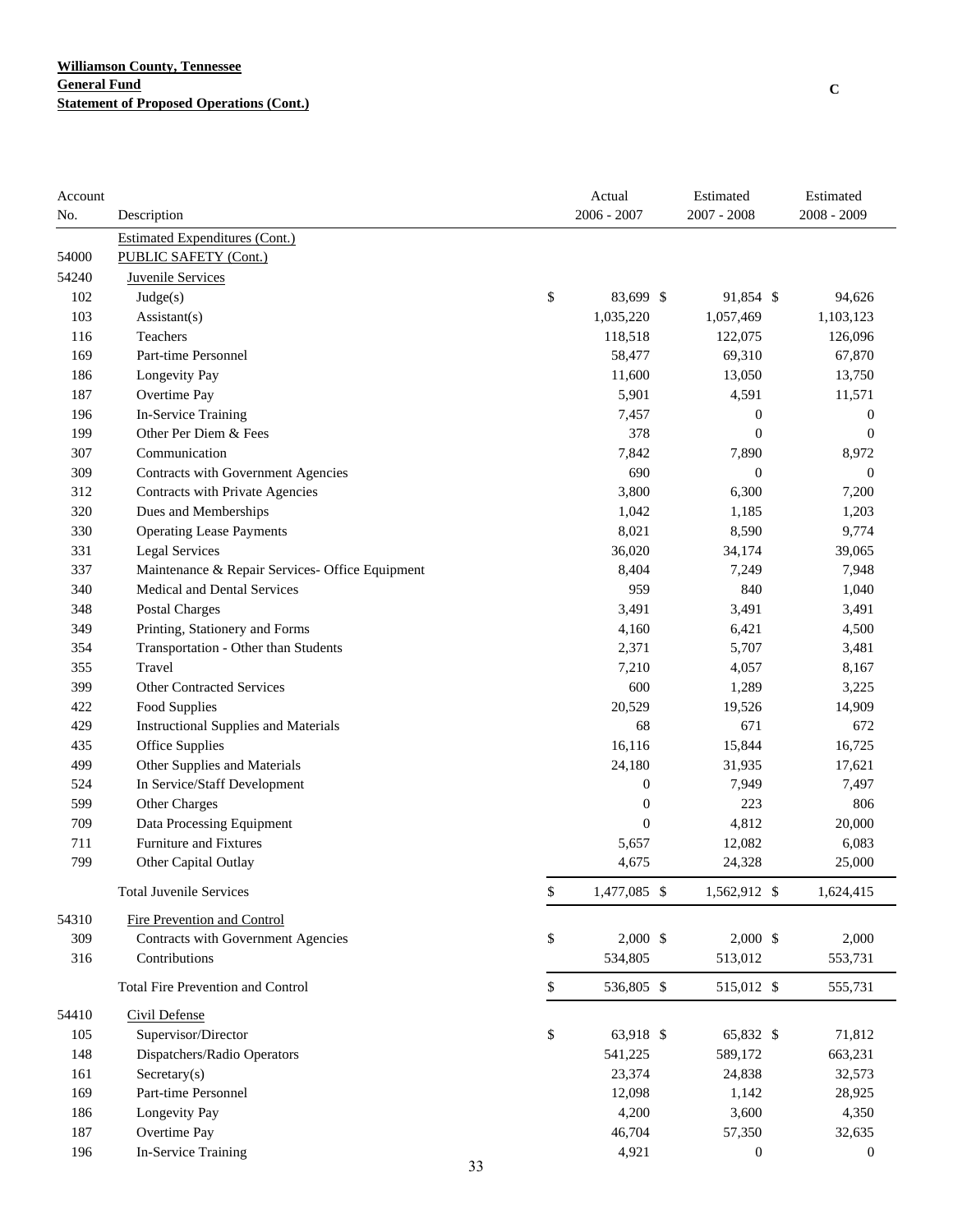| Account |                                                 | Actual           | Estimated        | Estimated        |
|---------|-------------------------------------------------|------------------|------------------|------------------|
| No.     | Description                                     | $2006 - 2007$    | $2007 - 2008$    | 2008 - 2009      |
|         | <b>Estimated Expenditures (Cont.)</b>           |                  |                  |                  |
| 54000   | PUBLIC SAFETY (Cont.)                           |                  |                  |                  |
| 54410   | Civil Defense (Cont.)                           |                  |                  |                  |
| 199     | Other Per Diem & Fees                           | \$<br>516 \$     | 0 <sup>5</sup>   | $\mathbf{0}$     |
| 302     | Advertising                                     | 58               | 100              | 100              |
| 307     | Communication                                   | 16,598           | 15,282           | 17,089           |
| 320     | Dues and Memberships                            | 400              | 389              | 400              |
| 322     | <b>Evaluation and Testing</b>                   | 897              | 850              | 1,000            |
| 330     | <b>Operating Lease Payments</b>                 | 1,266            | 6,332            | 7,800            |
| 336     | Maintenance & Repair Services- Equipment        | 3,575            | 5,193            | 13,600           |
| 338     | Maintenance & Repair Services- Vehicles         | 300              | 191              | 600              |
| 348     | <b>Postal Charges</b>                           | $\boldsymbol{0}$ | 176              | 300              |
| 355     | Travel                                          | 4,547            | 5,034            | 6,900            |
| 399     | <b>Other Contracted Services</b>                | 8,500            | 8,452            | 8,500            |
| 415     | Electricity                                     | $\boldsymbol{0}$ | 3,289            | 8,760            |
| 425     | Gasoline                                        | 1,804            | 3,788            | 4,420            |
| 435     | Office Supplies                                 | 2,934            | 3,484            | 3,400            |
| 451     | Uniforms                                        | 4,584            | 4,444            | 4,550            |
| 524     | In Service/Staff Development                    | $\boldsymbol{0}$ | 6,000            | 6,000            |
| 599     | Other Charges                                   | $\boldsymbol{0}$ | 414              | 800              |
| 799     | Other Capital Outlay                            | $\boldsymbol{0}$ | 77,871           | 16,900           |
|         | <b>Total Civil Defense</b>                      | \$<br>742,419 \$ | 883,223 \$       | 934,645          |
| 54420   | <b>Rescue Squad</b>                             |                  |                  |                  |
| 103     | $\text{Assistant}(s)$                           | \$<br>72,334 \$  | 42,704 \$        | 112,210          |
| 105     | Supervisor/Director                             | 69,846           | 71,968           | 74,130           |
| 161     | Sercetary(s)                                    | 28,142           | 28,995           | 54,459           |
| 186     | Longevity Pay                                   | 1,400            | 1,500            | 1,600            |
| 187     | Overtime Pay                                    | $\boldsymbol{0}$ | $\boldsymbol{0}$ | 300              |
| 199     | Other Per Diem & Fees                           | 176              | $\boldsymbol{0}$ | $\boldsymbol{0}$ |
| 302     | Advertising                                     | $\boldsymbol{0}$ | 46               | 135              |
| 307     | Communication                                   | 3,972            | 4,570            | 4,680            |
| 309     | Contracts with Government Agencies              | 29,207           | $\boldsymbol{0}$ | $\boldsymbol{0}$ |
| 320     | Dues and Memberships                            | 350              | 455              | 485              |
| 330     | <b>Operating Lease Payments</b>                 | 2,604            | 2,910            | 2,915            |
| 334     | Maintenance Agreements                          | 4,705            | 4,485            | 20,512           |
| 337     | Maintenance & Repair Services- Office Equipment | 171              | 3,285            | 3,500            |
| 338     | Maintenance & Repair Services- Vehicles         | 1,361            | 1,197            | 2,000            |
| 351     | Rentals                                         | 600              | 600              | 600              |
| 355     | Travel                                          | $\boldsymbol{0}$ | $\boldsymbol{0}$ | 2,400            |
| 399     | <b>Other Contracted Services</b>                | $\boldsymbol{0}$ | $\boldsymbol{0}$ | 3,000            |
| 425     | Gasoline                                        | 4,395            | 2,879            | 6,110            |
| 435     | <b>Office Supplies</b>                          | 1,378            | 1,676            | 2,400            |
| 451     | Uniforms                                        | 637              | 1,262            | 1,400            |
| 599     | Other Charges                                   | $\boldsymbol{0}$ | 149              | 200              |
| 719     | Office Equipment                                | 1,937            | 2,391            | 2,400            |
|         | <b>Total Rescue Squad</b>                       | \$<br>223,215 \$ | 171,072 \$       | 295,436          |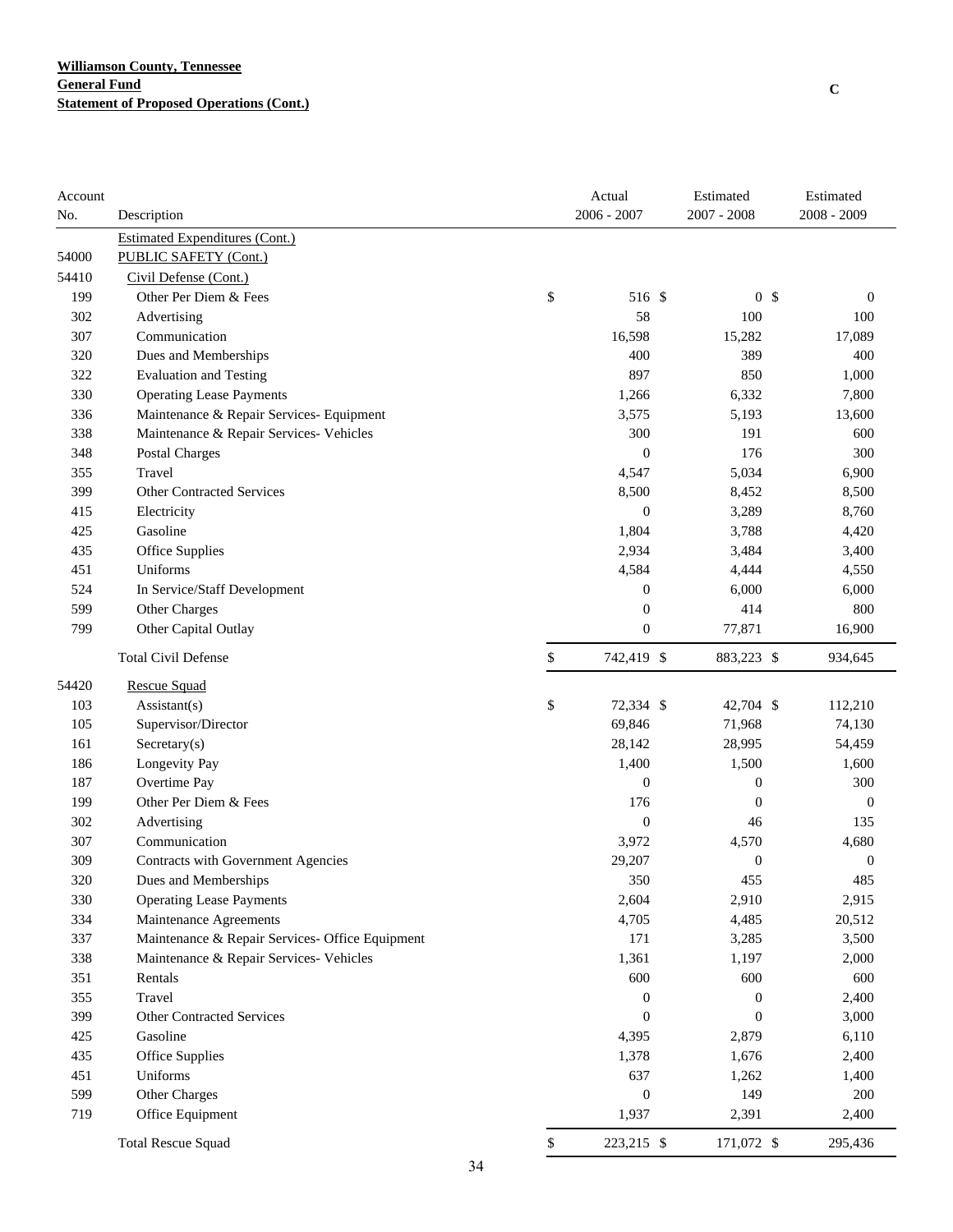| Account |                                              |    |              | Actual           | Estimated        | Estimated        |
|---------|----------------------------------------------|----|--------------|------------------|------------------|------------------|
| No.     | Description                                  |    |              | $2006 - 2007$    | 2007 - 2008      | 2008 - 2009      |
|         | <b>Estimated Expenditures (Cont.)</b>        |    |              |                  |                  |                  |
| 54000   | PUBLIC SAFETY (Cont.)                        |    |              |                  |                  |                  |
| 54610   | <b>County Coroner/Medical Examiner</b>       |    |              |                  |                  |                  |
| 168     | <b>Temporary Personnel</b>                   |    | \$           | 0 <sup>5</sup>   | 0 <sup>5</sup>   | 1,895            |
| 169     | Part-time Personnel                          |    |              | 23,504           | 24,201           | 24,940           |
| 307     | Communication                                |    |              | 463              | 977              | 1,550            |
| 340     | Medical and Dental Services                  |    |              | 27,500           | 30,000           | 30,000           |
| 355     | Travel                                       |    |              | 557              | 834              | 1,000            |
| 399     | <b>Other Contracted Services</b>             |    |              | 39,000           | 42,750           | 33,000           |
| 413     | Drugs and Medical Supplies                   |    |              | 33,800           | 37,050           | 28,600           |
| 435     | <b>Office Supplies</b>                       |    |              | 246              | 254              | 250              |
| 790     | Other Equipment                              |    |              | 1,896            | 1,095            | 1,200            |
|         | <b>Total County Coroner/Medical Examiner</b> |    | \$           | 126,966 \$       | 137,161 \$       | 122,435          |
| 55000   | PUBLIC HEALTH AND WELFARE                    |    |              |                  |                  |                  |
| 55110   | Local Health Center                          |    |              |                  |                  |                  |
| 131     | Medical Personnel                            |    | \$           | 95,119 \$        | 143,211 \$       | 163,704          |
| 161     | Sercetary(s)                                 |    |              | 27,955           | 28,787           | 29,791           |
| 162     | <b>Clerical Personnel</b>                    |    |              | 23,400           | 21,869           | 25,115           |
| 166     | <b>Custodial Personnel</b>                   |    |              | 21,320           | 21,965           | 22,971           |
| 169     | Part-time Personnel                          |    |              | 14,778           | 11,601           | 16,141           |
| 186     | Longevity Pay                                |    |              | 2,550            | 1,250            | 1,000            |
| 191     | Board and Committee Members Fees             |    |              | 1,781            | 4,960            | 4,500            |
| 196     | In-Service Training                          |    |              | 408              | $\boldsymbol{0}$ | 0                |
| 199     | Other Per Diem & Fees                        |    |              | 1,288            | $\boldsymbol{0}$ | $\theta$         |
| 307     | Communication                                |    |              | 5,010            | 8,374            | 12,200           |
| 309     | Contracts with Government Agencies           |    |              | 558,603          | 535,469          | 982,900          |
| 316     | Contributions                                |    |              | 1,200            | $\boldsymbol{0}$ | 3,000            |
| 329     | Laundry Service                              |    |              | 388              | 319              | 500              |
| 335     | Maintenance & Repair Services- Buildings     |    |              | 5,245            | 5,035            | 6,450            |
| 348     | Postal Charges                               |    |              | 1,150            | 22               | 1,200            |
| 355     | Travel                                       |    |              | 1,839            | 2,325            | 2,650            |
| 413     | Drugs and Medical Supplies                   |    |              | 28,893           | 40,678           | 39,900           |
| 435     | Office Supplies                              |    |              | 11,084           | 11,655           | 8,500            |
| 452     | Utilities                                    |    |              | 20,357           | 24,336           | 24,000           |
| 506     | Liability Insurance                          |    |              | 1,452            | 1,436            | 1,550            |
| 524     | In Service/Staff Development                 |    |              | $\boldsymbol{0}$ | $\boldsymbol{0}$ | 500              |
| 599     | Other Charges                                |    |              | $\boldsymbol{0}$ | 2,556            | 760              |
| 799     | Other Capital Outlay                         |    |              | 32,749           | $\boldsymbol{0}$ | $\boldsymbol{0}$ |
|         | <b>Total Local Health Center</b>             |    | $\mathbb{S}$ | 856,569 \$       | 865,848 \$       | 1,347,332        |
| 55120   | Rabies and Animal Control                    |    |              |                  |                  |                  |
| 103     | Assistant(s)                                 |    | \$           | 46,821 \$        | 48,214 \$        | 49,671           |
| 105     | Supervisor/Director                          |    |              | 61,630           | 63,461           | 65,383           |
| 133     | Paraprofessionals                            |    |              | 1,961            | 54,323           | 91,362           |
| 164     | Attendants                                   |    |              | 270,940          | 272,894          | 291,612          |
| 166     | <b>Custodial Personnel</b>                   |    |              | 22,651           | 15,500           | 26,695           |
| 169     | Part-time Personnel                          |    |              | 48,734           | 51,398           | 88,983           |
|         |                                              | 35 |              |                  |                  |                  |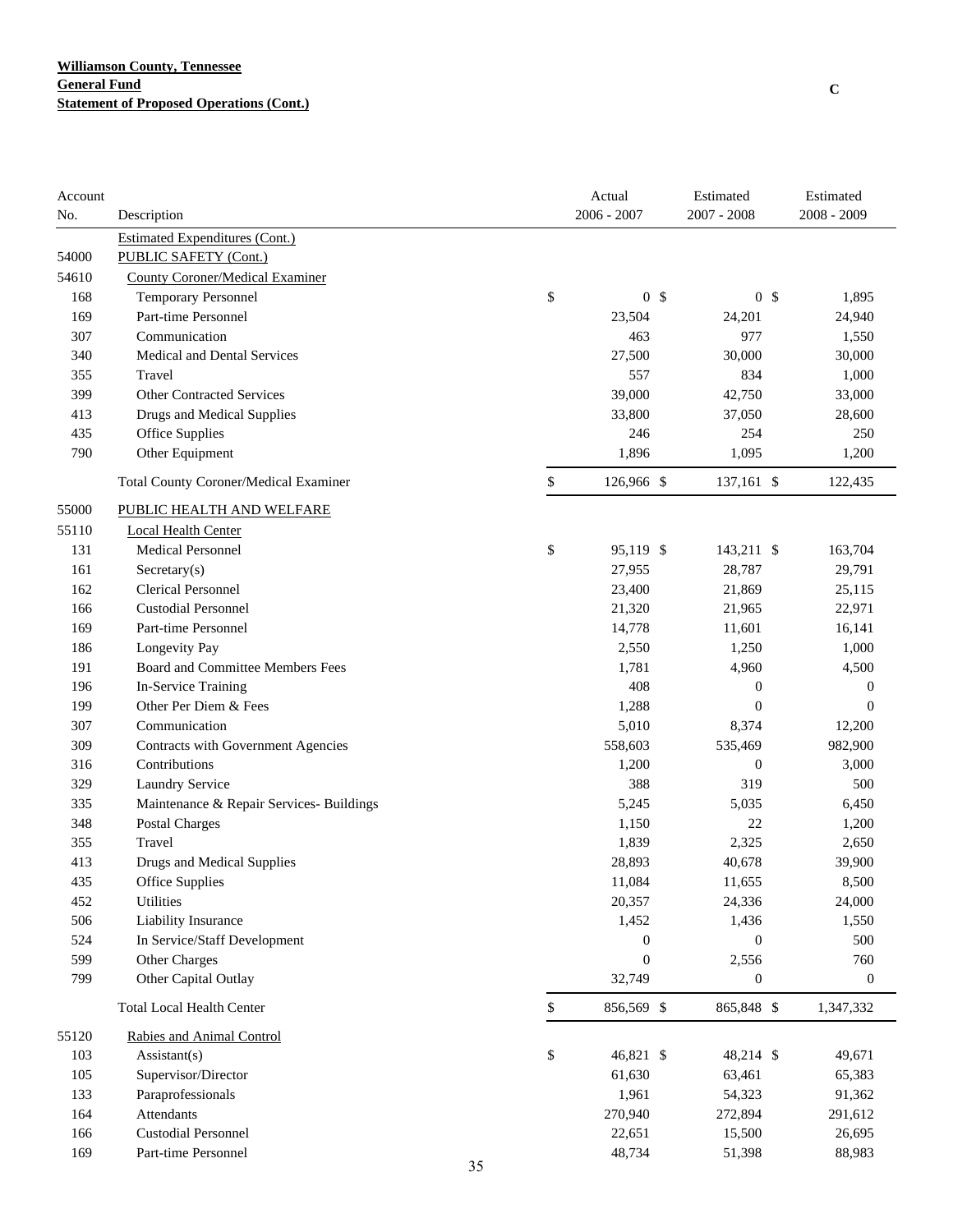| Account |                                                 |    | Actual           | Estimated        | Estimated        |
|---------|-------------------------------------------------|----|------------------|------------------|------------------|
| No.     | Description                                     |    | $2006 - 2007$    | $2007 - 2008$    | $2008 - 2009$    |
|         | <b>Estimated Expenditures (Cont.)</b>           |    |                  |                  |                  |
| 55000   | PUBLIC HEALTH AND WELFARE (Cont.)               |    |                  |                  |                  |
| 55120   | Rabies and Animal Control (Cont.)               |    |                  |                  |                  |
| 186     | Longevity Pay                                   | \$ | 2,700 \$         | 2,950 \$         | 3,500            |
| 187     | Overtime Pay                                    |    | 19,790           | 32,334           | 31,209           |
| 196     | In-Service Training                             |    | 6,670            | $\boldsymbol{0}$ | $\boldsymbol{0}$ |
| 302     | Advertising                                     |    | 915              | 541              | 1,000            |
| 307     | Communication                                   |    | 5,072            | 4,815            | 6,800            |
| 312     | Contracts with Private Agencies                 |    | 67,346           | 24,327           | 17,600           |
| 330     | <b>Operating Lease Payments</b>                 |    | 1,779            | 1,796            | 2,550            |
| 335     | Maintenance & Repair Services- Buildings        |    | 702              | 40,394           | 3,225            |
| 337     | Maintenance & Repair Services- Office Equipment |    | 441              | 165              | 600              |
| 338     | Maintenance & Repair Services- Vehicles         |    | 5,364            | 5,478            | 6,630            |
| 348     | <b>Postal Charges</b>                           |    | 720              | 648              | 750              |
| 349     | Printing, Stationery and Forms                  |    | 1,289            | 173              | 1,400            |
| 357     | Veterinary Services                             |    | 9,464            | 6,960            | 10,000           |
| 399     | <b>Other Contracted Services</b>                |    | 5,693            | 5,536            | 11,250           |
| 401     | Animal Food and Supplies                        |    | 12,045           | 22,632           | 53,340           |
| 410     | <b>Custodial Supplies</b>                       |    | 7,938            | 7,962            | 8,400            |
| 413     | <b>Drugs and Medical Supplies</b>               |    | 9,662            | 29,334           | 62,400           |
| 415     | Electricity                                     |    | 15,325           | 18,247           | 16,300           |
| 417     | Equipment Parts - Light                         |    | 3,068            | 2,621            | 4,000            |
| 425     | Gasoline                                        |    | 15,579           | 20,601           | 28,600           |
| 429     | <b>Instructional Supplies and Materials</b>     |    | 858              | 930              | 1,100            |
| 434     | <b>Natural Gas</b>                              |    | 10,714           | 7,288            | 15,000           |
| 435     | Office Supplies                                 |    | 2,332            | 2,422            | 2,400            |
| 437     | Periodicals                                     |    | $\boldsymbol{0}$ | 80               | 100              |
| 451     | Uniforms                                        |    | 2,624            | 3,055            | 3,600            |
| 454     | Water and Sewer                                 |    | 4,348            | 5,114            | 5,400            |
| 499     | Other Supplies and Materials                    |    | 5,644            | 37,287           | 56,050           |
| 509     | Refunds                                         |    | 135              | 195              | 240              |
| 524     | In Service/Staff Development                    |    | $\boldsymbol{0}$ | 6,354            | 10,400           |
| 718     | <b>Motor Vehicles</b>                           |    | $\boldsymbol{0}$ | $\boldsymbol{0}$ | 27,000           |
| 719     | Office Equipment                                |    | $\mathbf{0}$     | 4,889            | 5,000            |
| 724     | Site Development                                |    | 9,588            | $\boldsymbol{0}$ | $\mathbf{0}$     |
| 799     | Other Capital Outlay                            |    | 82,198           | 19,136           | 30,000           |
|         | <b>Total Rabies and Animal Control</b>          | \$ | 762,740 \$       | 820,054 \$       | 1,039,550        |
| 55130   | <b>Ambulance/Emergency Medical Services</b>     |    |                  |                  |                  |
| 316     | Contributions                                   | \$ | 1,769,700 \$     | 1,845,797 \$     | 1,943,624        |
|         | Total Ambulance/Emergency Medical Services      | \$ | 1,769,700 \$     | 1,845,797 \$     | 1,943,624        |
|         |                                                 |    |                  |                  |                  |
| 55190   | Other Local Health Services                     |    |                  |                  |                  |
| 316     | Contributions                                   | \$ | $10,640$ \$      | 26,429 \$        | 10,640           |
|         | <b>Total Other Local Health Services</b>        | \$ | $10,640$ \$      | 26,429 \$        | 10,640           |
| 55310   | <b>Regional Mental Health Center</b>            |    |                  |                  |                  |
| 316     | Contributions                                   | \$ | 24,220 \$        | 24,220 \$        | 24,220           |
|         |                                                 | 36 |                  |                  |                  |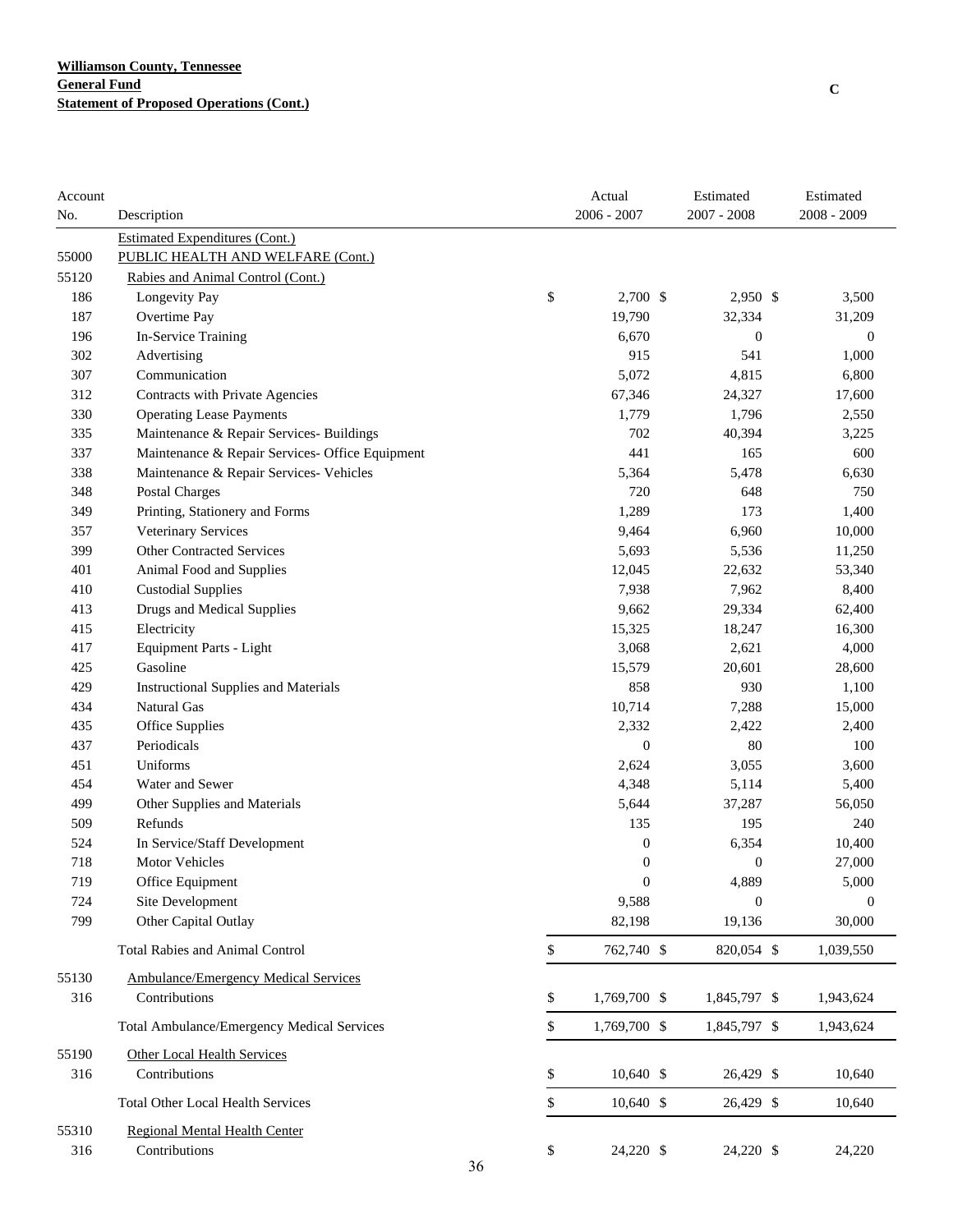## **Williamson County, Tennessee General Fund Statement of Proposed Operations (Cont.)**

| Account<br>No. | Description                                                                |               | Actual<br>$2006 - 2007$ | Estimated<br>2007 - 2008 |                | Estimated<br>2008 - 2009 |
|----------------|----------------------------------------------------------------------------|---------------|-------------------------|--------------------------|----------------|--------------------------|
| 55000          | <b>Estimated Expenditures (Cont.)</b><br>PUBLIC HEALTH AND WELFARE (Cont.) |               |                         |                          |                |                          |
| 55310          | <b>Regional Mental Health Center</b>                                       |               |                         |                          |                |                          |
|                | Total Regional Mental Health Center                                        | \$            | 24,220 \$               | 24,220 \$                |                | 24,220                   |
| 55390          | Appropriation to State                                                     |               |                         |                          |                |                          |
| 316            | Contributions                                                              | \$            | 115,351 \$              | 115,351 \$               |                | 115,351                  |
|                | <b>Total Appropriation to State</b>                                        | \$            | 115,351 \$              | 115,351 \$               |                | 115,351                  |
| 55510          | <b>General Welfare Assistance</b>                                          |               |                         |                          |                |                          |
| 316            | Contributions                                                              | \$            | 19,574 \$               | 19,574 \$                |                | 19,574                   |
|                | <b>Total General Welfare Assistance</b>                                    | \$            | 19,574 \$               | 19,574 \$                |                | 19,574                   |
| 55520          | Aid to Dependent Children                                                  |               |                         |                          |                |                          |
| 316            | Contributions                                                              | \$            | $12,159$ \$             | $6,263$ \$               |                | 12,267                   |
|                | Total Aid to Dependent Children                                            | \$            | 12,159 \$               | $6,263$ \$               |                | 12,267                   |
| 55751          | <b>Recycling Center</b>                                                    |               |                         |                          |                |                          |
| 105            | Supervisor/Director                                                        | \$            | 44,014 \$               |                          | 0 <sup>5</sup> | $\boldsymbol{0}$         |
| 161            | Sercetary(s)                                                               |               | 32,490                  | 0                        |                | 0                        |
| 186            | Longevity Pay                                                              |               | 900                     | $\boldsymbol{0}$         |                | $\boldsymbol{0}$         |
| 187            | Overtime Pay                                                               |               | 762                     | $\boldsymbol{0}$         |                | $\boldsymbol{0}$         |
| 196            | In-Service Training                                                        |               | 1,000                   | $\boldsymbol{0}$         |                | 0                        |
| 199            | Other Per Diem & Fees                                                      |               | 85                      | 0                        |                | 0                        |
| 302            | Advertising                                                                |               | 7,341                   | 0                        |                | 0                        |
| 307            | Communication                                                              |               | 2,445                   | 0                        |                | 0                        |
| 320            | Dues and Memberships                                                       |               | 135                     | 0                        |                | 0                        |
| 335            | Maintenance & Repair Services- Buildings                                   |               | 2,081                   | 0                        |                | 0                        |
| 336            | Maintenance & Repair Services- Equipment                                   |               | 6,577                   | $\boldsymbol{0}$         |                | 0                        |
| 338            | Maintenance & Repair Services- Vehicles                                    |               | 548                     | 0                        |                | 0                        |
| 348            | Postal Charges                                                             |               | 991                     | $\boldsymbol{0}$         |                | 0                        |
| 349            | Printing, Stationery and Forms                                             |               | 1,008                   | $\boldsymbol{0}$         |                | $\boldsymbol{0}$         |
| 355            | Travel                                                                     |               | 1,014                   | $\boldsymbol{0}$         |                | 0                        |
| 399            | <b>Other Contracted Services</b>                                           |               | 967                     | $\boldsymbol{0}$         |                | $\boldsymbol{0}$         |
| 425            | Gasoline                                                                   |               | 715                     | $\boldsymbol{0}$         |                | $\boldsymbol{0}$         |
| 435            | <b>Office Supplies</b>                                                     |               | 1,840                   | 0                        |                | 0                        |
| 437            | Periodicals                                                                |               | 173                     | 0                        |                | 0                        |
| 499            | Other Supplies and Materials                                               |               | 7,224                   | 0                        |                | 0                        |
| 599            | Other Charges                                                              |               | 60,865                  | $\boldsymbol{0}$         |                | 0                        |
| 719            | Office Equipment                                                           |               | 934                     | $\boldsymbol{0}$         |                | $\boldsymbol{0}$         |
|                | <b>Total Recycling Center</b>                                              | $\mathsf{\$}$ | 174,109 \$              |                          | 0 <sup>5</sup> | $\boldsymbol{0}$         |
| 55900          | Other Public Health and Welfare                                            |               |                         |                          |                |                          |
| 105            | Supervisor/Director                                                        | \$            | 76,253 \$               |                          | 0 <sup>5</sup> | $\boldsymbol{0}$         |
| 133            | Paraprofessionals                                                          |               | 484,004                 | 0                        |                | $\boldsymbol{0}$         |
| 162            | <b>Clerical Personnel</b>                                                  |               | 138,986                 | $\boldsymbol{0}$         |                | $\boldsymbol{0}$         |
| 168            | Temporary Personnel                                                        |               | 4,763                   | $\boldsymbol{0}$         |                | $\boldsymbol{0}$         |
| 186            | Longevity Pay                                                              |               | 7,150                   | $\boldsymbol{0}$         |                | $\boldsymbol{0}$         |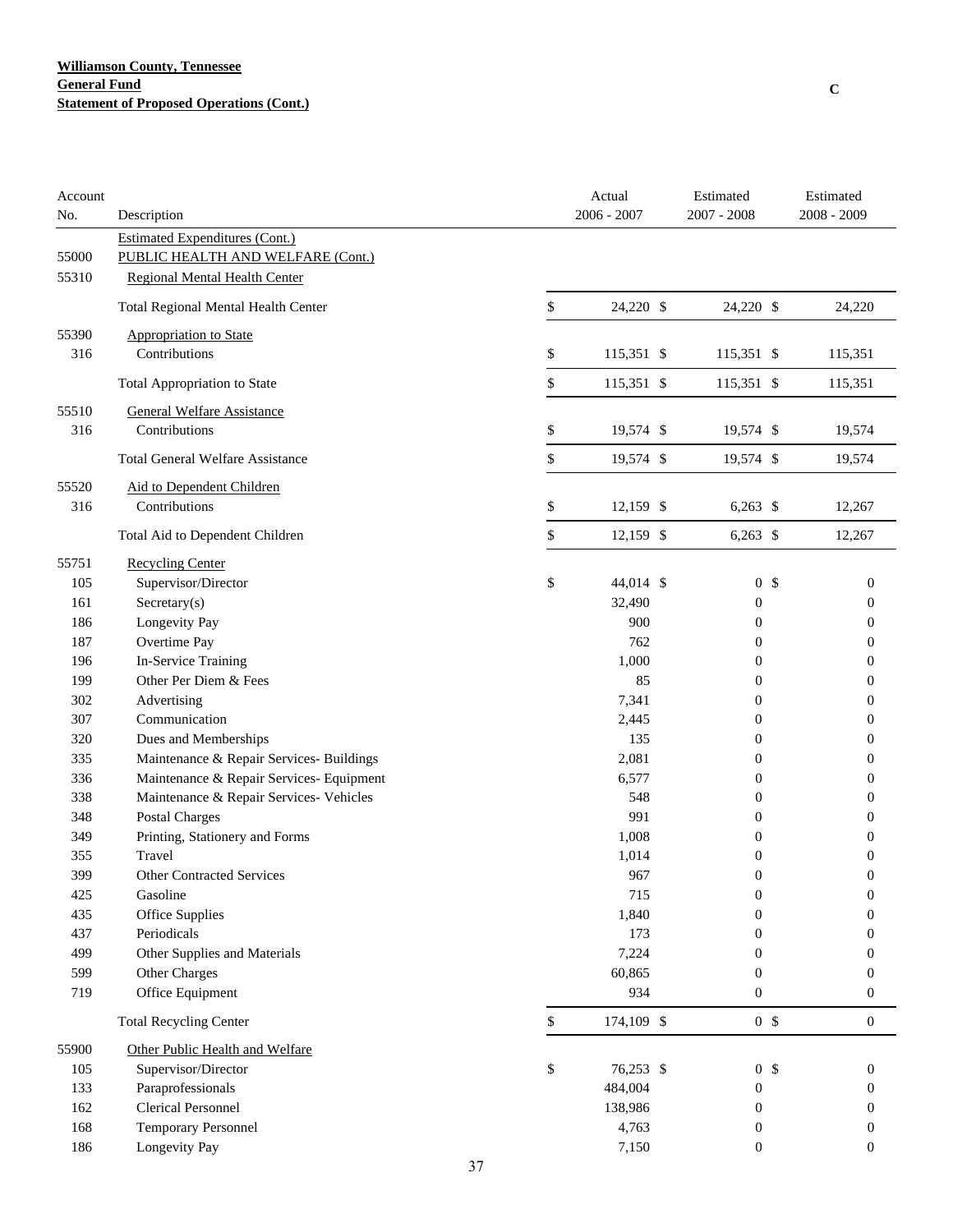| Account |                                                 | Actual           | Estimated        | Estimated        |
|---------|-------------------------------------------------|------------------|------------------|------------------|
| No.     | Description                                     | $2006 - 2007$    | 2007 - 2008      | 2008 - 2009      |
|         | Estimated Expenditures (Cont.)                  |                  |                  |                  |
| 55000   | PUBLIC HEALTH AND WELFARE (Cont.)               |                  |                  |                  |
| 55900   | Other Public Health and Welfare (Cont.)         |                  |                  |                  |
| 196     | In-Service Training                             | \$<br>$3,199$ \$ | 0 <sup>5</sup>   | $\mathbf{0}$     |
| 302     | Advertising                                     | $\boldsymbol{0}$ | $\boldsymbol{0}$ | 2,000            |
| 307     | Communication                                   | 8,159            | 7,087            | 10,186           |
| 312     | Contracts with Private Agencies                 | 4,350            | $\boldsymbol{0}$ | $\mathbf{0}$     |
| 320     | Dues and Memberships                            | 518              | 884              | 1,355            |
| 330     | <b>Operating Lease Payments</b>                 | 1,842            | 6,498            | 7,248            |
| 338     | Maintenance & Repair Services- Vehicles         | 2,746            | 1,578            | 2,500            |
| 348     | <b>Postal Charges</b>                           | 474              | 460              | 475              |
| 349     | Printing, Stationery and Forms                  | $\overline{0}$   | 714              | 1,500            |
| 355     | Travel                                          | 5,898            | 7,563            | 9,983            |
| 411     | Data Processing Supplies                        | $\boldsymbol{0}$ | $\boldsymbol{0}$ | 1,600            |
| 425     | Gasoline                                        | 11,023           | 14,119           | 15,865           |
| 435     | Office Supplies                                 | 4,337            | 4,391            | 4,557            |
| 437     | Periodicals                                     | 129              | 586              | 1,040            |
| 451     | Uniforms                                        | 4,378            | 4,050            | 5,000            |
| 499     | Other Supplies and Materials                    | 2,666            | 3,672            | 4,420            |
| 508     | Premiums on Corporate Surety Bonds              | $\boldsymbol{0}$ | 65               | 1,640            |
| 524     | In Service/Staff Development                    | $\boldsymbol{0}$ | 6,560            | 5,000            |
| 709     | Data Processing Equipment                       | 3,675            | 18,085           | 2,500            |
| 711     | <b>Furniture and Fixtures</b>                   | 1,814            | 791              | 2,000            |
| 718     | Motor Vehicles                                  | 21,388           | 13,841           | $\boldsymbol{0}$ |
| 790     | Other Equipment                                 | 1,429            | 40,034           | 19,500           |
|         | Total Other Public Health and Welfare           | \$<br>789,181 \$ | 130,978 \$       | 98,369           |
| 56000   | SOCIAL, CULTURAL AND RECREATIONAL SERVICES      |                  |                  |                  |
| 56100   | <b>Adult Activities</b>                         |                  |                  |                  |
| 316     | Contributions                                   | \$<br>50,515 \$  | 50,515 \$        | 50,515           |
|         | <b>Total Adult Activities</b>                   | \$<br>50,515 \$  | 50,515 \$        | 50,515           |
| 56300   | <b>Senior Citizens Assistance</b>               |                  |                  |                  |
| 316     | Contributions                                   | \$<br>84,541 \$  | 94,327 \$        | 97,513           |
|         | <b>Total Senior Citizens Assistance</b>         | \$<br>84,541 \$  | 94,327 \$        | 97,513           |
| 56500   | Libraries                                       |                  |                  |                  |
| 101     | County Official/Administrative Officer          | \$<br>62,837 \$  | 64,730 \$        | 66,681           |
| 129     | Librarians                                      | 917,307          | 958,907          | 1,053,017        |
| 168     | Temporary Personnel                             | 11,251           | 13,291           | 11,066           |
| 169     | Part-time Personnel                             | 172,029          | 180,872          | 197,527          |
| 186     | Longevity Pay                                   | 8,150            | 8,800            | 10,500           |
| 196     | In-Service Training                             | 2,340            | $\boldsymbol{0}$ | $\boldsymbol{0}$ |
| 307     | Communication                                   | 4,051            | 4,502            | 5,000            |
| 316     | Contributions                                   | 109,015          | 109,015          | 109,015          |
| 320     | Dues and Memberships                            | 722              | 865              | 850              |
| 330     | <b>Operating Lease Payments</b>                 | 9,535            | 10,899           | 12,076           |
| 337     | Maintenance & Repair Services- Office Equipment | 4,785            | 5,250            | 4,870            |
|         | 38                                              |                  |                  |                  |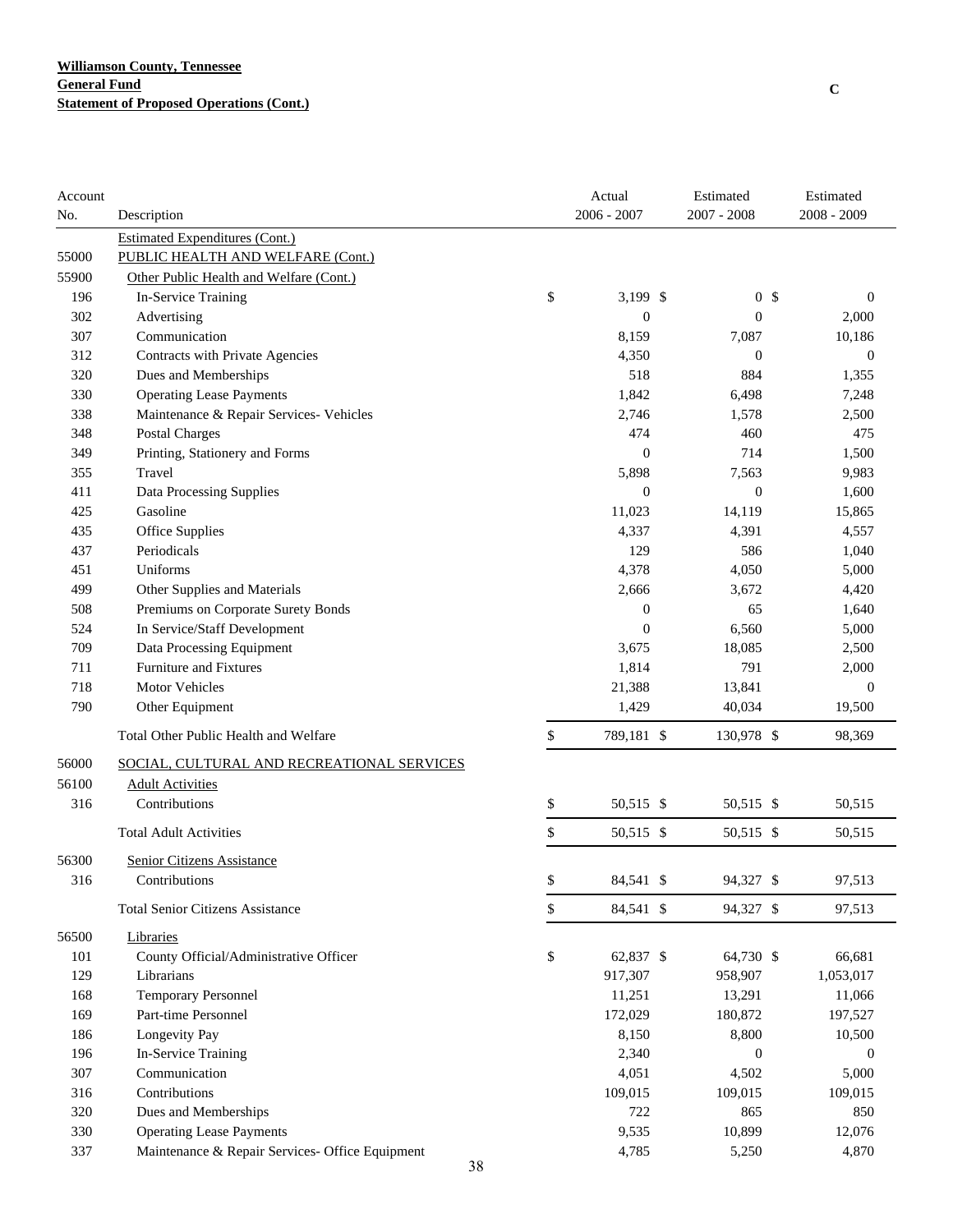| Account |                                                    | Actual             | Estimated        | Estimated        |
|---------|----------------------------------------------------|--------------------|------------------|------------------|
| No.     | Description                                        | $2006 - 2007$      | $2007 - 2008$    | 2008 - 2009      |
|         | <b>Estimated Expenditures (Cont.)</b>              |                    |                  |                  |
| 56000   | SOCIAL, CULTURAL AND RECREATIONAL SERVICES (Cont.) |                    |                  |                  |
| 56500   | Libraries (Cont.)                                  |                    |                  |                  |
| 348     | <b>Postal Charges</b>                              | \$<br>$6,239$ \$   | 7,996 \$         | 7,000            |
| 349     | Printing, Stationery and Forms                     | 1,550              | 1,990            | 2,000            |
| 355     | Travel                                             | 2,995              | 2,249            | 2,500            |
| 399     | <b>Other Contracted Services</b>                   | 22,596             | 25,193           | 27,600           |
| 411     | Data Processing Supplies                           | 110,187            | 121,947          | 93,500           |
| 432     | Library Books/Media                                | 195,069            | 264,354          | 141,441          |
| 435     | Office Supplies                                    | 16,891             | 18,127           | 19,000           |
| 437     | Periodicals                                        | 7,994              | 8,496            | 8,500            |
| 452     | Utilities                                          | 131,179            | 120,162          | 122,300          |
| 499     | Other Supplies and Materials                       | 4,645              | 5,585            | 5,050            |
| 524     | In Service/Staff Development                       | $\overline{0}$     | 4,770            | 2,200            |
| 709     | Data Processing Equipment                          | 12,090             | 1,717            | 13,420           |
| 719     | Office Equipment                                   | 4,755              | 2,773            | 2,800            |
| 799     | Other Capital Outlay                               | 5,510              | 75,348           | 29,476           |
|         | <b>Total Libraries</b>                             | \$<br>1,823,722 \$ | 2,017,838 \$     | 1,947,389        |
| 56700   | Parks and Fair Boards                              |                    |                  |                  |
| 101     | County Official/Administrative Officer             | \$<br>92,435 \$    | 95,202 \$        | 98,069           |
| 103     | Assistant(s)                                       | 889,012            | 1,127,256        | 1,413,420        |
| 105     | Supervisor/Director                                | 357,427            | 375,294          | 388,626          |
| 142     | Mechanic(s)                                        | 31,346             | 32,282           | 33,537           |
| 162     | <b>Clerical Personnel</b>                          | 133,037            | 166,494          | 205,604          |
| 166     | <b>Custodial Personnel</b>                         | 118,066            | 147,554          | 225,873          |
| 167     | Maintenance Personnel                              | 336,498            | 350,917          | 362,910          |
| 168     | <b>Temporary Personnel</b>                         | 450,750            | 503,002          | 700,788          |
| 169     | Part-time Personnel                                | 1,136,171          | 1,291,426        | 1,818,551        |
| 186     | Longevity Pay                                      | 16,250             | 18,950           | 23,250           |
| 187     | Overtime Pay                                       | 33,949             | 53,957           | 48,877           |
| 199     | Other Per Diem & Fees                              | 28,164             | $\boldsymbol{0}$ | $\boldsymbol{0}$ |
| 302     | Advertising                                        | 47,175             | 42,426           | 90,000           |
| 307     | Communication                                      | 45,241             | 64,463           | 68,000           |
| 310     | Contracts with Other Public Agencies               | 180,318            | 216,902          | 235,500          |
| 312     | Contracts with Private Agencies                    | 532,398            | 595,989          | 648,500          |
| 320     | Dues and Memberships                               | 5,513              | 7,270            | 7,800            |
| 335     | Maintenance & Repair Services- Buildings           | 185,931            | 200,149          | 210,500          |
| 336     | Maintenance & Repair Services- Equipment           | 49,655             | 62,432           | 69,000           |
| 337     | Maintenance & Repair Services- Office Equipment    | 14,244             | 16,948           | 26,000           |
| 338     | Maintenance & Repair Services- Vehicles            | 23,111             | 20,707           | 23,000           |
| 347     | Pest Control                                       | 5,692              | 4,650            | 12,100           |
| 348     | Postal Charges                                     | 11,633             | 7,608            | 15,000           |
| 349     | Printing, Stationery and Forms                     | 67,374             | 95,660           | 90,000           |
| 351     | Rentals                                            | 6,750              | 6,810            | 9,100            |
| 355     | Travel                                             | 1,312              | 4,840            | 5,000            |
| 359     | Disposal Fees                                      | 19,333             | 28,535           | 30,000           |
| 361     | Permits                                            | 2,540              | 2,485            | 3,200            |
|         | 39                                                 |                    |                  |                  |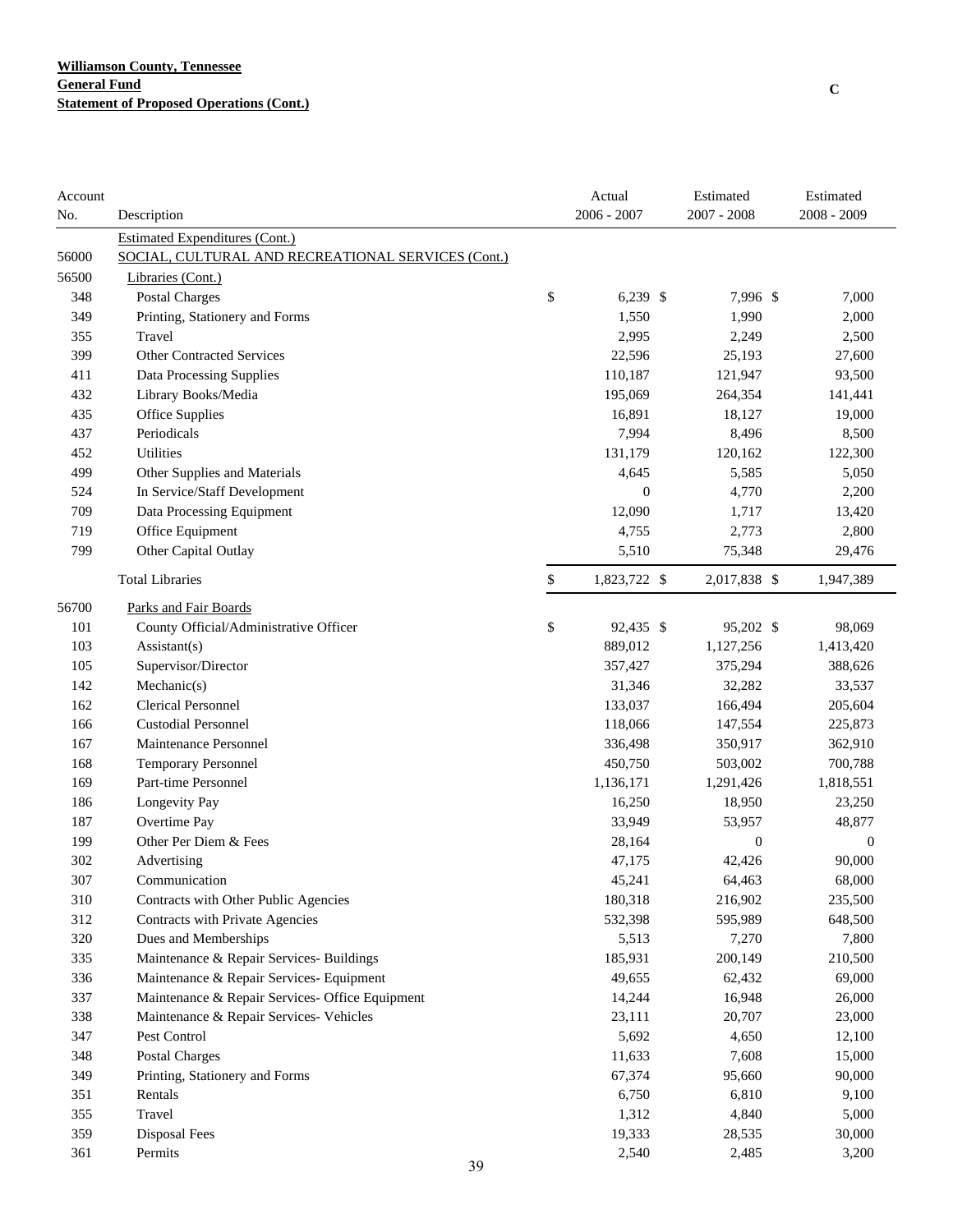| Account |                                                    | Actual             | Estimated        | Estimated        |
|---------|----------------------------------------------------|--------------------|------------------|------------------|
| No.     | Description                                        | 2006 - 2007        | 2007 - 2008      | 2008 - 2009      |
|         | <b>Estimated Expenditures (Cont.)</b>              |                    |                  |                  |
| 56000   | SOCIAL, CULTURAL AND RECREATIONAL SERVICES (Cont.) |                    |                  |                  |
| 56700   | Parks and Fair Boards (Cont.)                      |                    |                  |                  |
| 399     | <b>Other Contracted Services</b>                   | \$<br>$11,401$ \$  | $10,160$ \$      | 76,700           |
| 410     | <b>Custodial Supplies</b>                          | 90,500             | 97,631           | 98,000           |
| 413     | Drugs and Medical Supplies                         | 2,560              | 4,864            | 11,800           |
| 415     | Electricity                                        | 589,653            | 679,361          | 757,350          |
| 420     | Fertilizer, Lime and Seed                          | 30,005             | 46,670           | 42,000           |
| 422     | Food Supplies                                      | 72,032             | 34,764           | 63,000           |
| 423     | Fuel Oil                                           | 1,097              | 1,340            | 1,600            |
| 425     | Gasoline                                           | 58,073             | 84,652           | 83,375           |
| 429     | <b>Instructional Supplies and Materials</b>        | 60,232             | 81,204           | 140,000          |
| 434     | Natural Gas                                        | 153,603            | 179,863          | 287,000          |
| 435     | Office Supplies                                    | 15,108             | 21,772           | 25,000           |
| 437     | Periodicals                                        | $\mathbf{0}$       | 1,064            | 2,000            |
| 445     | Sand                                               | 2,539              | 2,635            | 3,000            |
| 451     | Uniforms                                           | 37,201             | 50,712           | 75,500           |
| 454     | Water and Sewer                                    | 108,736            | 113,956          | 200,000          |
| 455     | <b>Wood Products</b>                               | $\boldsymbol{0}$   | $\boldsymbol{0}$ | 2,000            |
| 465     | Clay                                               | 24,696             | 9,222            | 27,000           |
| 468     | Chemicals                                          | 40,704             | 48,510           | 67,000           |
| 499     | Other Supplies and Materials                       | 145,622            | 184,695          | 240,840          |
| 509     | Refunds                                            | 29,098             | 37,575           | 29,000           |
| 517     | Surcharge                                          | 4,026              | 7,091            | 10,400           |
| 524     | In Service/Staff Development                       | 6,560              | 4,052            | 12,000           |
| 599     | Other Charges                                      | 81,294             | 128,840          | 139,398          |
| 799     | Other Capital Outlay                               | 13,000             | $\boldsymbol{0}$ | $\boldsymbol{0}$ |
|         | <b>Total Parks and Fair Boards</b>                 | \$<br>6,399,065 \$ | 7,370,841 \$     | 9,256,168        |
| 56900   | Other Social, Cultural and Recreational            |                    |                  |                  |
| 105     | Supervisor/Director                                | \$<br>60,050 \$    | 61,880 \$        | 63,736           |
| 141     | Foremen                                            | 35,520             | 38,896           | 40,063           |
| 162     | <b>Clerical Personnel</b>                          | 57,011             | 65,578           | 84,431           |
| 165     | Cafeteria Personnel                                | 18,932             | 31,301           | 32,969           |
| 167     | Maintenance Personnel                              | 211,892            | 225,317          | 236,559          |
| 168     | <b>Temporary Personnel</b>                         | 37,093             | 46,793           | 72,627           |
| 186     | Longevity Pay                                      | 2,000              | 2,300            | 2,900            |
| 187     | Overtime Pay                                       | 23,042             | 19,321           | 56,837           |
| 199     | Other Per Diem & Fees                              | 302                | $\mathbf{0}$     | $\boldsymbol{0}$ |
| 302     | Advertising                                        | 5,409              | 6,491            | 6,000            |
| 307     | Communication                                      | 11,718             | 12,999           | 14,000           |
| 320     | Dues and Memberships                               | 1,641              | 2,199            | 2,200            |
| 330     | <b>Operating Lease Payments</b>                    | 2,462              | 3,412            | 3,000            |
| 335     | Maintenance & Repair Services- Buildings           | 6,522              | 17,122           | 9,500            |
| 336     | Maintenance & Repair Services- Equipment           | 11,231             | 9,795            | 6,500            |
| 337     | Maintenance & Repair Services- Office Equipment    | $\theta$           | $\boldsymbol{0}$ | 500              |
| 338     | Maintenance & Repair Services- Vehicles            | 2,639              | 539              | 2,500            |
| 348     | <b>Postal Charges</b>                              | 997                | 961              | 1,000            |
|         | 4Λ                                                 |                    |                  |                  |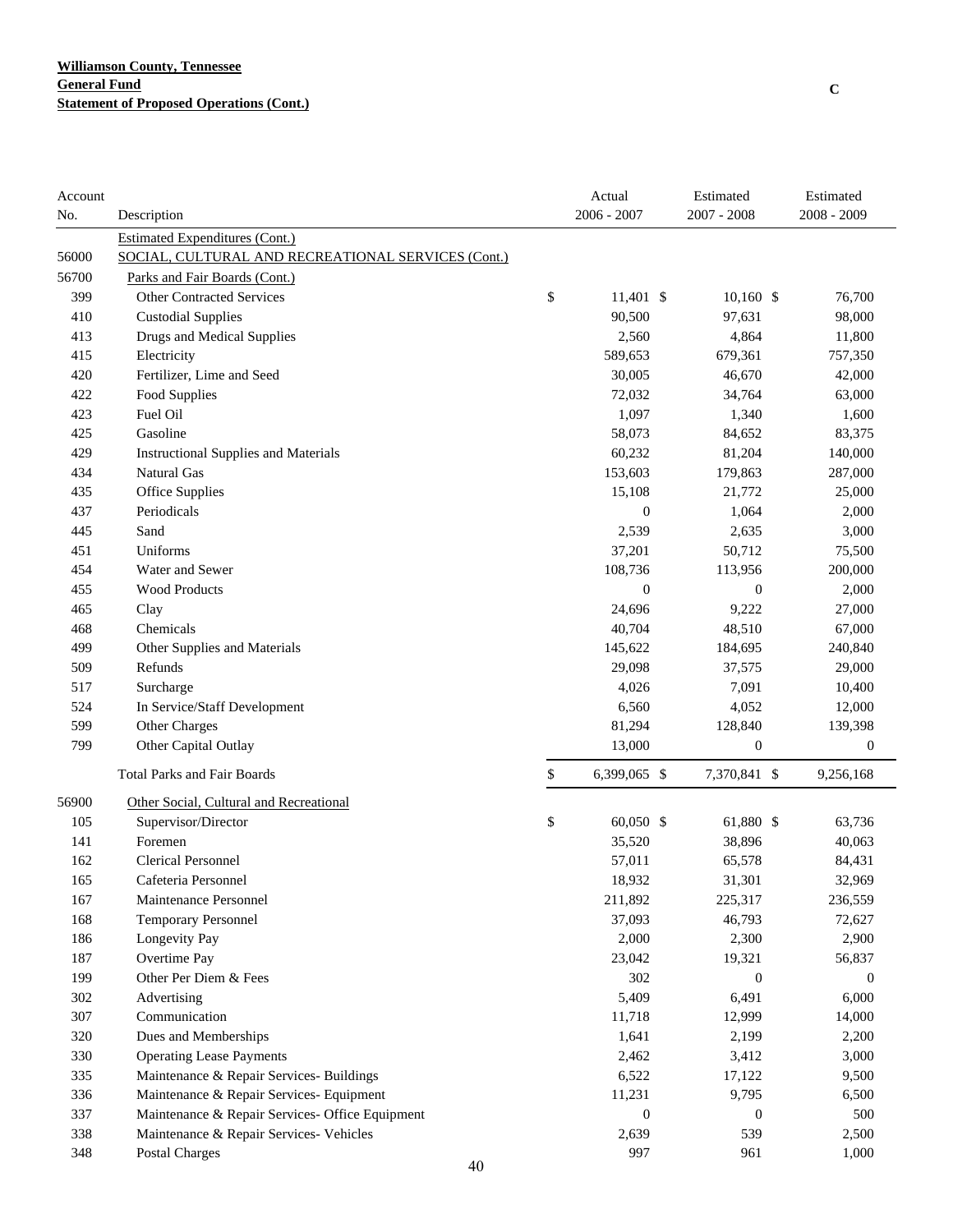| Account |                                                    | Actual             | Estimated        | Estimated        |
|---------|----------------------------------------------------|--------------------|------------------|------------------|
| No.     | Description                                        | 2006 - 2007        | $2007 - 2008$    | 2008 - 2009      |
|         | <b>Estimated Expenditures (Cont.)</b>              |                    |                  |                  |
| 56000   | SOCIAL, CULTURAL AND RECREATIONAL SERVICES (Cont.) |                    |                  |                  |
| 56900   | Other Social, Cultural and Recreational (Cont.)    |                    |                  |                  |
| 349     | Printing, Stationery and Forms                     | \$<br>$1,105$ \$   | 573 \$           | 2,000            |
| 351     | Rentals                                            | 10,275             | 36,843           | 48,500           |
| 355     | Travel                                             | 2,768              | 3,132            | 3,200            |
| 359     | Disposal Fees                                      | 121,109            | 123,600          | 115,000          |
| 399     | <b>Other Contracted Services</b>                   | 12,026             | 6,604            | 8,500            |
| 410     | <b>Custodial Supplies</b>                          | 12,259             | 15,437           | 15,000           |
| 413     | Drugs and Medical Supplies                         | $\boldsymbol{0}$   | 129              | 500              |
| 415     | Electricity                                        | 92,376             | 163,907          | 140,000          |
| 420     | Fertilizer, Lime and Seed                          | 5,855              | 2,696            | 6,500            |
| 422     | Food Supplies                                      | 53,426             | 69,977           | 60,000           |
| 425     | Gasoline                                           | 6,753              | 11,709           | 9,100            |
| 434     | Natural Gas                                        | 38,177             | 50,149           | 75,000           |
| 435     | Office Supplies                                    | 2,503              | 1,411            | 3,000            |
| 437     | Periodicals                                        | $\mathbf{0}$       | 226              | 300              |
| 446     | <b>Small Tools</b>                                 | 1,175              | 5,958            | 4,000            |
| 450     | Tires and Tubes                                    | 1,163              | 1,570            | 2,500            |
| 451     | Uniforms                                           | 6,789              | 7,994            | 7,000            |
| 454     | Water and Sewer                                    | 18,676             | 25,434           | 26,500           |
| 456     | Gravel and Chert                                   | $\mathbf{0}$       | 5,000            | 5,000            |
| 465     | Clay                                               | $\mathbf{0}$       | 10,000           | 10,000           |
| 499     | Other Supplies and Materials                       | 35,281             | 43,018           | 42,600           |
| 599     | Other Charges                                      | $\boldsymbol{0}$   | 572              | 300              |
| 791     | Other Construction                                 | $\theta$           | 31,409           | $\boldsymbol{0}$ |
| 799     | Other Capital Outlay                               | 115,970            | $\boldsymbol{0}$ | $\boldsymbol{0}$ |
|         | Total Other Social, Cultural and Recreational      | \$<br>1,026,147 \$ | 1,162,252 \$     | 1,219,822        |
| 57000   | <b>AGRICULTURE &amp; NATURAL RESOURCES</b>         |                    |                  |                  |
| 57100   | <b>Agriculture Extension Service</b>               |                    |                  |                  |
| 103     | Assistant(s)                                       | \$<br>70,595 \$    | 72,725 \$        | 76,916           |
| 140     | <b>Salary Supplements</b>                          | 162,357            | 167,227          | 171,973          |
| 161     | $S \text{eccetary}(s)$                             | 27,257             | 28,075           | 29,682           |
| 186     | Longevity Pay                                      | 850                | 950              | 1,050            |
| 191     | Board and Committee Members Fees                   | 600                | 975              | 1,300            |
| 201     | Social Security                                    | 3,837              | 3,953            | 11,507           |
| 203     | <b>Extension Service Medicare</b>                  | 2,022              | 2,083            | 2,146            |
| 204     | <b>State Retirement</b>                            | 17,185             | 17,700           | 20,661           |
| 307     | Communication                                      | 2,684              | 2,602            | 3,700            |
| 320     | Dues and Memberships                               | 710                | 800              | 750              |
| 328     | <b>Janitorial Services</b>                         | 10,920             | 10,010           | 11,000           |
| 330     | <b>Operating Lease Payments</b>                    | 1,779              | 2,087            | 2,500            |
| 336     | Maintenance & Repair Services- Equipment           | 3,076              | 2,459            | 2,900            |
| 338     | Maintenance & Repair Services- Vehicles            | 28                 | 160              | 160              |
| 348     | Postal Charges                                     | 410                | 500              | 500              |
| 355     | Travel                                             | 1,629              | 3,162            | 2,200            |
| 425     | Gasoline                                           | 1,139              | 1,270            | 1,950            |
|         | 41                                                 |                    |                  |                  |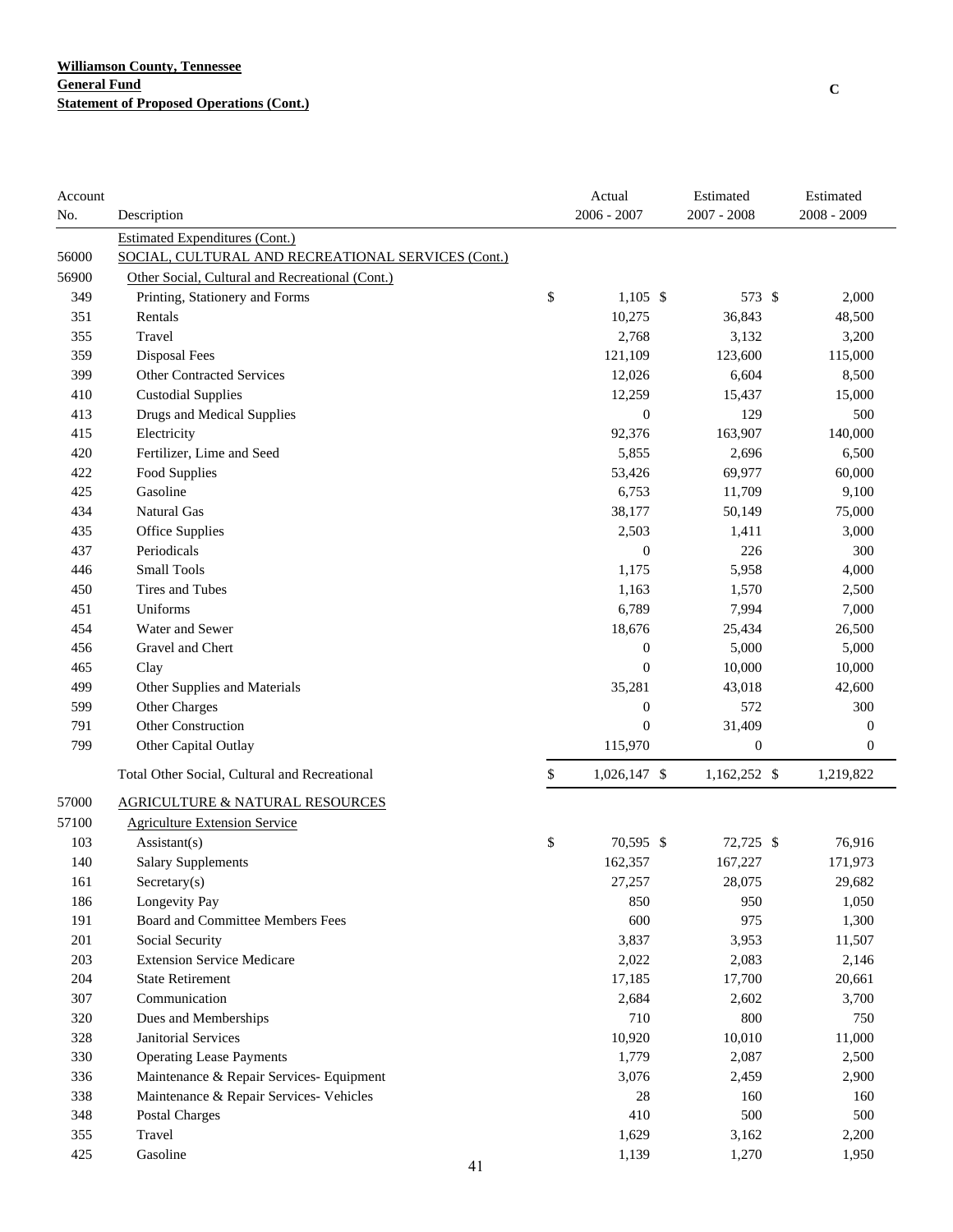| Account |                                                    | Actual           | Estimated        | Estimated        |
|---------|----------------------------------------------------|------------------|------------------|------------------|
| No.     | Description                                        | 2006 - 2007      | $2007 - 2008$    | 2008 - 2009      |
|         | <b>Estimated Expenditures (Cont.)</b>              |                  |                  |                  |
| 57000   | <b>AGRICULTURE &amp; NATURAL RESOURCES (Cont.)</b> |                  |                  |                  |
| 57100   | Agriculture Extension Service (Cont.)              |                  |                  |                  |
| 719     | Office Equipment                                   | \$<br>1,582 \$   | 3,923 \$         | 3,000            |
| 799     | Other Capital Outlay                               | 6,017            | 5,500            | 6,500            |
|         | Total Agriculture Extension Service                | \$<br>314,677 \$ | 326,161 \$       | 350,395          |
| 57500   | Soil Conservation                                  |                  |                  |                  |
| 161     | $S$ ecretary $(s)$                                 | \$<br>35,277 \$  | 36,318 \$        | 38,420           |
| 186     | Longevity Pay                                      | 1,100            | 1,150            | 1,200            |
| 599     | Other Charges                                      | 5,848            | 5,848            | 5,848            |
|         | <b>Total Soil Conservation</b>                     | \$<br>42,225 \$  | 43,316 \$        | 45,468           |
| 58000   | <b>OTHER OPERATIONS</b>                            |                  |                  |                  |
| 58110   | Tourism                                            |                  |                  |                  |
| 169     | Part-time Personnel                                | \$<br>41,787 \$  | 5,442 \$         | $\boldsymbol{0}$ |
| 189     | Other Salaries & Wages                             | $\boldsymbol{0}$ | 34,493           | $\boldsymbol{0}$ |
| 207     | Medical Insurance                                  | $\overline{0}$   | 3,569            | $\boldsymbol{0}$ |
| 302     | Advertising                                        | 32,502           | 8,096            | $\boldsymbol{0}$ |
| 307     | Communication                                      | 23,690           | 4,554            | 0                |
| 310     | Contracts with Other Public Agencies               | 4,342            | 1,645            | 0                |
| 316     | Contributions                                      | 112,996          | 32,077           | 0                |
| 320     | Dues and Memberships                               | 5,827            | 8,937            | 0                |
| 348     | <b>Postal Charges</b>                              | 1,867            | 567              | 0                |
| 349     | Printing, Stationery and Forms                     | 28,860           | 4,361            | 0                |
| 355     | Travel                                             | 23,963           | 16,941           | 0                |
| 399     | <b>Other Contracted Services</b>                   | 71,220           | 17,644           | 0                |
| 435     | Office Supplies                                    | 1,295            | 1,735            | $\boldsymbol{0}$ |
| 452     | Utilities                                          | 1,198            | 164              | $\boldsymbol{0}$ |
|         | <b>Total Tourism</b>                               | \$<br>349,547 \$ | 140,225 \$       | $\boldsymbol{0}$ |
| 58190   | Other Economic and Community Development           |                  |                  |                  |
| 105     | Supervisor/Director                                | \$<br>81,682 \$  | $25,255$ \$      | 82,540           |
| 161     | Sercetary(s)                                       | 36,206           | 37,586           | 38,736           |
| 169     | Part-time Personnel                                | 40,650           | 37,739           | 43,611           |
| 186     | Longevity Pay                                      | 750              | 800              | 0                |
| 196     | In-Service Training                                | 525              | $\boldsymbol{0}$ | $\boldsymbol{0}$ |
| 302     | Advertising                                        | 42,706           | 29,206           | 37,295           |
| 307     | Communication                                      | 2,498            | 998              | 4,500            |
| 320     | Dues and Memberships                               | 5,778            | 3,135            | 3,805            |
| 330     | <b>Operating Lease Payments</b>                    | 31,323           | 26,812           | 4,475            |
| 337     | Maintenance & Repair Services- Office Equipment    | 1,365            | 3,159            | 3,000            |
| 348     | Postal Charges                                     | 2,208            | 738              | 2,000            |
| 349     | Printing, Stationery and Forms                     | 1,113            | 1,222            | 2,000            |
| 355     | Travel                                             | 6,606            | 6,316            | 9,000            |
| 399     | <b>Other Contracted Services</b>                   | 55,044           | 32,857           | 67,980           |
| 435     | Office Supplies                                    | 1,966            | 1,239            | 2,500            |
| 437     | Periodicals                                        | 1,169            | 390              | 788              |
|         | 42                                                 |                  |                  |                  |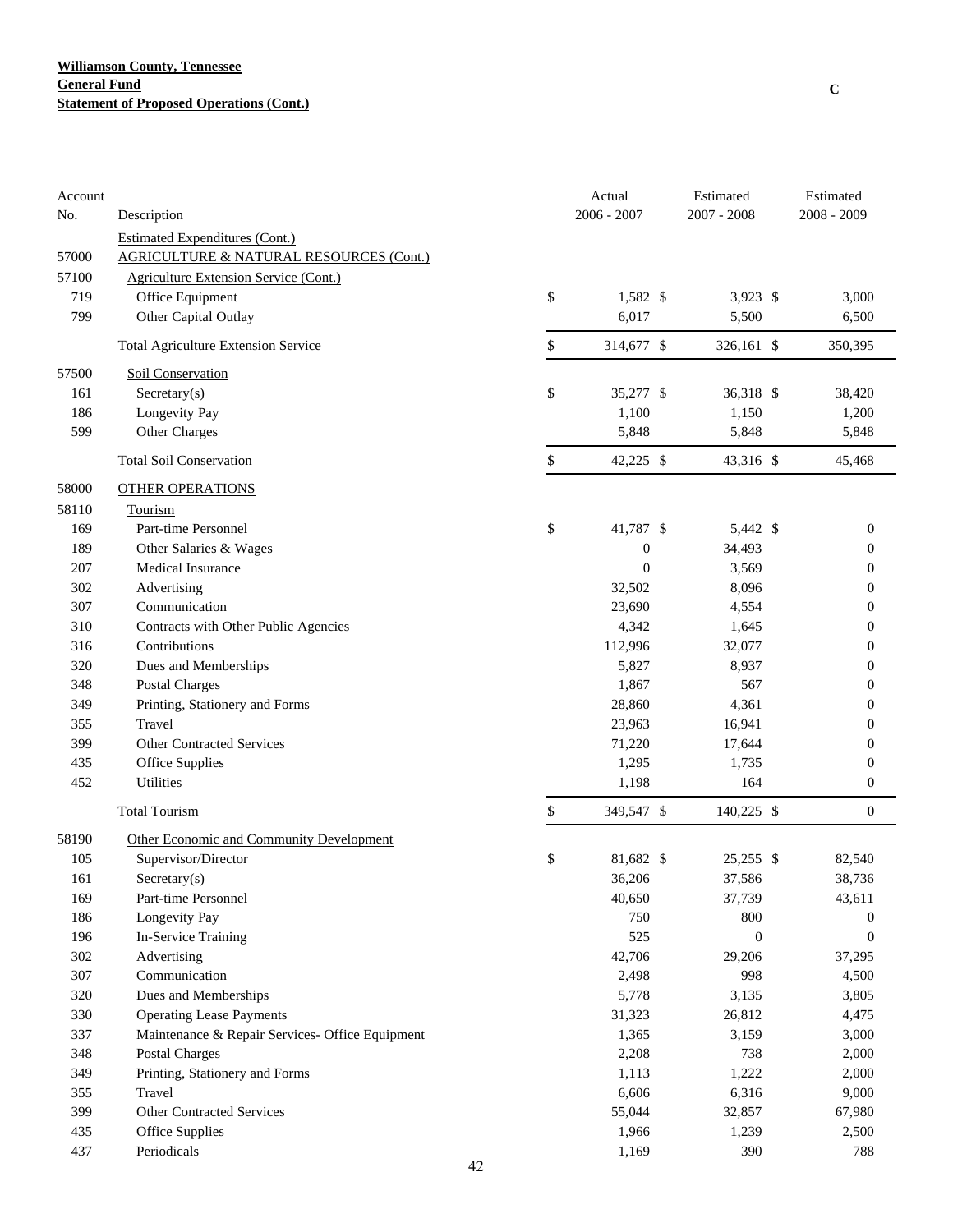| 2006 - 2007<br>$2007 - 2008$<br>2008 - 2009<br>No.<br>Description<br><b>Estimated Expenditures (Cont.)</b><br>58000<br><b>OTHER OPERATIONS (Cont.)</b><br>58190<br>Other Economic and Community Development (Cont.)<br>\$<br>0 <sup>5</sup><br>0 <sup>5</sup><br>524<br>In Service/Staff Development<br>500<br>709<br>Data Processing Equipment<br>513<br>629<br>1,200<br>$\boldsymbol{0}$<br>719<br>Office Equipment<br>3,000<br>3,306<br>\$<br>312,102 \$<br>211,387 \$<br>306,930<br>Total Other Economic and Community Development<br>58210<br><b>Public Transportation</b><br><b>Other Contracted Services</b><br>399<br>\$<br>175,709 \$<br>270,578 \$<br>239,150<br>\$<br>175,709 \$<br>270,578 \$<br><b>Total Public Transportation</b><br>239,150<br>58300<br>Veterans' Services<br>\$<br>105<br>Supervisor/Director<br>$12,054$ \$<br>12,418 \$<br>12,791<br>In-Service Training<br>196<br>0<br>$\boldsymbol{0}$<br>25<br>302<br>Advertising<br>25<br>$\mathbf{0}$<br>$\overline{0}$<br>Communication<br>500<br>307<br>267<br>257<br>25<br>25<br>25<br>320<br>Dues and Memberships<br>18<br>25<br>Travel<br>$\mathbf{0}$<br>355<br>162<br>100<br>435<br>Office Supplies<br>132<br>499<br>Other Supplies and Materials<br>4,675<br>1,150<br>$\boldsymbol{0}$<br>\$<br><b>Total Veterans' Services</b><br>17,183 \$<br>14,000 \$<br>13,491<br>58400<br>Other Charges<br>\$<br>320<br>Dues and Memberships<br>38,416 \$<br>38,417 \$<br>38,418<br>502<br><b>Building and Contents Insurance</b><br>132,359<br>169,551<br>150,000<br><b>Excess Risk Insurance</b><br>503<br>288,765<br>509,818<br>900,000<br>Trustee's Commission<br>510<br>829,829<br>865,781<br>900,000<br>511<br>Vehicle and Equipment Insurance<br>64,412<br>183,570<br>150,000<br>513<br>Worker's Compensation Insurance<br>313,501<br>521,601<br>400,000<br>\$<br>1,667,282 \$<br>2,288,738 \$<br>2,538,418<br><b>Total Other Charges</b><br>58600<br><b>Employee Benefits</b><br>201<br>\$<br>Social Security<br>1,646,716 \$<br>1,729,747 \$<br>1,995,000<br>204<br><b>State Retirement</b><br>1,921,193<br>2,007,101<br>2,150,000<br>206<br>Life Insurance<br>34,079<br>34,881<br>37,000<br>$207\,$<br>Medical Insurance<br>5,256,250<br>5,256,250<br>5,760,000<br>209<br>Disability Insurance<br>26,101<br>29,962<br>75,000<br>210<br><b>Unemployment Compensation</b><br>20,532<br>36,254<br>50,000<br>211<br><b>Local Retirement</b><br>65,000<br>92,862<br>100,000<br>212<br><b>Employer Medicare</b><br>386,037<br>406,072<br>475,000<br><b>Total Employee Benefits</b><br>\$<br>9,355,908 \$<br>9,593,129 \$<br>10,642,000<br>58900<br>Miscellaneous<br>Consultants<br>\$<br>8,000 \$<br>$6,295$ \$<br>308<br>10,000<br>309<br>64,469<br>Contracts with Government Agencies<br>66,374<br>73,334<br>312<br>Contracts with Private Agencies<br>77,446<br>50,328<br>71,450 | Account |               | Actual  | Estimated | Estimated |
|--------------------------------------------------------------------------------------------------------------------------------------------------------------------------------------------------------------------------------------------------------------------------------------------------------------------------------------------------------------------------------------------------------------------------------------------------------------------------------------------------------------------------------------------------------------------------------------------------------------------------------------------------------------------------------------------------------------------------------------------------------------------------------------------------------------------------------------------------------------------------------------------------------------------------------------------------------------------------------------------------------------------------------------------------------------------------------------------------------------------------------------------------------------------------------------------------------------------------------------------------------------------------------------------------------------------------------------------------------------------------------------------------------------------------------------------------------------------------------------------------------------------------------------------------------------------------------------------------------------------------------------------------------------------------------------------------------------------------------------------------------------------------------------------------------------------------------------------------------------------------------------------------------------------------------------------------------------------------------------------------------------------------------------------------------------------------------------------------------------------------------------------------------------------------------------------------------------------------------------------------------------------------------------------------------------------------------------------------------------------------------------------------------------------------------------------------------------------------------------------------------------------------------------------------------------------------------------------------------------------------------------------------------------------------------------------------------------------------------------------------------------------------------------------------------------------------------------------------------------|---------|---------------|---------|-----------|-----------|
|                                                                                                                                                                                                                                                                                                                                                                                                                                                                                                                                                                                                                                                                                                                                                                                                                                                                                                                                                                                                                                                                                                                                                                                                                                                                                                                                                                                                                                                                                                                                                                                                                                                                                                                                                                                                                                                                                                                                                                                                                                                                                                                                                                                                                                                                                                                                                                                                                                                                                                                                                                                                                                                                                                                                                                                                                                                              |         |               |         |           |           |
|                                                                                                                                                                                                                                                                                                                                                                                                                                                                                                                                                                                                                                                                                                                                                                                                                                                                                                                                                                                                                                                                                                                                                                                                                                                                                                                                                                                                                                                                                                                                                                                                                                                                                                                                                                                                                                                                                                                                                                                                                                                                                                                                                                                                                                                                                                                                                                                                                                                                                                                                                                                                                                                                                                                                                                                                                                                              |         |               |         |           |           |
|                                                                                                                                                                                                                                                                                                                                                                                                                                                                                                                                                                                                                                                                                                                                                                                                                                                                                                                                                                                                                                                                                                                                                                                                                                                                                                                                                                                                                                                                                                                                                                                                                                                                                                                                                                                                                                                                                                                                                                                                                                                                                                                                                                                                                                                                                                                                                                                                                                                                                                                                                                                                                                                                                                                                                                                                                                                              |         |               |         |           |           |
|                                                                                                                                                                                                                                                                                                                                                                                                                                                                                                                                                                                                                                                                                                                                                                                                                                                                                                                                                                                                                                                                                                                                                                                                                                                                                                                                                                                                                                                                                                                                                                                                                                                                                                                                                                                                                                                                                                                                                                                                                                                                                                                                                                                                                                                                                                                                                                                                                                                                                                                                                                                                                                                                                                                                                                                                                                                              |         |               |         |           |           |
|                                                                                                                                                                                                                                                                                                                                                                                                                                                                                                                                                                                                                                                                                                                                                                                                                                                                                                                                                                                                                                                                                                                                                                                                                                                                                                                                                                                                                                                                                                                                                                                                                                                                                                                                                                                                                                                                                                                                                                                                                                                                                                                                                                                                                                                                                                                                                                                                                                                                                                                                                                                                                                                                                                                                                                                                                                                              |         |               |         |           |           |
|                                                                                                                                                                                                                                                                                                                                                                                                                                                                                                                                                                                                                                                                                                                                                                                                                                                                                                                                                                                                                                                                                                                                                                                                                                                                                                                                                                                                                                                                                                                                                                                                                                                                                                                                                                                                                                                                                                                                                                                                                                                                                                                                                                                                                                                                                                                                                                                                                                                                                                                                                                                                                                                                                                                                                                                                                                                              |         |               |         |           |           |
|                                                                                                                                                                                                                                                                                                                                                                                                                                                                                                                                                                                                                                                                                                                                                                                                                                                                                                                                                                                                                                                                                                                                                                                                                                                                                                                                                                                                                                                                                                                                                                                                                                                                                                                                                                                                                                                                                                                                                                                                                                                                                                                                                                                                                                                                                                                                                                                                                                                                                                                                                                                                                                                                                                                                                                                                                                                              |         |               |         |           |           |
|                                                                                                                                                                                                                                                                                                                                                                                                                                                                                                                                                                                                                                                                                                                                                                                                                                                                                                                                                                                                                                                                                                                                                                                                                                                                                                                                                                                                                                                                                                                                                                                                                                                                                                                                                                                                                                                                                                                                                                                                                                                                                                                                                                                                                                                                                                                                                                                                                                                                                                                                                                                                                                                                                                                                                                                                                                                              |         |               |         |           |           |
|                                                                                                                                                                                                                                                                                                                                                                                                                                                                                                                                                                                                                                                                                                                                                                                                                                                                                                                                                                                                                                                                                                                                                                                                                                                                                                                                                                                                                                                                                                                                                                                                                                                                                                                                                                                                                                                                                                                                                                                                                                                                                                                                                                                                                                                                                                                                                                                                                                                                                                                                                                                                                                                                                                                                                                                                                                                              |         |               |         |           |           |
|                                                                                                                                                                                                                                                                                                                                                                                                                                                                                                                                                                                                                                                                                                                                                                                                                                                                                                                                                                                                                                                                                                                                                                                                                                                                                                                                                                                                                                                                                                                                                                                                                                                                                                                                                                                                                                                                                                                                                                                                                                                                                                                                                                                                                                                                                                                                                                                                                                                                                                                                                                                                                                                                                                                                                                                                                                                              |         |               |         |           |           |
|                                                                                                                                                                                                                                                                                                                                                                                                                                                                                                                                                                                                                                                                                                                                                                                                                                                                                                                                                                                                                                                                                                                                                                                                                                                                                                                                                                                                                                                                                                                                                                                                                                                                                                                                                                                                                                                                                                                                                                                                                                                                                                                                                                                                                                                                                                                                                                                                                                                                                                                                                                                                                                                                                                                                                                                                                                                              |         |               |         |           |           |
|                                                                                                                                                                                                                                                                                                                                                                                                                                                                                                                                                                                                                                                                                                                                                                                                                                                                                                                                                                                                                                                                                                                                                                                                                                                                                                                                                                                                                                                                                                                                                                                                                                                                                                                                                                                                                                                                                                                                                                                                                                                                                                                                                                                                                                                                                                                                                                                                                                                                                                                                                                                                                                                                                                                                                                                                                                                              |         |               |         |           |           |
|                                                                                                                                                                                                                                                                                                                                                                                                                                                                                                                                                                                                                                                                                                                                                                                                                                                                                                                                                                                                                                                                                                                                                                                                                                                                                                                                                                                                                                                                                                                                                                                                                                                                                                                                                                                                                                                                                                                                                                                                                                                                                                                                                                                                                                                                                                                                                                                                                                                                                                                                                                                                                                                                                                                                                                                                                                                              |         |               |         |           |           |
|                                                                                                                                                                                                                                                                                                                                                                                                                                                                                                                                                                                                                                                                                                                                                                                                                                                                                                                                                                                                                                                                                                                                                                                                                                                                                                                                                                                                                                                                                                                                                                                                                                                                                                                                                                                                                                                                                                                                                                                                                                                                                                                                                                                                                                                                                                                                                                                                                                                                                                                                                                                                                                                                                                                                                                                                                                                              |         |               |         |           |           |
|                                                                                                                                                                                                                                                                                                                                                                                                                                                                                                                                                                                                                                                                                                                                                                                                                                                                                                                                                                                                                                                                                                                                                                                                                                                                                                                                                                                                                                                                                                                                                                                                                                                                                                                                                                                                                                                                                                                                                                                                                                                                                                                                                                                                                                                                                                                                                                                                                                                                                                                                                                                                                                                                                                                                                                                                                                                              |         |               |         |           |           |
|                                                                                                                                                                                                                                                                                                                                                                                                                                                                                                                                                                                                                                                                                                                                                                                                                                                                                                                                                                                                                                                                                                                                                                                                                                                                                                                                                                                                                                                                                                                                                                                                                                                                                                                                                                                                                                                                                                                                                                                                                                                                                                                                                                                                                                                                                                                                                                                                                                                                                                                                                                                                                                                                                                                                                                                                                                                              |         |               |         |           |           |
|                                                                                                                                                                                                                                                                                                                                                                                                                                                                                                                                                                                                                                                                                                                                                                                                                                                                                                                                                                                                                                                                                                                                                                                                                                                                                                                                                                                                                                                                                                                                                                                                                                                                                                                                                                                                                                                                                                                                                                                                                                                                                                                                                                                                                                                                                                                                                                                                                                                                                                                                                                                                                                                                                                                                                                                                                                                              |         |               |         |           |           |
|                                                                                                                                                                                                                                                                                                                                                                                                                                                                                                                                                                                                                                                                                                                                                                                                                                                                                                                                                                                                                                                                                                                                                                                                                                                                                                                                                                                                                                                                                                                                                                                                                                                                                                                                                                                                                                                                                                                                                                                                                                                                                                                                                                                                                                                                                                                                                                                                                                                                                                                                                                                                                                                                                                                                                                                                                                                              |         |               |         |           |           |
|                                                                                                                                                                                                                                                                                                                                                                                                                                                                                                                                                                                                                                                                                                                                                                                                                                                                                                                                                                                                                                                                                                                                                                                                                                                                                                                                                                                                                                                                                                                                                                                                                                                                                                                                                                                                                                                                                                                                                                                                                                                                                                                                                                                                                                                                                                                                                                                                                                                                                                                                                                                                                                                                                                                                                                                                                                                              |         |               |         |           |           |
|                                                                                                                                                                                                                                                                                                                                                                                                                                                                                                                                                                                                                                                                                                                                                                                                                                                                                                                                                                                                                                                                                                                                                                                                                                                                                                                                                                                                                                                                                                                                                                                                                                                                                                                                                                                                                                                                                                                                                                                                                                                                                                                                                                                                                                                                                                                                                                                                                                                                                                                                                                                                                                                                                                                                                                                                                                                              |         |               |         |           |           |
|                                                                                                                                                                                                                                                                                                                                                                                                                                                                                                                                                                                                                                                                                                                                                                                                                                                                                                                                                                                                                                                                                                                                                                                                                                                                                                                                                                                                                                                                                                                                                                                                                                                                                                                                                                                                                                                                                                                                                                                                                                                                                                                                                                                                                                                                                                                                                                                                                                                                                                                                                                                                                                                                                                                                                                                                                                                              |         |               |         |           |           |
|                                                                                                                                                                                                                                                                                                                                                                                                                                                                                                                                                                                                                                                                                                                                                                                                                                                                                                                                                                                                                                                                                                                                                                                                                                                                                                                                                                                                                                                                                                                                                                                                                                                                                                                                                                                                                                                                                                                                                                                                                                                                                                                                                                                                                                                                                                                                                                                                                                                                                                                                                                                                                                                                                                                                                                                                                                                              |         |               |         |           |           |
|                                                                                                                                                                                                                                                                                                                                                                                                                                                                                                                                                                                                                                                                                                                                                                                                                                                                                                                                                                                                                                                                                                                                                                                                                                                                                                                                                                                                                                                                                                                                                                                                                                                                                                                                                                                                                                                                                                                                                                                                                                                                                                                                                                                                                                                                                                                                                                                                                                                                                                                                                                                                                                                                                                                                                                                                                                                              |         |               |         |           |           |
|                                                                                                                                                                                                                                                                                                                                                                                                                                                                                                                                                                                                                                                                                                                                                                                                                                                                                                                                                                                                                                                                                                                                                                                                                                                                                                                                                                                                                                                                                                                                                                                                                                                                                                                                                                                                                                                                                                                                                                                                                                                                                                                                                                                                                                                                                                                                                                                                                                                                                                                                                                                                                                                                                                                                                                                                                                                              |         |               |         |           |           |
|                                                                                                                                                                                                                                                                                                                                                                                                                                                                                                                                                                                                                                                                                                                                                                                                                                                                                                                                                                                                                                                                                                                                                                                                                                                                                                                                                                                                                                                                                                                                                                                                                                                                                                                                                                                                                                                                                                                                                                                                                                                                                                                                                                                                                                                                                                                                                                                                                                                                                                                                                                                                                                                                                                                                                                                                                                                              |         |               |         |           |           |
|                                                                                                                                                                                                                                                                                                                                                                                                                                                                                                                                                                                                                                                                                                                                                                                                                                                                                                                                                                                                                                                                                                                                                                                                                                                                                                                                                                                                                                                                                                                                                                                                                                                                                                                                                                                                                                                                                                                                                                                                                                                                                                                                                                                                                                                                                                                                                                                                                                                                                                                                                                                                                                                                                                                                                                                                                                                              |         |               |         |           |           |
|                                                                                                                                                                                                                                                                                                                                                                                                                                                                                                                                                                                                                                                                                                                                                                                                                                                                                                                                                                                                                                                                                                                                                                                                                                                                                                                                                                                                                                                                                                                                                                                                                                                                                                                                                                                                                                                                                                                                                                                                                                                                                                                                                                                                                                                                                                                                                                                                                                                                                                                                                                                                                                                                                                                                                                                                                                                              |         |               |         |           |           |
|                                                                                                                                                                                                                                                                                                                                                                                                                                                                                                                                                                                                                                                                                                                                                                                                                                                                                                                                                                                                                                                                                                                                                                                                                                                                                                                                                                                                                                                                                                                                                                                                                                                                                                                                                                                                                                                                                                                                                                                                                                                                                                                                                                                                                                                                                                                                                                                                                                                                                                                                                                                                                                                                                                                                                                                                                                                              |         |               |         |           |           |
|                                                                                                                                                                                                                                                                                                                                                                                                                                                                                                                                                                                                                                                                                                                                                                                                                                                                                                                                                                                                                                                                                                                                                                                                                                                                                                                                                                                                                                                                                                                                                                                                                                                                                                                                                                                                                                                                                                                                                                                                                                                                                                                                                                                                                                                                                                                                                                                                                                                                                                                                                                                                                                                                                                                                                                                                                                                              |         |               |         |           |           |
|                                                                                                                                                                                                                                                                                                                                                                                                                                                                                                                                                                                                                                                                                                                                                                                                                                                                                                                                                                                                                                                                                                                                                                                                                                                                                                                                                                                                                                                                                                                                                                                                                                                                                                                                                                                                                                                                                                                                                                                                                                                                                                                                                                                                                                                                                                                                                                                                                                                                                                                                                                                                                                                                                                                                                                                                                                                              |         |               |         |           |           |
|                                                                                                                                                                                                                                                                                                                                                                                                                                                                                                                                                                                                                                                                                                                                                                                                                                                                                                                                                                                                                                                                                                                                                                                                                                                                                                                                                                                                                                                                                                                                                                                                                                                                                                                                                                                                                                                                                                                                                                                                                                                                                                                                                                                                                                                                                                                                                                                                                                                                                                                                                                                                                                                                                                                                                                                                                                                              |         |               |         |           |           |
|                                                                                                                                                                                                                                                                                                                                                                                                                                                                                                                                                                                                                                                                                                                                                                                                                                                                                                                                                                                                                                                                                                                                                                                                                                                                                                                                                                                                                                                                                                                                                                                                                                                                                                                                                                                                                                                                                                                                                                                                                                                                                                                                                                                                                                                                                                                                                                                                                                                                                                                                                                                                                                                                                                                                                                                                                                                              |         |               |         |           |           |
|                                                                                                                                                                                                                                                                                                                                                                                                                                                                                                                                                                                                                                                                                                                                                                                                                                                                                                                                                                                                                                                                                                                                                                                                                                                                                                                                                                                                                                                                                                                                                                                                                                                                                                                                                                                                                                                                                                                                                                                                                                                                                                                                                                                                                                                                                                                                                                                                                                                                                                                                                                                                                                                                                                                                                                                                                                                              |         |               |         |           |           |
|                                                                                                                                                                                                                                                                                                                                                                                                                                                                                                                                                                                                                                                                                                                                                                                                                                                                                                                                                                                                                                                                                                                                                                                                                                                                                                                                                                                                                                                                                                                                                                                                                                                                                                                                                                                                                                                                                                                                                                                                                                                                                                                                                                                                                                                                                                                                                                                                                                                                                                                                                                                                                                                                                                                                                                                                                                                              |         |               |         |           |           |
|                                                                                                                                                                                                                                                                                                                                                                                                                                                                                                                                                                                                                                                                                                                                                                                                                                                                                                                                                                                                                                                                                                                                                                                                                                                                                                                                                                                                                                                                                                                                                                                                                                                                                                                                                                                                                                                                                                                                                                                                                                                                                                                                                                                                                                                                                                                                                                                                                                                                                                                                                                                                                                                                                                                                                                                                                                                              |         |               |         |           |           |
|                                                                                                                                                                                                                                                                                                                                                                                                                                                                                                                                                                                                                                                                                                                                                                                                                                                                                                                                                                                                                                                                                                                                                                                                                                                                                                                                                                                                                                                                                                                                                                                                                                                                                                                                                                                                                                                                                                                                                                                                                                                                                                                                                                                                                                                                                                                                                                                                                                                                                                                                                                                                                                                                                                                                                                                                                                                              |         |               |         |           |           |
|                                                                                                                                                                                                                                                                                                                                                                                                                                                                                                                                                                                                                                                                                                                                                                                                                                                                                                                                                                                                                                                                                                                                                                                                                                                                                                                                                                                                                                                                                                                                                                                                                                                                                                                                                                                                                                                                                                                                                                                                                                                                                                                                                                                                                                                                                                                                                                                                                                                                                                                                                                                                                                                                                                                                                                                                                                                              |         |               |         |           |           |
|                                                                                                                                                                                                                                                                                                                                                                                                                                                                                                                                                                                                                                                                                                                                                                                                                                                                                                                                                                                                                                                                                                                                                                                                                                                                                                                                                                                                                                                                                                                                                                                                                                                                                                                                                                                                                                                                                                                                                                                                                                                                                                                                                                                                                                                                                                                                                                                                                                                                                                                                                                                                                                                                                                                                                                                                                                                              |         |               |         |           |           |
|                                                                                                                                                                                                                                                                                                                                                                                                                                                                                                                                                                                                                                                                                                                                                                                                                                                                                                                                                                                                                                                                                                                                                                                                                                                                                                                                                                                                                                                                                                                                                                                                                                                                                                                                                                                                                                                                                                                                                                                                                                                                                                                                                                                                                                                                                                                                                                                                                                                                                                                                                                                                                                                                                                                                                                                                                                                              |         |               |         |           |           |
|                                                                                                                                                                                                                                                                                                                                                                                                                                                                                                                                                                                                                                                                                                                                                                                                                                                                                                                                                                                                                                                                                                                                                                                                                                                                                                                                                                                                                                                                                                                                                                                                                                                                                                                                                                                                                                                                                                                                                                                                                                                                                                                                                                                                                                                                                                                                                                                                                                                                                                                                                                                                                                                                                                                                                                                                                                                              |         |               |         |           |           |
|                                                                                                                                                                                                                                                                                                                                                                                                                                                                                                                                                                                                                                                                                                                                                                                                                                                                                                                                                                                                                                                                                                                                                                                                                                                                                                                                                                                                                                                                                                                                                                                                                                                                                                                                                                                                                                                                                                                                                                                                                                                                                                                                                                                                                                                                                                                                                                                                                                                                                                                                                                                                                                                                                                                                                                                                                                                              |         |               |         |           |           |
|                                                                                                                                                                                                                                                                                                                                                                                                                                                                                                                                                                                                                                                                                                                                                                                                                                                                                                                                                                                                                                                                                                                                                                                                                                                                                                                                                                                                                                                                                                                                                                                                                                                                                                                                                                                                                                                                                                                                                                                                                                                                                                                                                                                                                                                                                                                                                                                                                                                                                                                                                                                                                                                                                                                                                                                                                                                              |         |               |         |           |           |
|                                                                                                                                                                                                                                                                                                                                                                                                                                                                                                                                                                                                                                                                                                                                                                                                                                                                                                                                                                                                                                                                                                                                                                                                                                                                                                                                                                                                                                                                                                                                                                                                                                                                                                                                                                                                                                                                                                                                                                                                                                                                                                                                                                                                                                                                                                                                                                                                                                                                                                                                                                                                                                                                                                                                                                                                                                                              |         |               |         |           |           |
|                                                                                                                                                                                                                                                                                                                                                                                                                                                                                                                                                                                                                                                                                                                                                                                                                                                                                                                                                                                                                                                                                                                                                                                                                                                                                                                                                                                                                                                                                                                                                                                                                                                                                                                                                                                                                                                                                                                                                                                                                                                                                                                                                                                                                                                                                                                                                                                                                                                                                                                                                                                                                                                                                                                                                                                                                                                              | 316     | Contributions | 123,369 | 549,585   | 693,819   |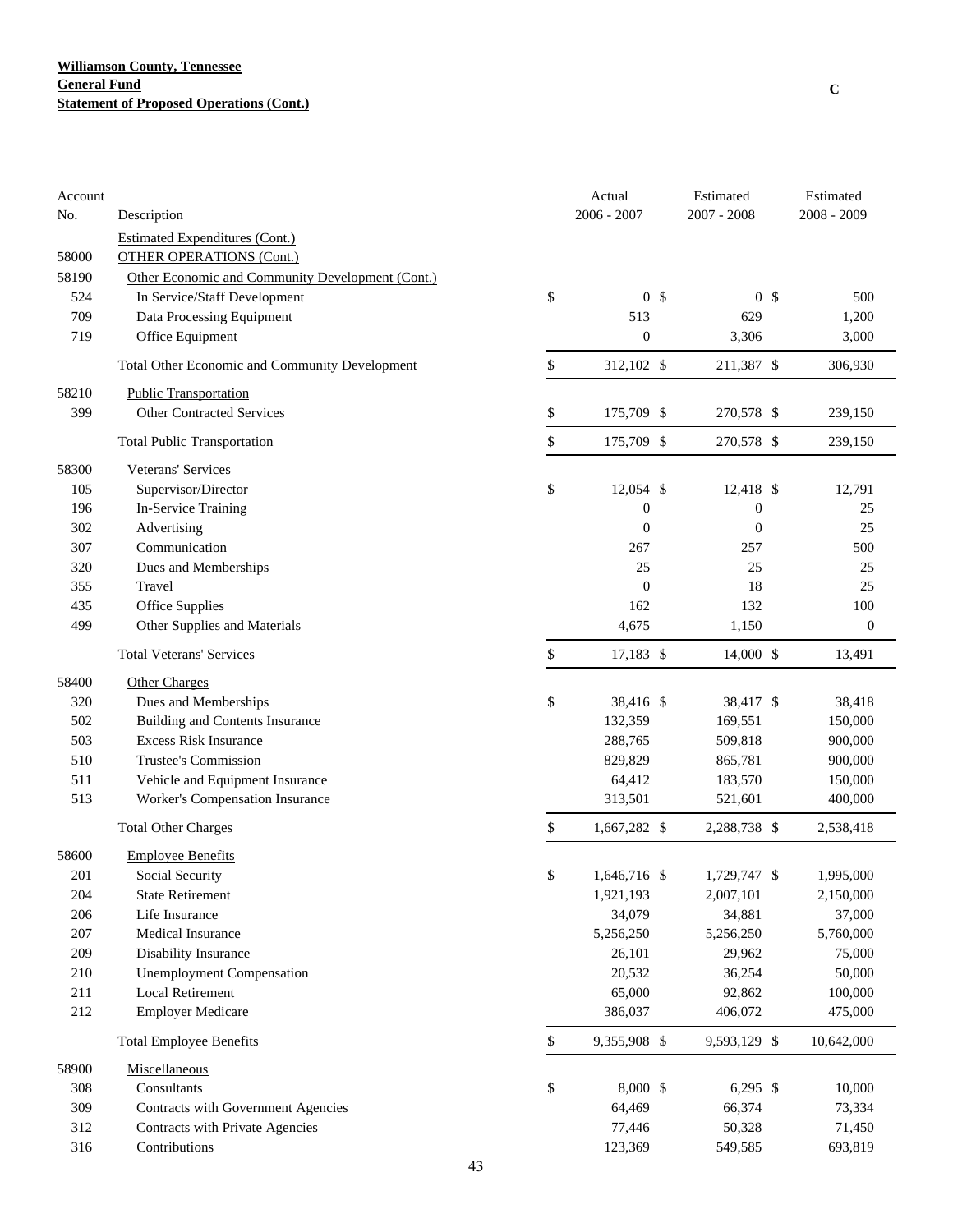| Account |                                                     | Actual              | Estimated     | Estimated     |
|---------|-----------------------------------------------------|---------------------|---------------|---------------|
| No.     | Description                                         | $2006 - 2007$       | $2007 - 2008$ | $2008 - 2009$ |
|         | <b>Estimated Expenditures (Cont.)</b>               |                     |               |               |
| 58000   | <b>OTHER OPERATIONS (Cont.)</b>                     |                     |               |               |
| 58900   | Miscellaneous (Cont.)                               |                     |               |               |
| 414     | <b>Duplicating Supplies</b>                         | \$<br>24,995 \$     | $30,000$ \$   | 30,000        |
|         | <b>Total Miscellaneous</b>                          | \$<br>298,279 \$    | 702,582 \$    | 878,603       |
|         | <b>Total Estimated Expenditures</b>                 | \$<br>53,961,081 \$ | 57,848,859 \$ | 64,882,434    |
|         | <b>Estimated Other Uses:</b>                        |                     |               |               |
| 99100   | <b>Transfers Out</b>                                | \$<br>1,996,855 \$  | 2,964,485 \$  | 500,000       |
|         | Total Estimated Expenditures and Other Uses         | \$<br>55,957,936 \$ | 60,813,344 \$ | 65,382,434    |
|         | Excess of Estimated Revenues and Other Sources Over |                     |               |               |
|         | (Under) Estimated Expenditures and Other Uses       | \$<br>5,217,785 \$  | 1,665,289 \$  | (4,269,378)   |
|         | Estimated Beginning Fund Balance, July 1            | 22,824,045          | 28,041,830    | 29,707,119    |
|         | Estimated Ending Fund Balance, June 30              | \$<br>28,041,830 \$ | 29,707,119 \$ | 25,437,741    |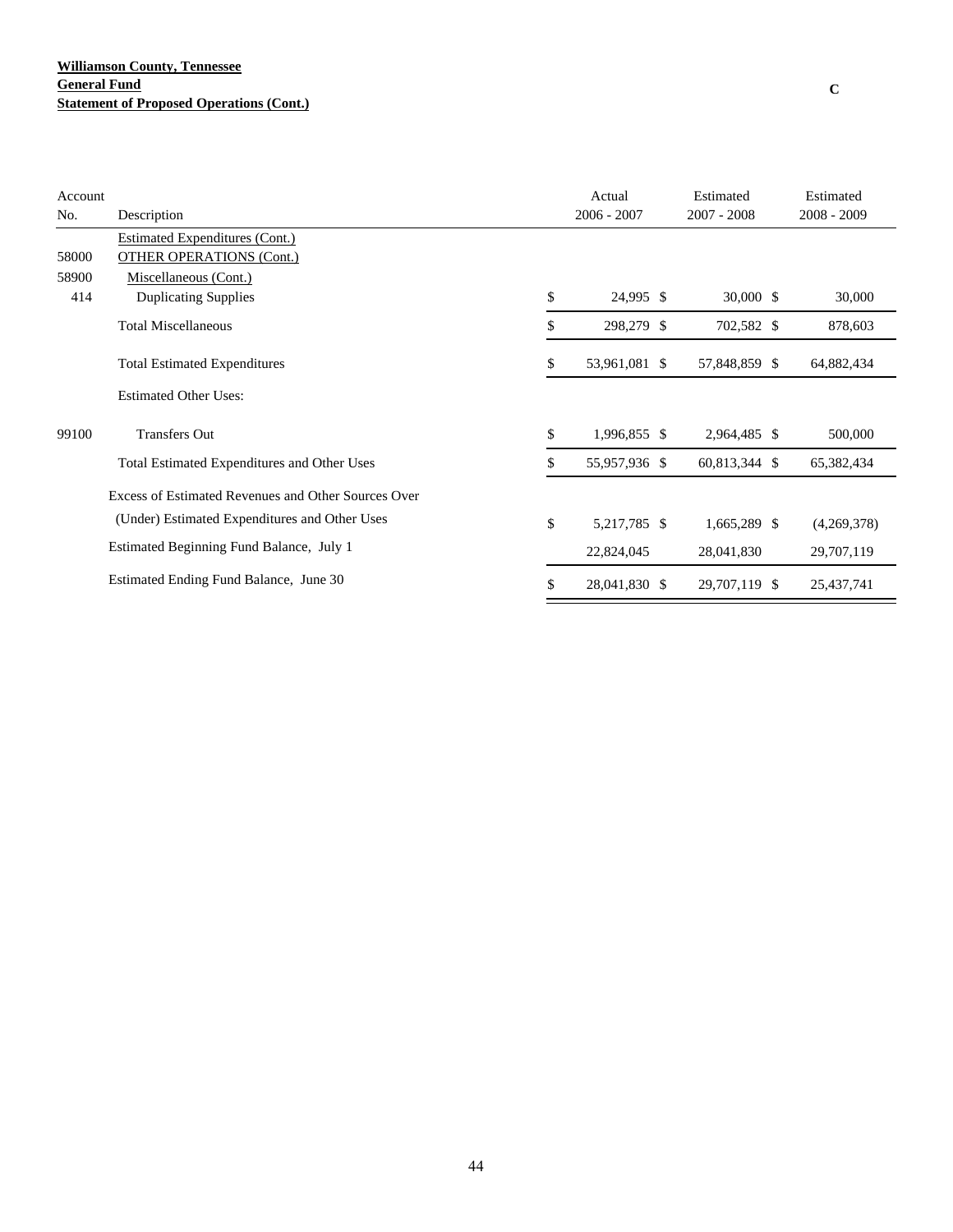| Account<br>No. | Description                                      | Actual<br>$2006 - 2007$ | Estimated<br>$2007 - 2008$ | Estimated<br>2008 - 2009 |
|----------------|--------------------------------------------------|-------------------------|----------------------------|--------------------------|
|                | <b>Estimated Revenues</b>                        |                         |                            |                          |
| 40000          | <b>LOCAL TAXES</b>                               |                         |                            |                          |
| 40100          | <b>County Property Taxes</b>                     |                         |                            |                          |
| 40110          | <b>Current Property Tax</b>                      | \$<br>2,325,675 \$      | 2,493,198 \$               | 2,441,893                |
| 40120          | Trustee's Collections - Prior Year               | 42,360                  | 30,291                     | 35,000                   |
| 40130          | Circuit/Clerk & Master Collections - Prior Years | 14,123                  | 10,258                     | 15,000                   |
| 40140          | <b>Interest and Penalty</b>                      | 5,578                   | 6,579                      | 5,000                    |
| 40161          | Payments in Lieu of Taxes - T.V.A.               | 141                     | 133                        | $\theta$                 |
| 40163          | Payments in Lieu of Taxes - Other                | 6,063                   | 6,336                      | $\theta$                 |
| 40200          | <b>County Local Option Taxes</b>                 |                         |                            |                          |
| 40210          | Local Option Sales Tax                           | 1,065,480               | 997,851                    | $\boldsymbol{0}$         |
|                | TOTAL LOCAL TAXES                                | \$<br>3,459,420 \$      | 3,544,646 \$               | 2,496,893                |
| 43000          | <b>CHARGES FOR CURRENT SERVICES</b>              |                         |                            |                          |
| 43100          | <b>General Service Charges</b>                   |                         |                            |                          |
| 43110          | <b>Tipping Fees</b>                              | \$<br>43,609 \$         | 870,260 \$                 | 815,000                  |
|                | TOTAL CHARGES FOR CURRENT SERVICES               | \$<br>43,609 \$         | 870,260 \$                 | 815,000                  |
| 44000          | <b>OTHER LOCAL REVENUES</b>                      |                         |                            |                          |
| 44100          | <b>Recurring Items</b>                           |                         |                            |                          |
| 44110          | <b>Investment Income</b>                         | \$<br>75,027 \$         | 131,808 \$                 | 50,000                   |
| 44130          | Sale of Materials and Supplies                   | $\boldsymbol{0}$        | 58,947                     | 69,000                   |
| 44500          | Nonrecurring Items                               |                         |                            |                          |
| 44530          | Sale of Equipment                                | $\boldsymbol{0}$        | 44,850                     | $\boldsymbol{0}$         |
| 44990          | Other Local Revenues                             |                         |                            |                          |
| 44990          | <b>Other Local Revenues</b>                      | $\boldsymbol{0}$        | 650                        | $\boldsymbol{0}$         |
|                | TOTAL OTHER LOCAL REVENUES                       | \$<br>75,027 \$         | 236,255 \$                 | 119,000                  |
| 45000          | FEES RECEIVED FROM COUNTY OFFICIALS              |                         |                            |                          |
| 45500          | Fees In Lieu of Salary                           |                         |                            |                          |
| 45610          | Trustee                                          | \$<br>0 <sup>5</sup>    | 200 \$                     | $\boldsymbol{0}$         |
|                | TOTAL FEES RECEIVED FROM COUNTY OFFICIALS        | \$<br>0 <sup>5</sup>    | 200 \$                     | $\boldsymbol{0}$         |
| 46000          | <b>STATE OF TENNESSEE</b>                        |                         |                            |                          |
| 46100          | <b>General Government Grants</b>                 |                         |                            |                          |
| 46170          | Solid Waste Grants                               | \$<br>24,569 \$         | 124,146 \$                 | 100,000                  |
|                | TOTAL STATE OF TENNESSEE                         | \$<br>24,569 \$         | 124,146 \$                 | 100,000                  |
| 48000          | OTHER GOVERNMENTS AND CITIZENS GROUPS            |                         |                            |                          |
| 48600          | <b>Citizens Groups</b>                           |                         |                            |                          |
| 48610          | Donations                                        | \$<br>0 <sup>5</sup>    | 630 \$                     | $\boldsymbol{0}$         |
|                | TOTAL OTHER GOVERNMENTS AND CITIZENS GROUPS      | \$<br>0 <sup>5</sup>    | 630 \$                     | $\boldsymbol{0}$         |
|                | <b>Total Estimated Revenues</b>                  | \$<br>3,602,625 \$      | 4,776,137 \$               | 3,530,893                |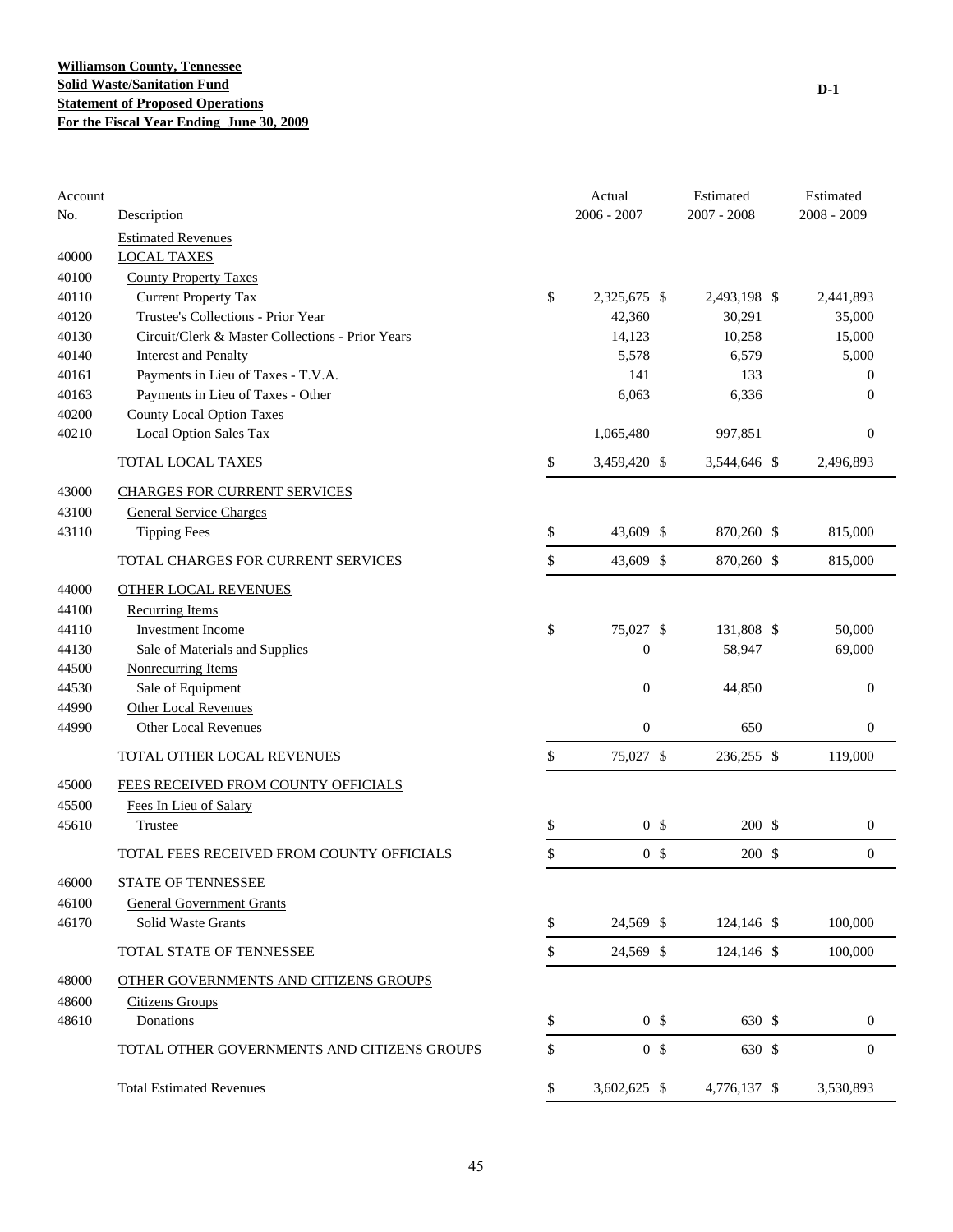#### **Williamson County, Tennessee Solid Waste/Sanitation Fund Statement of Proposed Operations (Cont.)**

| Account<br>No. | Description                                       | Actual<br>$2006 - 2007$ | Estimated<br>$2007 - 2008$ | Estimated<br>2008 - 2009 |
|----------------|---------------------------------------------------|-------------------------|----------------------------|--------------------------|
|                | <b>Estimated Other Sources:</b>                   |                         |                            |                          |
| 49800          | Transfers In                                      | \$<br>528,576 \$        | 500,000 \$                 | 500,000                  |
|                | <b>Total Estimated Revenues and Other Sources</b> | \$<br>4,131,201 \$      | 5,276,137 \$               | 4,030,893                |
|                | <b>Estimated Expenditures</b>                     |                         |                            |                          |
| 55000          | PUBLIC HEALTH AND WELFARE                         |                         |                            |                          |
| 55710          | <b>Sanitation Management</b>                      |                         |                            |                          |
| 105            | Supervisor/Director                               | \$<br>0 <sup>5</sup>    | 89,315 \$                  | 91,999                   |
| 106            | Deputy(ies)                                       | $\boldsymbol{0}$        | 126,734                    | 179,110                  |
| 149            | Laborers                                          | $\boldsymbol{0}$        | 515,957                    | 568,242                  |
| 160            | Guards                                            | $\boldsymbol{0}$        | 404,823                    | 470,716                  |
| 162            | <b>Clerical Personnel</b>                         | $\boldsymbol{0}$        | 90,106                     | 95,789                   |
| 186            | Longevity Pay                                     | $\boldsymbol{0}$        | 8,050                      | 9,300                    |
| 187            | Overtime Pay                                      | $\boldsymbol{0}$        | 125,038                    | 111,519                  |
| 302            | Advertising                                       | $\boldsymbol{0}$        | 5,782                      | 6,000                    |
| 307            | Communication                                     | $\boldsymbol{0}$        | 12,736                     | 19,000                   |
| 320            | Dues and Memberships                              | $\boldsymbol{0}$        | 2,456                      | 2,850                    |
| 322            | <b>Evaluation and Testing</b>                     | $\boldsymbol{0}$        | 870                        | 2,000                    |
| 335            | Maintenance & Repair Services- Buildings          | $\boldsymbol{0}$        | 10,871                     | 14,000                   |
| 336            | Maintenance & Repair Services- Equipment          | $\boldsymbol{0}$        | 129,977                    | 158,000                  |
| 337            | Maintenance & Repair Services- Office Equipment   | $\boldsymbol{0}$        | 1,985                      | 2,000                    |
| 338            | Maintenance & Repair Services- Vehicles           | $\boldsymbol{0}$        | 110,065                    | 103,800                  |
| 348            | Postal Charges                                    | $\boldsymbol{0}$        | 2,487                      | 3,500                    |
| 349            | Printing, Stationery and Forms                    | $\boldsymbol{0}$        | 1,342                      | 5,000                    |
| 351            | Rentals                                           | $\boldsymbol{0}$        | 13,036                     | 6,000                    |
| 355            | Travel                                            | $\boldsymbol{0}$        | 5,145                      | 6,500                    |
| 399            | <b>Other Contracted Services</b>                  | $\boldsymbol{0}$        | 790,968                    | 976,000                  |
| 412            | Diesel Fuel                                       | $\boldsymbol{0}$        | 320,470                    | 367,815                  |
| 415            | Electricity                                       | $\boldsymbol{0}$        | 23,508                     | 18,800                   |
| 425            | Gasoline                                          | $\boldsymbol{0}$        | 21,439                     | 18,500                   |
| 433            | Lubricants                                        | $\boldsymbol{0}$        | 6,500                      | 6,500                    |
| 434            | <b>Natural Gas</b>                                | $\boldsymbol{0}$        | 2,479                      | 2,500                    |
| 435            | Office Supplies                                   | $\boldsymbol{0}$        | 3,213                      | 4,500                    |
| 437            | Periodicals                                       | $\boldsymbol{0}$        | 26                         | 300                      |
| 450            | Tires and Tubes                                   | $\boldsymbol{0}$        | 49,795                     | 45,000                   |
| 451            | Uniforms                                          | $\boldsymbol{0}$        | 12,416                     | 15,000                   |
| 454            | Water and Sewer                                   | $\boldsymbol{0}$        | 2,015                      | 3,400                    |
| 499            | Other Supplies and Materials                      | $\boldsymbol{0}$        | 26,406                     | 27,000                   |
| 524            | In Service/Staff Development                      | $\boldsymbol{0}$        | 2,486                      | 2,600                    |
| 599            | Other Charges                                     | $\boldsymbol{0}$        | 12,661                     | 61,695                   |
| 718            | Motor Vehicles                                    | $\mathbf{0}$            | 22,359                     | 25,000                   |
| 719            | Office Equipment                                  | $\boldsymbol{0}$        | 6,050                      | 11,400                   |
| 724            | Site Development                                  | $\boldsymbol{0}$        | 3,104                      | 330,000                  |
| 799            | Other Capital Outlay                              | $\boldsymbol{0}$        | 60,000                     | $\mathbf{0}$             |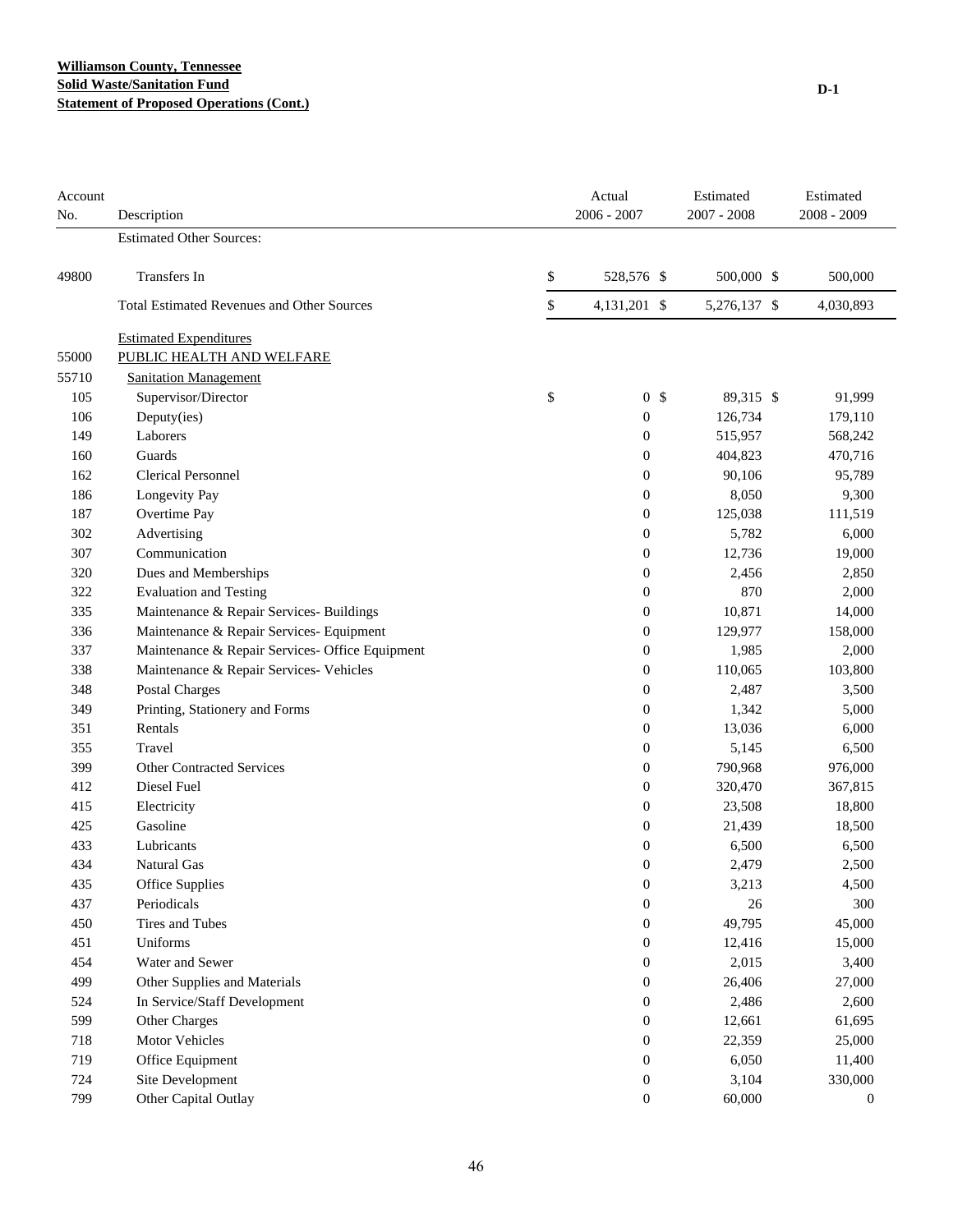| Account |                                          |              | Actual         | Estimated        | Estimated        |
|---------|------------------------------------------|--------------|----------------|------------------|------------------|
| No.     | Description                              |              | $2006 - 2007$  | 2007 - 2008      | 2008 - 2009      |
|         | <b>Estimated Expenditures (Cont.)</b>    |              |                |                  |                  |
| 55000   | PUBLIC HEALTH AND WELFARE (Cont.)        |              |                |                  |                  |
| 55710   | Sanitation Management (Cont.)            |              |                |                  |                  |
|         | <b>Total Sanitation Management</b>       | \$           | 0 <sup>5</sup> | 3,022,670 \$     | 3,771,335        |
| 55732   | Convenience Centers                      |              |                |                  |                  |
| 106     | Deputy(ies)                              | \$           | 32,843 \$      | 0 <sup>5</sup>   | $\mathbf{0}$     |
| 149     | Laborers                                 |              | 269,085        | $\boldsymbol{0}$ | $\mathbf{0}$     |
| 160     | Guards                                   |              | 389,407        | $\boldsymbol{0}$ | $\mathbf{0}$     |
| 186     | Longevity Pay                            |              | 2,300          | $\boldsymbol{0}$ | $\mathbf{0}$     |
| 187     | Overtime Pay                             |              | 30,544         | 0                | 0                |
| 199     | Other Per Diem & Fees                    |              | 934            | 0                | 0                |
| 307     | Communication                            |              | 4,598          | 0                | 0                |
| 320     | Dues and Memberships                     |              | 352            | 0                | 0                |
| 322     | <b>Evaluation and Testing</b>            |              | 620            | 0                | $\mathbf{0}$     |
| 335     | Maintenance & Repair Services- Buildings |              | 2,892          | 0                | 0                |
| 336     | Maintenance & Repair Services- Equipment |              | 5,374          | $\boldsymbol{0}$ | $\boldsymbol{0}$ |
| 338     | Maintenance & Repair Services- Vehicles  |              | 87,768         | $\boldsymbol{0}$ | $\mathbf{0}$     |
| 349     | Printing, Stationery and Forms           |              | 537            | 0                | $\boldsymbol{0}$ |
| 355     | Travel                                   |              | 69             | 0                | $\mathbf{0}$     |
| 399     | <b>Other Contracted Services</b>         |              | 1,234,244      | 0                | $\mathbf{0}$     |
| 412     | Diesel Fuel                              |              | 158,811        | 0                | $\mathbf{0}$     |
| 415     | Electricity                              |              | 9,250          | 0                | 0                |
| 425     | Gasoline                                 |              | 5,608          | $\mathbf{0}$     | 0                |
| 433     | Lubricants                               |              | 2,135          | 0                | 0                |
| 435     | Office Supplies                          |              | 1,104          | 0                | $\mathbf{0}$     |
| 450     | <b>Tires and Tubes</b>                   |              | 21,798         | 0                | $\mathbf{0}$     |
| 454     | Water and Sewer                          |              | 1,115          | $\boldsymbol{0}$ | $\boldsymbol{0}$ |
| 499     | Other Supplies and Materials             |              | 10,382         | $\boldsymbol{0}$ | $\boldsymbol{0}$ |
| 719     | Office Equipment                         |              | 3,972          | $\boldsymbol{0}$ | $\boldsymbol{0}$ |
|         | <b>Total Convenience Centers</b>         | \$           | 2,275,742 \$   | 0 <sup>5</sup>   | $\boldsymbol{0}$ |
| 58000   | <b>OTHER OPERATIONS</b>                  |              |                |                  |                  |
| 58400   | <b>Other Charges</b>                     |              |                |                  |                  |
| 502     | Building and Contents Insurance          | \$           | 11,498 \$      | 0 <sup>5</sup>   | 50,000           |
| 503     | <b>Excess Risk Insurance</b>             |              | 27,555         | 89,538           | 100,000          |
| 510     | Trustee's Commission                     |              | 58,346         | 70,932           | 70,000           |
| 511     | Vehicle and Equipment Insurance          |              | 23,370         | 19,579           | 50,000           |
| 513     | Worker's Compensation Insurance          |              | 58,146         | 47,450           | 100,000          |
|         | <b>Total Other Charges</b>               | $\mathbb{S}$ | 178,915 \$     | 227,499 \$       | 370,000          |
| 58600   | <b>Employee Benefits</b>                 |              |                |                  |                  |
| 201     | Social Security                          | \$           | 44,340 \$      | 82,149 \$        | 95,000           |
| 204     | <b>State Retirement</b>                  |              | 26,313         | 74,824           | 82,000           |
| 206     | Life Insurance                           |              | 302            | 1,167            | 1,350            |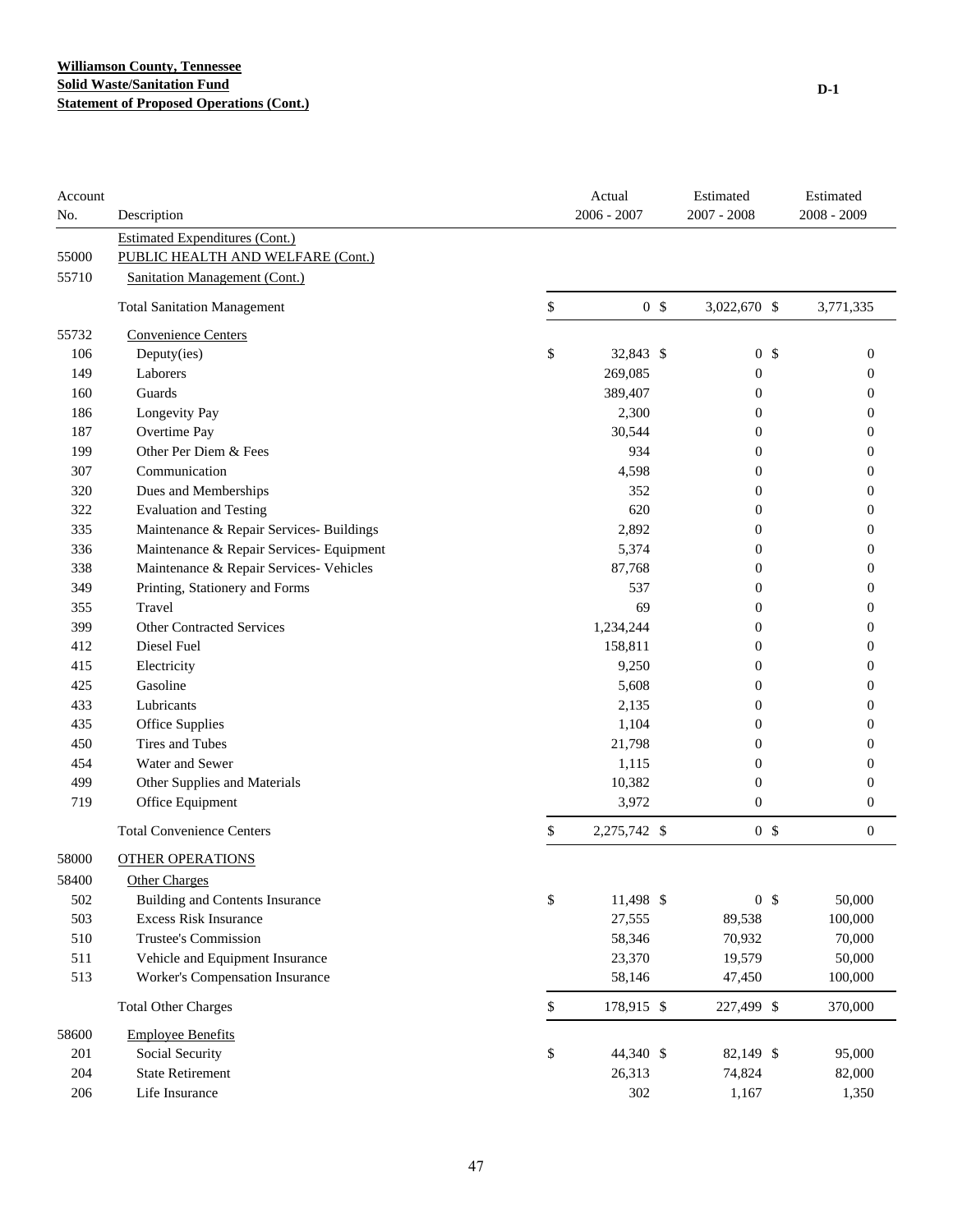| Account |                                                     | Actual               | Estimated      | Estimated        |
|---------|-----------------------------------------------------|----------------------|----------------|------------------|
| No.     | Description                                         | $2006 - 2007$        | $2007 - 2008$  | $2008 - 2009$    |
|         | <b>Estimated Expenditures (Cont.)</b>               |                      |                |                  |
| 58000   | <b>OTHER OPERATIONS (Cont.)</b>                     |                      |                |                  |
| 58600   | Employee Benefits (Cont.)                           |                      |                |                  |
| 207     | Medical Insurance                                   | \$<br>72,500 \$      | 181,250 \$     | 200,000          |
| 209     | Disability Insurance                                | 1,640                | 1,470          | 11,800           |
| 210     | <b>Unemployment Compensation</b>                    | $\overline{0}$       | $\overline{0}$ | 10,000           |
| 212     | <b>Employer Medicare</b>                            | 10,368               | 19,214         | 22,500           |
|         | <b>Total Employee Benefits</b>                      | \$<br>155,463 \$     | 360,074 \$     | 422,650          |
|         | <b>Total Estimated Expenditures</b>                 | \$<br>2,610,120 \$   | 3,610,243 \$   | 4,563,985        |
|         | <b>Estimated Other Uses:</b>                        |                      |                |                  |
| 99100   | <b>Transfers Out</b>                                | \$<br>0 <sup>5</sup> | 425,000 \$     | $\boldsymbol{0}$ |
|         | Total Estimated Expenditures and Other Uses         | \$<br>2,610,120 \$   | 4,035,243 \$   | 4,563,985        |
|         | Excess of Estimated Revenues and Other Sources Over |                      |                |                  |
|         | (Under) Estimated Expenditures and Other Uses       | \$<br>1,521,081 \$   | 1,240,894 \$   | (533,092)        |
|         | Estimated Beginning Fund Balance, July 1            | 423,406              | 1,944,487      | 3,185,381        |
|         | Estimated Ending Fund Balance, June 30              | \$<br>1,944,487 \$   | 3,185,381 \$   | 2,652,289        |

**D-1**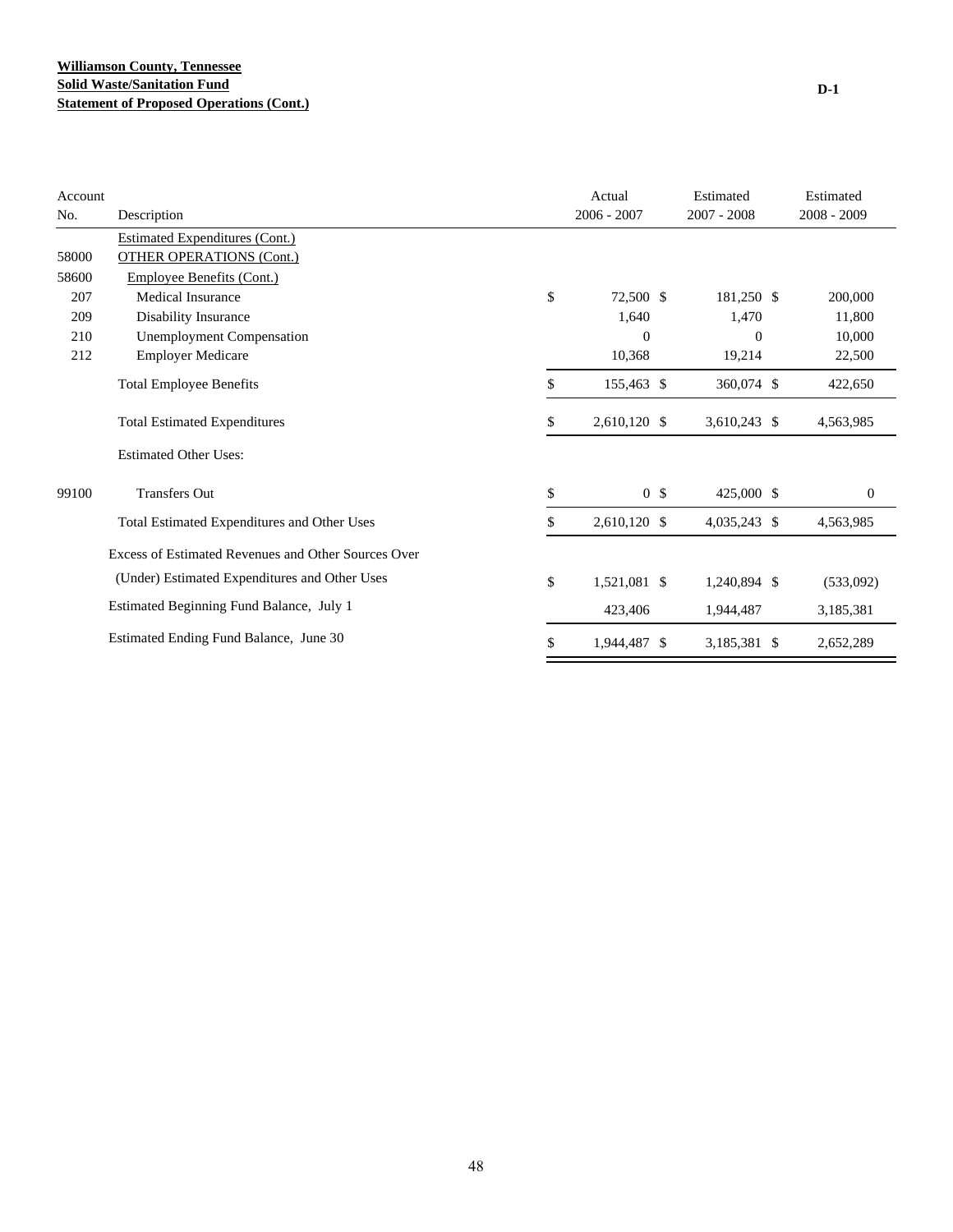| Account |                                                               | Actual               | Estimated        | Estimated<br>$2008 - 2009$ |
|---------|---------------------------------------------------------------|----------------------|------------------|----------------------------|
| No.     | Description                                                   | $2006 - 2007$        | $2007 - 2008$    |                            |
| 42000   | <b>Estimated Revenues</b><br>FINES, FORFEITURES AND PENALTIES |                      |                  |                            |
| 42100   | <b>Circuit Court</b>                                          |                      |                  |                            |
| 42140   | Drug Control Fines                                            | \$<br>10,864 \$      | 13,008 \$        | 10,000                     |
| 42300   | <b>General Sessions Court</b>                                 |                      |                  |                            |
| 42340   | Drug Control Fines                                            | 55,370               | 142,540          | 26,000                     |
| 42900   | Other Fines, Forfeitures, and Penalties                       |                      |                  |                            |
| 42910   | Proceeds from Confiscated Property                            | 152,616              | $\boldsymbol{0}$ | 0                          |
|         | TOTAL FINES, FORFEITURES AND PENALTIES                        | \$<br>218,850 \$     | 155,548 \$       | 36,000                     |
| 44000   | <b>OTHER LOCAL REVENUES</b>                                   |                      |                  |                            |
| 44100   | <b>Recurring Items</b>                                        |                      |                  |                            |
| 44110   | Investment Income                                             | \$<br>12,822 \$      | 0 <sup>5</sup>   | $\boldsymbol{0}$           |
| 44500   | Nonrecurring Items                                            |                      |                  |                            |
| 44530   | Sale of Equipment                                             | $\mathbf{0}$         | 5,280            | $\boldsymbol{0}$           |
|         | TOTAL OTHER LOCAL REVENUES                                    | \$<br>12,822 \$      | 5,280 \$         | $\boldsymbol{0}$           |
| 46000   | <b>STATE OF TENNESSEE</b>                                     |                      |                  |                            |
| 46800   | <b>Other State Revenues</b>                                   |                      |                  |                            |
| 46990   | <b>Other State Revenues</b>                                   | \$<br>0 <sup>5</sup> | $4,264$ \$       | $\boldsymbol{0}$           |
|         | TOTAL STATE OF TENNESSEE                                      | \$<br>0 <sup>5</sup> | $4,264$ \$       | $\boldsymbol{0}$           |
| 48000   | OTHER GOVERNMENTS AND CITIZENS GROUPS                         |                      |                  |                            |
| 48600   | <b>Citizens Groups</b>                                        |                      |                  |                            |
| 48610   | Donations                                                     | \$<br>$1,150$ \$     | $1,450$ \$       | $\boldsymbol{0}$           |
|         |                                                               |                      |                  |                            |
|         | TOTAL OTHER GOVERNMENTS AND CITIZENS GROUPS                   | \$<br>$1,150$ \$     | $1,450$ \$       | $\boldsymbol{0}$           |
|         | <b>Total Estimated Revenues</b>                               | \$<br>232,822 \$     | 166,542 \$       | 36,000                     |
|         | <b>Estimated Expenditures</b>                                 |                      |                  |                            |
| 54000   | <b>PUBLIC SAFETY</b>                                          |                      |                  |                            |
| 54150   | <b>Drug Enforcement</b>                                       |                      |                  |                            |
| 196     | In-Service Training                                           | \$<br>$2,673$ \$     | 0 <sup>5</sup>   | $\boldsymbol{0}$           |
| 307     | Communication                                                 | $\mathbf{0}$         | $\mathbf{0}$     | 2,000                      |
| 319     | <b>Confidential Drug Enforcement Payments</b>                 | $\boldsymbol{0}$     | $\boldsymbol{0}$ | 5,000                      |
| 338     | Maintenance & Repair Services- Vehicles                       | 341                  | 1,808            | 4,000                      |
| 353     | Tow-in Services                                               | 215                  | 315              | 2,000                      |
| 355     | Travel                                                        | $\boldsymbol{0}$     | 188              | 1,500                      |
| 435     | Office Supplies                                               | 298                  | 1,400            | 7,000                      |
| 510     | Trustee's Commission                                          | 791                  | 565              | 2,000                      |
| 524     | In Service/Staff Development                                  | $\mathbf{0}$         | 2,806            | 4,000                      |
| 799     | Other Capital Outlay                                          | 104,498              | 193,233          | 192,871                    |
|         | <b>Total Drug Enforcement</b>                                 | \$<br>108,816 \$     | 200,315 \$       | 220,371                    |
|         | <b>Total Estimated Expenditures</b>                           | \$<br>108,816 \$     | 200,315 \$       | 220,371                    |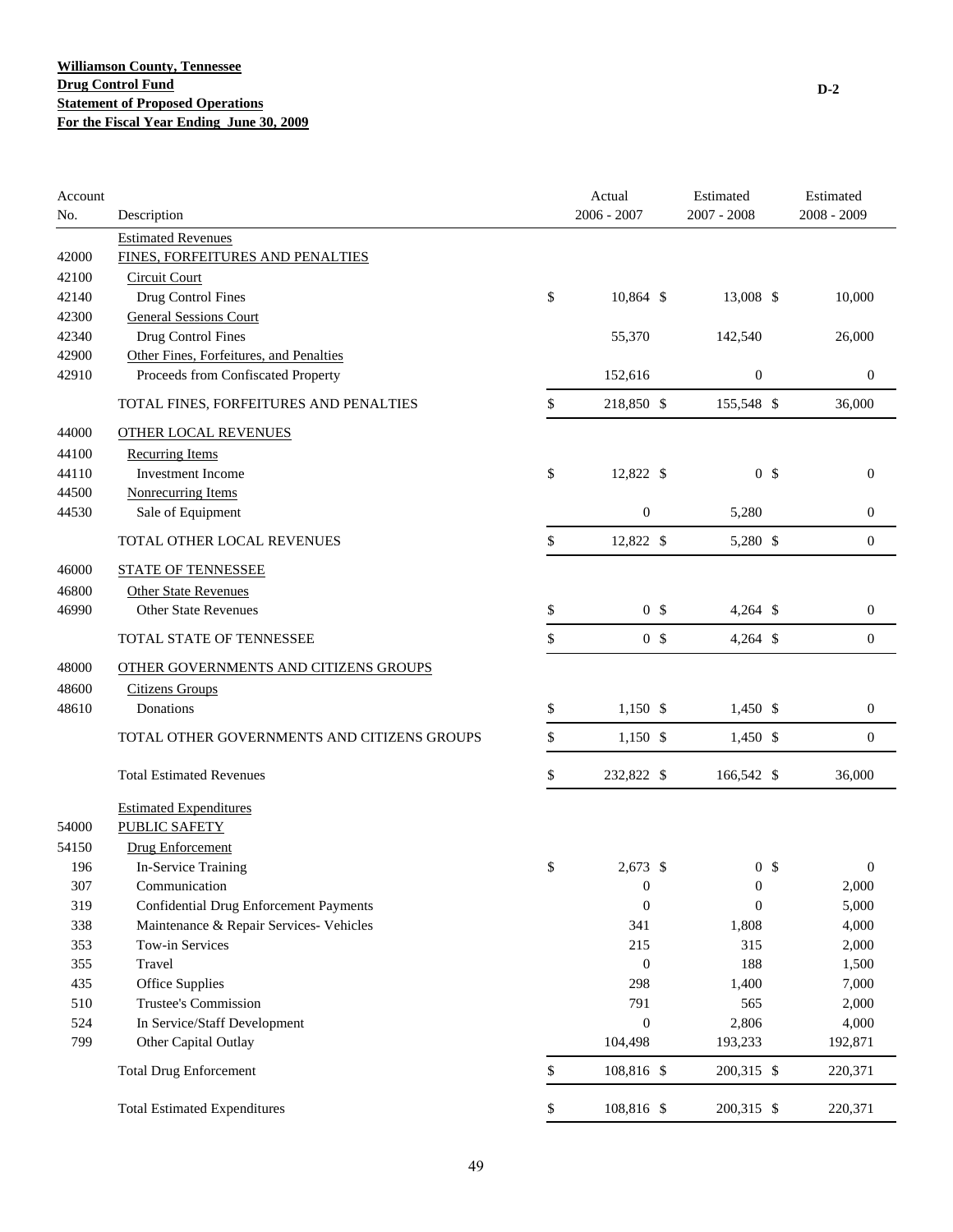#### **Williamson County, Tennessee Drug Control Fund Statement of Proposed Operations (Cont.)**

| Account<br>No. | Description                              | Actual<br>$2006 - 2007$ | Estimated<br>$2007 - 2008$ | Estimated<br>$2008 - 2009$ |
|----------------|------------------------------------------|-------------------------|----------------------------|----------------------------|
|                | Excess of Estimated Revenues Over        |                         |                            |                            |
|                | (Under) Estimated Expenditures           | \$<br>$124.006$ \$      | $(33,773)$ \$              | (184, 371)                 |
|                | Estimated Beginning Fund Balance, July 1 | 110.516                 | 234.522                    | 200,749                    |
|                | Estimated Ending Fund Balance, June 30   | \$<br>234.522 \$        | 200,749 \$                 | 16.378                     |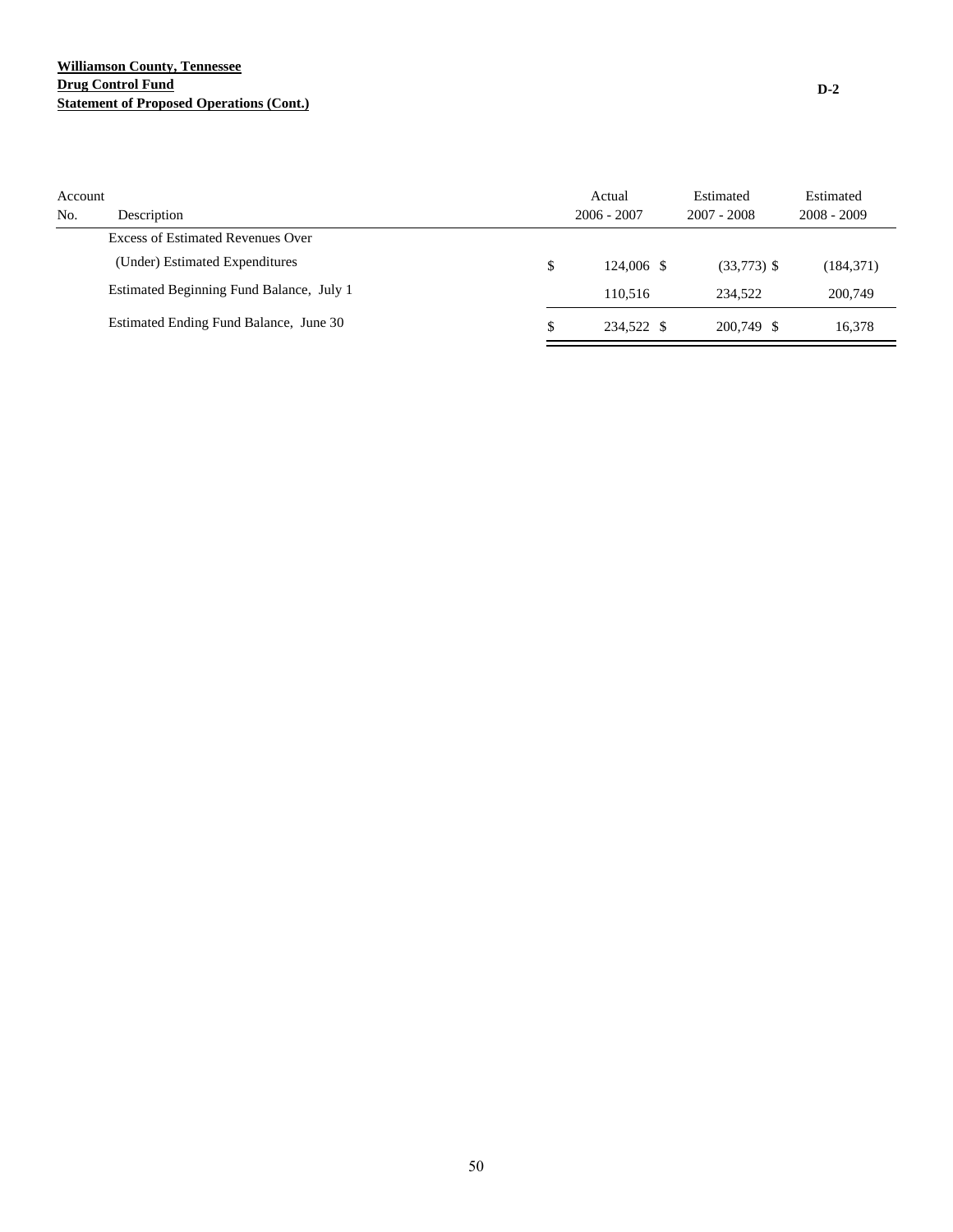| Account |                                                  | Actual               | Estimated      | Estimated        |
|---------|--------------------------------------------------|----------------------|----------------|------------------|
| No.     | Description                                      | 2006 - 2007          | 2007 - 2008    | $2008 - 2009$    |
| 40000   | <b>Estimated Revenues</b><br><b>LOCAL TAXES</b>  |                      |                |                  |
| 40100   | <b>County Property Taxes</b>                     |                      |                |                  |
| 40110   | <b>Current Property Tax</b>                      | \$<br>705,066 \$     | 735,679 \$     | 702,966          |
| 40120   | Trustee's Collections - Prior Year               | 8,908                | 11,727         | 10,000           |
| 40130   | Circuit/Clerk & Master Collections - Prior Years | 5,028                | 4,918          | 3,500            |
| 40140   | <b>Interest and Penalty</b>                      | 2,098                | 2,548          | 2,000            |
| 40161   | Payments in Lieu of Taxes - T.V.A.               | 117                  | 111            | $\mathbf{0}$     |
| 40163   | Payments in Lieu of Taxes - Other                | 2,053                | 2,088          | $\mathbf{0}$     |
| 40200   | <b>County Local Option Taxes</b>                 |                      |                |                  |
| 40240   | Wheel Tax                                        | 3,459,897            | 3,550,678      | 3,500,000        |
| 40270   | <b>Business Tax</b>                              | 3,432,825            | 3,949,115      | 2,750,000        |
| 40280   | Mineral Severance Tax                            | 308,452              | 255,380        | 300,000          |
|         |                                                  |                      |                |                  |
|         | TOTAL LOCAL TAXES                                | \$<br>7,924,444 \$   | 8,512,244 \$   | 7,268,466        |
| 44000   | <b>OTHER LOCAL REVENUES</b>                      |                      |                |                  |
| 44100   | <b>Recurring Items</b>                           |                      |                |                  |
| 44110   | <b>Investment Income</b>                         | \$<br>631,706 \$     | 0 <sup>5</sup> | $\boldsymbol{0}$ |
| 44130   | Sale of Materials and Supplies                   | 2,547                | 7,816          | 0                |
| 44135   | Sale of Gasoline                                 | 24,890               | 70,070         | 25,000           |
| 44170   | Miscellaneous Refunds                            | 49,580               | 17,866         | 0                |
| 44500   | <b>Nonrecurring Items</b>                        |                      |                |                  |
| 44530   | Sale of Equipment                                | 44,628               | $\overline{0}$ | 0                |
| 44560   | Damages Recovered from Individuals               | 1,993                | 5,195          | $\boldsymbol{0}$ |
| 44990   | <b>Other Local Revenues</b>                      |                      |                |                  |
| 44990   | Other Local Revenues                             | 6,210                | 5,040          | 10,000           |
|         | TOTAL OTHER LOCAL REVENUES                       | \$<br>761,554 \$     | 105,987 \$     | 35,000           |
| 46000   | <b>STATE OF TENNESSEE</b>                        |                      |                |                  |
| 46400   | <b>Public Works Grants</b>                       |                      |                |                  |
| 46420   | State Aid Program                                | \$<br>672,706 \$     | 186,420 \$     | $\boldsymbol{0}$ |
| 46800   | <b>Other State Revenues</b>                      |                      |                |                  |
| 46840   | Alcoholic Beverage Tax                           | 67,754               | 70,308         | 50,000           |
| 46920   | Gasoline and Motor Fuel Tax                      | 2,676,961            | 2,728,281      | 2,600,000        |
| 46930   | Petroleum Special Tax                            | 101,871              | 101,703        | 100,000          |
|         | TOTAL STATE OF TENNESSEE                         | \$<br>3,519,292 \$   | 3,086,712 \$   | 2,750,000        |
| 47000   | FEDERAL GOVERNMENT                               |                      |                |                  |
| 47100   | <b>Federal Through State</b>                     |                      |                |                  |
| 47230   | Disaster Relief                                  | \$<br>0 <sup>5</sup> | 429,336 \$     | $\boldsymbol{0}$ |
| 47590   | Other Federal through State                      | 48,866               | $\mathbf{0}$   | $\boldsymbol{0}$ |
|         | TOTAL FEDERAL GOVERNMENT                         | \$<br>48,866 \$      | 429,336 \$     | $\boldsymbol{0}$ |
| 48000   | OTHER GOVERNMENTS AND CITIZENS GROUPS            |                      |                |                  |
| 48100   | <b>Other Governments</b>                         |                      |                |                  |
| 48120   | Paving and Maintenance                           | \$<br>215,793 \$     | 155,267 \$     | 50,000           |
|         | TOTAL OTHER GOVERNMENTS AND CITIZENS GROUPS      | \$<br>215,793 \$     | 155,267 \$     | 50,000           |
|         | 51                                               |                      |                |                  |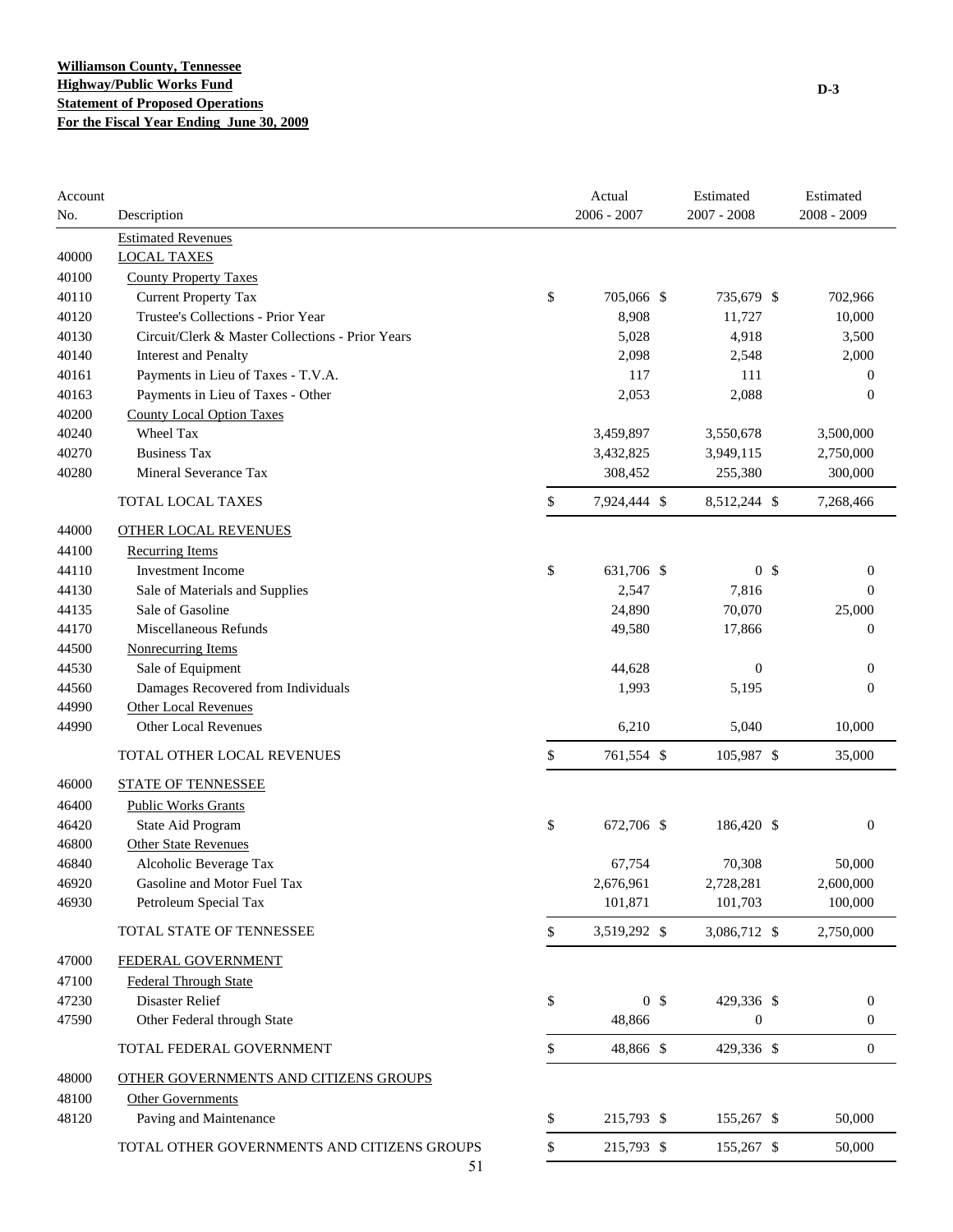### **Williamson County, Tennessee Highway/Public Works Fund Statement of Proposed Operations (Cont.)**

| Account<br>No. | Description                                       |    | Actual<br>2006 - 2007 | Estimated<br>$2007 - 2008$ | Estimated<br>2008 - 2009 |
|----------------|---------------------------------------------------|----|-----------------------|----------------------------|--------------------------|
|                | Estimated Revenues (Cont.)                        |    |                       |                            |                          |
|                | <b>Total Estimated Revenues</b>                   |    | \$<br>12,469,949 \$   | 12,289,546 \$              | 10,103,466               |
|                | <b>Estimated Other Sources:</b>                   |    |                       |                            |                          |
| 49800          | Transfers In                                      |    | \$<br>300,000 \$      | 300,000 \$                 | 300,000                  |
|                | <b>Total Estimated Revenues and Other Sources</b> |    | \$<br>12,769,949 \$   | 12,589,546 \$              | 10,403,466               |
|                | <b>Estimated Expenditures</b>                     |    |                       |                            |                          |
| 60000          | <b>HIGHWAYS</b>                                   |    |                       |                            |                          |
| 61000          | Administration                                    |    |                       |                            |                          |
| 101            | County Official/Administrative Officer            |    | \$<br>101,691 \$      | 104,728 \$                 | 107,884                  |
| 119            | Accountants/Bookkeepers                           |    | 52,541                | 54,122                     | 55,747                   |
| 148            | Dispatchers/Radio Operators                       |    | 45,885                | 47,258                     | 48,680                   |
| 161            | Sercetary(s)                                      |    | 38,022                | 39,146                     | 40,339                   |
| 186            | Longevity Pay                                     |    | 37,100                | 40,800                     | 42,100                   |
| 191            | Board and Committee Members Fees                  |    | 3,600                 | 6,900                      | 7,200                    |
| 199            | Other Per Diem & Fees                             |    | 2,211                 | $\boldsymbol{0}$           | $\boldsymbol{0}$         |
| 302            | Advertising                                       |    | 420                   | 346                        | 500                      |
| 307            | Communication                                     |    | 9,828                 | 9,731                      | 14,500                   |
| 321            | <b>Engineering Services</b>                       |    | 324,208               | 295,148                    | 300,000                  |
| 322            | <b>Evaluation and Testing</b>                     |    | 2,360                 | 2,010                      | 3,500                    |
| 330            | <b>Operating Lease Payments</b>                   |    | 1,630                 | 1,409                      | 1,800                    |
| 331            | <b>Legal Services</b>                             |    | 54,150                | 57,646                     | 60,000                   |
| 332            | Legal Notices, Recording and Court Costs          |    | 40                    | 27                         | 500                      |
| 337            | Maintenance & Repair Services- Office Equipment   |    | $\overline{0}$        | 383                        | 1,500                    |
| 348            | <b>Postal Charges</b>                             |    | 1,230                 | 78                         | 1,300                    |
| 415            | Electricity                                       |    | 13,768                | 13,806                     | 26,000                   |
| 434            | Natural Gas                                       |    | 7,671                 | 7,308                      | 15,000                   |
| 435            | Office Supplies                                   |    | 3,012                 | 3,344                      | 3,400                    |
| 437            | Periodicals                                       |    | $\mathbf{0}$          | 62                         | 100                      |
| 454            | Water and Sewer                                   |    | 6,736                 | 7,698                      | 8,000                    |
| 599            | Other Charges                                     |    | 3,609                 | 9,701                      | 8,000                    |
| 719            | Office Equipment                                  |    | 2,379                 | 2,303                      | 3,000                    |
|                | <b>Total Administration</b>                       |    | \$<br>712,091 \$      | 703,954 \$                 | 749,050                  |
| 62000          | Highway and Bridge Maintenance                    |    |                       |                            |                          |
| 141            | Foremen                                           |    | \$<br>149,032 \$      | 153,504 \$                 | 158,114                  |
| 143            | <b>Equipment Operators</b>                        |    | 1,820,509             | 1,825,591                  | 1,940,992                |
| 169            | Part-time Personnel                               |    | 73,134                | 67,378                     | 95,913                   |
| 187            | Overtime Pay                                      |    | 88,939                | 89,448                     | 93,625                   |
| 312            | Contracts with Private Agencies                   |    | 98,334                | 107,228                    | 100,000                  |
| 351            | Rentals                                           |    | 74,956                | 84,499                     | 100,000                  |
| 399            | Other Contracted Services                         |    | 51,589                | 97,380                     | 100,000                  |
| 403            | Asphalt - Cold Mix                                |    | $\boldsymbol{0}$      | $\boldsymbol{0}$           | 20,000                   |
| 404            | Asphalt - Hot Mix                                 |    | 3,401,756             | 2,671,779                  | 2,490,000                |
| 405            | Asphalt - Liquid                                  |    | 48,979                | 97,240                     | 50,000                   |
| 409            | <b>Crushed Stone</b>                              | 52 | 10,974                | 7,877                      | $\boldsymbol{0}$         |
|                |                                                   |    |                       |                            |                          |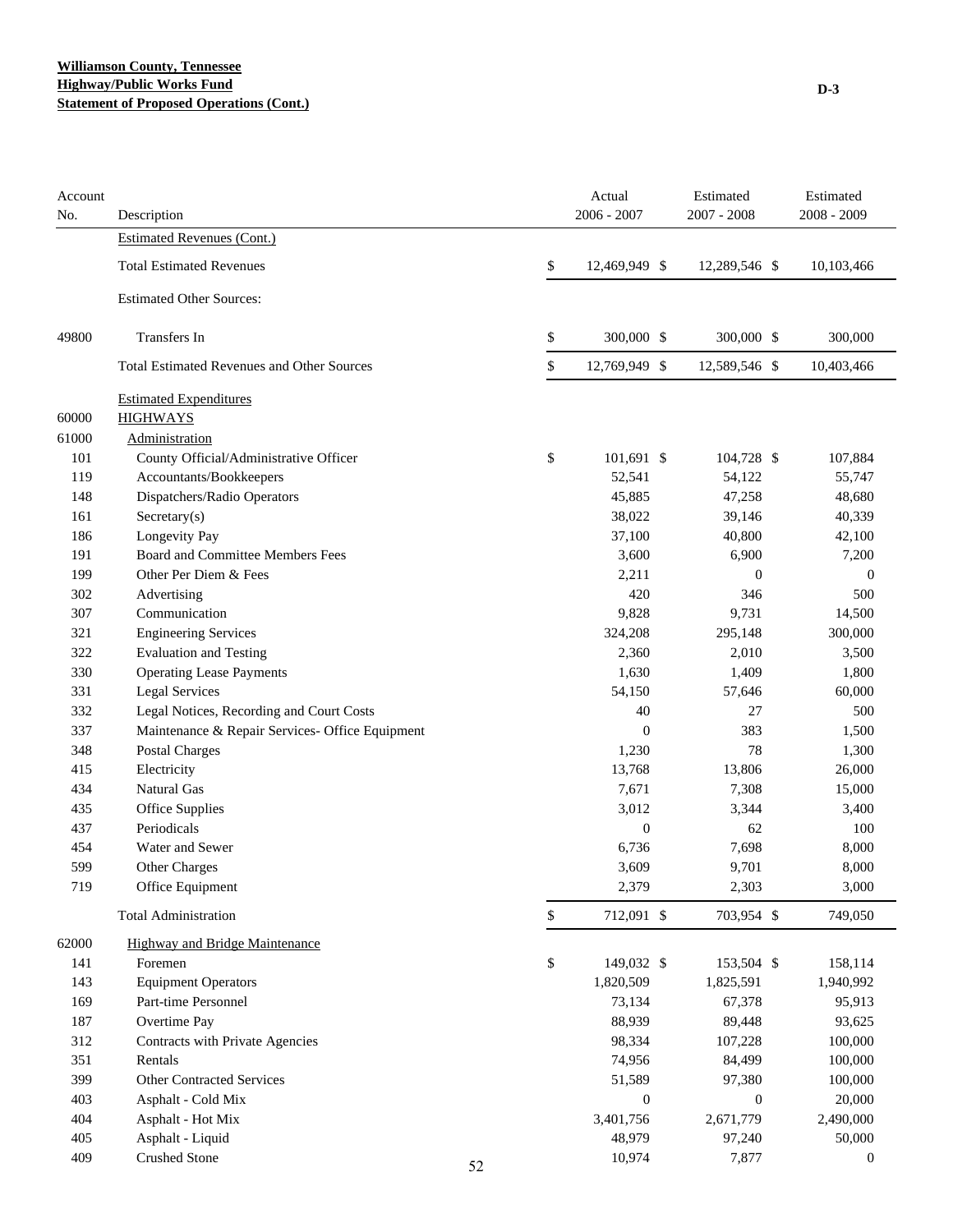| Account |                                              |              | Actual           | Estimated      | Estimated     |
|---------|----------------------------------------------|--------------|------------------|----------------|---------------|
| No.     | Description                                  |              | $2006 - 2007$    | 2007 - 2008    | $2008 - 2009$ |
|         | <b>Estimated Expenditures (Cont.)</b>        |              |                  |                |               |
| 60000   | <b>HIGHWAYS</b> (Cont.)                      |              |                  |                |               |
| 62000   | Highway and Bridge Maintenance (Cont.)       |              |                  |                |               |
| 436     | Other Road Supplies                          | \$           | 98,558 \$        | 99,567 \$      | 100,000       |
| 438     | Pipe                                         |              | 80,787           | 57,974         | 80,000        |
| 443     | Road Signs                                   |              | 23,364           | 27,111         | 30,000        |
| 444     | Salt                                         |              | $\boldsymbol{0}$ | 6,845          | 8,000         |
| 451     | Uniforms                                     |              | 28,057           | 20,445         | 30,000        |
| 455     | <b>Wood Products</b>                         |              | 1,378            | 78             | 3,000         |
| 599     | Other Charges                                |              | 3,169            | 3,445          | 5,000         |
|         | Total Highway and Bridge Maintenance         | \$           | 6,053,515 \$     | 5,417,389 \$   | 5,404,644     |
| 63100   | Operation and Maintenance of Equipment       |              |                  |                |               |
| 141     | Foremen                                      | \$           | 49,920 \$        | 51,418 \$      | 52,967        |
| 142     | Mechanic(s)                                  |              | 119,266          | 137,653        | 143,996       |
| 150     | Nightwatchmen                                |              | 94,850           | 98,157         | 100,721       |
| 169     | Part-time Personnel                          |              | 9,343            | 8,964          | 11,697        |
| 412     | Diesel Fuel                                  |              | 340,100          | 472,392        | 480,000       |
| 416     | <b>Equipment Parts - Heavy</b>               |              | 535,095          | 509,934        | 613,600       |
| 418     | <b>Equipment and Machinery Parts</b>         |              | 1,001            | $\mathbf{0}$   | 2,500         |
| 424     | <b>Garage Supplies</b>                       |              | 18,583           | 23,308         | 36,000        |
| 425     | Gasoline                                     |              | 114,917          | 241,644        | 246,500       |
| 433     | Lubricants                                   |              | 19,303           | 16,734         | 58,500        |
| 450     | Tires and Tubes                              |              | 82,392           | 92,731         | 139,500       |
|         | Total Operation and Maintenance of Equipment | \$           | 1,384,770 \$     | 1,652,935 \$   | 1,885,981     |
| 63400   | <b>Quarry Operations</b>                     |              |                  |                |               |
| 143     | <b>Equipment Operators</b>                   | \$           | 268,118 \$       | 281,010 \$     | 291,091       |
| 187     | Overtime Pay                                 |              | 34,271           | 34,946         | 64,367        |
| 323     | <b>Explosive and Drilling Services</b>       |              | 118,297          | 114,377        | 120,000       |
| 338     | Maintenance & Repair Services- Vehicles      |              | 189,567          | 196,712        | 235,000       |
| 415     | Electricity                                  |              | 38,713           | 47,354         | 45,000        |
| 499     | Other Supplies and Materials                 |              | 3,038            | 4,361          | 6,000         |
|         | <b>Total Quarry Operations</b>               | \$           | 652,004 \$       | 678,760 \$     | 761,458       |
| 65000   | <b>Other Charges</b>                         |              |                  |                |               |
| 502     | <b>Building and Contents Insurance</b>       | \$           | 23,997 \$        | 0 <sup>5</sup> | 50,000        |
| 503     | <b>Excess Risk Insurance</b>                 |              | 238,639          | 182,319        | 250,000       |
| 510     | Trustee's Commission                         |              | 121,401          | 121,718        | 125,000       |
| 511     | Vehicle and Equipment Insurance              |              | 1,000            | 28,177         | 100,000       |
| 513     | Worker's Compensation Insurance              |              | 96,408           | 222,199        | 200,000       |
|         | <b>Total Other Charges</b>                   | $\mathbb{S}$ | 481,445 \$       | 554,413 \$     | 725,000       |
| 66000   | <b>Employee Benefits</b>                     |              |                  |                |               |
| 201     | Social Security                              | \$           | 178,571 \$       | 182,125 \$     | 201,500       |
| 204     | <b>State Retirement</b>                      |              | 226,664          | 231,353        | 237,500       |
| 206     | Life Insurance                               |              | 3,890            | 3,940          | 4,200         |
|         | Medical Insurance                            |              |                  |                |               |
| 207     |                                              |              | 565,500          | 565,500        | 624,000       |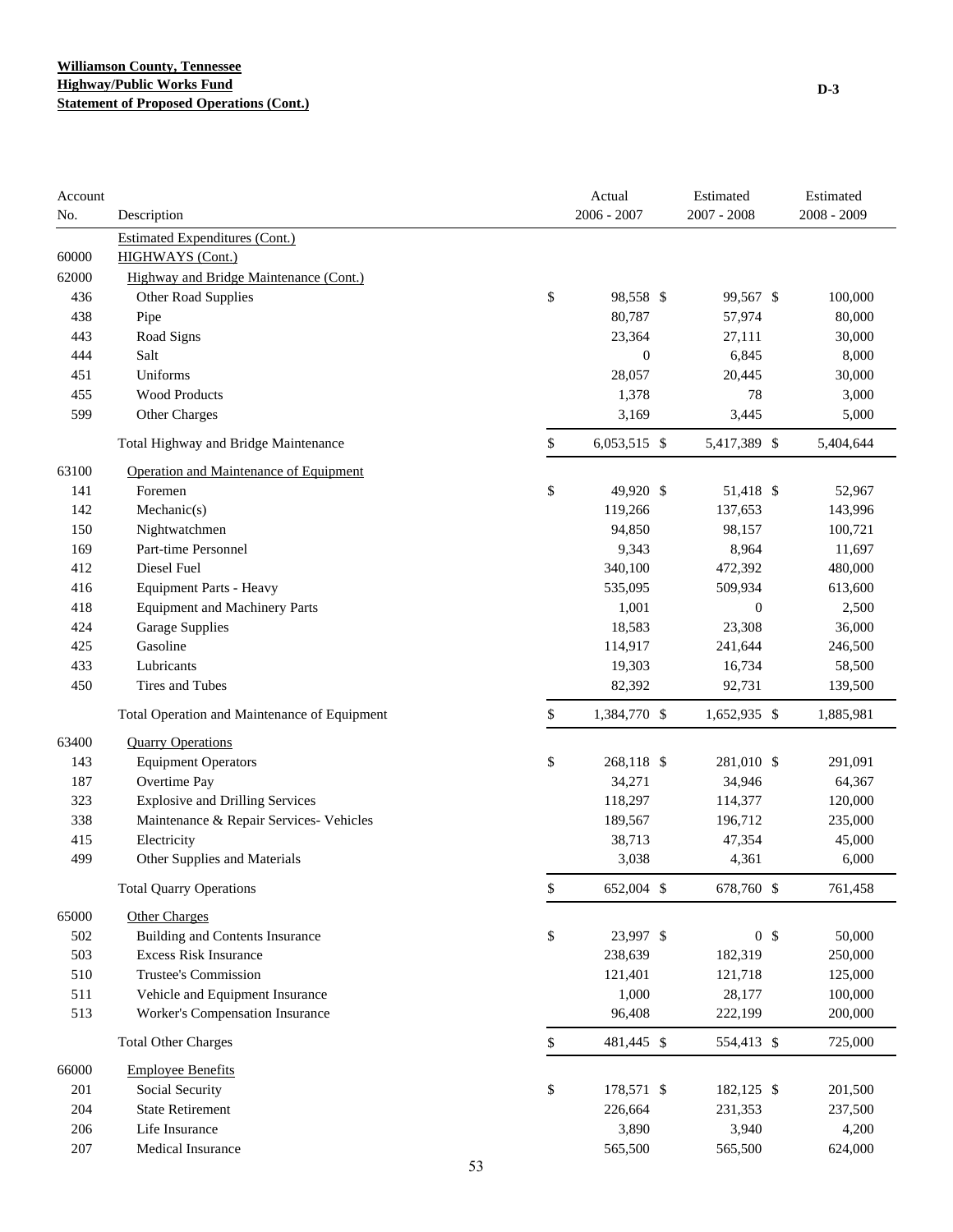| Account |                                                     | Actual                 | Estimated        | Estimated        |
|---------|-----------------------------------------------------|------------------------|------------------|------------------|
| No.     | Description                                         | $2006 - 2007$          | $2007 - 2008$    | 2008 - 2009      |
|         | <b>Estimated Expenditures (Cont.)</b>               |                        |                  |                  |
| 60000   | HIGHWAYS (Cont.)                                    |                        |                  |                  |
| 66000   | Employee Benefits (Cont.)                           |                        |                  |                  |
| 209     | Disability Insurance                                | \$<br>840 \$           | 3,520 \$         | 7,500            |
| 210     | <b>Unemployment Compensation</b>                    | 447                    | 1,206            | 5,000            |
| 212     | <b>Employer Medicare</b>                            | 41,816                 | 42,650           | 47,250           |
|         | <b>Total Employee Benefits</b>                      | \$<br>1,017,728 \$     | 1,030,294 \$     | 1,126,950        |
| 68000   | Capital Outlay                                      |                        |                  |                  |
| 705     | <b>Bridge Construction</b>                          | \$<br>102,235 \$       | 608,604 \$       | 125,000          |
| 706     | <b>Building Construction</b>                        | 7,318                  | $\boldsymbol{0}$ | 10,000           |
| 713     | <b>Highway Construction</b>                         | 101,042                | 49,842           | 100,000          |
| 714     | Highway Equipment                                   | 496,907                | 348,505          | 352,000          |
| 724     | Site Development                                    | 3,193                  | 4,694            | 5,000            |
|         | <b>Total Capital Outlay</b>                         | \$<br>710,695 \$       | $1,011,645$ \$   | 592,000          |
|         | <b>Total Estimated Expenditures</b>                 | \$<br>11,012,248 \$    | 11,049,390 \$    | 11,245,083       |
|         | <b>Estimated Other Uses:</b>                        |                        |                  |                  |
| 99100   | <b>Transfers Out</b>                                | \$<br>6,500,000 \$     | 0 <sup>5</sup>   | $\boldsymbol{0}$ |
|         | Total Estimated Expenditures and Other Uses         | \$<br>17,512,248 \$    | 11,049,390 \$    | 11,245,083       |
|         | Excess of Estimated Revenues and Other Sources Over |                        |                  |                  |
|         | (Under) Estimated Expenditures and Other Uses       | \$<br>$(4,742,299)$ \$ | 1,540,156 \$     | (841, 617)       |
|         | Estimated Beginning Fund Balance, July 1            | 12,436,131             | 7,693,832        | 9,233,988        |
|         | Estimated Ending Fund Balance, June 30              | \$<br>7,693,832 \$     | 9,233,988 \$     | 8,392,371        |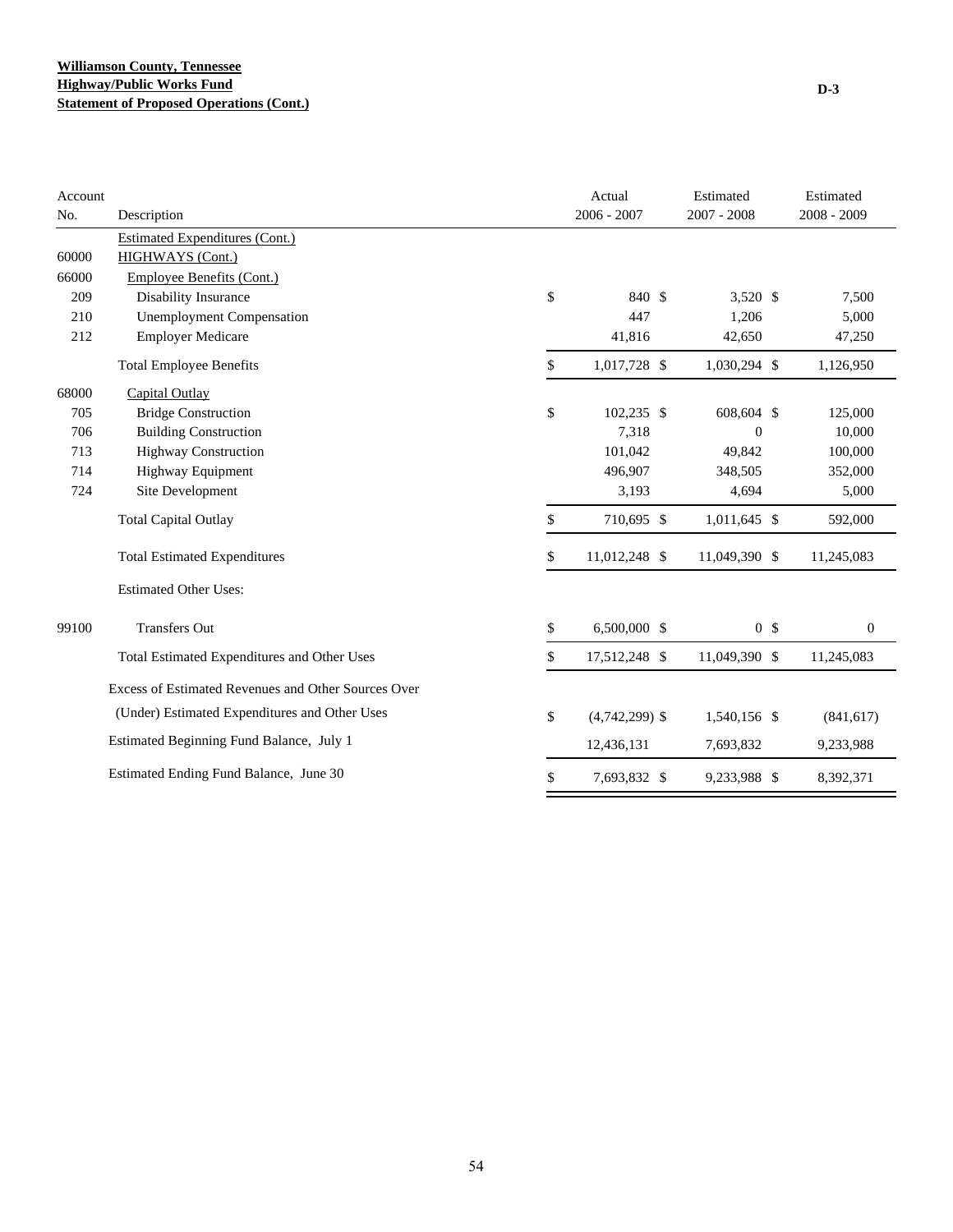| Account<br>No. | Description                                          |    | Actual<br>$2006 - 2007$ | Estimated<br>$2007 - 2008$ | Estimated<br>2008 - 2009 |
|----------------|------------------------------------------------------|----|-------------------------|----------------------------|--------------------------|
|                | <b>Estimated Revenues</b>                            |    |                         |                            |                          |
| 40000          | <b>LOCAL TAXES</b>                                   |    |                         |                            |                          |
| 40100          | <b>County Property Taxes</b>                         |    |                         |                            |                          |
| 40110          | <b>Current Property Tax</b>                          | \$ | 66,833,213 \$           | 69,915,732 \$              | 68,082,360               |
| 40120          | Trustee's Collections - Prior Year                   |    | 737,354                 | 677,386                    | 800,000                  |
| 40130          | Circuit/Clerk & Master Collections - Prior Years     |    | 342,075                 | 301,705                    | 375,000                  |
| 40140          | <b>Interest and Penalty</b>                          |    | 165,771                 | 171,278                    | 170,000                  |
| 40161          | Payments in Lieu of Taxes - T.V.A.                   |    | 2,434                   | 2,366                      | 2,800                    |
| 40162          | Payments in Lieu of Taxes - Local Utilities          |    | 111,915                 | 112,559                    | 115,000                  |
| 40200          | <b>County Local Option Taxes</b>                     |    |                         |                            |                          |
| 40210          | Local Option Sales Tax                               |    | 33,283,716              | 33,539,622                 | 35,500,000               |
| 40300          | <b>Statutory Local Taxes</b>                         |    |                         |                            |                          |
| 40350          | <b>Interstate Telecommunications Tax</b>             |    | 18,775                  | 14,117                     | 18,000                   |
|                | TOTAL LOCAL TAXES                                    | \$ | 101,495,253 \$          | 104,734,765 \$             | 105,063,160              |
| 41000          | <b>LICENSES AND PERMITS</b>                          |    |                         |                            |                          |
| 41100          | Licenses                                             |    |                         |                            |                          |
| 41110          | Marriage Licenses                                    | \$ | 8,058 \$                | 8,016 \$                   | 8,500                    |
|                | TOTAL LICENSES AND PERMITS                           | \$ | 8,058 \$                | 8,016 \$                   | 8,500                    |
| 43000          | <b>CHARGES FOR CURRENT SERVICES</b>                  |    |                         |                            |                          |
| 43500          | <b>Education Charges</b>                             |    |                         |                            |                          |
| 43511          | Tuition - Regular Day Students                       | \$ | 121,494 \$              | 122,084 \$                 | 120,000                  |
| 43513          | Tuition - Summer School                              |    | 88,451                  | 59,501                     | 60,000                   |
| 43542          | Contract for Instructional Services with Other LEA's |    | 93,100                  | 71,542                     | 77,500                   |
| 43570          | Receipts from Individual Schools                     |    | 116,030                 | 109,800                    | 120,000                  |
| 43581          | Community Service Fees - Children                    |    | 40,203                  | 22,239                     | 30,000                   |
| 43990          | <b>Other Charges for Services</b>                    |    |                         |                            |                          |
| 43990          | Other Charges for Services                           |    | 380,918                 | 366,662                    | 343,100                  |
|                | TOTAL CHARGES FOR CURRENT SERVICES                   | \$ | 840,196 \$              | 751,828 \$                 | 750,600                  |
| 44000          | <b>OTHER LOCAL REVENUES</b>                          |    |                         |                            |                          |
| 44100          | <b>Recurring Items</b>                               |    |                         |                            |                          |
| 44110          | Investment Income                                    | \$ | 2,013,239 \$            | 1,366,550 \$               | 1,503,575                |
| 44120          | Lease/Rentals                                        |    | 427,096                 | 440,473                    | 407,000                  |
| 44170          | Miscellaneous Refunds                                |    | 41,983                  | 130,528                    | 98,000                   |
| 44500          | <b>Nonrecurring Items</b>                            |    |                         |                            |                          |
| 44530          | Sale of Equipment                                    |    | 37,353                  | 43,721                     | 40,000                   |
| 44560          | Damages Recovered from Individuals                   |    | 36,601                  | 27,068                     | 30,000                   |
| 44570          | Contributions & Gifts                                |    | 24,650                  | 22,600                     | 32,500                   |
| 44990          | <b>Other Local Revenues</b>                          |    |                         |                            |                          |
| 44990          | <b>Other Local Revenues</b>                          |    | 98,535                  | 84,972                     | 105,100                  |
|                | TOTAL OTHER LOCAL REVENUES                           | \$ | 2,679,457 \$            | 2,115,912 \$               | 2,216,175                |
| 46000          | <b>STATE OF TENNESSEE</b>                            |    |                         |                            |                          |
| 46500          | <b>State Education Funds</b>                         |    |                         |                            |                          |
| 46511          | <b>Basic Education Program</b>                       | \$ | 74,673,101 \$           | 83,409,000 \$              | 89,067,000               |
| 46515          | Early Childhood Education                            | 55 | 331,379                 | 439,077                    | 465,102                  |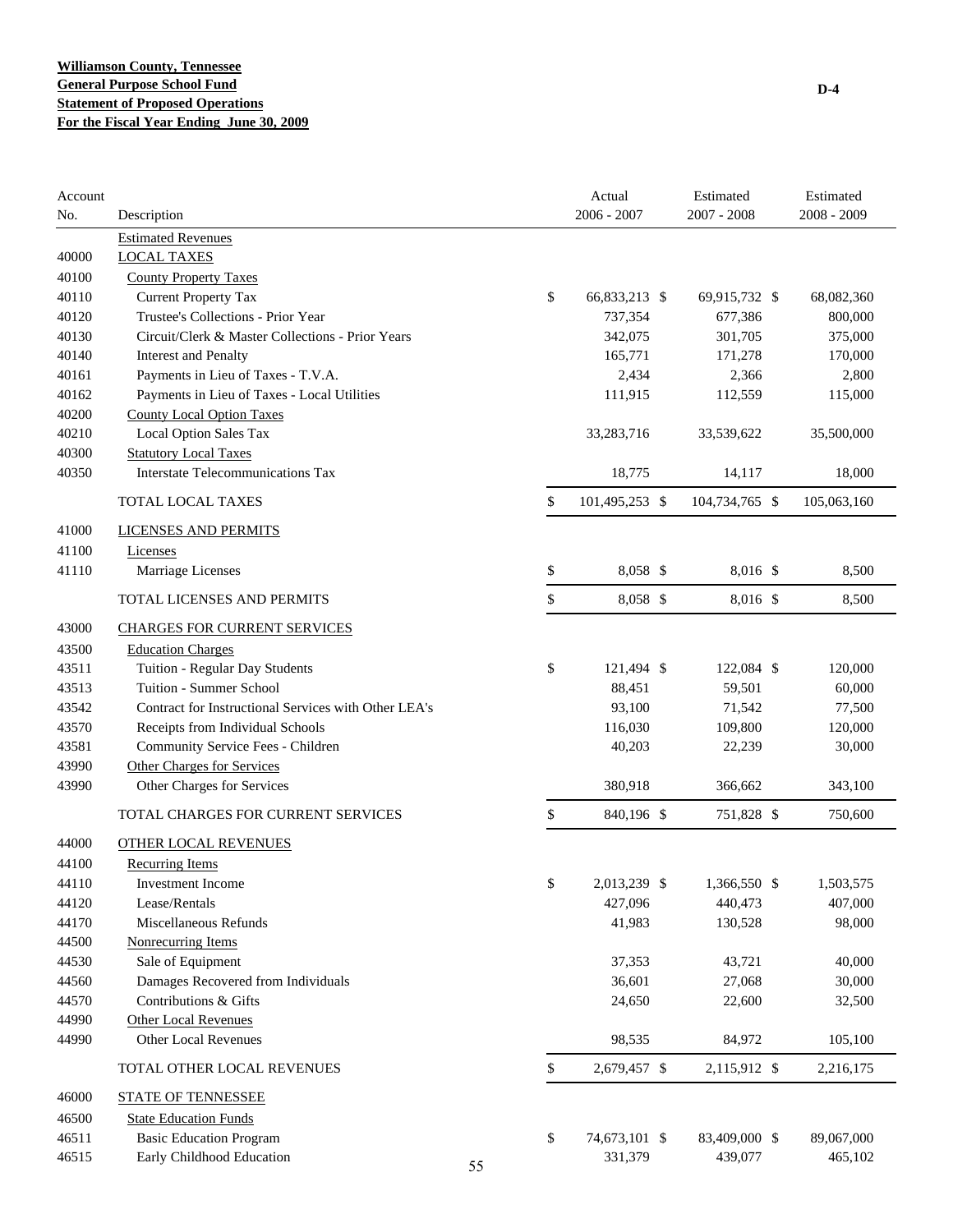| Account<br>No. | Description                                         |    | Actual<br>2006 - 2007 | Estimated<br>2007 - 2008 | Estimated<br>2008 - 2009 |
|----------------|-----------------------------------------------------|----|-----------------------|--------------------------|--------------------------|
|                | <b>Estimated Revenues (Cont.)</b>                   |    |                       |                          |                          |
| 46000          | <b>STATE OF TENNESSEE (Cont.)</b>                   |    |                       |                          |                          |
| 46500          | <b>State Education Funds (Cont.)</b>                |    |                       |                          |                          |
| 46550          | <b>Driver Education</b>                             |    | \$<br>12,942 \$       | 20,540 \$                | 17,000                   |
| 46590          | <b>Other State Education Funds</b>                  |    | 749,227               | 300,311                  | 269,991                  |
| 46610          | Career Ladder Program                               |    | 1,208,859             | 852,279                  | 1,117,886                |
| 46612          | Career Ladder - Extended Contract                   |    | 336,586               | 336,586                  | 570,350                  |
| 46790          | <b>Other Vocational</b>                             |    | $\boldsymbol{0}$      | 7,990                    | 8,000                    |
| 46800          | <b>Other State Revenues</b>                         |    |                       |                          |                          |
| 46850          | Mixed Drink Tax                                     |    | 498,777               | 494,039                  | 500,000                  |
| 46851          | State Revenue Sharing - T.V.A.                      |    | 1,028,293             | 1,158,348                | 1,280,000                |
| 46990          | <b>Other State Revenues</b>                         |    | 450,027               | 349,272                  | 123,300                  |
|                | TOTAL STATE OF TENNESSEE                            |    | \$<br>79,289,191 \$   | 87,367,442 \$            | 93,418,629               |
| 47000          | FEDERAL GOVERNMENT                                  |    |                       |                          |                          |
| 47100          | <b>Federal Through State</b>                        |    |                       |                          |                          |
| 47120          | <b>Adult Education State Grant Program</b>          |    | \$<br>168,178 \$      | 184,729 \$               | 194,971                  |
| 47139          | Other Vocational                                    |    | 245,609               | 95,464                   | 200,000                  |
| 47143          | Special Education - Grants to States                |    | 276,604               | 216,049                  | 250,000                  |
| 47590          | Other Federal through State                         |    | 125,458               | $\boldsymbol{0}$         | $\mathbf{0}$             |
| 47600          | Direct Federal Revenue                              |    |                       |                          |                          |
| 47640          | <b>ROTC Reimbursement</b>                           |    | 317,834               | 332,015                  | 328,000                  |
| 47990          | Other Direct Federal Revenue                        |    | $\boldsymbol{0}$      | 213,206                  | 337,461                  |
|                | TOTAL FEDERAL GOVERNMENT                            |    | \$<br>1,133,683 \$    | $1,041,463$ \$           | 1,310,432                |
|                | <b>Total Estimated Revenues</b>                     |    | \$<br>185,445,838 \$  | 196,019,426 \$           | 202,767,496              |
|                | <b>Estimated Other Sources:</b>                     |    |                       |                          |                          |
| 49800          | <b>Transfers In</b>                                 |    | \$<br>43,324 \$       | 109,829 \$               | 85,000                   |
|                | <b>Total Estimated Revenues and Other Sources</b>   |    | \$<br>185,489,162 \$  | 196, 129, 255 \$         | 202,852,496              |
| 71000          | <b>Estimated Expenditures</b><br><b>INSTRUCTION</b> |    |                       |                          |                          |
| 71100          | <b>Regular Instruction Program</b>                  |    |                       |                          |                          |
| 116            | Teachers                                            |    | \$<br>64,070,139 \$   | 67,970,644 \$            | 73,080,981               |
| 117            | Career Ladder Program                               |    | 643,161               | 613,438                  | 675,000                  |
| 127            | Career Ladder Extended Contracts                    |    | 210,318               | 222,019                  | 500,000                  |
| 128            | Homebound Teachers                                  |    | $\boldsymbol{0}$      | $\mathbf{0}$             | 107,925                  |
| 163            | <b>Educational Assistants</b>                       |    | 1,332,633             | 1,568,734                | 1,697,956                |
| 186            | Longevity Pay                                       |    | 25,225                | 26,550                   | 29,400                   |
| 195            | <b>Substitute Teachers</b>                          |    | 485,075               | 615,738                  | 797,843                  |
| 198            | Non-certified substitute teachers                   |    | 1,070,012             | 1,101,809                | 1,420,000                |
| 201            | Social Security                                     |    | 4,076,209             | 4,335,955                | 4,853,676                |
| 204            | <b>State Retirement</b>                             |    | 4,005,367             | 4,356,897                | 4,905,047                |
| 206            | Life Insurance                                      |    | 75,673                | 73,892                   | 85,374                   |
| 207            | Medical Insurance                                   |    | 12,386,318            | 13,746,717               | 12,555,000               |
| 208            | Dental Insurance                                    | 56 | 767,250               | 809,000                  | 837,000                  |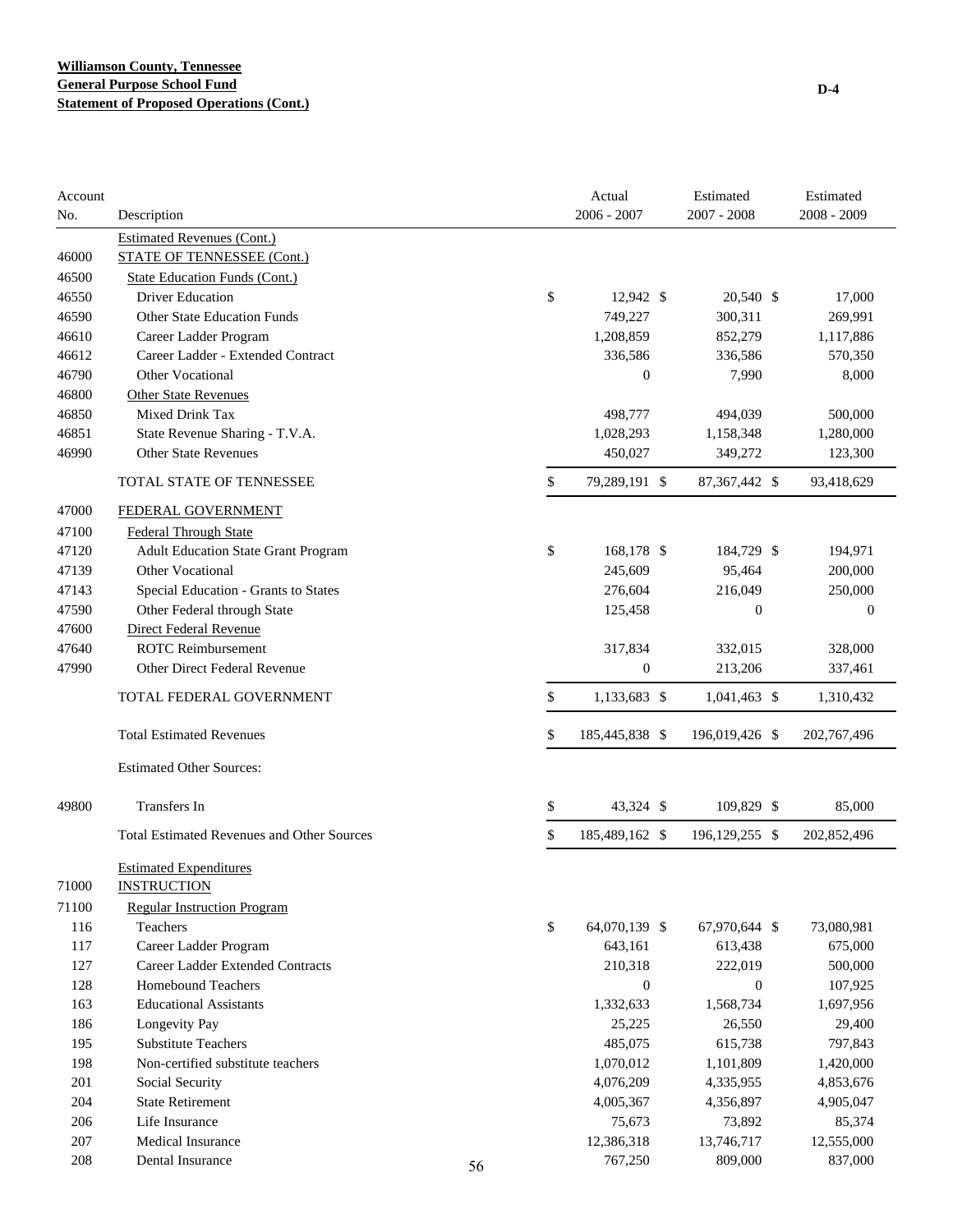| Account<br>No. | Description                                  |    | Actual<br>2006 - 2007 | Estimated<br>2007 - 2008 | Estimated<br>2008 - 2009 |
|----------------|----------------------------------------------|----|-----------------------|--------------------------|--------------------------|
|                | <b>Estimated Expenditures (Cont.)</b>        |    |                       |                          |                          |
| 71000          | <b>INSTRUCTION (Cont.)</b>                   |    |                       |                          |                          |
| 71100          | Regular Instruction Program (Cont.)          |    |                       |                          |                          |
| 210            | <b>Unemployment Compensation</b>             | \$ | 26,720 \$             | 25,071 \$                | 50,000                   |
| 212            | <b>Employer Medicare</b>                     |    | 958,516               | 1,020,017                | 1,136,788                |
| 336            | Maintenance & Repair Services- Equipment     |    | 61,239                | 63,554                   | 66,000                   |
| 399            | <b>Other Contracted Services</b>             |    | 396,203               | 408,730                  | 506,998                  |
| 429            | <b>Instructional Supplies and Materials</b>  |    | 1,702,248             | 1,116,802                | 1,535,101                |
| 449            | Textbooks                                    |    | 2,048,520             | 2,521,297                | 2,438,433                |
| 535            | Fee Waivers                                  |    | 94,367                | 104,946                  | 110,000                  |
| 599            | Other Charges                                |    | 397,125               | 69,810                   | 67,000                   |
| 722            | Regular Instruction Equipment                |    | 171,598               | 122,793                  | 212,933                  |
|                | <b>Total Regular Instruction Program</b>     | \$ | 95,003,916 \$         | 100,894,413 \$           | 107,668,455              |
| 71150          | <b>Alternative Instruction Program</b>       |    |                       |                          |                          |
| 116            | Teachers                                     | \$ | 212,529 \$            | 240,885 \$               | 248,230                  |
| 117            | Career Ladder Program                        |    | 1,000                 | 2,000                    | 4,000                    |
| 163            | <b>Educational Assistants</b>                |    | 47,441                | 48,327                   | 55,240                   |
| 186            | Longevity Pay                                |    | $\overline{0}$        | $\mathbf{0}$             | 250                      |
| 201            | Social Security                              |    | 15,788                | 17,811                   | 19,079                   |
| 204            | <b>State Retirement</b>                      |    | 16,496                | 18,425                   | 20,377                   |
| 206            | Life Insurance                               |    | 400                   | 408                      | 459                      |
| 207            | Medical Insurance                            |    | 60,750                | 67,263                   | 67,500                   |
| 208            | Dental Insurance                             |    | 4,500                 | 5,250                    | 4,500                    |
| 212            | <b>Employer Medicare</b>                     |    | 3,692                 | 4,165                    | 4,462                    |
| 499            | Other Supplies and Materials                 |    | 5,510                 | 6,192                    | 6,500                    |
| 790            | Other Equipment                              |    | 2,000                 | 1,457                    | 1,500                    |
|                | <b>Total Alternative Instruction Program</b> | \$ | 370,106 \$            | 412,183 \$               | 432,097                  |
| 71200          | <b>Special Education Program</b>             |    |                       |                          |                          |
| 116            | Teachers                                     | \$ | 8,899,096 \$          | 9,898,108 \$             | 10,527,030               |
| 117            | Career Ladder Program                        |    | 88,140                | 88,000                   | 96,000                   |
| 127            | Career Ladder Extended Contracts             |    | 35,078                | 31,181                   | 0                        |
| 128            | <b>Homebound Teachers</b>                    |    | 98,205                | 102,446                  | 0                        |
| 163            | <b>Educational Assistants</b>                |    | 2,272,346             | 2,744,364                | 3,756,293                |
| 171            | Speech Pathologist                           |    | 1,224,954             | 1,381,829                | 1,520,804                |
| 186            | Longevity Pay                                |    | 21,920                | 22,900                   | 28,250                   |
| 189            | Other Salaries & Wages                       |    | 42,056                | 101,365                  | 69,770                   |
| 201            | Social Security                              |    | 764,433               | 858,834                  | 983,291                  |
| 204            | <b>State Retirement</b>                      |    | 812,623               | 930,953                  | 1,061,782                |
| 206            | Life Insurance                               |    | 20,063                | 18,291                   | 26,418                   |
| 207            | Medical Insurance                            |    | 2,810,745             | 3,380,843                | 3,862,500                |
| 208            | Dental Insurance                             |    | 198,542               | 236,750                  | 257,500                  |
| 212            | <b>Employer Medicare</b>                     |    | 179,793               | 202,042                  | 233,003                  |
| 312            | Contracts with Private Agencies              |    | 324,074               | 339,502                  | 545,400                  |
| 336            | Maintenance & Repair Services- Equipment     |    | 7,488                 | 7,883                    | 11,000                   |
| 399            | Other Contracted Services                    |    | 212,518               | 73,654                   | 154,865                  |
| 429            | <b>Instructional Supplies and Materials</b>  |    | 122,361               | 126,799                  | 142,779                  |
|                |                                              | 57 |                       |                          |                          |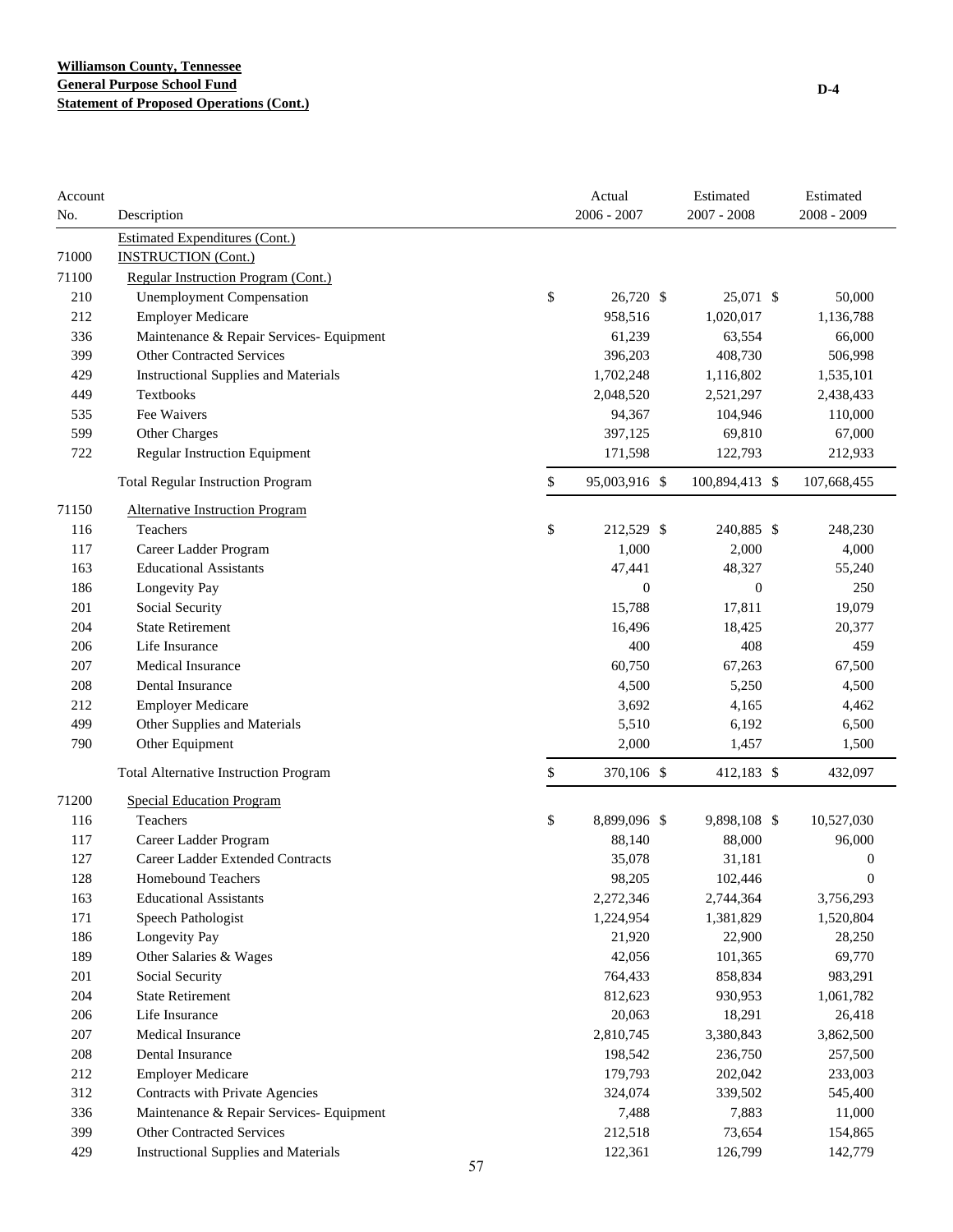| Account<br>No. | Description                                 |    | Actual<br>$2006 - 2007$ |                | Estimated<br>$2007 - 2008$ | Estimated<br>2008 - 2009 |
|----------------|---------------------------------------------|----|-------------------------|----------------|----------------------------|--------------------------|
|                | <b>Estimated Expenditures (Cont.)</b>       |    |                         |                |                            |                          |
| 71000          | <b>INSTRUCTION (Cont.)</b>                  |    |                         |                |                            |                          |
| 71200          | Special Education Program (Cont.)           |    |                         |                |                            |                          |
| 449            | <b>Textbooks</b>                            |    | \$<br>7,770 \$          |                | 7,961 \$                   | 8,000                    |
| 725            | Special Education Equipment                 |    | 58,534                  |                | 49,670                     | 84,900                   |
|                | <b>Total Special Education Program</b>      |    | \$<br>18,200,739 \$     |                | 20,603,375 \$              | 23,369,585               |
| 71300          | <b>Vocational Education Program</b>         |    |                         |                |                            |                          |
| 116            | Teachers                                    |    | \$<br>2,459,887 \$      |                | 2,648,152 \$               | 2,804,630                |
| 117            | Career Ladder Program                       |    | 18,379                  |                | 23,436                     | 25,000                   |
| 127            | Career Ladder Extended Contracts            |    | 1,225                   |                | 2,565                      | $\mathbf{0}$             |
| 162            | <b>Clerical Personnel</b>                   |    | 20,007                  |                | 20,611                     | 21,630                   |
| 163            | <b>Educational Assistants</b>               |    | 72,903                  |                | 112,389                    | 87,345                   |
| 186            | Longevity Pay                               |    | 1,600                   |                | 2,550                      | 2,400                    |
| 189            | Other Salaries & Wages                      |    | 71,487                  |                | 9,943                      | 75,710                   |
| 201            | Social Security                             |    | 160,453                 |                | 176,472                    | 187,036                  |
| 204            | <b>State Retirement</b>                     |    | 164,817                 |                | 177,875                    | 194,000                  |
| 206            | Life Insurance                              |    | 2,894                   |                | 3,332                      | 4,131                    |
| 207            | Medical Insurance                           |    | 499,000                 |                | 567,332                    | 607,500                  |
| 208            | Dental Insurance                            |    | 34,000                  |                | 44,250                     | 40,500                   |
| 212            | <b>Employer Medicare</b>                    |    | 37,734                  |                | 41,488                     | 43,742                   |
| 336            | Maintenance & Repair Services- Equipment    |    | 15,662                  |                | 19,451                     | 20,000                   |
| 399            | <b>Other Contracted Services</b>            |    | $\boldsymbol{0}$        |                | $\mathbf{0}$               | 81,830                   |
| 429            | <b>Instructional Supplies and Materials</b> |    | 105,270                 |                | 145,360                    | 169,976                  |
| 599            | Other Charges                               |    | 13,106                  |                | 9,827                      | 12,500                   |
| 730            | Vocational Instruction Equipment            |    | 285,913                 |                | 326,664                    | 335,947                  |
|                | <b>Total Vocational Education Program</b>   |    | \$<br>3,964,337 \$      |                | 4,331,697 \$               | 4,713,877                |
| 71400          | <b>Student Body Education Program</b>       |    |                         |                |                            |                          |
| 195            | <b>Substitute Teachers</b>                  |    | \$                      | 0 <sup>5</sup> | 7,868 \$                   | $\boldsymbol{0}$         |
| 196            | In-Service Training                         |    | 18,295                  |                | 18,226                     | $\overline{0}$           |
| 355            | Travel                                      |    | 753                     |                | $\boldsymbol{0}$           | $\boldsymbol{0}$         |
| 399            | <b>Other Contracted Services</b>            |    | 18,386                  |                | 14,082                     | $\boldsymbol{0}$         |
| 429            | <b>Instructional Supplies and Materials</b> |    | 468,937                 |                | 483,749                    | $\boldsymbol{0}$         |
| 432            | Library Books/Media                         |    | 248,792                 |                | 224,723                    | $\boldsymbol{0}$         |
| 499            | Other Supplies and Materials                |    | 113,225                 |                | 113,421                    | $\overline{0}$           |
| 524            | In Service/Staff Development                |    | 166,420                 |                | 215,361                    | $\mathbf{0}$             |
| 599            | Other Charges                               |    | 34,516                  |                | 43,062                     | 2,024,522                |
| 722            | Regular Instruction Equipment               |    | 676,009                 |                | 694,638                    | $\boldsymbol{0}$         |
|                | <b>Total Student Body Education Program</b> |    | \$<br>1,745,333 \$      |                | 1,815,130 \$               | 2,024,522                |
| 71600          | <b>Adult Education Program</b>              |    |                         |                |                            |                          |
| 116            | Teachers                                    |    | \$<br>225,823 \$        |                | 255,769 \$                 | 263,029                  |
| 186            | Longevity Pay                               |    | $\boldsymbol{0}$        |                | $\boldsymbol{0}$           | 350                      |
| 189            | Other Salaries & Wages                      |    | 22,733                  |                | 23,315                     | 24,777                   |
| 201            | Social Security                             |    | 15,120                  |                | 16,610                     | 17,866                   |
| 204            | <b>State Retirement</b>                     |    | 7,491                   |                | 10,075                     | 18,781                   |
| 206            | Life Insurance                              |    | 170                     |                | 153                        | 255                      |
|                |                                             | 58 |                         |                |                            |                          |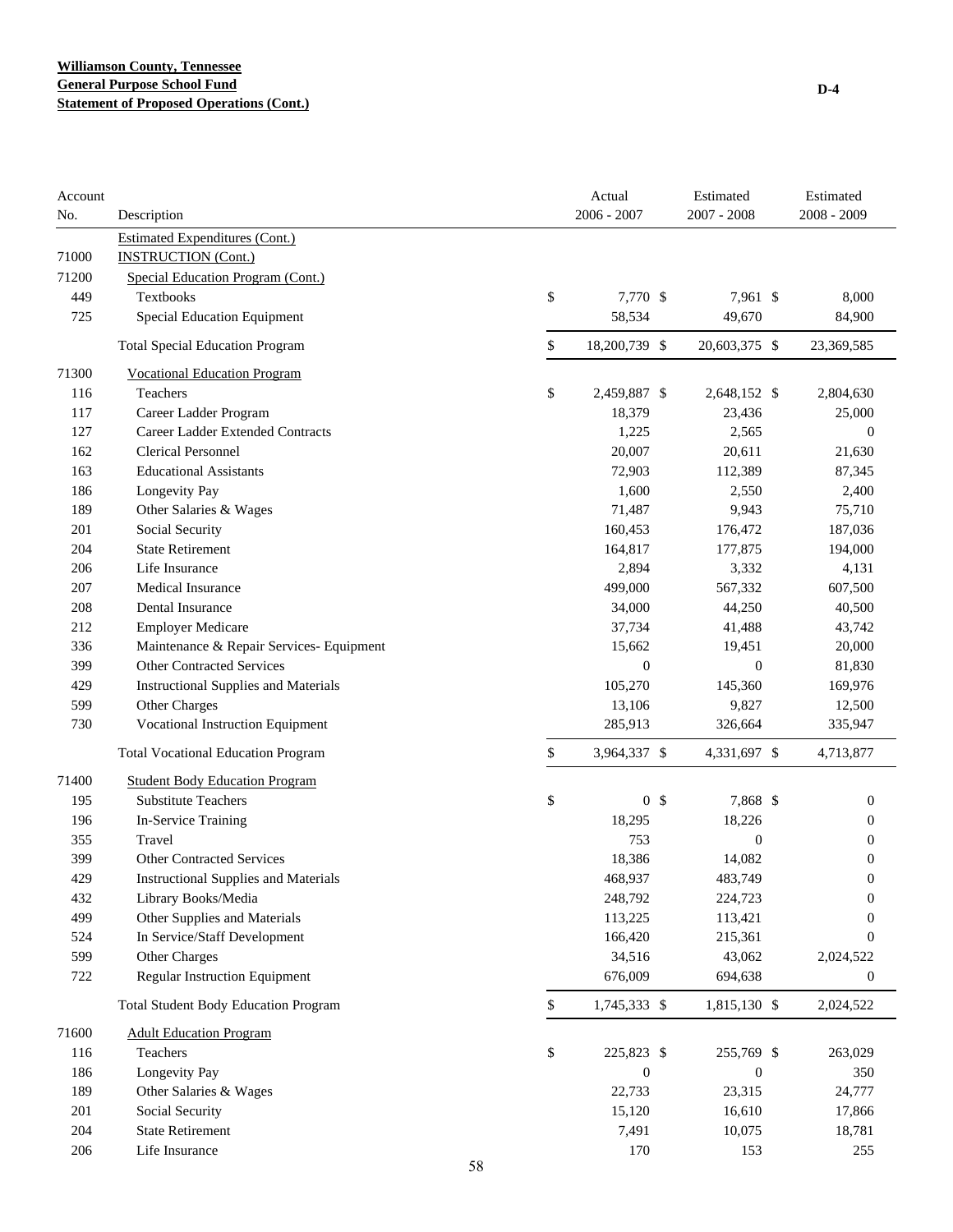| Account<br>No. | Description                                 |    | Actual<br>$2006 - 2007$ | Estimated<br>$2007 - 2008$ | Estimated<br>$2008 - 2009$ |
|----------------|---------------------------------------------|----|-------------------------|----------------------------|----------------------------|
|                | <b>Estimated Expenditures (Cont.)</b>       |    |                         |                            |                            |
| 71000          | <b>INSTRUCTION (Cont.)</b>                  |    |                         |                            |                            |
| 71600          | <b>Adult Education Program (Cont.)</b>      |    |                         |                            |                            |
| 207            | Medical Insurance                           | \$ | 33,750 \$               | 21,921 \$                  | 37,500                     |
| 208            | Dental Insurance                            |    | 2,500                   | 2,250                      | 2,500                      |
| 212            | <b>Employer Medicare</b>                    |    | 3,536                   | 4,025                      | 4,178                      |
| 429            | <b>Instructional Supplies and Materials</b> |    | 24,931                  | 29,311                     | 25,000                     |
| 499            | Other Supplies and Materials                |    | 3,873                   | 8,295                      | 22,345                     |
| 599            | Other Charges                               |    | 13,926                  | 9,930                      | 20,100                     |
| 790            | Other Equipment                             |    | 21,881                  | 9,592                      | 17,500                     |
|                | <b>Total Adult Education Program</b>        | \$ | 375,734 \$              | 391,246 \$                 | 454,181                    |
| 72000          | <b>SUPPORT SERVICES</b>                     |    |                         |                            |                            |
| 72110          | <b>Attendance</b>                           |    |                         |                            |                            |
| 186            | Longevity Pay                               | \$ | 550 \$                  | 600 \$                     | 650                        |
| 187            | Overtime Pay                                |    | 4,156                   | 3,466                      | $\mathbf{0}$               |
| 189            | Other Salaries & Wages                      |    | 75,878                  | 78,155                     | 94,000                     |
| 201            | Social Security                             |    | 4,937                   | 4,803                      | 5,868                      |
| 204            | <b>State Retirement</b>                     |    | 6,292                   | 6,105                      | 6,119                      |
| 206            | Life Insurance                              |    | 102                     | 85                         | 102                        |
| 207            | <b>Medical Insurance</b>                    |    | 13,500                  | 14,614                     | 15,000                     |
| 208            | Dental Insurance                            |    | 1,000                   | 1,500                      | 1,000                      |
| 212            | <b>Employer Medicare</b>                    |    | 1,154                   | 1,143                      | 1,481                      |
|                | <b>Total Attendance</b>                     | \$ | 107,569 \$              | 110,471 \$                 | 124,220                    |
| 72120          | <b>Health Services</b>                      |    |                         |                            |                            |
| 131            | <b>Medical Personnel</b>                    | \$ | 1,397,084 \$            | 1,583,752 \$               | 1,730,152                  |
| 186            | Longevity Pay                               |    | 4,950                   | 5,950                      | 8,000                      |
| 201            | Social Security                             |    | 83,460                  | 94,164                     | 107,765                    |
| 204            | <b>State Retirement</b>                     |    | 87,511                  | 99,761                     | 131,057                    |
| 206            | Life Insurance                              |    | 2,070                   | 1,964                      | 2,652                      |
| 207            | Medical Insurance                           |    | 447,250                 | 378,350                    | 390,000                    |
| 208            | Dental Insurance                            |    | 23,500                  | 24,500                     | 26,000                     |
| 212            | <b>Employer Medicare</b>                    |    | 19,519                  | 22,022                     | 25,203                     |
| 355            | Travel                                      |    | 9,026                   | 10,982                     | 15,000                     |
| 399            | <b>Other Contracted Services</b>            |    | $\boldsymbol{0}$        | 543                        | 4,000                      |
| 413            | Drugs and Medical Supplies                  |    | 17,567                  | 17,755                     | 18,000                     |
| 499            | Other Supplies and Materials                |    | 2,917                   | 2,800                      | 3,000                      |
| 524            | In Service/Staff Development                |    | 4,776                   | 772                        | 4,000                      |
| 735            | Health Equipment                            |    | 4,884                   | 21,510                     | 8,500                      |
|                | <b>Total Health Services</b>                | \$ | 2,104,514 \$            | 2,264,825 \$               | 2,473,329                  |
| 72130          | <b>Other Student Support</b>                |    |                         |                            |                            |
| 117            | Career Ladder Program                       | \$ | 36,462 \$               | 29,127 \$                  | 35,000                     |
| 123            | Guidance Personnel                          |    | 3,138,578               | 3,611,715                  | 3,778,335                  |
| 127            | Career Ladder Extended Contracts            |    | 6,230                   | 508                        | $\mathbf{0}$               |
| 130            | Social Workers                              |    | $\boldsymbol{0}$        | $\boldsymbol{0}$           | 160,000                    |
| 161            | Sercetary(s)                                | 59 | 116,359                 | 180,940                    | 223,000                    |
|                |                                             |    |                         |                            |                            |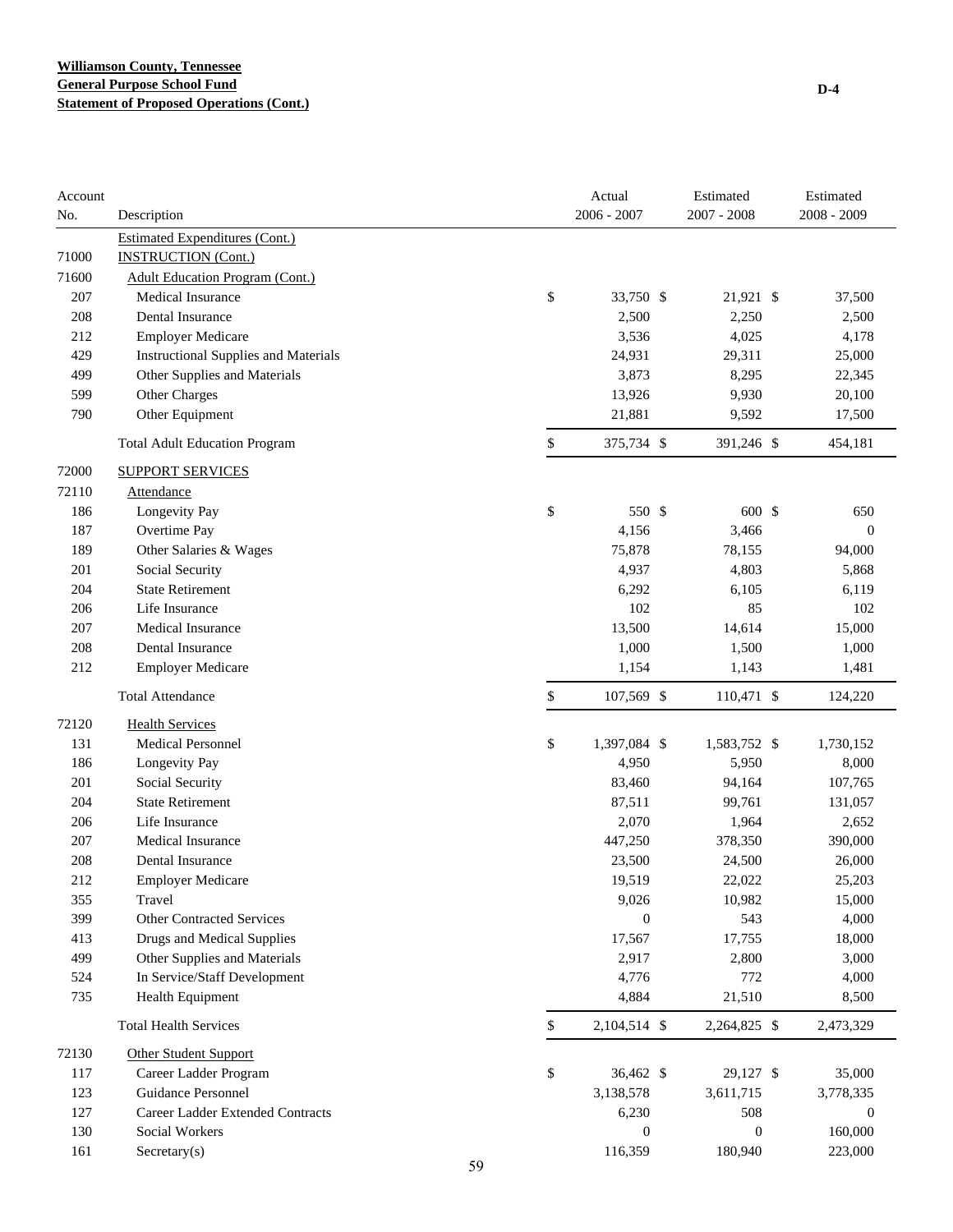| Account<br>No. | Description                              |    | Actual<br>$2006 - 2007$ | Estimated<br>$2007 - 2008$ | Estimated<br>2008 - 2009 |
|----------------|------------------------------------------|----|-------------------------|----------------------------|--------------------------|
|                | <b>Estimated Expenditures (Cont.)</b>    |    |                         |                            |                          |
| 72000          | <b>SUPPORT SERVICES (Cont.)</b>          |    |                         |                            |                          |
| 72130          | Other Student Support (Cont.)            |    |                         |                            |                          |
| 186            | Longevity Pay                            |    | \$<br>1,550 \$          | 1,850 \$                   | 2,450                    |
| 189            | Other Salaries & Wages                   |    | 87,442                  | 94,902                     | 100,248                  |
| 201            | Social Security                          |    | 202,538                 | 231,853                    | 265,300                  |
| 204            | <b>State Retirement</b>                  |    | 206,085                 | 242,574                    | 278,138                  |
| 206            | Life Insurance                           |    | 3,540                   | 3,753                      | 4,590                    |
| 207            | <b>Medical Insurance</b>                 |    | 652,750                 | 631,788                    | 675,000                  |
| 208            | Dental Insurance                         |    | 36,500                  | 45,000                     | 45,000                   |
| 212            | <b>Employer Medicare</b>                 |    | 48,388                  | 55,487                     | 62,046                   |
| 309            | Contracts with Government Agencies       |    | 269,298                 | 268,451                    | 285,700                  |
| 355            | Travel                                   |    | 429                     | 440                        | 1,000                    |
| 399            | <b>Other Contracted Services</b>         |    | 304,196                 | 302,628                    | 406,049                  |
| 499            | Other Supplies and Materials             |    | 177,671                 | 176,273                    | 186,651                  |
| 524            | In Service/Staff Development             |    | 934                     | 1,286                      | 1,375                    |
| 599            | Other Charges                            |    | $\overline{0}$          | 5,089                      | 8,000                    |
| 790            | Other Equipment                          |    | 1,932                   | 1,449                      | 1,500                    |
|                | <b>Total Other Student Support</b>       |    | \$<br>5,290,882 \$      | 5,885,113 \$               | 6,519,382                |
| 72210          | <b>Regular Instruction Program</b>       |    |                         |                            |                          |
| 105            | Supervisor/Director                      |    | \$<br>442,734 \$        | 531,230 \$                 | 556,200                  |
| 117            | Career Ladder Program                    |    | 39,747                  | 37,856                     | 45,000                   |
| 127            | Career Ladder Extended Contracts         |    | 17,601                  | 8,656                      | $\boldsymbol{0}$         |
| 129            | Librarians                               |    | 1,866,396               | 1,978,718                  | 2,049,700                |
| 161            | $S \n    secretary(s)$                   |    | 201,415                 | 227,331                    | 267,151                  |
| 162            | <b>Clerical Personnel</b>                |    | 512,764                 | 525,123                    | 535,600                  |
| 186            | Longevity Pay                            |    | 10,775                  | 9,625                      | 10,050                   |
| 189            | Other Salaries & Wages                   |    | 159,680                 | 376,261                    | 423,860                  |
| 196            | In-Service Training                      |    | 111,765                 | 137,254                    | 214,346                  |
| 201            | Social Security                          |    | 201,955                 | 224,645                    | 254,318                  |
| 204            | <b>State Retirement</b>                  |    | 217,978                 | 247,068                    | 277,193                  |
| 206            | Life Insurance                           |    | 4,302                   | 4,348                      | 4,998                    |
| 207            | Medical Insurance                        |    | 654,750                 | 731,508                    | 735,000                  |
| 208            | Dental Insurance                         |    | 43,500                  | 51,625                     | 49,000                   |
| 212            | <b>Employer Medicare</b>                 |    | 47,297                  | 53,812                     | 59,478                   |
| 308            | Consultants                              |    | $\boldsymbol{0}$        | 2,000                      | 2,000                    |
| 355            | Travel                                   |    | 21,258                  | 25,157                     | 38,228                   |
| 399            | <b>Other Contracted Services</b>         |    | 67,263                  | 84,564                     | 94,240                   |
| 432            | Library Books/Media                      |    | 460,103                 | $\boldsymbol{0}$           | $\boldsymbol{0}$         |
| 499            | Other Supplies and Materials             |    | 65,010                  | 91,311                     | 104,377                  |
| 524            | In Service/Staff Development             |    | 214,156                 | 381,868                    | 459,303                  |
| 722            | <b>Regular Instruction Equipment</b>     |    | 922                     | 5,599                      | 64,250                   |
| 790            | Other Equipment                          |    | $\boldsymbol{0}$        | 12,489                     | 2,500                    |
|                | <b>Total Regular Instruction Program</b> |    | \$<br>5,361,371 \$      | 5,748,048 \$               | 6,246,792                |
| 72220          | <b>Special Education Program</b>         |    |                         |                            |                          |
| 105            | Supervisor/Director                      | 60 | \$<br>88,424 \$         | 91,077 \$                  | 93,811                   |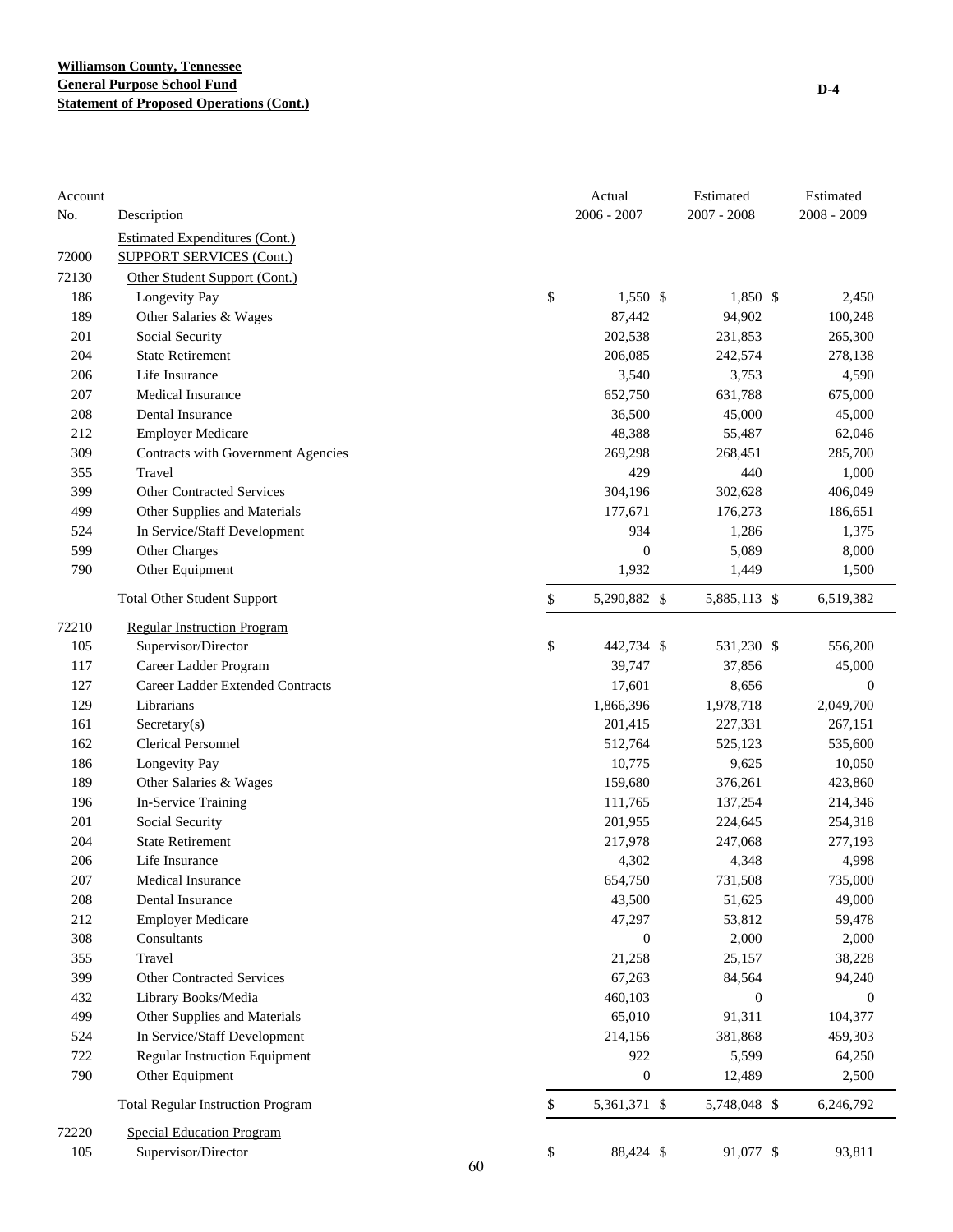| Account |                                           |             | Actual           | Estimated     | Estimated   |
|---------|-------------------------------------------|-------------|------------------|---------------|-------------|
| No.     | Description                               |             | 2006 - 2007      | $2007 - 2008$ | 2008 - 2009 |
|         | <b>Estimated Expenditures (Cont.)</b>     |             |                  |               |             |
| 72000   | <b>SUPPORT SERVICES (Cont.)</b>           |             |                  |               |             |
| 72220   | Special Education Program (Cont.)         |             |                  |               |             |
| 117     | Career Ladder Program                     | \$          | 7,325 \$         | 4,000 \$      | 6,000       |
| 124     | Psychological Personnel                   |             | 790,368          | 884,568       | 1,009,550   |
| 161     | Secretary(s)                              |             | 73,841           | 76,337        | 78,700      |
| 186     | Longevity Pay                             |             | 1,750            | 1,850         | 1,950       |
| 189     | Other Salaries & Wages                    |             | 209,131          | 299,380       | 313,915     |
| 196     | In-Service Training                       |             | 37,270           | 44,930        | 128,000     |
| 201     | Social Security                           |             | 73,280           | 84,886        | 97,179      |
| 204     | <b>State Retirement</b>                   |             | 73,565           | 86,694        | 101,673     |
| 206     | Life Insurance                            |             | 1,135            | 1,148         | 1,428       |
| 207     | <b>Medical Insurance</b>                  |             | 202,000          | 237,289       | 210,000     |
| 208     | <b>Dental Insurance</b>                   |             | 12,000           | 15,250        | 14,000      |
| 212     | <b>Employer Medicare</b>                  |             | 17,139           | 19,888        | 23,663      |
| 355     | Travel                                    |             | 39,385           | 49,503        | 68,000      |
| 399     | <b>Other Contracted Services</b>          |             | 136,751          | 125,842       | 144,600     |
| 499     | Other Supplies and Materials              |             | 56,247           | 50,906        | 56,800      |
| 524     | In Service/Staff Development              |             | 24,038           | 28,208        | 46,500      |
| 790     | Other Equipment                           |             | 3,009            | 5,475         | 5,000       |
|         | <b>Total Special Education Program</b>    | \$          | 1,846,658 \$     | 2,107,231 \$  | 2,400,769   |
| 72230   | <b>Vocational Education Program</b>       |             |                  |               |             |
| 117     | Career Ladder Program                     | \$          | $1,000$ \$       | $1,000$ \$    | 1,000       |
| 161     | Sercetary(s)                              |             | 36,161           | 38,127        | 39,271      |
| 186     | Longevity Pay                             |             | $\boldsymbol{0}$ | 500           | 550         |
| 189     | Other Salaries & Wages                    |             | 75,400           | 77,662        | 120,814     |
| 196     | In-Service Training                       |             | 9,062            | 9,740         | 13,400      |
| 201     | Social Security                           |             | 7,374            | 7,621         | 10,852      |
| 204     | <b>State Retirement</b>                   |             | 8,032            | 8,511         | 11,683      |
| 206     | Life Insurance                            |             | 102              | 94            | 153         |
| 207     | <b>Medical Insurance</b>                  |             | 13,500           | 14,614        | 22,500      |
| 208     | Dental Insurance                          |             | 1,000            | 1,500         | 1,500       |
| 212     | <b>Employer Medicare</b>                  |             | 1,727            | 1,782         | 2,538       |
| 355     | Travel                                    |             | 7,581            | 6,801         | 14,325      |
| 399     | Other Contracted Services                 |             | 33,067           | 32,340        | 6,884       |
| 499     | Other Supplies and Materials              |             | 2,500            | 2,330         | 2,500       |
| 524     | In Service/Staff Development              |             | 9,868            | 8,754         | 10,600      |
|         | <b>Total Vocational Education Program</b> | $\mathbb S$ | 206,374 \$       | 211,376 \$    | 258,570     |
| 72260   | <b>Adult Programs</b>                     |             |                  |               |             |
| 117     | Career Ladder Program                     | \$          | $1,650$ \$       | $3,000$ \$    | 3,000       |
| 161     | Secretary(s)                              |             | 23,576           | 23,512        | 24,288      |
| 186     | Longevity Pay                             |             | 450              | 500           | 550         |
| 189     | Other Salaries & Wages                    |             | 71,955           | 82,114        | 84,578      |
| 201     | Social Security                           |             | 3,302            | 6,755         | 6,970       |
| 204     | <b>State Retirement</b>                   |             | 3,486            | 7,198         | 8,443       |
| 206     | Life Insurance                            |             | 68               | 94            | 102         |
|         |                                           | 61          |                  |               |             |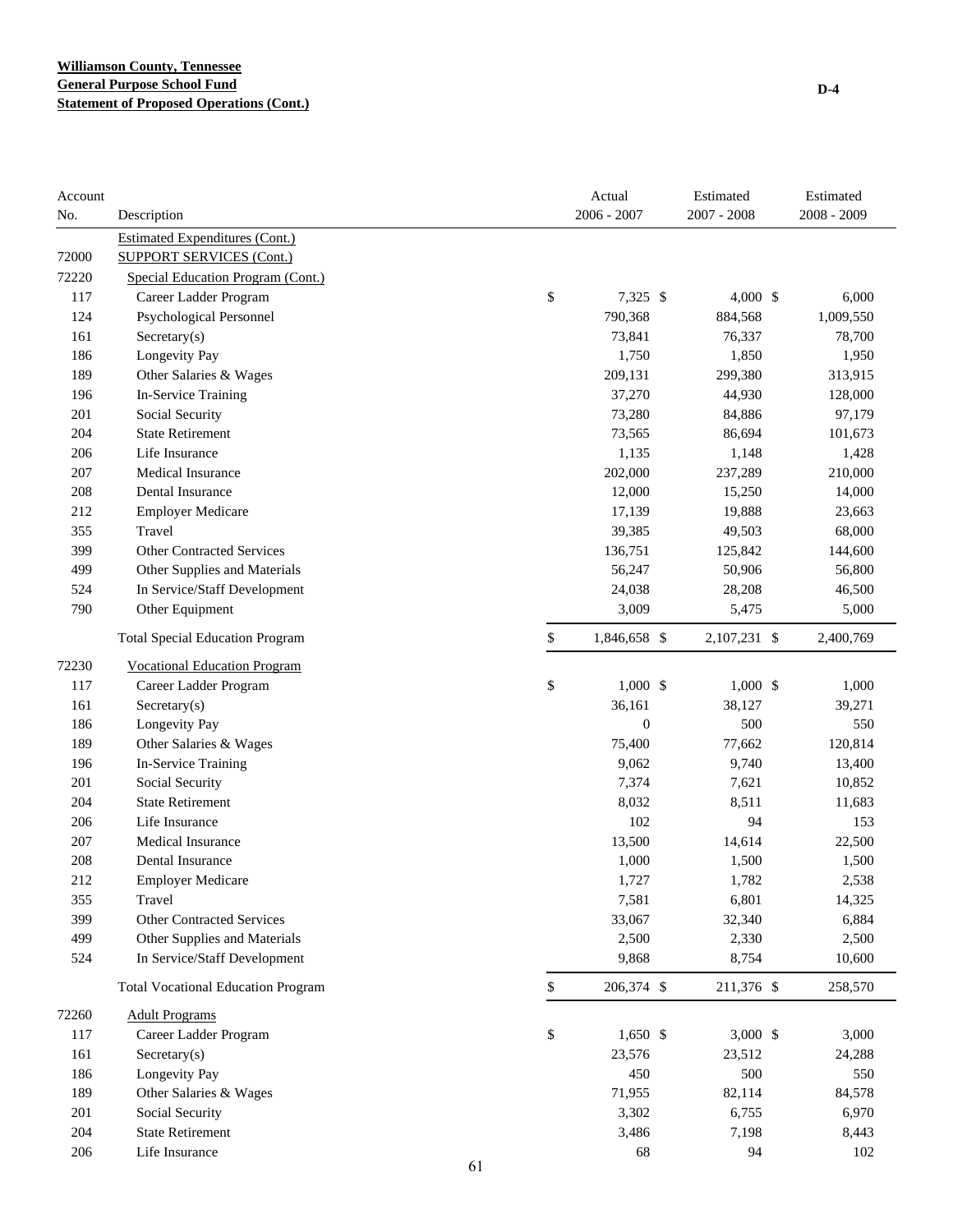| Account |                                            |    | Actual             | Estimated     | Estimated   |
|---------|--------------------------------------------|----|--------------------|---------------|-------------|
| No.     | Description                                |    | 2006 - 2007        | $2007 - 2008$ | 2008 - 2009 |
|         | <b>Estimated Expenditures (Cont.)</b>      |    |                    |               |             |
| 72000   | <b>SUPPORT SERVICES (Cont.)</b>            |    |                    |               |             |
| 72260   | <b>Adult Programs (Cont.)</b>              |    |                    |               |             |
| 207     | <b>Medical Insurance</b>                   |    | \$<br>13,500 \$    | $14,614$ \$   | 15,000      |
| 208     | Dental Insurance                           |    | 1,000              | 1,500         | 1,000       |
| 212     | <b>Employer Medicare</b>                   |    | 772                | 1,580         | 1,630       |
| 355     | Travel                                     |    | 796                | 962           | 1,000       |
|         | <b>Total Adult Programs</b>                |    | \$<br>120,555 \$   | 141,829 \$    | 146,561     |
| 72310   | <b>Board of Education</b>                  |    |                    |               |             |
| 189     | Other Salaries & Wages                     |    | \$<br>91,929 \$    | 98,972 \$     | 102,060     |
| 191     | Board and Committee Members Fees           |    | 68,019             | 66,600        | 72,600      |
| 201     | Social Security                            |    | 8,859              | 8,970         | 10,829      |
| 204     | <b>State Retirement</b>                    |    | 7,070              | 6,447         | 7,498       |
| 206     | Life Insurance                             |    | 51                 | 47            | 51          |
| 207     | <b>Medical Insurance</b>                   |    | 6,750              | 7,307         | 7,500       |
| 208     | <b>Dental Insurance</b>                    |    | 500                | 750           | 500         |
| 212     | <b>Employer Medicare</b>                   |    | 2,072              | 2,098         | 2,533       |
| 305     | <b>Audit Services</b>                      |    | 42,860             | 40,920        | 47,500      |
| 320     | Dues and Memberships                       |    | 25,220             | 26,511        | 28,816      |
| 331     | <b>Legal Services</b>                      |    | 25,617             | 12,937        | 20,000      |
| 355     | Travel                                     |    | 515                | 509           | 750         |
| 399     | <b>Other Contracted Services</b>           |    | 1,959              | 2,495         | 5,679       |
| 499     | Other Supplies and Materials               |    | 4,582              | 5,180         | 6,850       |
| 506     | Liability Insurance                        |    | 603,286            | 338,455       | 570,000     |
| 510     | Trustee's Commission                       |    | 1,827,545          | 1,895,422     | 2,200,000   |
| 513     | Worker's Compensation Insurance            |    | 428,331            | 915,514       | 760,000     |
| 524     | In Service/Staff Development               |    | 3,924              | 5,148         | 12,250      |
| 533     | Criminal Investigation of Applicants - TBI |    | 19,160             | 40,895        | 42,800      |
|         | <b>Total Board of Education</b>            |    | \$<br>3,168,249 \$ | 3,475,177 \$  | 3,898,216   |
| 72320   | Director of Schools                        |    |                    |               |             |
| 101     | County Official/Administrative Officer     |    | \$<br>147,945 \$   | 151,559 \$    | 156,107     |
| 103     | $\text{Assistant}(s)$                      |    | 102,929            | 105,942       | 109,122     |
| 117     | Career Ladder Program                      |    | $\boldsymbol{0}$   | 900           | 1,000       |
| 161     | $S$ ecretary $(s)$                         |    | 140,391            | 143,856       | 149,260     |
| 186     | Longevity Pay                              |    | 2,900              | 3,050         | 3,200       |
| 201     | Social Security                            |    | 20,355             | 20,603        | 25,959      |
| 204     | <b>State Retirement</b>                    |    | 26,776             | 27,600        | 28,587      |
| 206     | Life Insurance                             |    | 255                | 306           | 306         |
| 207     | <b>Medical Insurance</b>                   |    | 33,750             | 44,842        | 45,000      |
| 208     | Dental Insurance                           |    | 3,000              | 3,500         | 3,000       |
| 212     | <b>Employer Medicare</b>                   |    | 5,623              | 5,715         | 6,071       |
| 307     | Communication                              |    | 557,591            | 851,574       | 646,005     |
| 355     | Travel                                     |    | 358                | 286           | 500         |
| 399     | <b>Other Contracted Services</b>           |    | 71,014             | 68,229        | 90,500      |
| 435     | Office Supplies                            |    | 40,433             | 35,734        | 44,000      |
| 524     | In Service/Staff Development               |    | 2,998              | 2,343         | 10,000      |
|         |                                            | 62 |                    |               |             |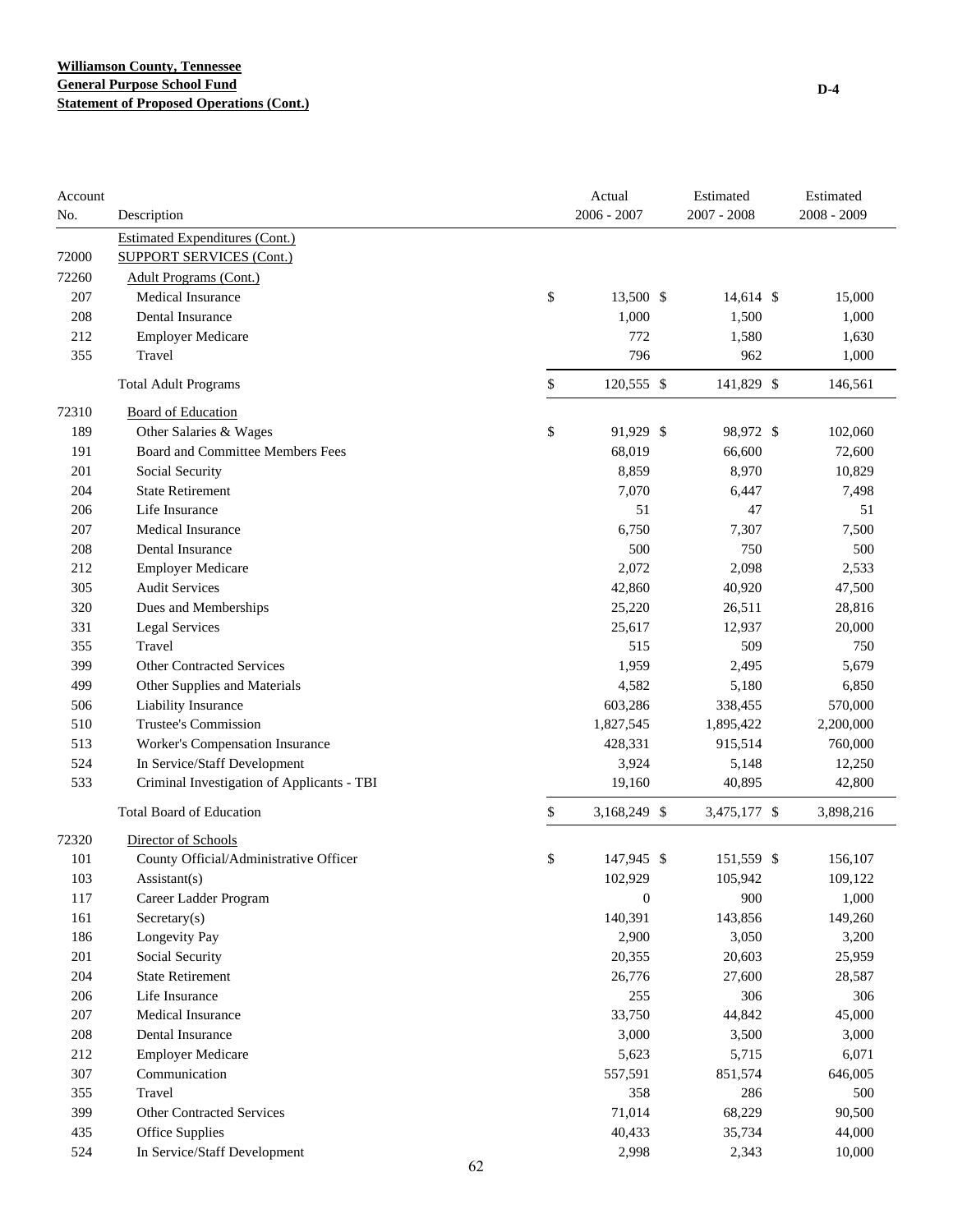# **Williamson County, Tennessee General Purpose School Fund Statement of Proposed Operations (Cont.)**

| Account<br>No. | Description                           |              | Actual<br>$2006 - 2007$ | Estimated<br>$2007 - 2008$ | Estimated<br>2008 - 2009 |
|----------------|---------------------------------------|--------------|-------------------------|----------------------------|--------------------------|
|                | <b>Estimated Expenditures (Cont.)</b> |              |                         |                            |                          |
| 72000          | <b>SUPPORT SERVICES (Cont.)</b>       |              |                         |                            |                          |
| 72320          | Director of Schools (Cont.)           |              |                         |                            |                          |
|                | <b>Total Director of Schools</b>      | \$           | 1,156,318 \$            | 1,466,039 \$               | 1,318,617                |
| 72410          | Office of the Principal               |              |                         |                            |                          |
| 104            | Principals                            | \$           | 3,155,461 \$            | 3,316,256 \$               | 3,423,377                |
| 117            | Career Ladder Program                 |              | 77,351                  | 75,115                     | 84,000                   |
| 119            | Accountants/Bookkeepers               |              | 906,882                 | 1,055,447                  | 1,109,680                |
| 127            | Career Ladder Extended Contracts      |              | 43,120                  | 49,868                     | $\boldsymbol{0}$         |
| 139            | <b>Assistant Principals</b>           |              | 3,151,241               | 3,520,704                  | 3,774,973                |
| 161            | Secretary(s)                          |              | 1,105,716               | 1,260,155                  | 1,308,190                |
| 186            | Longevity Pay                         |              | 30,365                  | 33,325                     | 34,700                   |
| 189            | Other Salaries & Wages                |              | $\theta$                | $\boldsymbol{0}$           | 26,926                   |
| 201            | Social Security                       |              | 508,588                 | 554,127                    | 603,995                  |
| 204            | <b>State Retirement</b>               |              | 545,236                 | 607,291                    | 652,973                  |
| 206            | Life Insurance                        |              | 8,050                   | 7,506                      | 9,180                    |
| 207            | <b>Medical Insurance</b>              |              | 1,287,625               | 1,303,725                  | 1,350,000                |
| 208            | Dental Insurance                      |              | 85,750                  | 104,000                    | 90,000                   |
| 212            | <b>Employer Medicare</b>              |              | 119,782                 | 131,322                    | 141,257                  |
| 307            | Communication                         |              | 49,672                  | 6,196                      | 8,000                    |
| 399            | <b>Other Contracted Services</b>      |              | 478,718                 | 463,130                    | 530,000                  |
|                | Total Office of the Principal         | \$           | 11,553,557 \$           | 12,488,167 \$              | 13, 147, 251             |
| 72510          | <b>Fiscal Services</b>                |              |                         |                            |                          |
| 105            | Supervisor/Director                   | \$           | 92,893 \$               | 95,680 \$                  | 98,550                   |
| 119            | Accountants/Bookkeepers               |              | 364,619                 | 400,849                    | 422,300                  |
| 122            | <b>Purchasing Personnel</b>           |              | 93,891                  | 96,864                     | 147,380                  |
| 186            | Longevity Pay                         |              | 5,500                   | 6,250                      | 6,800                    |
| 187            | Overtime Pay                          |              | 2,253                   | $\boldsymbol{0}$           | 5,000                    |
| 189            | Other Salaries & Wages                |              | 74,319                  | 76,548                     | 78,850                   |
| 201            | Social Security                       |              | 36,881                  | 39,618                     | 47,050                   |
| 204            | <b>State Retirement</b>               |              | 48,586                  | 52,612                     | 56,800                   |
| 206            | Life Insurance                        |              | 663                     | 650                        | 765                      |
| 207            | Medical Insurance                     |              | 94,500                  | 115,098                    | 112,500                  |
| 208            | Dental Insurance                      |              | 7,000                   | 7,700                      | 7,500                    |
| 212            | <b>Employer Medicare</b>              |              | 8,852                   | 9,422                      | 11,004                   |
| 355            | Travel                                |              | 1,461                   | 721                        | 3,500                    |
| 399            | <b>Other Contracted Services</b>      |              | 109,531                 | 2,750                      | 20,000                   |
| 524            | In Service/Staff Development          |              | 8,443                   | 6,403                      | 9,000                    |
| 701            | <b>Administration Equipment</b>       |              | 39,960                  | 39,993                     | 40,000                   |
|                | <b>Total Fiscal Services</b>          | $\mathbb{S}$ | 989,352 \$              | 951,158 \$                 | 1,066,999                |
| 72520          | Human Resources/Personnel             |              |                         |                            |                          |
| 105            | Supervisor/Director                   | \$           | 88,421 \$               | 91,074 \$                  | 93,807                   |
| 161            | Sercetary(s)                          |              | 200,043                 | 239,837                    | 253,380                  |
| 186            | Longevity Pay                         |              | $\boldsymbol{0}$        | 1,150                      | 1,300                    |
| 187            | Overtime Pay                          |              | 6,802                   | 1,091                      | 4,000                    |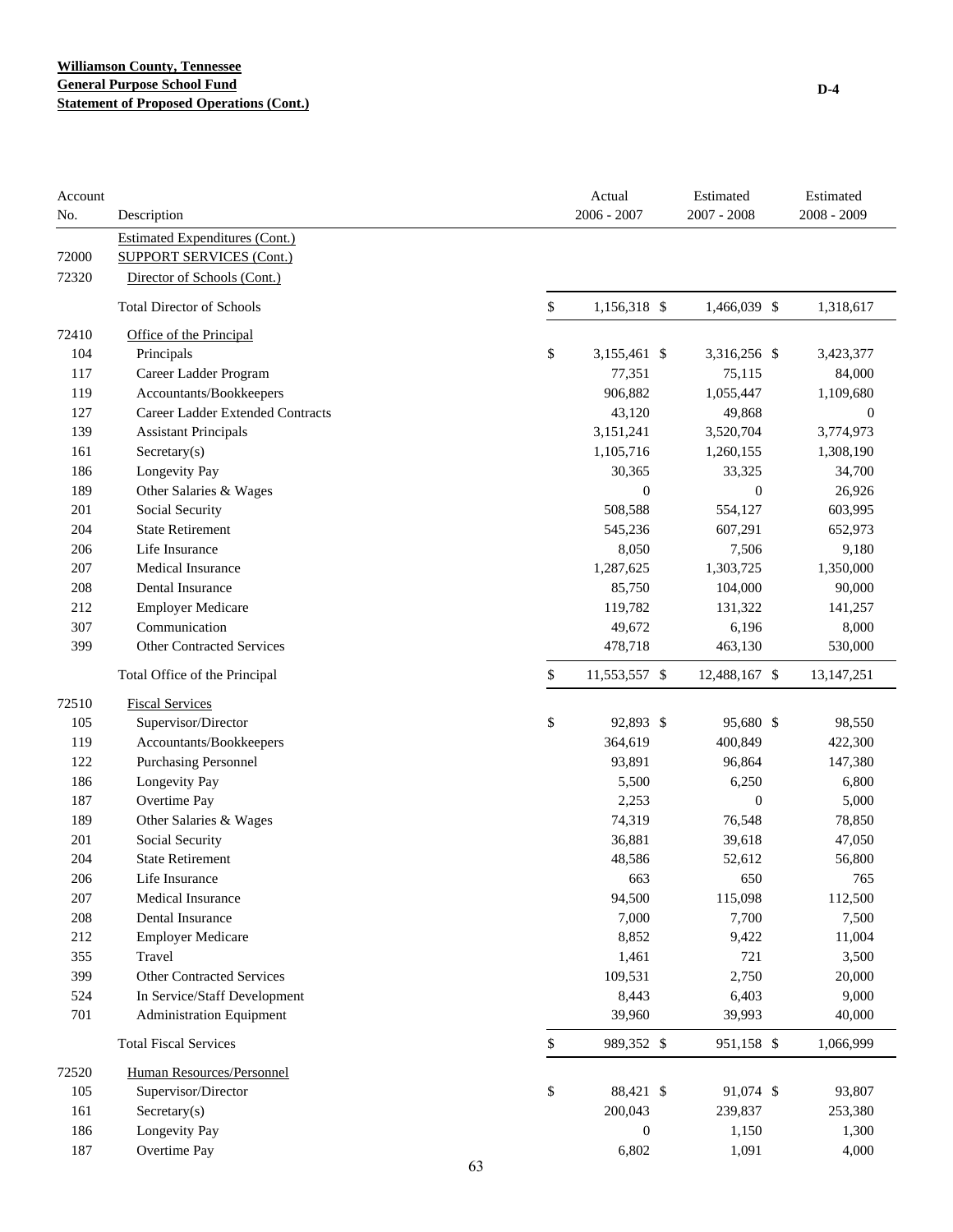| Account<br>No. | Description                            |    | Actual<br>$2006 - 2007$ | Estimated<br>$2007 - 2008$ | Estimated<br>2008 - 2009 |
|----------------|----------------------------------------|----|-------------------------|----------------------------|--------------------------|
|                | <b>Estimated Expenditures (Cont.)</b>  |    |                         |                            |                          |
| 72000          | <b>SUPPORT SERVICES (Cont.)</b>        |    |                         |                            |                          |
| 72520          | Human Resources/Personnel (Cont.)      |    |                         |                            |                          |
| 189            | Other Salaries & Wages                 |    | \$<br>76,218 \$         | 78,504 \$                  | 80,860                   |
| 201            | Social Security                        |    | 22,807                  | 23,737                     | 26,867                   |
| 204            | <b>State Retirement</b>                |    | 27,880                  | 30,209                     | 31,769                   |
| 206            | Life Insurance                         |    | 408                     | 357                        | 459                      |
| 207            | Medical Insurance                      |    | 54,000                  | 82,763                     | 67,500                   |
| 208            | <b>Dental Insurance</b>                |    | 4,000                   | 4,750                      | 4,500                    |
| 212            | <b>Employer Medicare</b>               |    | 5,334                   | 5,812                      | 6,284                    |
| 355            | Travel                                 |    | 1,091                   | 2,164                      | 2,400                    |
| 399            | <b>Other Contracted Services</b>       |    | 8,435                   | 152,923                    | 134,000                  |
| 499            | Other Supplies and Materials           |    | 14,864                  | 72,962                     | 33,700                   |
| 524            | In Service/Staff Development           |    | 5,695                   | 6,999                      | 12,500                   |
| 701            | <b>Administration Equipment</b>        |    | $\boldsymbol{0}$        | $\boldsymbol{0}$           | 2,500                    |
|                | <b>Total Human Resources/Personnel</b> |    | \$<br>515,998 \$        | 794,332 \$                 | 755,826                  |
| 72610          | <b>Operation of Plant</b>              |    |                         |                            |                          |
| 105            | Supervisor/Director                    |    | \$<br>90,043 \$         | 92,744 \$                  | 95,528                   |
| 161            | Sercetary(s)                           |    | 27,746                  | 27,009                     | 29,510                   |
| 166            | <b>Custodial Personnel</b>             |    | 140,033                 | 138,767                    | 144,870                  |
| 186            | Longevity Pay                          |    | 4,650                   | 4,700                      | 5,550                    |
| 189            | Other Salaries & Wages                 |    | 7,898                   | 60,073                     | 79,070                   |
| 201            | Social Security                        |    | 16,292                  | 19,622                     | 21,981                   |
| 204            | <b>State Retirement</b>                |    | 20,889                  | 25,277                     | 26,731                   |
| 206            | Life Insurance                         |    | 357                     | 306                        | 408                      |
| 207            | <b>Medical Insurance</b>               |    | 47,250                  | 43,842                     | 60,000                   |
| 208            | Dental Insurance                       |    | 3,500                   | 4,500                      | 4,000                    |
| 212            | <b>Employer Medicare</b>               |    | 3,808                   | 4,589                      | 5,140                    |
| 328            | <b>Janitorial Services</b>             |    | 4,244,740               | 4,396,293                  | 4,495,000                |
| 355            | Travel                                 |    | 3,109                   | 858                        | 2,500                    |
| 359            | Disposal Fees                          |    | 89,208                  | 71,388                     | 74,000                   |
| 399            | Other Contracted Services              |    | 237,240                 | 12,558                     | 20,000                   |
| 410            | <b>Custodial Supplies</b>              |    | 2,000                   | 261,256                    | 275,430                  |
| 415            | Electricity                            |    | 4,315,675               | 4,838,032                  | 4,750,000                |
| 434            | Natural Gas                            |    | 586,945                 | 579,336                    | 750,000                  |
| 454            | Water and Sewer                        |    | 766,868                 | 759,576                    | 850,000                  |
| 499            | Other Supplies and Materials           |    | 15,711                  | 20,319                     | 28,750                   |
| 502            | <b>Building and Contents Insurance</b> |    | 142,818                 | 186,297                    | 225,000                  |
| 720            | <b>Plant Operation Equipment</b>       |    | $\boldsymbol{0}$        | 102                        | 2,000                    |
|                | <b>Total Operation of Plant</b>        |    | \$<br>10,766,780 \$     | 11,547,444 \$              | 11,945,468               |
| 72620          | Maintenance of Plant                   |    |                         |                            |                          |
| 105            | Supervisor/Director                    |    | \$<br>63,143 \$         | 71,875 \$                  | 77,250                   |
| 161            | Sercetary(s)                           |    | 64,440                  | 66,628                     | 68,628                   |
| 167            | Maintenance Personnel                  |    | 1,765,206               | 1,922,283                  | 2,052,680                |
| 186            | Longevity Pay                          |    | 13,350                  | 14,700                     | 16,050                   |
| 187            | Overtime Pay                           |    | 31,568                  | 18,346                     | 38,000                   |
|                |                                        | 61 |                         |                            |                          |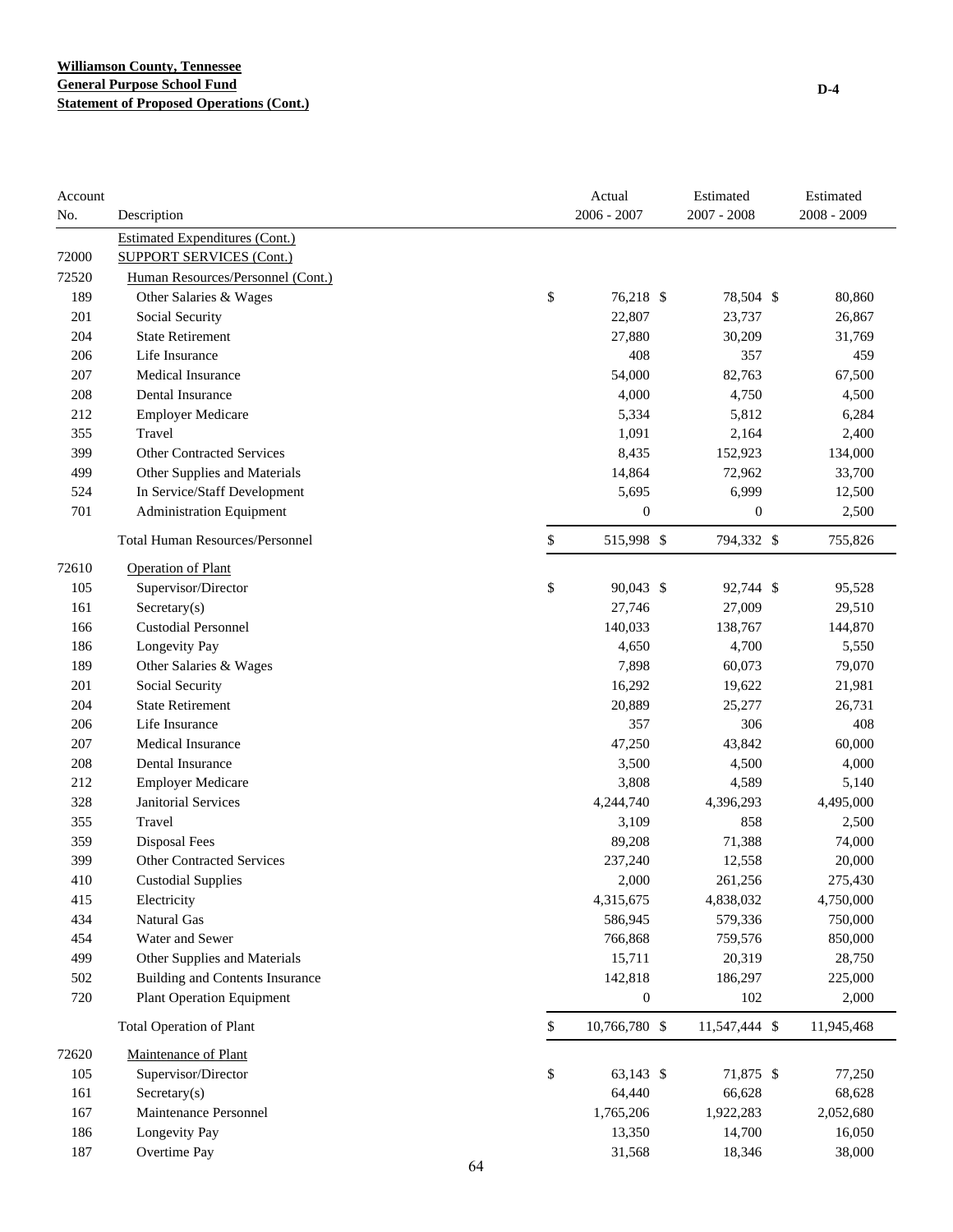| Account<br>No. | Description                              | Actual<br>$2006 - 2007$ | Estimated<br>2007 - 2008 | Estimated<br>2008 - 2009 |
|----------------|------------------------------------------|-------------------------|--------------------------|--------------------------|
|                | <b>Estimated Expenditures (Cont.)</b>    |                         |                          |                          |
| 72000          | <b>SUPPORT SERVICES (Cont.)</b>          |                         |                          |                          |
| 72620          | Maintenance of Plant (Cont.)             |                         |                          |                          |
| 189            | Other Salaries & Wages                   | \$<br>47,139 \$         | 44,303 \$                | 59,328                   |
| 201            | Social Security                          | 118,132                 | 127,445                  | 143,340                  |
| 204            | <b>State Retirement</b>                  | 154,066                 | 167,456                  | 174,320                  |
| 206            | Life Insurance                           | 3,022                   | 2,988                    | 3,366                    |
| 207            | <b>Medical Insurance</b>                 | 483,500                 | 482,955                  | 495,000                  |
| 208            | Dental Insurance                         | 31,000                  | 40,750                   | 33,000                   |
| 212            | <b>Employer Medicare</b>                 | 27,795                  | 27,643                   | 33,523                   |
| 335            | Maintenance & Repair Services- Buildings | 338,525                 | 383,167                  | 424,226                  |
| 336            | Maintenance & Repair Services- Equipment | 147,142                 | 163,008                  | 171,710                  |
| 338            | Maintenance & Repair Services- Vehicles  | 22,429                  | 34,727                   | $\boldsymbol{0}$         |
| 399            | <b>Other Contracted Services</b>         | 528,310                 | 512,715                  | 523,710                  |
| 426            | <b>General Construction Materials</b>    | 552,078                 | 605,287                  | 696,080                  |
| 499            | Other Supplies and Materials             | 12,075                  | 11,999                   | 12,600                   |
| 524            | In Service/Staff Development             | 11,954                  | 12,878                   | 13,000                   |
| 599            | Other Charges                            | 47,962                  | 50,035                   | 53,000                   |
| 720            | <b>Plant Operation Equipment</b>         | 24,752                  | 124,545                  | 37,268                   |
|                | Total Maintenance of Plant               | \$<br>4,487,588 \$      | 4,885,733 \$             | 5,126,079                |
| 72710          | Transportation                           |                         |                          |                          |
| 105            | Supervisor/Director                      | \$<br>70,284 \$         | 72,391 \$                | 74,569                   |
| 142            | Mechanic(s)                              | 379,746                 | 398,366                  | 415,090                  |
| 146            | <b>Bus Drivers</b>                       | 3,598,821               | 3,889,589                | 4,124,180                |
| 162            | <b>Clerical Personnel</b>                | 27,199                  | 28,836                   | 30,066                   |
| 186            | Longevity Pay                            | 79,350                  | 84,400                   | 94,350                   |
| 187            | Overtime Pay                             | 9,615                   | 11,034                   | 8,000                    |
| 189            | Other Salaries & Wages                   | 567,355                 | 628,419                  | 611,864                  |
| 201            | Social Security                          | 283,325                 | 300,155                  | 332,203                  |
| 204            | <b>State Retirement</b>                  | 372,674                 | 392,480                  | 404,002                  |
| 206            | Life Insurance                           | 11,450                  | 10,889                   | 13,413                   |
| 207            | Medical Insurance                        | 1,579,500               | 1,762,136                | 1,972,500                |
| 208            | Dental Insurance                         | 117,000                 | 136,000                  | 131,500                  |
| 212            | <b>Employer Medicare</b>                 | 67,019                  | 70,795                   | 77,692                   |
| 313            | <b>Contracts with Parents</b>            | $\mathbf{0}$            | $\boldsymbol{0}$         | 500                      |
| 335            | Maintenance & Repair Services- Buildings | 2,750                   | 610                      | 4,000                    |
| 338            | Maintenance & Repair Services- Vehicles  | 27,842                  | 39,476                   | 80,000                   |
| 399            | <b>Other Contracted Services</b>         | 26,154                  | 29,193                   | 41,000                   |
| 425            | Gasoline                                 | 1,025,629               | 1,453,436                | 1,610,000                |
| 433            | Lubricants                               | 28,951                  | 34,455                   | 39,000                   |
| 450            | Tires and Tubes                          | 220,489                 | 177,129                  | 259,300                  |
| 453            | Vehicle Parts                            | 257,300                 | 238,758                  | 352,000                  |
| 499            | Other Supplies and Materials             | 23,482                  | 19,899                   | 26,000                   |
| 511            | Vehicle and Equipment Insurance          | 81,331                  | 148,723                  | 220,000                  |
| 524            | In Service/Staff Development             | 13,888                  | 12,570                   | 19,750                   |
| 599            | Other Charges                            | 21,232                  | 21,389                   | 27,500                   |
| 729            | <b>Transportation Equipment</b>          | 1,749,968               | 2,033,467                | 10,000                   |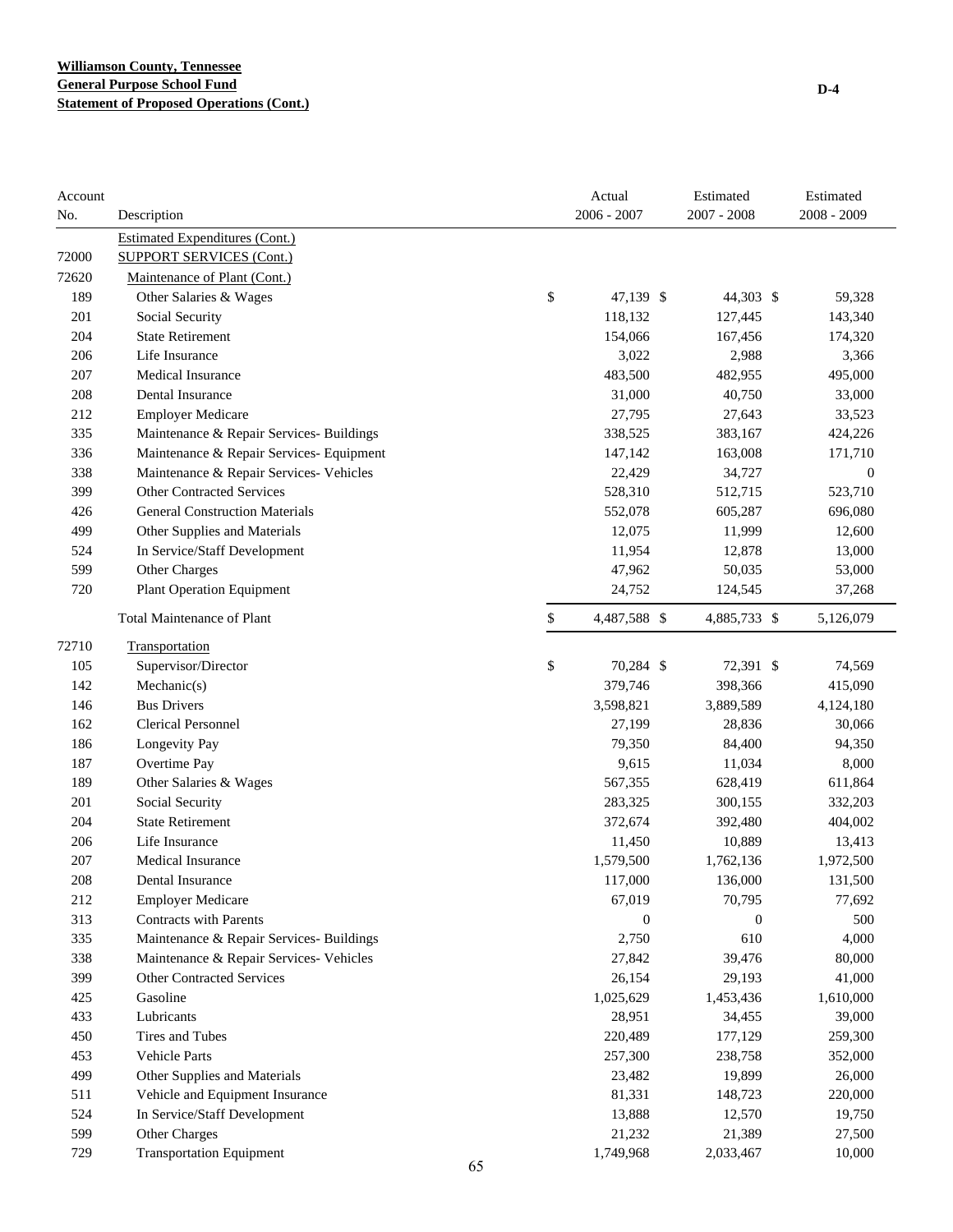| Account<br>No. | Description                             |             | Actual<br>2006 - 2007 | Estimated<br>2007 - 2008 | Estimated<br>2008 - 2009 |
|----------------|-----------------------------------------|-------------|-----------------------|--------------------------|--------------------------|
|                | <b>Estimated Expenditures (Cont.)</b>   |             |                       |                          |                          |
| 72000          | <b>SUPPORT SERVICES (Cont.)</b>         |             |                       |                          |                          |
| 72710          | Transportation (Cont.)                  |             |                       |                          |                          |
|                | <b>Total Transportation</b>             | \$          | 10,642,354 \$         | 11,994,595 \$            | 10,978,479               |
| 72810          | <b>Central and Other</b>                |             |                       |                          |                          |
| 105            | Supervisor/Director                     | \$          | 161,535 \$            | 166,381 \$               | 171,381                  |
| 121            | Data Processing Personnel               |             | 1,218,539             | 1,375,778                | 1,463,270                |
| 186            | Longevity Pay                           |             | 10,450                | 9,400                    | 10,600                   |
| 201            | Social Security                         |             | 83,907                | 93,046                   | 102,006                  |
| 204            | <b>State Retirement</b>                 |             | 107,854               | 120,802                  | 124,052                  |
| 206            | Life Insurance                          |             | 1,373                 | 1,488                    | 1,632                    |
| 207            | <b>Medical Insurance</b>                |             | 216,000               | 268,824                  | 240,000                  |
| 208            | Dental Insurance                        |             | 14,000                | 19,000                   | 16,000                   |
| 212            | <b>Employer Medicare</b>                |             | 19,624                | 21,741                   | 23,856                   |
| 355            | Travel                                  |             | 18,901                | 19,876                   | 23,000                   |
| 399            | <b>Other Contracted Services</b>        |             | 367,737               | 356,679                  | 534,500                  |
| 499            | Other Supplies and Materials            |             | 58,521                | 70,179                   | 70,750                   |
| 524            | In Service/Staff Development            |             | 13,165                | 19,776                   | 31,400                   |
| 709            | Data Processing Equipment               |             | 89,506                | 97,836                   | 100,000                  |
|                | <b>Total Central and Other</b>          | \$          | 2,381,112 \$          | 2,640,806 \$             | 2,912,447                |
| 73000          | OPERATION OF NON-INSTRUCTIONAL SERVICES |             |                       |                          |                          |
| 73300          | <b>Community Services</b>               |             |                       |                          |                          |
| 105            | Supervisor/Director                     | \$          | 70,422 \$             | 72,533 \$                | 74,711                   |
| 162            | <b>Clerical Personnel</b>               |             | 36,879                | 38,127                   | 39,270                   |
| 186            | Longevity Pay                           |             | 1,050                 | 1,200                    | 1,350                    |
| 189            | Other Salaries & Wages                  |             | 173,366               | 212,231                  | 207,516                  |
| 201            | Social Security                         |             | 18,262                | 19,886                   | 20,017                   |
| 204            | <b>State Retirement</b>                 |             | 22,702                | 25,426                   | 24,343                   |
| 206            | Life Insurance                          |             | 280                   | 276                      | 306                      |
| 207            | <b>Medical Insurance</b>                |             | 40,500                | 43,842                   | 45,000                   |
| 208            | Dental Insurance                        |             | 3,000                 | 4,500                    | 3,000                    |
| 212            | <b>Employer Medicare</b>                |             | 4,269                 | 4,656                    | 4,681                    |
| 355            | Travel                                  |             | 3,267                 | 4,454                    | 7,000                    |
| 399            | <b>Other Contracted Services</b>        |             | 121,053               | 130,740                  | 136,520                  |
| 499            | Other Supplies and Materials            |             | 19,871                | 15,384                   | 18,500                   |
| 524            | In Service/Staff Development            |             | 2,712                 | 2,801                    | 8,500                    |
| 790            | Other Equipment                         |             | 4,744                 | 6,000                    | 6,000                    |
|                | <b>Total Community Services</b>         | $\mathbb S$ | 522,377 \$            | 582,056 \$               | 596,714                  |
| 73400          | <b>Early Childhood Education</b>        |             |                       |                          |                          |
| 116            | Teachers                                | \$          | 388,959 \$            | 461,270 \$               | 512,325                  |
| 117            | Career Ladder Program                   |             | 4,000                 | 2,000                    | 5,000                    |
| 163            | <b>Educational Assistants</b>           |             | 108,818               | 135,497                  | 140,188                  |
| 186            | Longevity Pay                           |             | 250                   | 300                      | 350                      |
| 201            | Social Security                         |             | 29,981                | 35,675                   | 40,787                   |
| 204            | <b>State Retirement</b>                 |             | 32,632                | 39,762                   | 43,808                   |
|                |                                         | 66          |                       |                          |                          |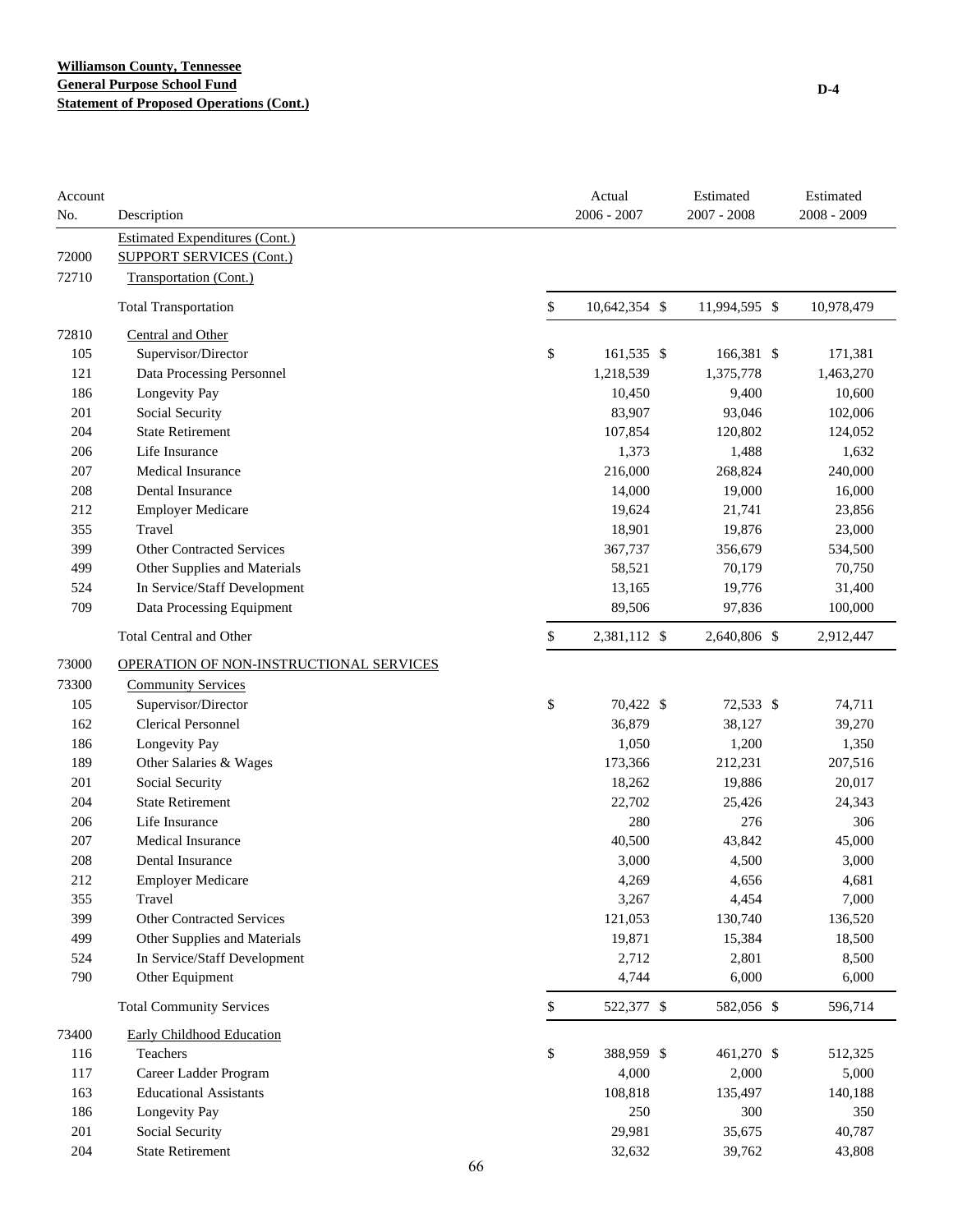| Account |                                                     | Actual               | Estimated        | Estimated   |
|---------|-----------------------------------------------------|----------------------|------------------|-------------|
| No.     | Description                                         | $2006 - 2007$        | $2007 - 2008$    | 2008 - 2009 |
|         | Estimated Expenditures (Cont.)                      |                      |                  |             |
| 73000   | OPERATION OF NON-INSTRUCTIONAL SERVICES (Cont.)     |                      |                  |             |
| 73400   | Early Childhood Education (Cont.)                   |                      |                  |             |
| 206     | Life Insurance                                      | \$<br>637 \$         | 901 \$           | 612         |
| 207     | <b>Medical Insurance</b>                            | 87,750               | 162,754          | 165,000     |
| 208     | Dental Insurance                                    | 6,500                | 14,500           | 6,000       |
| 212     | <b>Employer Medicare</b>                            | 7,012                | 8,343            | 9,540       |
| 355     | Travel                                              | 487                  | 634              | 1,200       |
| 399     | <b>Other Contracted Services</b>                    | $\theta$             | 265              | 500         |
| 429     | <b>Instructional Supplies and Materials</b>         | 23,734               | 17,942           | 17,400      |
| 499     | Other Supplies and Materials                        | 15,452               | 22,061           | 18,000      |
| 524     | In Service/Staff Development                        | 5,378                | 5,738            | 10,000      |
| 722     | <b>Regular Instruction Equipment</b>                | 5,610                | 13,931           | 12,000      |
|         | <b>Total Early Childhood Education</b>              | \$<br>717,200 \$     | 921,573 \$       | 982,710     |
|         | <b>Total Estimated Expenditures</b>                 | \$<br>181,598,973 \$ | 196,664,017 \$   | 209,561,146 |
|         | <b>Estimated Other Uses:</b>                        |                      |                  |             |
| 99100   | <b>Transfers Out</b>                                | \$<br>176,900 \$     | 5,685,194 \$     | 11,534      |
|         | Total Estimated Expenditures and Other Uses         | \$<br>181,775,873 \$ | 202,349,211 \$   | 209,572,680 |
|         | Excess of Estimated Revenues and Other Sources Over |                      |                  |             |
|         | (Under) Estimated Expenditures and Other Uses       | \$<br>3,713,289 \$   | $(6,219,956)$ \$ | (6,720,184) |
|         | Estimated Beginning Fund Balance, July 1            | 18,110,047           | 21,823,336       | 15,603,380  |
|         | Estimated Ending Fund Balance, June 30              | \$<br>21,823,336 \$  | 15,603,380 \$    | 8,883,196   |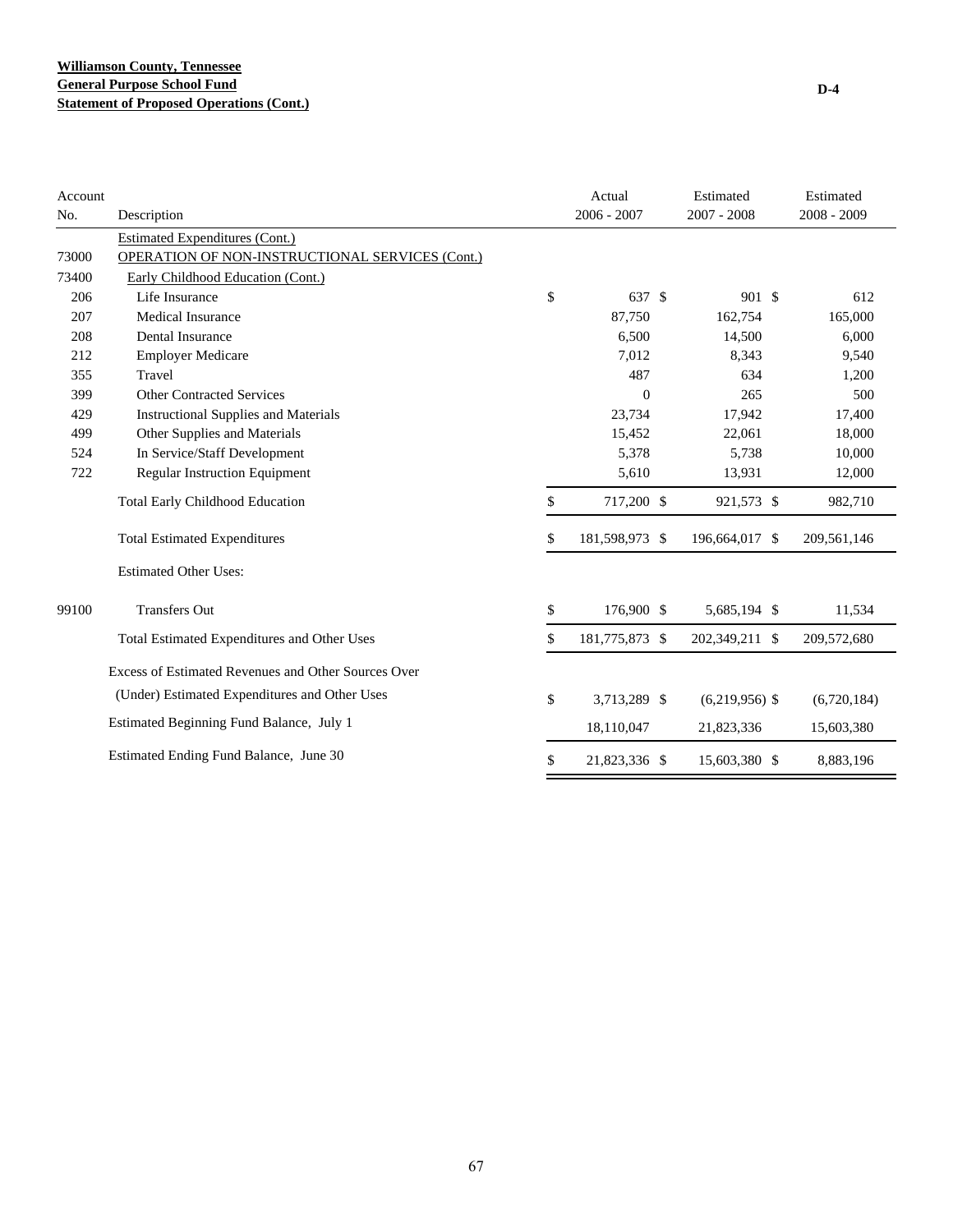| Account    |                                          |    | Actual             | Estimated       | Estimated        |
|------------|------------------------------------------|----|--------------------|-----------------|------------------|
| No.        | Description                              |    | $2006 - 2007$      | $2007 - 2008$   | 2008 - 2009      |
|            | <b>Estimated Revenues</b>                |    |                    |                 |                  |
| 43000      | <b>CHARGES FOR CURRENT SERVICES</b>      |    |                    |                 |                  |
| 43500      | <b>Education Charges</b>                 |    |                    |                 |                  |
| 43521      | Lunch Payments - Children                |    | \$<br>4,344,821 \$ | 4,583,123 \$    | 5,565,500        |
| 43522      | Lunch Payments - Adults                  |    | 320,279            | 332,296         | 420,000          |
| 43523      | Income from Breakfast                    |    | 41,441             | 48,294          | 58,000           |
| 43525      | A la carte Sales                         |    | 1,793,040          | 1,626,353       | 1,834,024        |
|            | TOTAL CHARGES FOR CURRENT SERVICES       |    | \$<br>6,499,581 \$ | 6,590,066 \$    | 7,877,524        |
| 44000      | <b>OTHER LOCAL REVENUES</b>              |    |                    |                 |                  |
| 44100      | <b>Recurring Items</b>                   |    |                    |                 |                  |
| 44110      | <b>Investment Income</b>                 |    | \$<br>29,444 \$    | 33,320 \$       | 25,000           |
| 44170      | Miscellaneous Refunds                    |    | 1,400              | 11,166          | 12,500           |
|            | TOTAL OTHER LOCAL REVENUES               |    | \$<br>30,844 \$    | 44,486 \$       | 37,500           |
| 46000      | <b>STATE OF TENNESSEE</b>                |    |                    |                 |                  |
| 46500      | <b>State Education Funds</b>             |    |                    |                 |                  |
| 46520      | School Food Service                      |    | \$<br>85,043 \$    | 90,020 \$       | 95,807           |
| 46590      | <b>Other State Education Funds</b>       |    | $\boldsymbol{0}$   | 5,000           | $\boldsymbol{0}$ |
|            | TOTAL STATE OF TENNESSEE                 |    | \$<br>85,043 \$    | 95,020 \$       | 95,807           |
| 47000      | FEDERAL GOVERNMENT                       |    |                    |                 |                  |
| 47100      | <b>Federal Through State</b>             |    |                    |                 |                  |
| 47111      | <b>USDA School Lunch Program</b>         |    | \$<br>1,080,330 \$ | 1,178,956 \$    | 1,223,513        |
| 47113      | <b>Breakfast</b>                         |    | 74,900             | 85,625          | 75,000           |
|            |                                          |    |                    |                 |                  |
|            | TOTAL FEDERAL GOVERNMENT                 |    | \$<br>1,155,230 \$ | 1,264,581 \$    | 1,298,513        |
|            | <b>Total Estimated Revenues</b>          |    | \$<br>7,770,698 \$ | 7,994,153 \$    | 9,309,344        |
|            | <b>Estimated Expenditures</b>            |    |                    |                 |                  |
| 73000      | OPERATION OF NON-INSTRUCTIONAL SERVICES  |    |                    |                 |                  |
| 73100      | Food Service                             |    |                    |                 |                  |
| 105        | Supervisor/Director                      |    | \$<br>70,284 \$    | 72,391 \$       | 74,581           |
| 162        | <b>Clerical Personnel</b>                |    | 56,669             | 64,436          | 66,367           |
| 165        | Cafeteria Personnel                      |    | 2,374,367          | 2,511,766       | 2,604,420        |
| 186        | Longevity Pay                            |    | 41,216             | 40,150          | 43,850           |
| 187        | Overtime Pay                             |    | 5,843              | 5,230           | 10,000           |
| 189        | Other Salaries & Wages                   |    | 156,974            | 190,972         | 196,730          |
| 201        | Social Security                          |    | 160,143            | 170,825         | 175,000          |
| 204        | <b>State Retirement</b>                  |    | 175,780            | 174,744         | 209,000          |
| 206        | Life Insurance                           |    | 6,864              | 6,452           | 7,800            |
| 207        | Medical Insurance                        |    | 961,912            | 1,005,041       | 1,000,000        |
|            | Dental Insurance                         |    |                    |                 |                  |
| 208<br>210 | <b>Unemployment Compensation</b>         |    | 63,873<br>155      | 55,633<br>3,669 | 70,000<br>4,000  |
|            | <b>Employer Medicare</b>                 |    |                    |                 |                  |
| 212<br>307 | Communication                            |    | 37,481             | 39,976          | 41,000           |
|            |                                          |    | 23,458             | 24,555          | 25,000           |
| 336        | Maintenance & Repair Services- Equipment |    | 10,360             | 4,544           | 16,400           |
| 354        | Transportation - Other than Students     | 68 | 83,870             | 87,862          | 107,000          |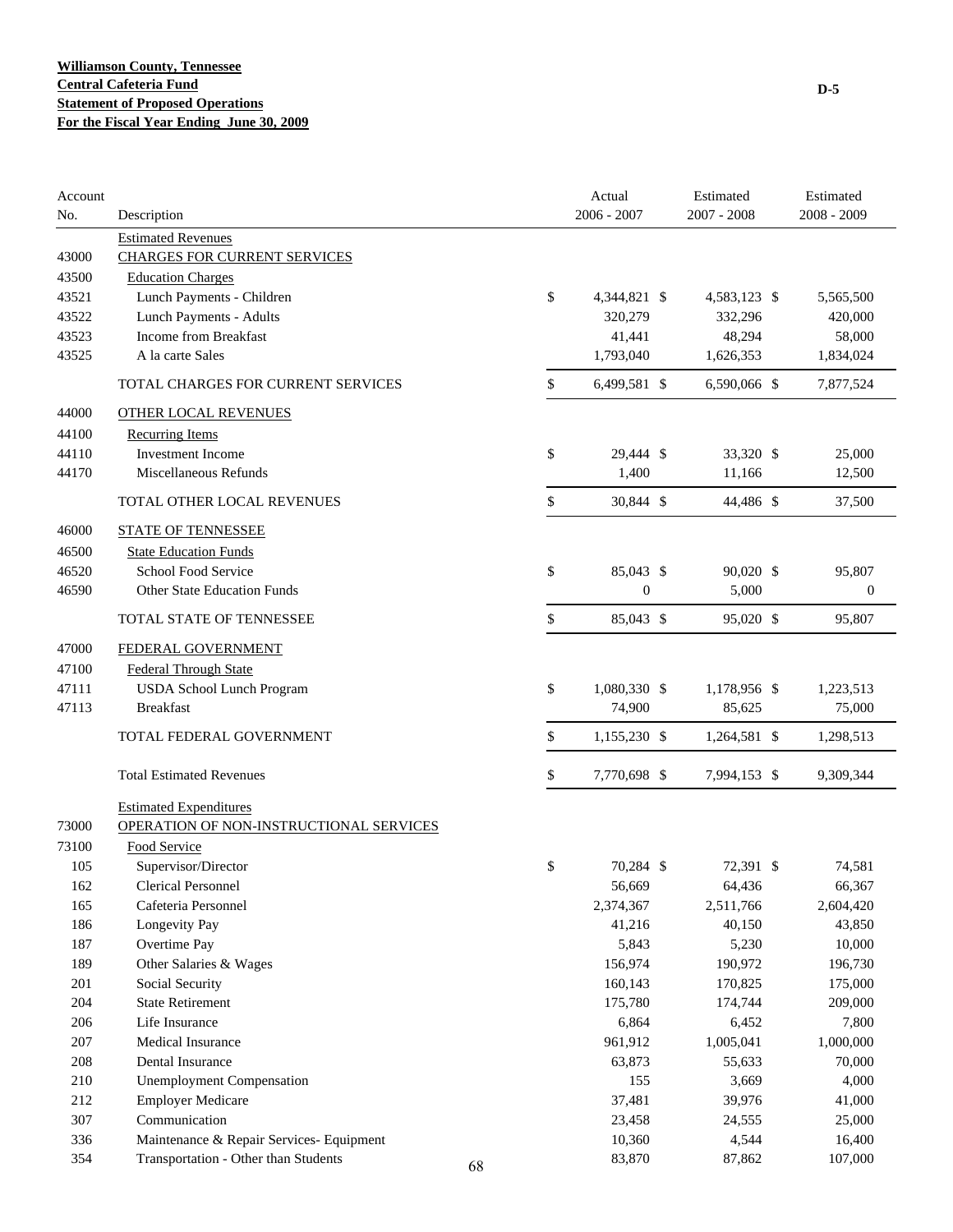| <b>Account</b> |                                                 | Actual             | Estimated       | Estimated     |
|----------------|-------------------------------------------------|--------------------|-----------------|---------------|
| No.            | Description                                     | $2006 - 2007$      | $2007 - 2008$   | $2008 - 2009$ |
|                | Estimated Expenditures (Cont.)                  |                    |                 |               |
| 73000          | OPERATION OF NON-INSTRUCTIONAL SERVICES (Cont.) |                    |                 |               |
| 73100          | Food Service (Cont.)                            |                    |                 |               |
| 355            | Travel                                          | \$<br>11,804 \$    | 7,321 \$        | 17,703        |
| 399            | <b>Other Contracted Services</b>                | 90,493             | 98,774          | 104,000       |
| 418            | <b>Equipment and Machinery Parts</b>            | 35,681             | 31,895          | 45,000        |
| 422            | Food Supplies                                   | 2,722,706          | 3,162,095       | 3,700,000     |
| 499            | Other Supplies and Materials                    | 299,152            | 257,517         | 400,000       |
| 524            | In Service/Staff Development                    | 9,081              | 11,724          | 8,500         |
| 599            | Other Charges                                   | 2,016              | $\overline{0}$  | 4,000         |
| 710            | Food Service Equipment                          | 14,362             | 117,168         | 300,000       |
|                | <b>Total Food Service</b>                       | \$<br>7,414,544 \$ | 8,144,740 \$    | 9,230,351     |
|                | <b>Total Estimated Expenditures</b>             | \$<br>7,414,544 \$ | 8,144,740 \$    | 9,230,351     |
|                | <b>Excess of Estimated Revenues Over</b>        |                    |                 |               |
|                | (Under) Estimated Expenditures                  | \$<br>356,154 \$   | $(150, 587)$ \$ | 78,993        |
|                | Estimated Beginning Fund Balance, July 1        | 1,240,202          | 1,596,356       | 1,445,769     |
|                | Estimated Ending Fund Balance, June 30          | \$<br>1,596,356 \$ | 1,445,769 \$    | 1,524,762     |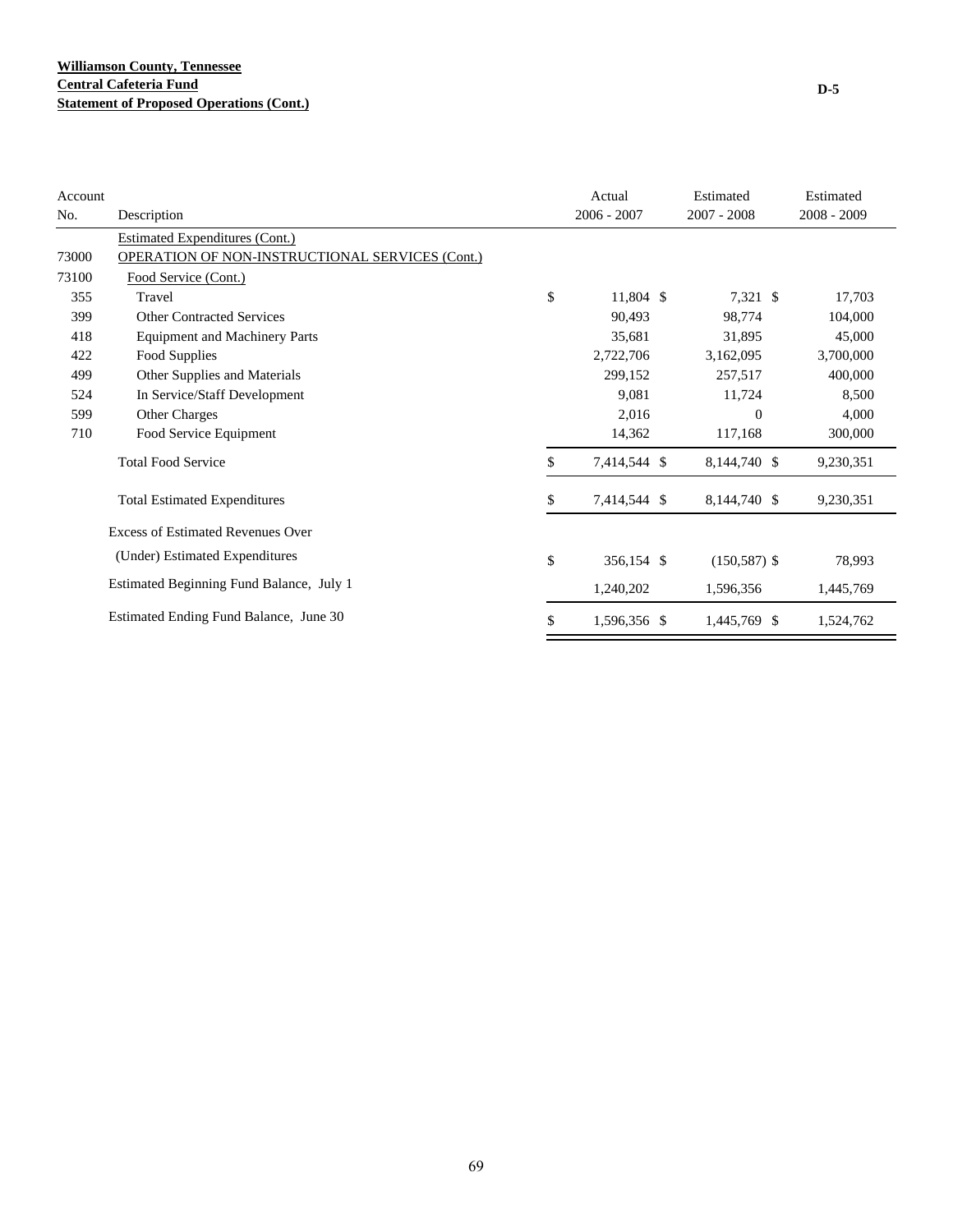| Account<br>No. | Description                                 | Actual<br>$2006 - 2007$ | Estimated<br>2007 - 2008 |                | Estimated<br>$2008 - 2009$ |
|----------------|---------------------------------------------|-------------------------|--------------------------|----------------|----------------------------|
|                | <b>Estimated Revenues</b>                   |                         |                          |                |                            |
| 43000          | <b>CHARGES FOR CURRENT SERVICES</b>         |                         |                          |                |                            |
| 43500          | <b>Education Charges</b>                    |                         |                          |                |                            |
| 43581          | Community Service Fees - Children           | \$<br>709,586 \$        | 664,908 \$               |                | 610,000                    |
|                | TOTAL CHARGES FOR CURRENT SERVICES          | \$<br>709,586 \$        | 664,908 \$               |                | 610,000                    |
| 44000          | <b>OTHER LOCAL REVENUES</b>                 |                         |                          |                |                            |
| 44100          | <b>Recurring Items</b>                      |                         |                          |                |                            |
| 44110          | <b>Investment Income</b>                    | \$<br>$2,115$ \$        | 2,132 \$                 |                | 2,700                      |
| 44170          | Miscellaneous Refunds                       | 2,429                   | 1.630                    |                | $\boldsymbol{0}$           |
|                | TOTAL OTHER LOCAL REVENUES                  | \$<br>4,544 \$          | $3,762$ \$               |                | 2,700                      |
|                | <b>Total Estimated Revenues</b>             | \$<br>714,130 \$        | 668,670 \$               |                | 612,700                    |
|                |                                             |                         |                          |                |                            |
|                | <b>Estimated Expenditures</b>               |                         |                          |                |                            |
| 73000          | OPERATION OF NON-INSTRUCTIONAL SERVICES     |                         |                          |                |                            |
| 73300          | <b>Community Services</b>                   |                         |                          |                |                            |
| 105            | Supervisor/Director                         | \$<br>34,050 \$         | 35,071 \$                |                | 36,125                     |
| 119            | Accountants/Bookkeepers                     | 27,623                  | 28,564                   |                | 29,421                     |
| 164            | Attendants                                  | 354,790                 | 320,571                  |                | 301,000                    |
| 186            | Longevity Pay                               | 500                     | 550                      |                | 900                        |
| 189            | Other Salaries & Wages                      | 72,259                  | 83,194                   |                | 62,220                     |
| 201            | Social Security                             | 28,685                  | 27,550                   |                | 26,639                     |
| 204            | <b>State Retirement</b>                     | 13,556                  | 12,967                   |                | 12,000                     |
| 206            | Life Insurance                              | 306                     | 285                      |                | 255                        |
| 207            | <b>Medical Insurance</b>                    | 46,492                  | 48,253                   |                | 37,500                     |
| 208            | Dental Insurance                            | 3,124                   | 2,572                    |                | 2,500                      |
| 212            | <b>Employer Medicare</b>                    | 6,709                   | 6,443                    |                | 6,230                      |
| 307            | Communication                               | 682                     | 701                      |                | 1,000                      |
| 336            | Maintenance & Repair Services- Equipment    | $\overline{0}$          | 140                      |                | 200                        |
| 355            | Travel                                      | 3,000                   | 3,321                    |                | 3,000                      |
| 399            | <b>Other Contracted Services</b>            | 27,976                  | 31,277                   |                | 32,721                     |
| 422            | Food Supplies                               | 20,508                  | 27,071                   |                | 20,000                     |
| 499            | Other Supplies and Materials                | 25,188                  | 19,694                   |                | 15,000                     |
| 504            | <b>Indirect Cost</b>                        | $\boldsymbol{0}$        | 10,249                   |                | 19,489                     |
| 509            | Refunds                                     | 375                     | 170                      |                | 500                        |
| 524            | In Service/Staff Development                | 2,800                   | 2,484                    |                | 2,000                      |
| 790            | Other Equipment                             | 1,780                   | 7,111                    |                | 4,000                      |
|                | <b>Total Community Services</b>             | \$<br>670,403 \$        | 668,238 \$               |                | 612,700                    |
|                | <b>Total Estimated Expenditures</b>         | \$<br>670,403 \$        | 668,238 \$               |                | 612,700                    |
|                | <b>Estimated Other Uses:</b>                |                         |                          |                |                            |
| 99100          | Transfers Out                               | \$<br>3,969 \$          |                          | 0 <sup>5</sup> | $\boldsymbol{0}$           |
|                | Total Estimated Expenditures and Other Uses | \$<br>674,372 \$        | 668,238 \$               |                | 612,700                    |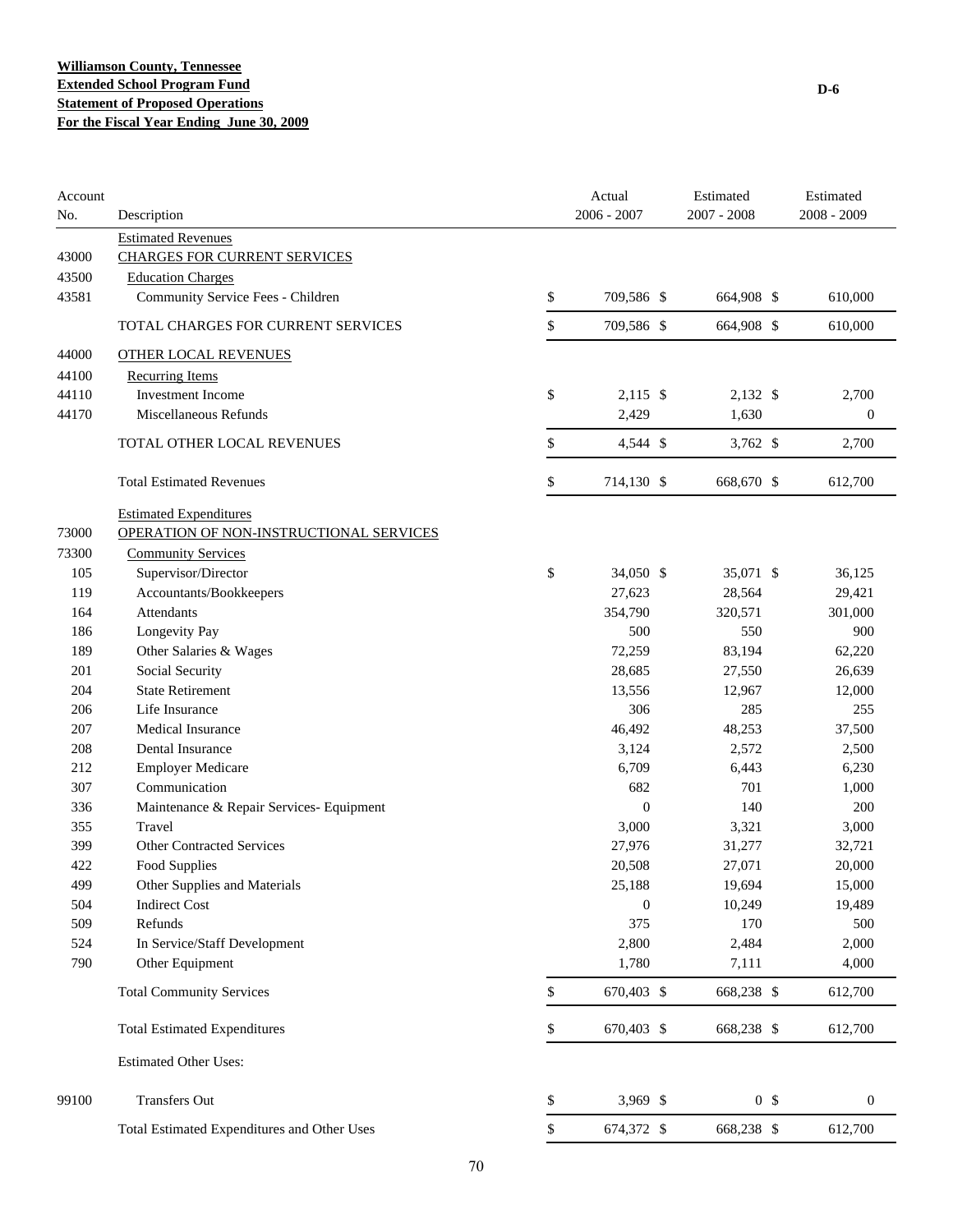## **Williamson County, Tennessee Extended School Program Fund Statement of Proposed Operations (Cont.)**

| Account<br>No. | Description                                   | Actual<br>$2006 - 2007$ | Estimated<br>$2007 - 2008$ | Estimated<br>$2008 - 2009$ |
|----------------|-----------------------------------------------|-------------------------|----------------------------|----------------------------|
|                | Excess of Estimated Revenues Over             |                         |                            |                            |
|                | (Under) Estimated Expenditures and Other Uses | \$<br>39.758 \$         | 432 \$                     |                            |
|                | Estimated Beginning Fund Balance, July 1      | 219.590                 | 259.348                    | 259,780                    |
|                | Estimated Ending Fund Balance, June 30        | \$<br>259.348 \$        | 259.780 \$                 | 259,780                    |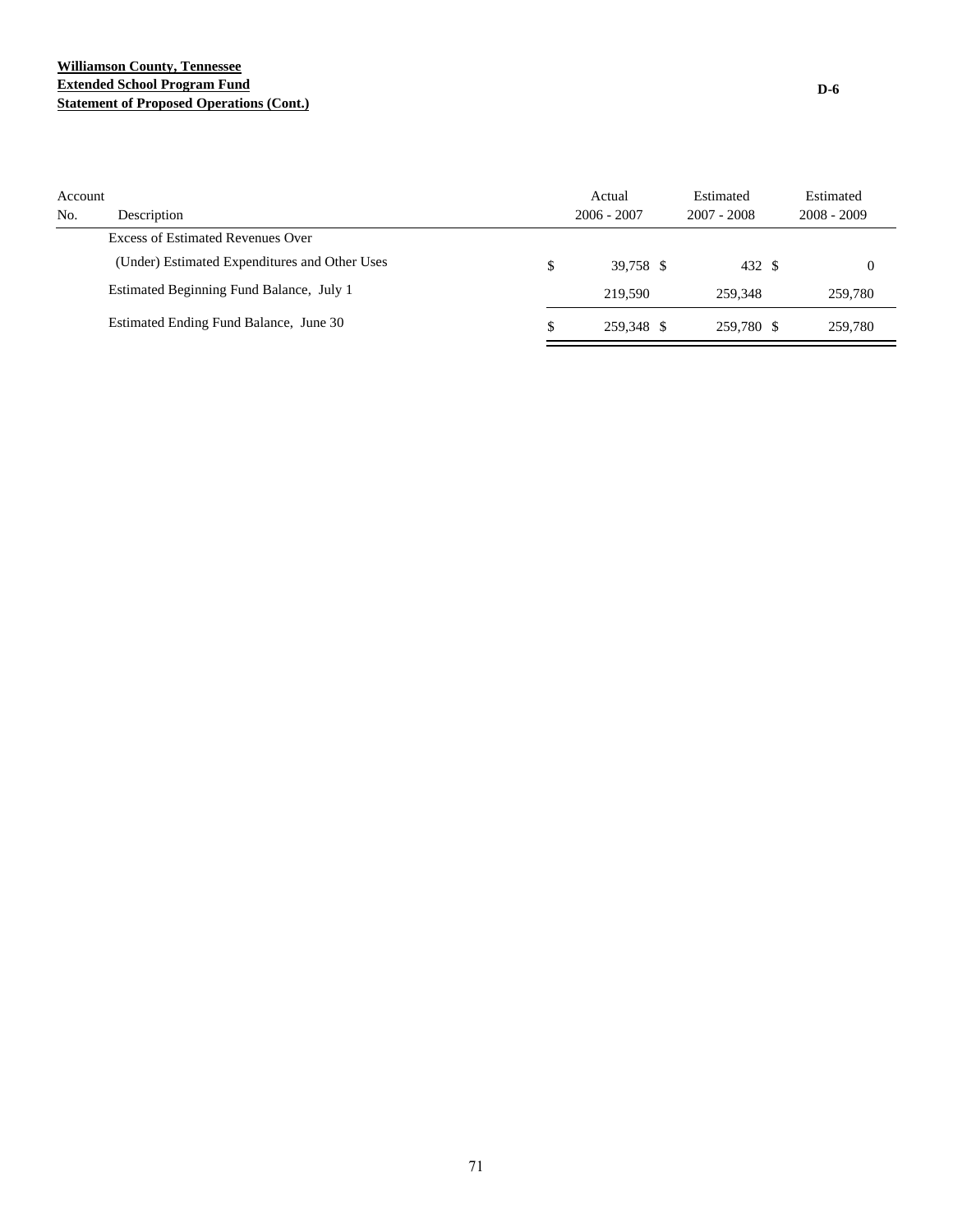| Account<br>No. | Description                                       |              | Actual<br>$2006 - 2007$ | Estimated<br>2007 - 2008 | Estimated<br>2008 - 2009 |
|----------------|---------------------------------------------------|--------------|-------------------------|--------------------------|--------------------------|
|                | <b>Estimated Revenues</b>                         |              |                         |                          |                          |
| 40000          | <b>LOCAL TAXES</b>                                |              |                         |                          |                          |
| 40100          | <b>County Property Taxes</b>                      |              |                         |                          |                          |
| 40110          | <b>Current Property Tax</b>                       | \$           | 18,308,644 \$           | 22, 275, 105 \$          | 21,718,095               |
| 40120          | Trustee's Collections - Prior Year                |              | 200,647                 | 258,902                  | 300,000                  |
| 40130          | Circuit/Clerk & Master Collections - Prior Years  |              | 102,536                 | 86,766                   | 100,000                  |
| 40140          | <b>Interest and Penalty</b>                       |              | 50,747                  | 55,369                   | 50,000                   |
| 40161          | Payments in Lieu of Taxes - T.V.A.                |              | 704                     | 754                      | $\theta$                 |
| 40163          | Payments in Lieu of Taxes - Other                 |              | 30,317                  | 35,905                   | $\theta$                 |
| 40200          | <b>County Local Option Taxes</b>                  |              |                         |                          |                          |
| 40266          | Litigation Tax - Jail, Workhouse, or Courthouse   |              | $\boldsymbol{0}$        | 122,801                  | $\mathbf{0}$             |
|                | TOTAL LOCAL TAXES                                 | \$           | 18,693,595 \$           | 22,835,602 \$            | 22,168,095               |
| 44000          | <b>OTHER LOCAL REVENUES</b>                       |              |                         |                          |                          |
| 44100          | <b>Recurring Items</b>                            |              |                         |                          |                          |
| 44110          | Investment Income                                 | \$           | 3,026,518 \$            | 2,249,436 \$             | 1,500,000                |
| 44120          | Lease/Rentals                                     |              | 281,116                 | 245,108                  | 220,000                  |
| 44170          | Miscellaneous Refunds                             |              | 3,815                   | $\boldsymbol{0}$         | $\mathbf{0}$             |
| 44500          | Nonrecurring Items                                |              |                         |                          |                          |
| 44510          | Accrued Interest on Debt Issues                   |              | 80,270                  | $\boldsymbol{0}$         | $\mathbf{0}$             |
|                | TOTAL OTHER LOCAL REVENUES                        | \$           | 3,391,719 \$            | 2,494,544 \$             | 1,720,000                |
| 48000          | OTHER GOVERNMENTS AND CITIZENS GROUPS             |              |                         |                          |                          |
| 48100          | <b>Other Governments</b>                          |              |                         |                          |                          |
| 48130          | Contributions                                     | \$           | 762,831 \$              | 701,155 \$               | $\boldsymbol{0}$         |
|                |                                                   |              |                         |                          |                          |
|                | TOTAL OTHER GOVERNMENTS AND CITIZENS GROUPS       | \$           | 762,831 \$              | 701,155 \$               | $\mathbf{0}$             |
|                | <b>Total Estimated Revenues</b>                   | \$           | 22,848,145 \$           | 26,031,301 \$            | 23,888,095               |
|                | <b>Estimated Other Sources:</b>                   |              |                         |                          |                          |
| 49400          | <b>Refunding Debt Issued</b>                      | \$           | 18,425,370 \$           | 7,100,000 \$             | $\mathbf{0}$             |
| 49410          | Premiums on Debt Issued                           |              | 1,704,303               | 283,310                  | 0                        |
| 49800          | Transfers In                                      |              | 8,007,651               | 4,667,940                | 4,529,375                |
|                | <b>Total Estimated Revenues and Other Sources</b> | \$           | 50,985,469 \$           | 38,082,551 \$            | 28,417,470               |
|                | <b>Estimated Expenditures</b>                     |              |                         |                          |                          |
| 82100          | <b>PRINCIPAL</b>                                  |              |                         |                          |                          |
| 82110          | <b>General Government</b>                         |              |                         |                          |                          |
| 601            | Principal on Bonds                                | \$           | 6,156,904 \$            | 7,556,299 \$             | 9,910,500                |
| 612            | Principal on Other Loans Payable                  |              | 532,981                 | $\boldsymbol{0}$         | $\boldsymbol{0}$         |
|                | <b>Total General Government</b>                   | \$           | 6,689,885 \$            | 7,556,299 \$             | 9,910,500                |
| 82120          | <b>Highways and Streets</b>                       |              |                         |                          |                          |
| 601            | Principal on Bonds                                | \$           | 136,070 \$              | 141,761 \$               | 147,600                  |
|                | <b>Total Highways and Streets</b>                 | $\mathbb{S}$ | 136,070 \$              | 141,761 \$               | 147,600                  |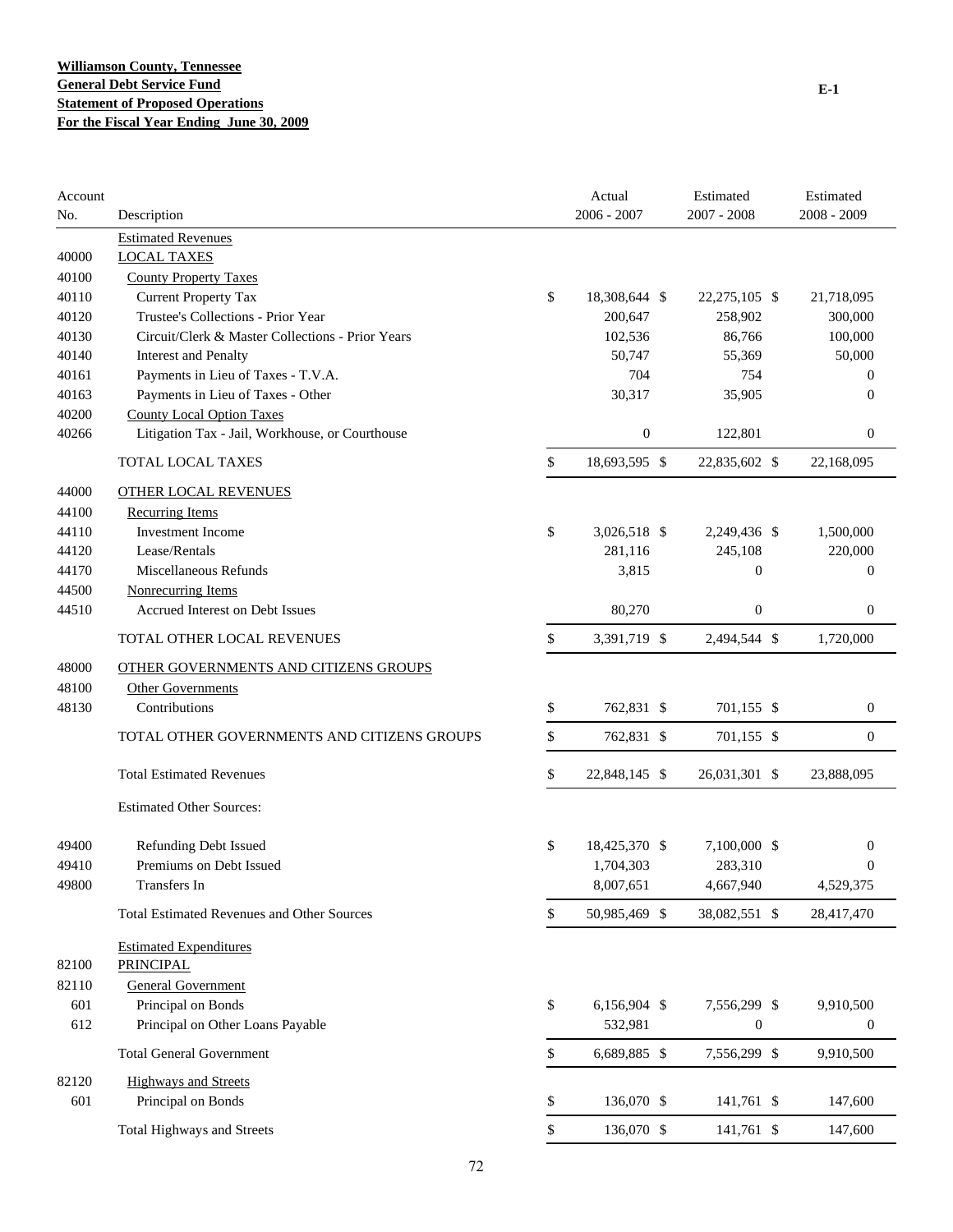| Account<br>No. | Description                                 |    | Actual<br>2006 - 2007 | Estimated<br>2007 - 2008 | Estimated<br>2008 - 2009 |  |
|----------------|---------------------------------------------|----|-----------------------|--------------------------|--------------------------|--|
|                | <b>Estimated Expenditures (Cont.)</b>       |    |                       |                          |                          |  |
| 82100          | PRINCIPAL (Cont.)                           |    |                       |                          |                          |  |
| 82130          | Education                                   |    |                       |                          |                          |  |
| 601            | Principal on Bonds                          |    | \$<br>5,797,026 \$    | 7,527,941 \$             | 7,239,250                |  |
| 602            | Principal on Notes                          |    | 230,000               | 240,000                  | 245,000                  |  |
| 612            | Principal on Other Loans Payable            |    | 130,019               | $\boldsymbol{0}$         | $\boldsymbol{0}$         |  |
|                | <b>Total Education</b>                      |    | \$<br>6,157,045 \$    | 7,767,941 \$             | 7,484,250                |  |
| 82200          | <b>INTEREST</b>                             |    |                       |                          |                          |  |
| 82210          | <b>General Government</b>                   |    |                       |                          |                          |  |
| 603            | Interest on Bonds                           |    | \$<br>5,233,954 \$    | 7,275,522 \$             | 7,168,000                |  |
| 604            | Interest on Notes                           |    | $\boldsymbol{0}$      | 40,685                   | 50,000                   |  |
| 613            | Interest on Other Loans Payable             |    | 346,936               | $\boldsymbol{0}$         | 0                        |  |
|                | <b>Total General Government</b>             |    | \$<br>5,580,890 \$    | 7,316,207 \$             | 7,218,000                |  |
| 82220          | <b>Highways and Streets</b>                 |    |                       |                          |                          |  |
| 603            | Interest on Bonds                           |    | \$<br>72,022 \$       | 66,201 \$                | 60,250                   |  |
|                | Total Highways and Streets                  |    | \$<br>72,022 \$       | 66,201 \$                | 60,250                   |  |
| 82230          | Education                                   |    |                       |                          |                          |  |
| 603            | Interest on Bonds                           |    | \$<br>5,399,659 \$    | 5,525,428 \$             | 5,441,000                |  |
| 604            | <b>Interest on Notes</b>                    |    | 152,530               | 24,088                   | 17,000                   |  |
| 613            | Interest on Other Loans Payable             |    | 80,759                | $\boldsymbol{0}$         | $\boldsymbol{0}$         |  |
|                | <b>Total Education</b>                      |    | \$<br>5,632,948 \$    | 5,549,516 \$             | 5,458,000                |  |
| 82300          | <b>OTHER DEBT SERVICE</b>                   |    |                       |                          |                          |  |
| 82310          | <b>General Government</b>                   |    |                       |                          |                          |  |
| 325            | <b>Fiscal Agent Charges</b>                 |    | \$<br>7,635 \$        | 5,777 \$                 | 20,000                   |  |
| 510            | Trustee's Commission                        |    | 418,045               | 485,673                  | 550,000                  |  |
| 599            | Other Charges                               |    | 38,024                | 38,427                   | 50,000                   |  |
| 605            | <b>Underwriter's Discount</b>               |    | 97,020                | 17,415                   | $\boldsymbol{0}$         |  |
| 606            | Other Debt Issuance Charges                 |    | 43,494                | 24,500                   | $\boldsymbol{0}$         |  |
|                | <b>Total General Government</b>             |    | \$<br>604,218 \$      | 571,792 \$               | 620,000                  |  |
| 82330          | Education                                   |    |                       |                          |                          |  |
| 605            | <b>Underwriter's Discount</b>               |    | \$<br>870 \$          | 0 <sup>5</sup>           | $\boldsymbol{0}$         |  |
| 606            | Other Debt Issuance Charges                 |    | 1,229                 | $\boldsymbol{0}$         | $\boldsymbol{0}$         |  |
|                | <b>Total Education</b>                      |    | \$<br>2,099 \$        | 0 <sup>5</sup>           | $\boldsymbol{0}$         |  |
|                | <b>Total Estimated Expenditures</b>         |    | \$<br>24,875,177 \$   | 28,969,717 \$            | 30,898,600               |  |
|                | <b>Estimated Other Uses:</b>                |    |                       |                          |                          |  |
| 99100          | Transfers Out                               |    | \$<br>1,550,000 \$    | 0 <sup>5</sup>           | $\boldsymbol{0}$         |  |
| 99300          | Payments to Refunded Debt Escrow Agent      |    | 19,987,061            | 9,089,562                | $\boldsymbol{0}$         |  |
|                | Total Estimated Expenditures and Other Uses |    | \$<br>46,412,238 \$   | 38,059,279 \$            | 30,898,600               |  |
|                |                                             |    |                       |                          |                          |  |
|                |                                             | 73 |                       |                          |                          |  |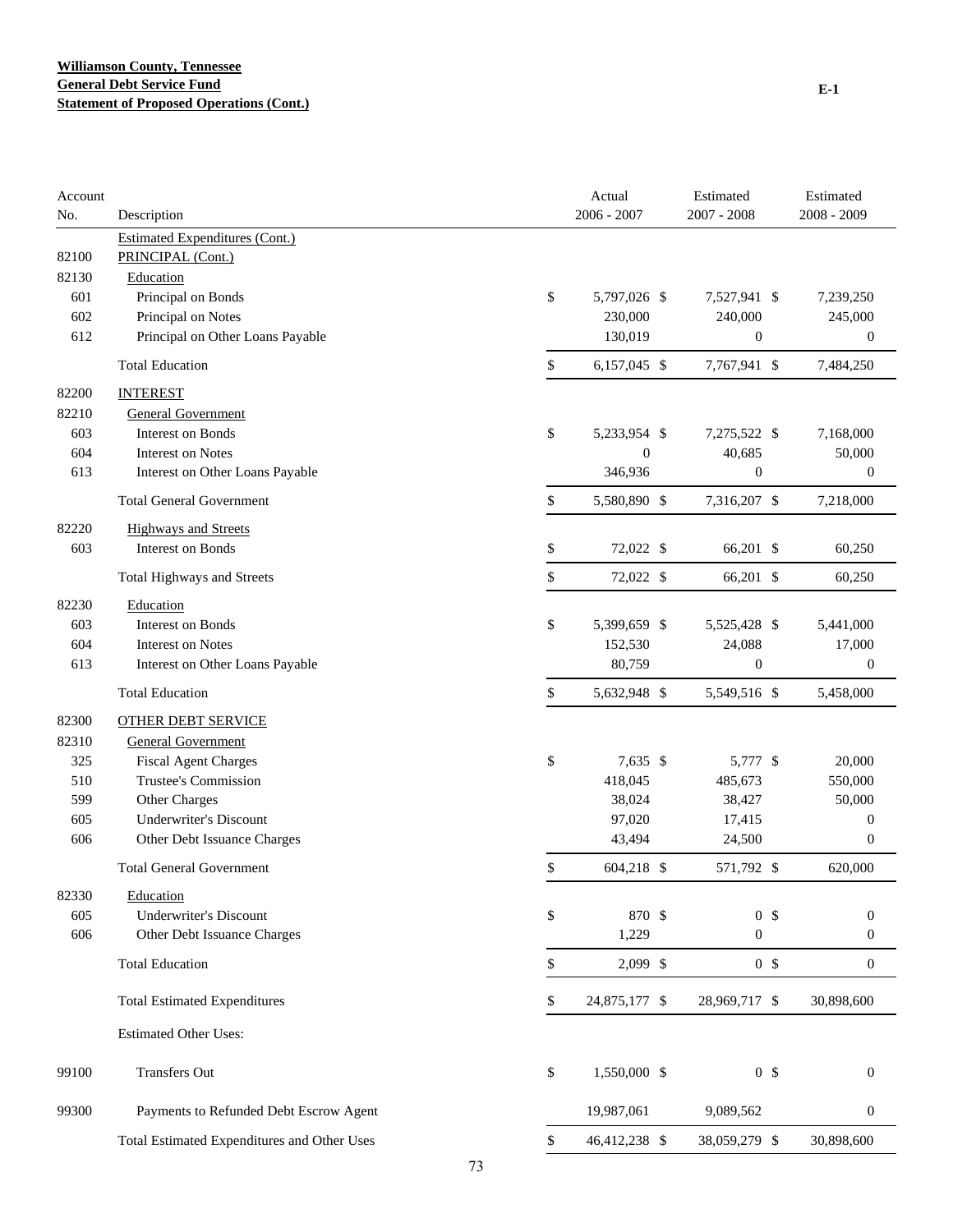## **Williamson County, Tennessee General Debt Service Fund Statement of Proposed Operations (Cont.)**

| Account<br>No. | Description                                         | Actual<br>$2006 - 2007$ | Estimated<br>$2007 - 2008$ | Estimated<br>$2008 - 2009$ |
|----------------|-----------------------------------------------------|-------------------------|----------------------------|----------------------------|
|                | Excess of Estimated Revenues and Other Sources Over |                         |                            |                            |
|                | (Under) Estimated Expenditures and Other Uses       | \$<br>4.573.231 \$      | 23.272 \$                  | (2,481,130)                |
|                | Estimated Beginning Fund Balance, July 1            | 16.515.489              | 21,088,720                 | 21,111,992                 |
|                | Estimated Ending Fund Balance, June 30              | 21,088,720 \$           | 21,111,992 \$              | 18,630,862                 |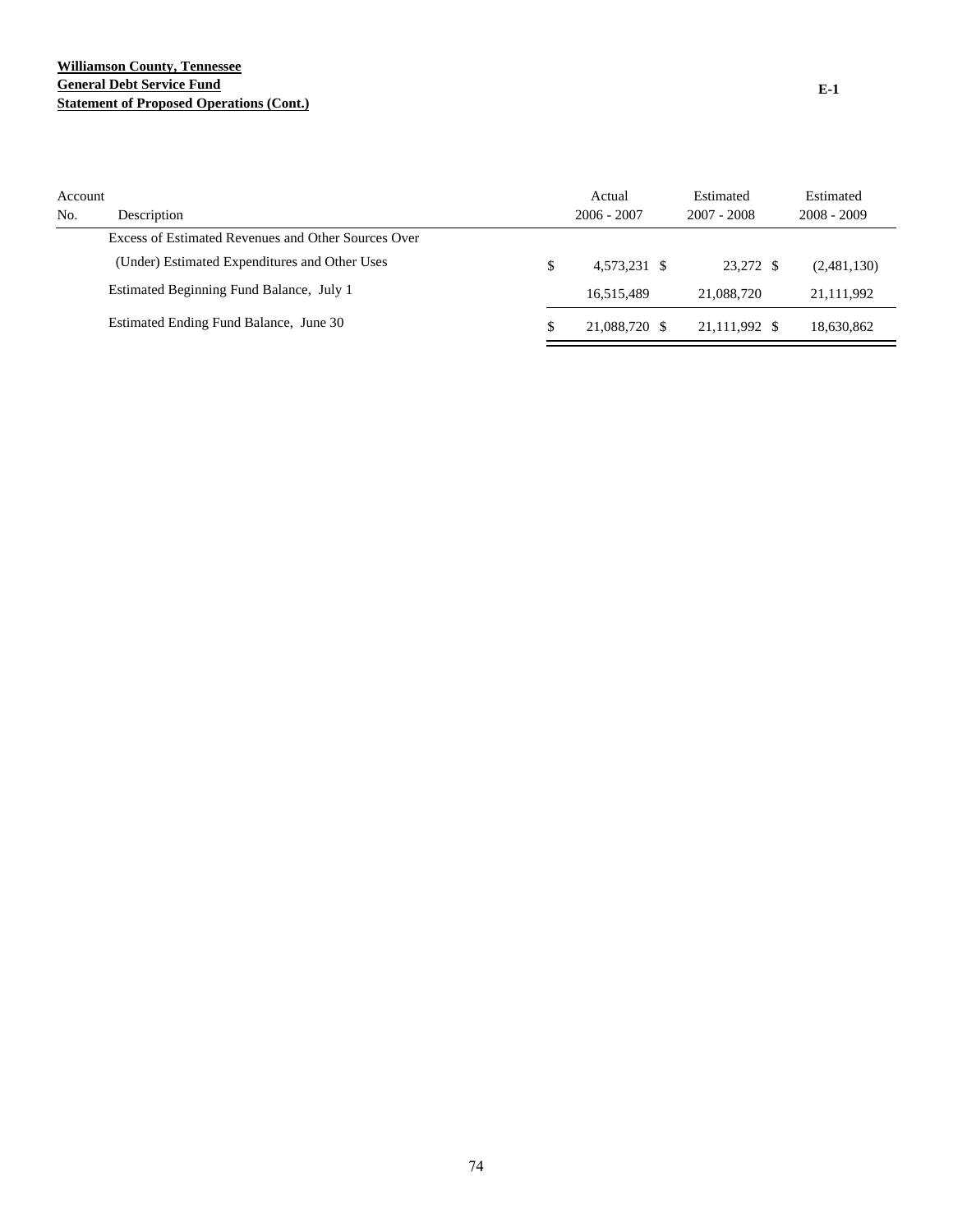| Account<br>No. | Description                                       | Actual<br>$2006 - 2007$ | Estimated<br>$2007 - 2008$ | Estimated<br>2008 - 2009 |
|----------------|---------------------------------------------------|-------------------------|----------------------------|--------------------------|
|                | <b>Estimated Revenues</b>                         |                         |                            |                          |
| 40000          | <b>LOCAL TAXES</b>                                |                         |                            |                          |
| 40100          | <b>County Property Taxes</b>                      |                         |                            |                          |
| 40110          | <b>Current Property Tax</b>                       | \$<br>8,016,858 \$      | 8,696,867 \$               | 8,527,089                |
| 40120          | Trustee's Collections - Prior Year                | 81,549                  | 94,177                     | 100,000                  |
| 40130          | Circuit/Clerk & Master Collections - Prior Years  | 40,367                  | 30,643                     | 50,000                   |
| 40140          | <b>Interest and Penalty</b>                       | 20,275                  | 21,072                     | 20,000                   |
| 40161          | Payments in Lieu of Taxes - T.V.A.                | 399                     | 377                        | $\mathbf{0}$             |
| 40163          | Payments in Lieu of Taxes - Other                 | 17,178                  | 17,952                     | $\mathbf{0}$             |
| 40200          | <b>County Local Option Taxes</b>                  |                         |                            |                          |
| 40210          | Local Option Sales Tax                            | $\mathbf{0}$            | $\boldsymbol{0}$           | 1,000,000                |
|                | TOTAL LOCAL TAXES                                 | \$<br>8,176,626 \$      | 8,861,088 \$               | 9,697,089                |
| 44000          | <b>OTHER LOCAL REVENUES</b>                       |                         |                            |                          |
| 44100          | <b>Recurring Items</b>                            |                         |                            |                          |
| 44110          | <b>Investment Income</b>                          | \$<br>440,943 \$        | 461,295 \$                 | 300,000                  |
| 44170          | Miscellaneous Refunds                             | 2,754                   | $\boldsymbol{0}$           | $\boldsymbol{0}$         |
| 44500          | Nonrecurring Items                                |                         |                            |                          |
| 44510          | <b>Accrued Interest on Debt Issues</b>            | 66,700                  | $\boldsymbol{0}$           | $\boldsymbol{0}$         |
|                | TOTAL OTHER LOCAL REVENUES                        | \$<br>510,397 \$        | 461,295 \$                 | 300,000                  |
| 48000          | OTHER GOVERNMENTS AND CITIZENS GROUPS             |                         |                            |                          |
| 48100          | Other Governments                                 |                         |                            |                          |
| 48130          | Contributions                                     | \$<br>805,727 \$        | 84,830 \$                  | $\boldsymbol{0}$         |
|                |                                                   |                         |                            |                          |
|                | TOTAL OTHER GOVERNMENTS AND CITIZENS GROUPS       | \$<br>805,727 \$        | 84,830 \$                  | $\boldsymbol{0}$         |
|                | <b>Total Estimated Revenues</b>                   | \$<br>9,492,750 \$      | 9,407,213 \$               | 9,997,089                |
|                | <b>Estimated Other Sources:</b>                   |                         |                            |                          |
| 49400          | <b>Refunding Debt Issued</b>                      | \$<br>7,325,000 \$      | 0 <sup>5</sup>             | $\boldsymbol{0}$         |
| 49800          | <b>Transfers</b> In                               | 4,000,000               | 4,000,000                  | 5,000,000                |
|                |                                                   |                         |                            |                          |
|                | <b>Total Estimated Revenues and Other Sources</b> | \$<br>20,817,750 \$     | 13.407.213 \$              | 14,997,089               |
|                | <b>Estimated Expenditures</b>                     |                         |                            |                          |
| 82100          | <b>PRINCIPAL</b>                                  |                         |                            |                          |
| 82130          | Education                                         |                         |                            |                          |
| 601            | Principal on Bonds                                | \$<br>6,790,000 \$      | 7,840,000 \$               | 8,370,000                |
| 602            | Principal on Notes                                | 395,000                 | 400,000                    | 415,000                  |
|                | <b>Total Education</b>                            | \$<br>7,185,000 \$      | 8,240,000 \$               | 8,785,000                |
| 82200          | <b>INTEREST</b>                                   |                         |                            |                          |
| 82230          | Education                                         |                         |                            |                          |
| 603            | <b>Interest on Bonds</b>                          | \$<br>5,680,870 \$      | 7,094,892 \$               | 7,230,500                |
| 604            | <b>Interest on Notes</b>                          | 76,587                  | 40,538                     | 28,750                   |
|                | <b>Total Education</b>                            | \$<br>5,757,457 \$      | 7,135,430 \$               | 7,259,250                |